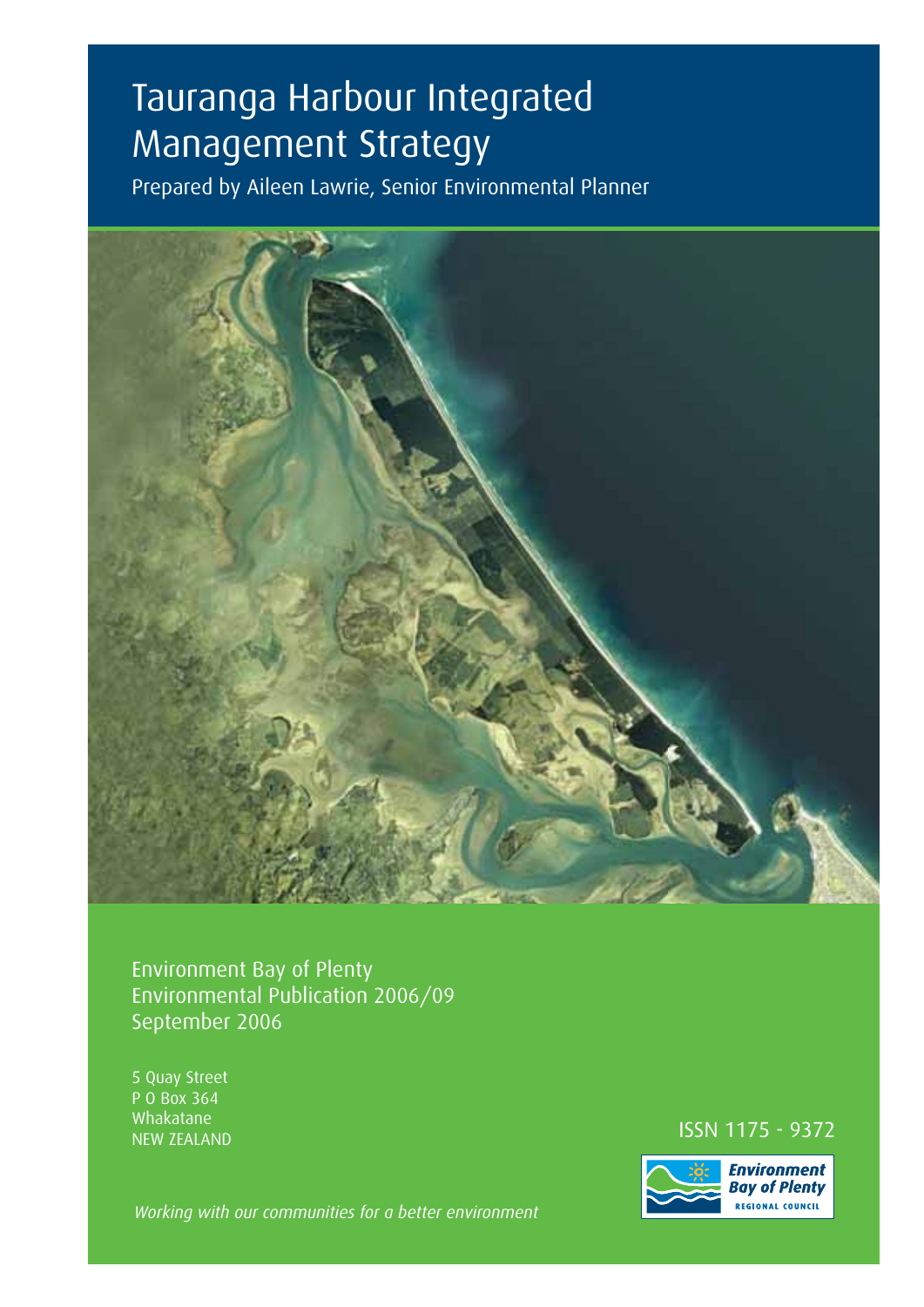# **Acknowledgements**

Project Team: Aileen Lawrie, Phillip Martelli, Todd Whittaker, David Phizacklea, James Low, Stephen Park.

Thanks to:

Landcare Trust (Robyn Skelton), Waikaraka Estuary Care Group (Dave Lind), Welcome Bay Care Group (Sue White), SmartGrowth Combined Iwi Forum, Port of Tauranga Limited (Geoffrey Thompson, Tony Reynish, Nigel Drake), Department of Conservation (Chris Staite, Keith Owen, Simon Smale, Kirby Weis, Ron Keyzer, Dave Wills, Dave Heaphy), Fish and Game New Zealand (Matt McDougall), Ministry of Fisheries (Gary McAneny), Tauranga HarbourWatch (Suzanne Williams), Bill Brownell, Environment Bay of Plenty staff (in particular: Andrew Wharton (Environmental Planner, for compiling Issues from the various available sources), Jon Moore (Maritime Manager) and Lawrie Donald (Soil Conservator), Tauranga City Council staff (numerous), Western Bay Plenty staff (numerous).

All the people who took time to write letters or make submissions to Environment Bay of Plenty expressing their views on harbour issues.

Cover Photo: Tauranga Harbour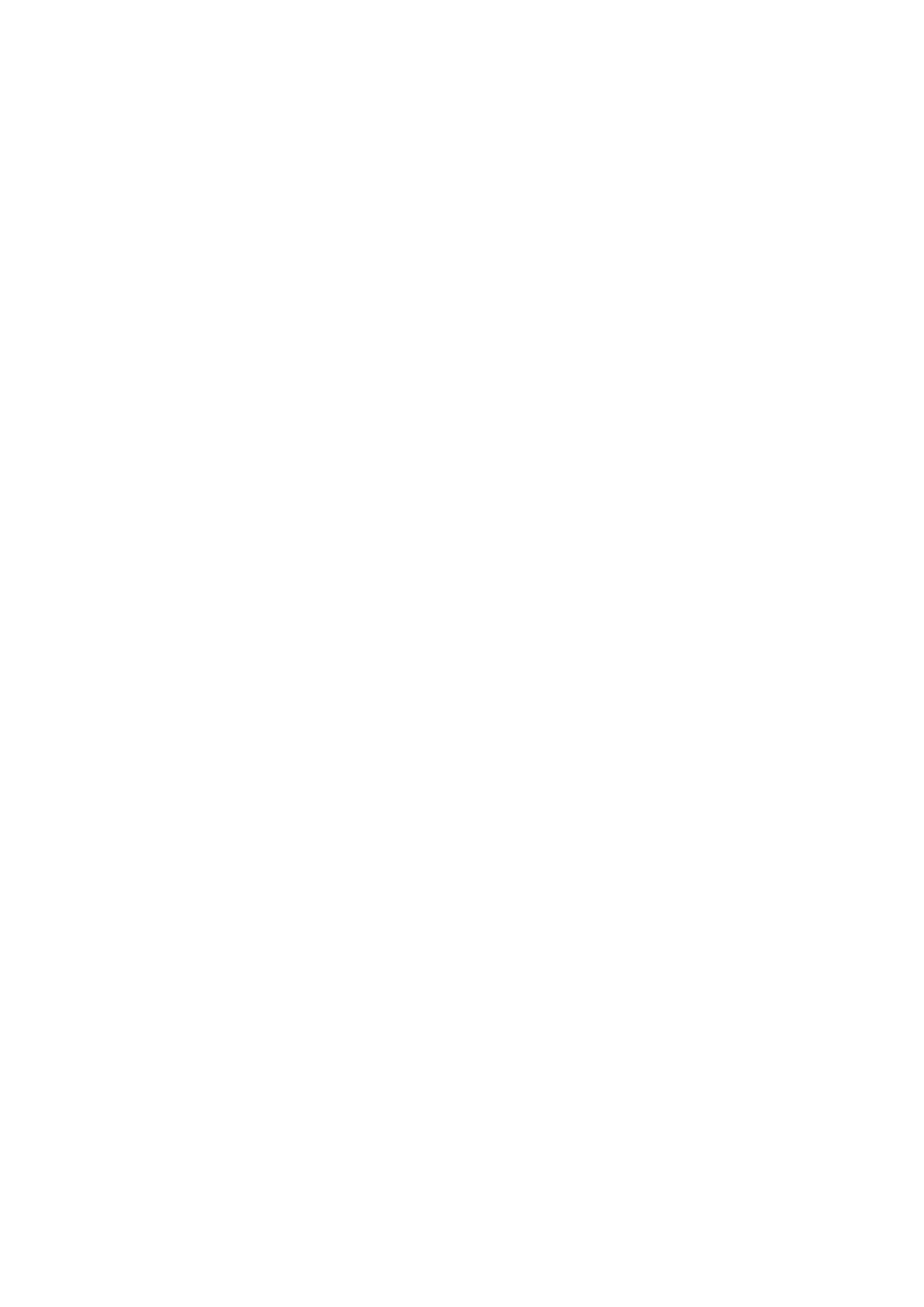# **Executive Summary**

This report arises from the Environment Bay of Plenty Long Term Council Community Plan 2004-2014. In accordance with the Council direction it details the issues, gaps and overlaps in the management of Tauranga Harbour and provides recommended actions to address gaps. Considerable effort has been made to objectively evaluate each issue raised.

While the report has been produced by Environment Bay of Plenty there has been significant input from the Western Bay of Plenty District Council (WBOPDC) and Tauranga City Council (TCC).

Sedimentation has been identified as the issue of most concern to both the community and to Council staff involved in environmental management. As a result, a detailed review of the available science, the management mechanisms and the projected effects of the SmartGrowth strategy is proposed.

Similarly, population growth poses a management challenge for the recreational use of Tauranga Harbour. A strategy to deal with recreation in an integrated way is in preparation.

Environment Bay of Plenty has approved the commencement of a series of changes to the Regional Coastal Environment Plan. A number of issues identified in this report can be dealt with as part of those changes, likely to be notified in the 2007 financial year.

Additional efforts in monitoring Tauranga Harbour are needed in respect of wetland extent and condition and the effects of stormwater near outfalls. A number of other monitoring recommendations are made.

A number of groups involved in the preparation of this report appeared to have a lack of knowledge about investigations carried out by Environment Bay of Plenty. Many of the issues raised in this report can be dealt with by improving the links between the community and the Council. Action needs to be taken to make science and experts more accessible to the public. Likewise, formalising the Estuary Care Groups will assist with this issue.

A number of difficulties arise across spatial and functional boundaries. Both regional and district councils need to be mindful of these boundaries and actively work to minimise the integration difficulties caused by legislation.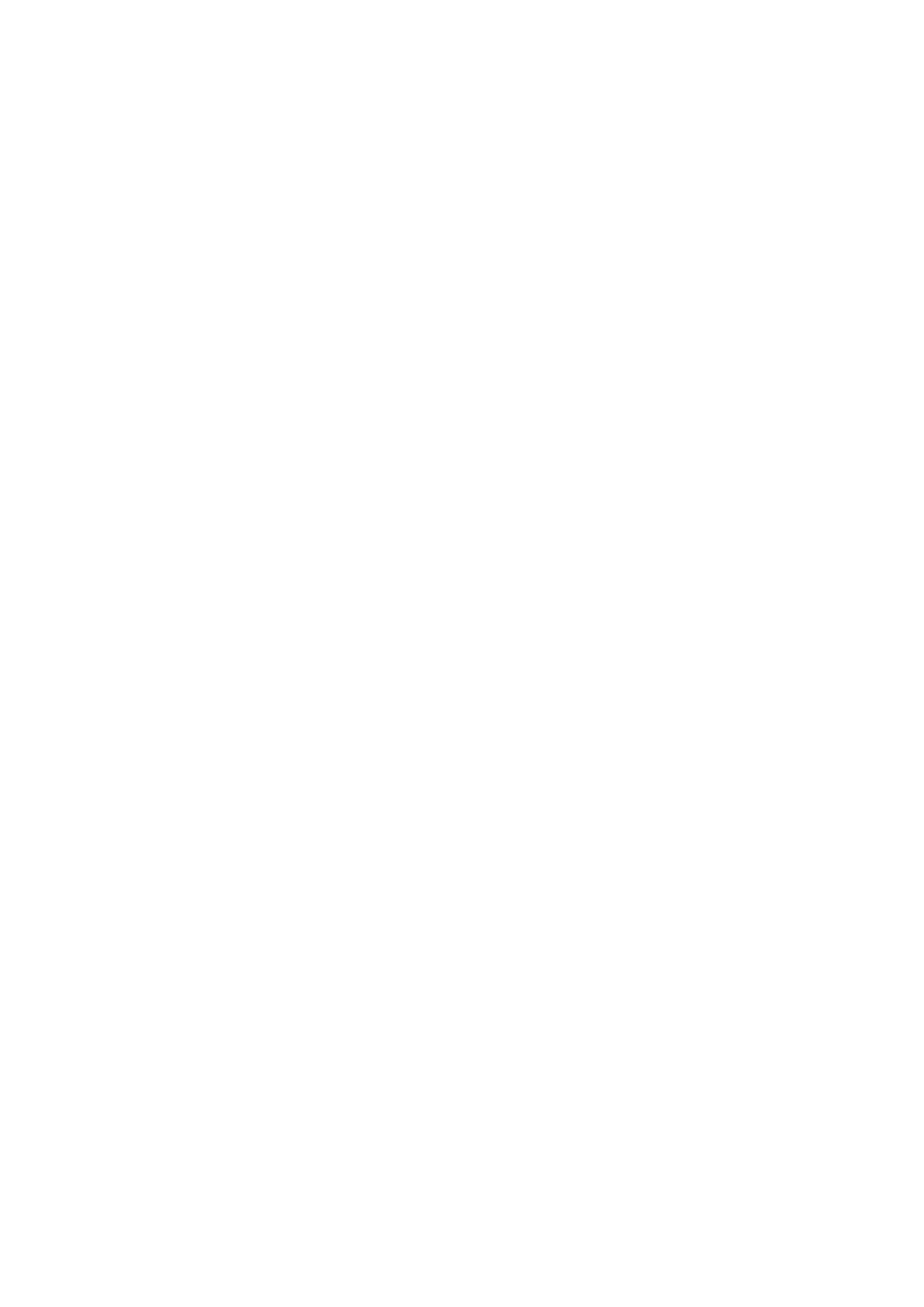# **Contents**

| 1.1 |                                                                            |  |
|-----|----------------------------------------------------------------------------|--|
| 1.2 |                                                                            |  |
| 1.3 |                                                                            |  |
| 1.4 |                                                                            |  |
| 1.5 |                                                                            |  |
| 1.6 |                                                                            |  |
|     |                                                                            |  |
| 2.1 |                                                                            |  |
| 2.2 |                                                                            |  |
| 2.3 |                                                                            |  |
| 2.4 |                                                                            |  |
| 2.5 | History of management initiatives in Tauranga Harbour by Local and Central |  |
| 2.6 |                                                                            |  |
| 2.7 | Environmental change and the Natural Environment Regional Monitoring       |  |
|     |                                                                            |  |
| 3.1 |                                                                            |  |
| 3.2 |                                                                            |  |
| 3.3 |                                                                            |  |
| 3.4 |                                                                            |  |
| 3.5 |                                                                            |  |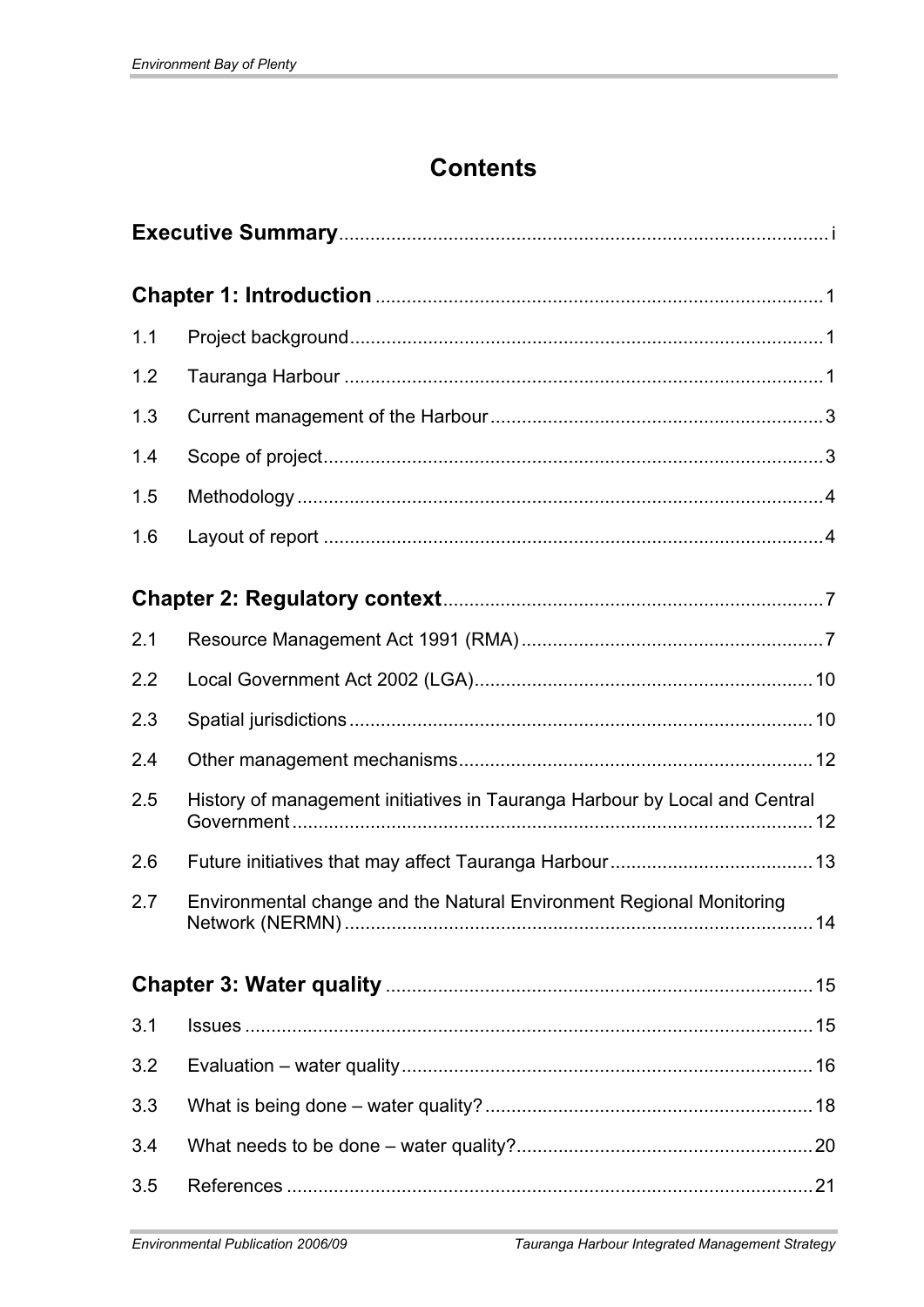| 4.1 |  |  |  |
|-----|--|--|--|
| 4.2 |  |  |  |
| 4.3 |  |  |  |
| 4.4 |  |  |  |
| 4.5 |  |  |  |
|     |  |  |  |
| 5.1 |  |  |  |
| 5.2 |  |  |  |
| 5.3 |  |  |  |
| 5.4 |  |  |  |
| 5.5 |  |  |  |
|     |  |  |  |
| 6.1 |  |  |  |
|     |  |  |  |
| 6.2 |  |  |  |
| 6.3 |  |  |  |
| 6.4 |  |  |  |
| 6.5 |  |  |  |
|     |  |  |  |
| 7.1 |  |  |  |
| 7.2 |  |  |  |
| 7.3 |  |  |  |
| 7.4 |  |  |  |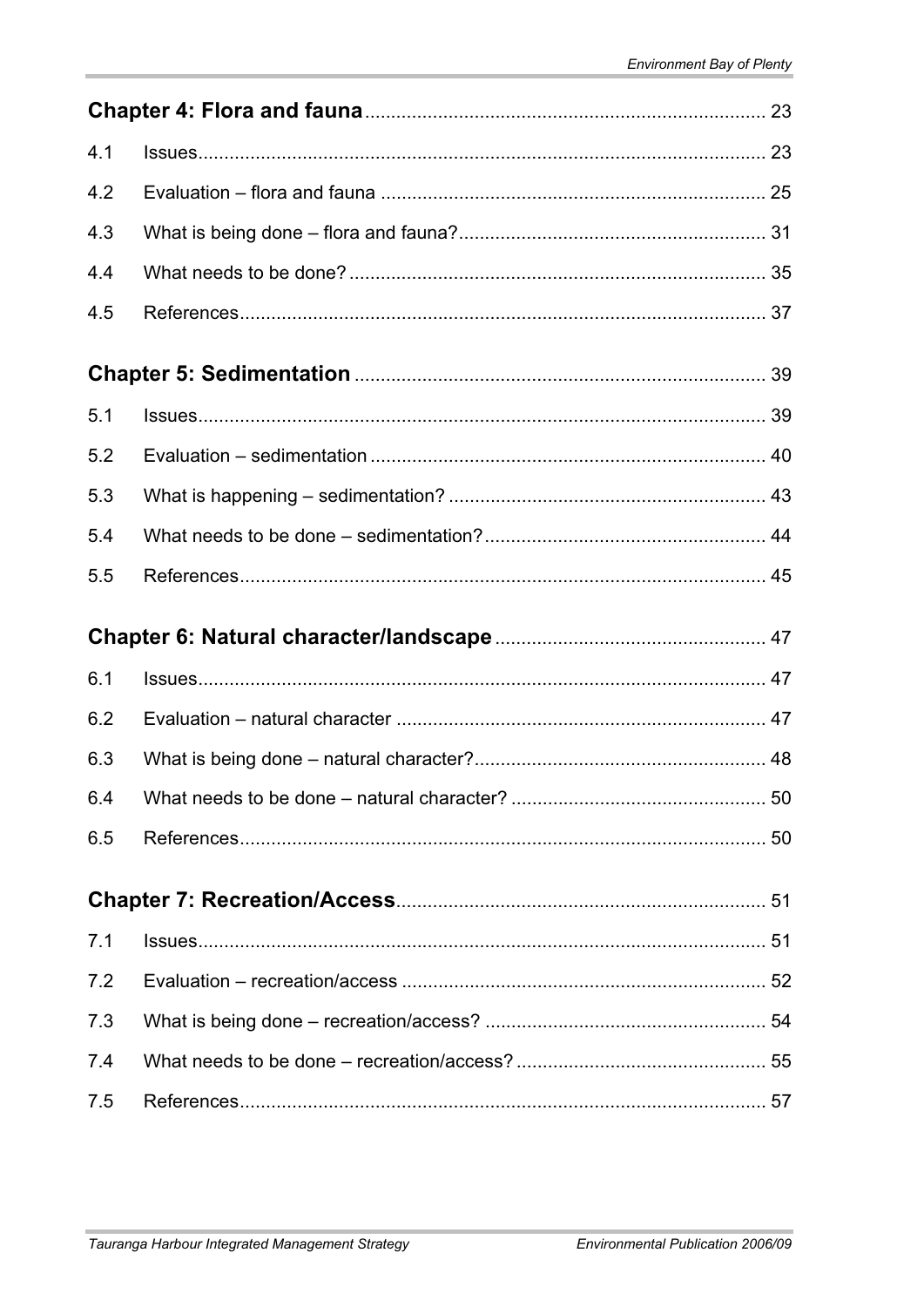| Chapter 8: Miscellaneous and institutional matters 58 |                                                                              |  |
|-------------------------------------------------------|------------------------------------------------------------------------------|--|
| 8.1                                                   |                                                                              |  |
| 8.2                                                   |                                                                              |  |
| 8.3                                                   |                                                                              |  |
| 8.4                                                   |                                                                              |  |
| 8.5                                                   |                                                                              |  |
|                                                       |                                                                              |  |
| 9.1                                                   |                                                                              |  |
| 9.2                                                   |                                                                              |  |
| 9.3                                                   |                                                                              |  |
| 9.4                                                   |                                                                              |  |
|                                                       |                                                                              |  |
|                                                       | Appendix I - Monitoring carried out by Environment Bay of Plenty in Tauranga |  |
|                                                       | <b>Tables and Figures</b>                                                    |  |
| Table 1                                               | The average % mud content overall for each estuary40                         |  |
| Table 2                                               | Total and average sediment yields for Tauranga Harbour. 41                   |  |
| Table 3                                               | Number of earthworks consents approved for different volumes                 |  |
| Table 4                                               | Number of earthworks consents approved for different area                    |  |
| Table 5                                               | Possible current and future boat numbers in the Western Bay of Plenty        |  |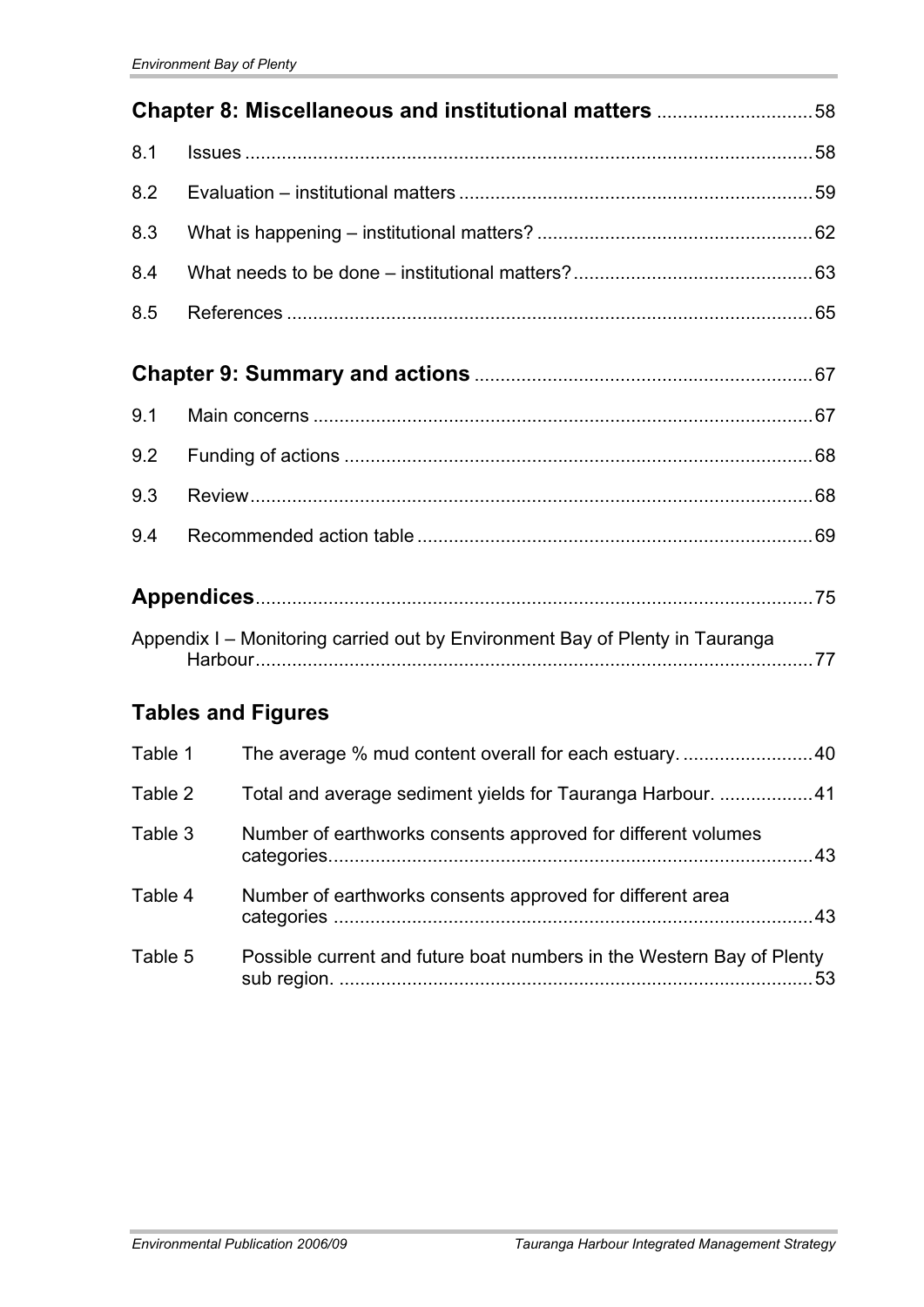| Figure 1 |                                                                        |  |
|----------|------------------------------------------------------------------------|--|
| Figure 2 | Simplified overview of Resource Management Framework 8                 |  |
| Figure 3 | Spatial jurisdictions of the main regulatory and policy instruments in |  |
| Figure 4 | Waikareao Estuary (photos Stephen Park) mangroves (Avicennia           |  |
| Figure 5 |                                                                        |  |
| Figure 6 | Sea lettuce at Ongare Point in 1992 (photo Stephen Park) 28            |  |
| Figure 7 | Damage to Sea grass beds from swan grazing                             |  |
| Figure 8 | Waikaraka Estuary following mangrove clearance                         |  |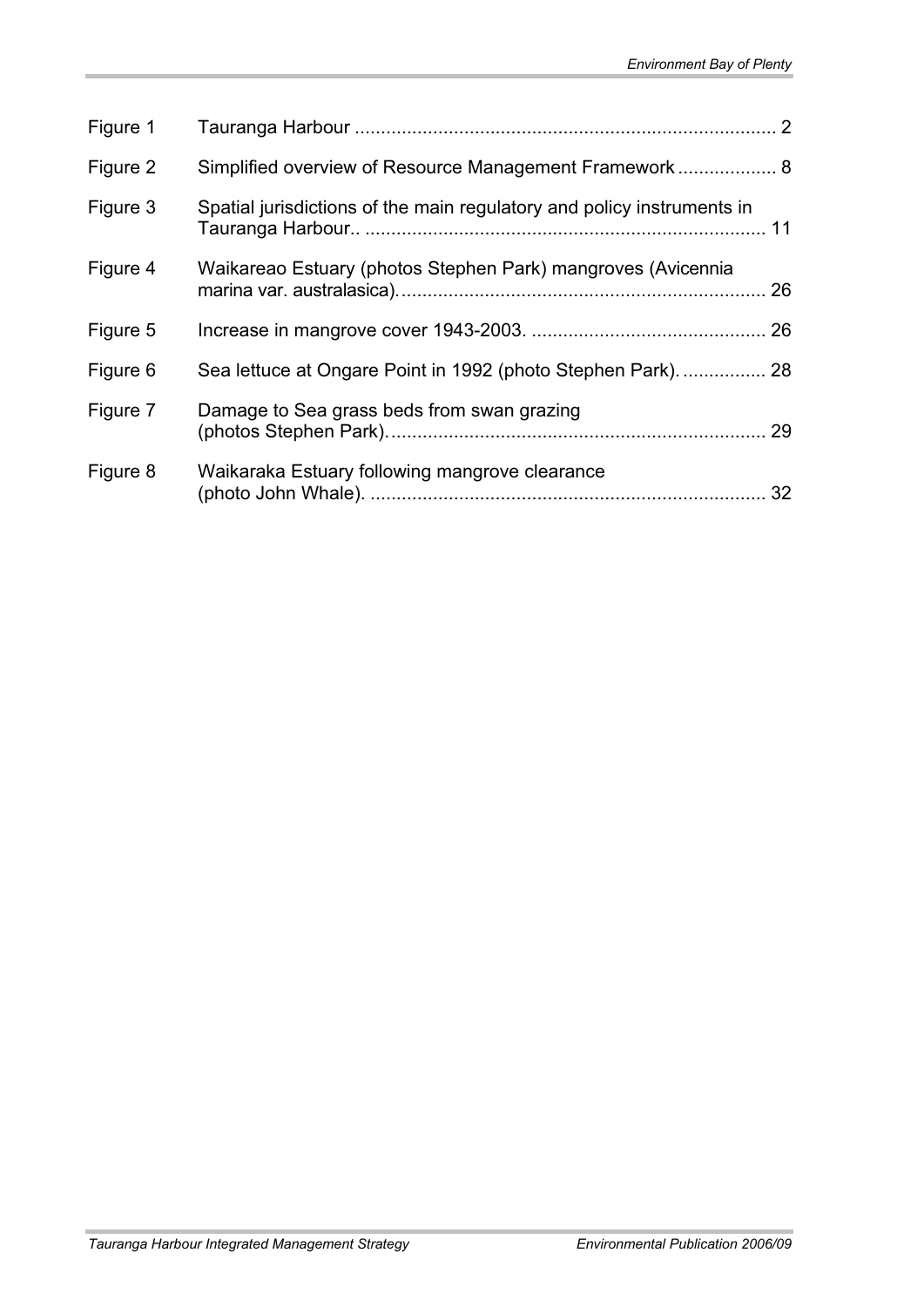# **Chapter 1: Introduction**

## 1.1 **Project background**

The project arises from a process carried out under the Local Government Act 2002, brand named Tauranga Tomorrow, to determine the first set of community outcomes for the Tauranga City Council and Environment Bay of Plenty. One of the community outcomes was to develop and implement a Tauranga Harbour Strategy and Action Plan addressing a number of environmental matters.

For the 2004-2005 financial year, Environment Bay of Plenty provided funding for a Tauranga Harbour Integrated Management Review in its Long Term Council Community Plan (10 Year Plan). The Council decision on the 10 Year Plan prescribes a report on "issues, gaps and overlaps" and recommendations on any future policy work. The Council decision also lists sustainable land management programmes, SmartGrowth, the Regional Coastal Environment Plan and the Regional Water and Land Plan as other activities that affect the harbour.

### 1.2 **Tauranga Harbour**

Tauranga Harbour (refer figure 1) is one of New Zealand's largest estuaries, covering an area of 210 km<sup>2</sup>. The catchment of around 1,300 km<sup>2</sup> is home to a population of over 100,000 people. The harbour has a large volume of tidal exchange, through its two entrances, and at low tide approximately 60% of the harbour is exposed. The entire harbour has been identified as an outstanding natural features and landscape. Many sites within the harbour are identified for their ecological and cultural values. Recreationally the harbour is extremely popular with one of the highest rates of pleasure boat ownership in New Zealand.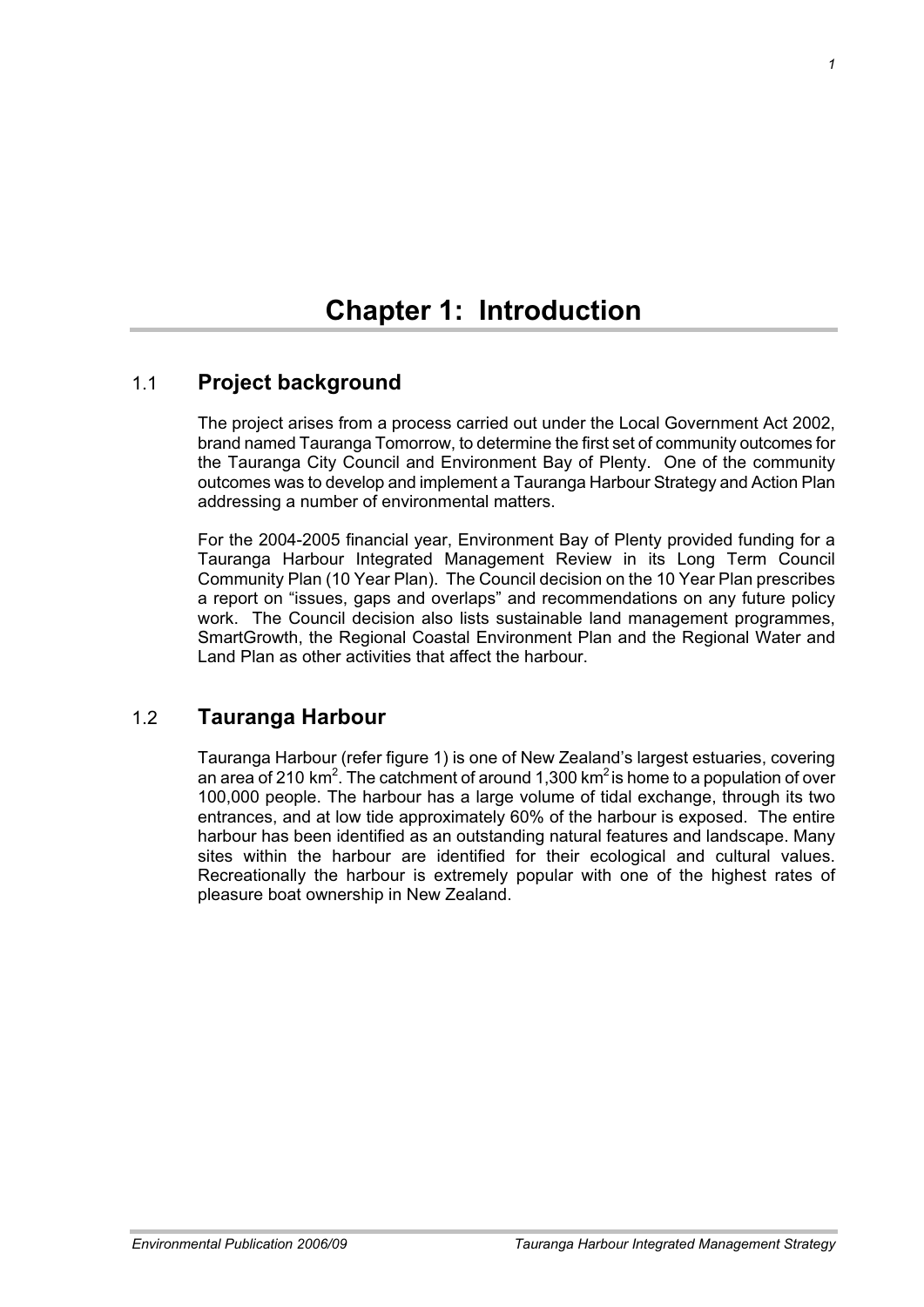

*Figure 1 Tauranga Harbour*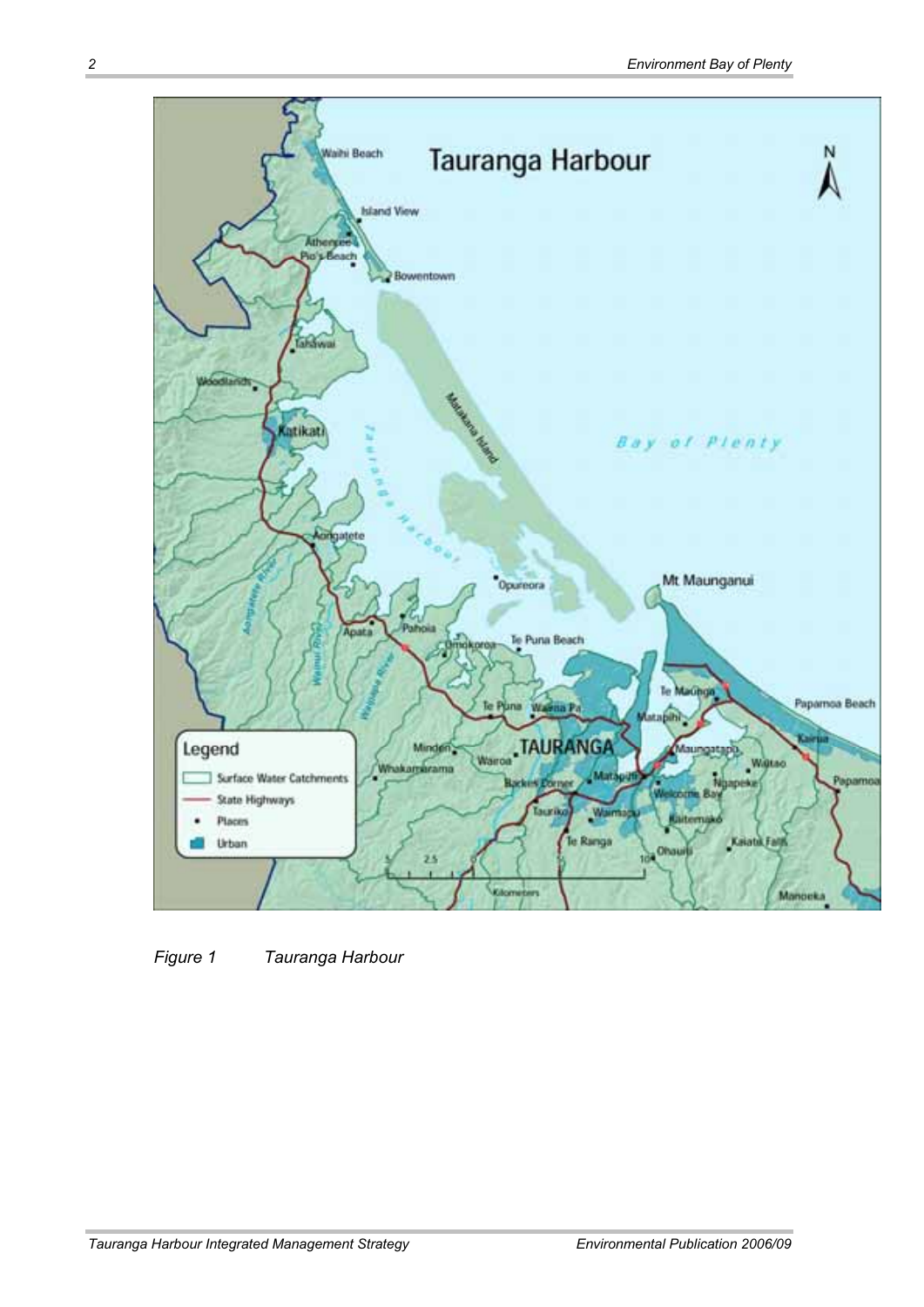#### 1.3 **Current management of the Harbour**

Management of Tauranga Harbour and the immediate coastal environment falls under the jurisdictions of the following regulatory agencies:

- Environment Bay of Plenty;
- Western Bay of Plenty District Council;
- Tauranga City Council;
- Ministry of Fisheries;
- Department of Conservation; and
- x Maritime New Zealand (Environment Bay of Plenty carry out most of the functions at a regional level).

The project has been undertaken in conjunction with staff from the Tauranga City Council and Western Bay of Plenty District Council. The Department of Conservation were invited to be involved in the project but due to staff resourcing and timing issues, their input was limited to consultation. Likewise there was difficulty in gaining input from the Ministry of Fisheries.

#### 1.4 **Scope of project**

The report is about environmental management and the integration of responsibilities between and within the regulatory agencies. The boundary of the coastal marine area is the boundary between a number of jurisdictions both functional and spatial. Integration across this boundary is therefore very important in achieving sustainable management. The project's spatial scope therefore proceeded on the basis of immediate "coastal environment" to ensure that issues across the coastal marine area boundary are included.

The project team has been mindful of SmartGrowth processes and has attempted to avoid any duplication and ensure that the project is complementary in nature. This report therefore varies considerably in scope to many "strategies" that are being developed around the country that commonly include the sorts of things already covered in the SmartGrowth Strategy.

The project team also gave consideration to whether the report should be confined to the functions of the regional and district councils. Again in the interests of integration the project proceeded on the basis of including all identified environmental issues but it was accepted that councils would have not direct ability to carry out any actions outside their immediate functions and could only advocate for those actions to be carried out.

It is also likely that people have a general knowledge of council functions and so tended to raise only those issues that were relevant to the Council's Resource Management Act (RMA) and Local Government Act (LGA) responsibilities.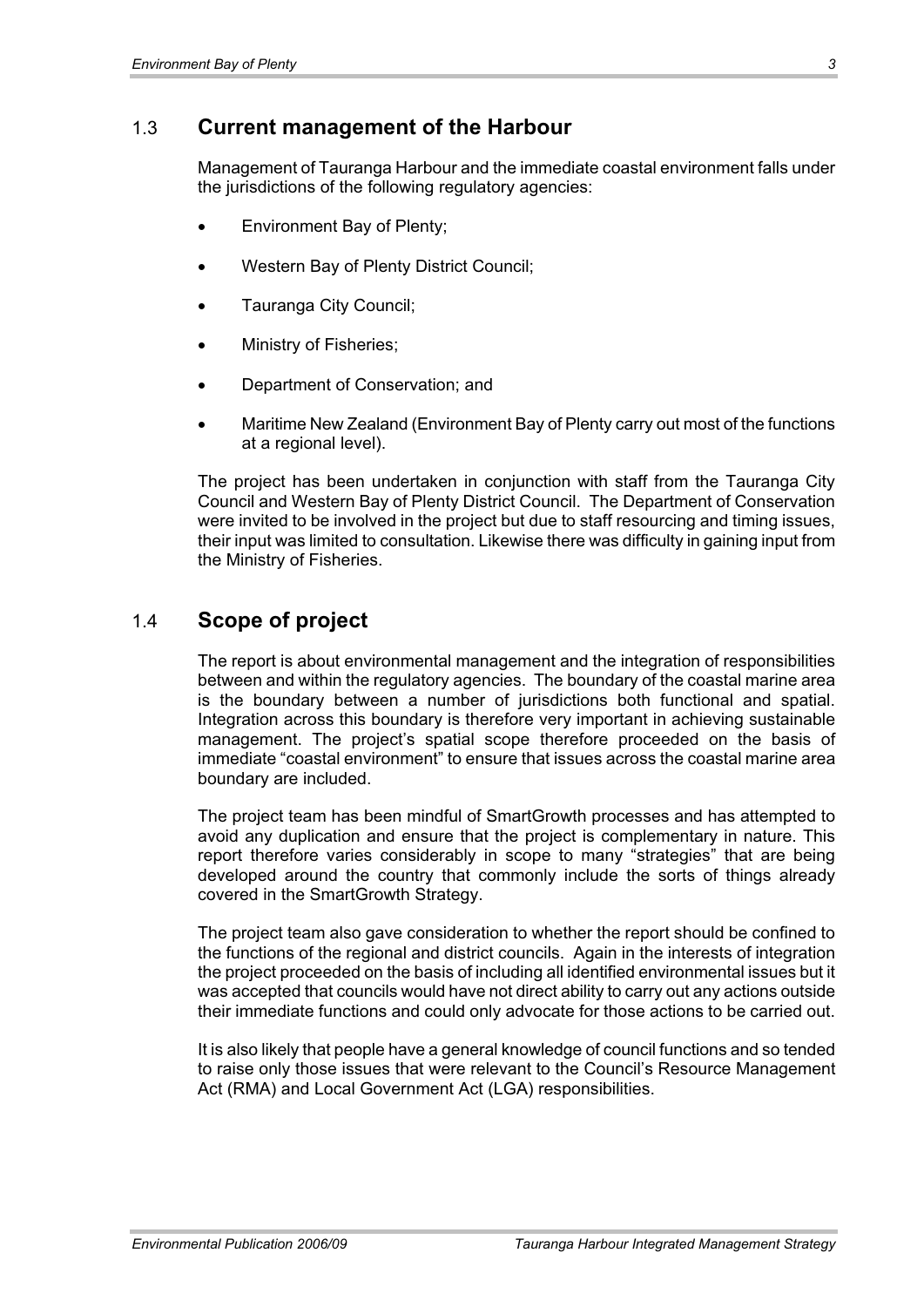# 1.5 **Methodology**

The Issues identified in this report were identified and collated in two ways. Direct discussions were held with the parties acknowledged at the front of this report. Those people had a good understanding of issues due to either their area of interest or the issues they face on a day-to-day basis as part of their employment or as a resident of an area adjoining the harbour.

Given the numerous recent public processes, involving wide community consultation, it was not considered necessary, or appropriate, to consult the public in general. Instead a set of issues was compiled from the following processes:

- x Proposed Regional Water and Land Plan submissions and further submissions.
- x Proposed change to the Regional On-Site Effluent Treatment Plan submissions and further submissions.
- Tauranga Tomorrow.
- Survey 2003 Attitudes and Perceptions towards the Environment and Environment Bay of Plenty.
- State of the Environment: Tauranga 2000.
- Survey of Recreational Users of Tauranga Harbour in 2001-2002.
- Environment Bay of Plenty's 10 Year Plan process.
- Consultation by Environment Bay of Plenty on dredging recreational channels.

#### 1.6 **Layout of report**

The report is structured as follows:

#### 1.6.1 **Issues**

These are the issues recorded during the preparation of this report. They have been arranged into a logical order and have been included without any judgement of the validity of the concern. Some of the issues raised extend beyond Tauranga Harbour.

#### 1.6.2 **Evaluation**

Considerable effort has been made to objectively evaluate the issues raised with the support of actual data where possible and with reference to regional and district plans where relevant. In the interests of brevity this section references sources extensively rather than repeat information.

#### 1.6.3 **What is being done?**

This is a factual review of all the relevant actions that the relevant agencies are currently undertaking.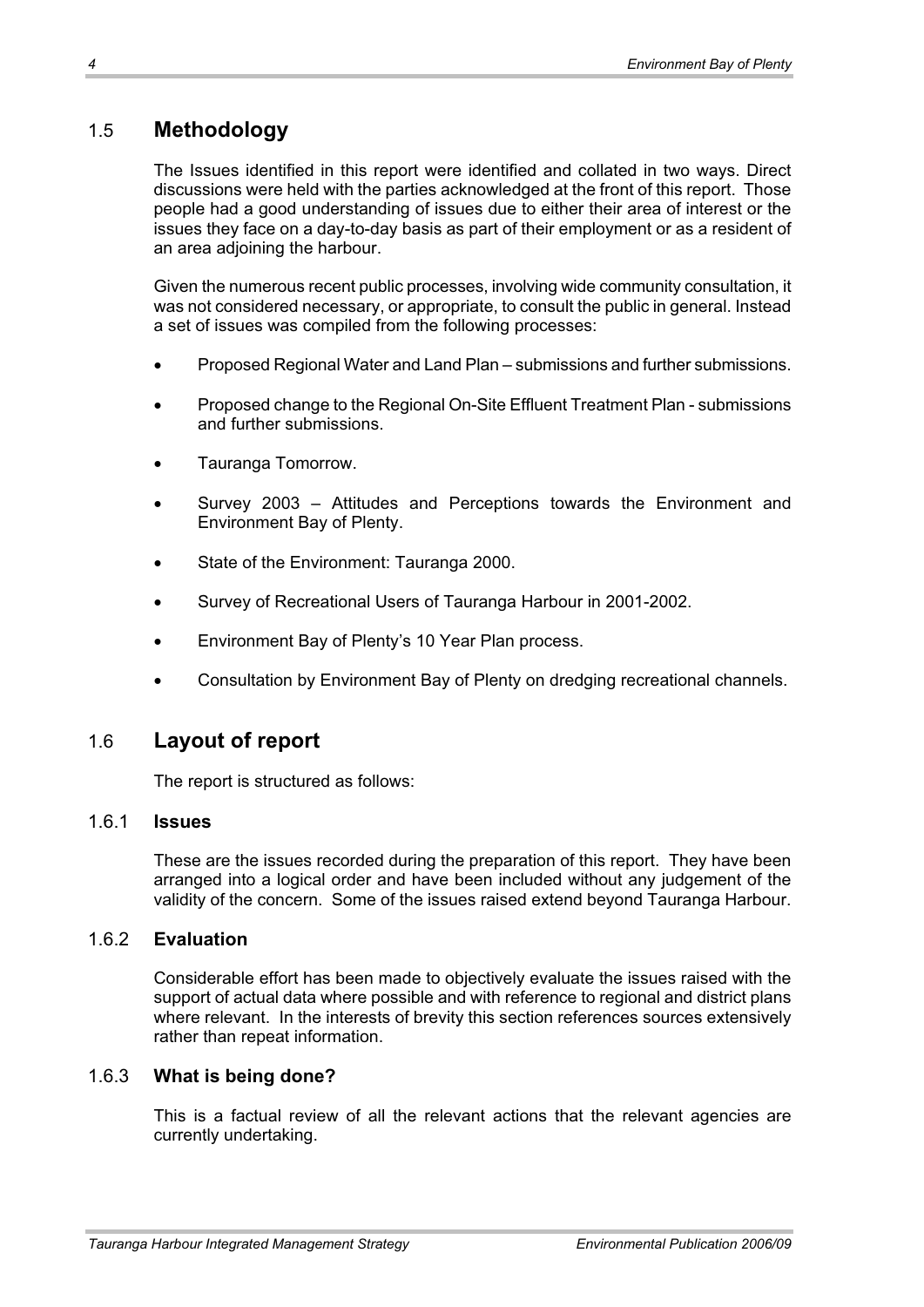#### 1.6.4 **What needs to be done?**

Forms a set of recommended actions. In addressing a number of these recommended actions, consideration may need to be given as to whether the action should be extended across the wider region.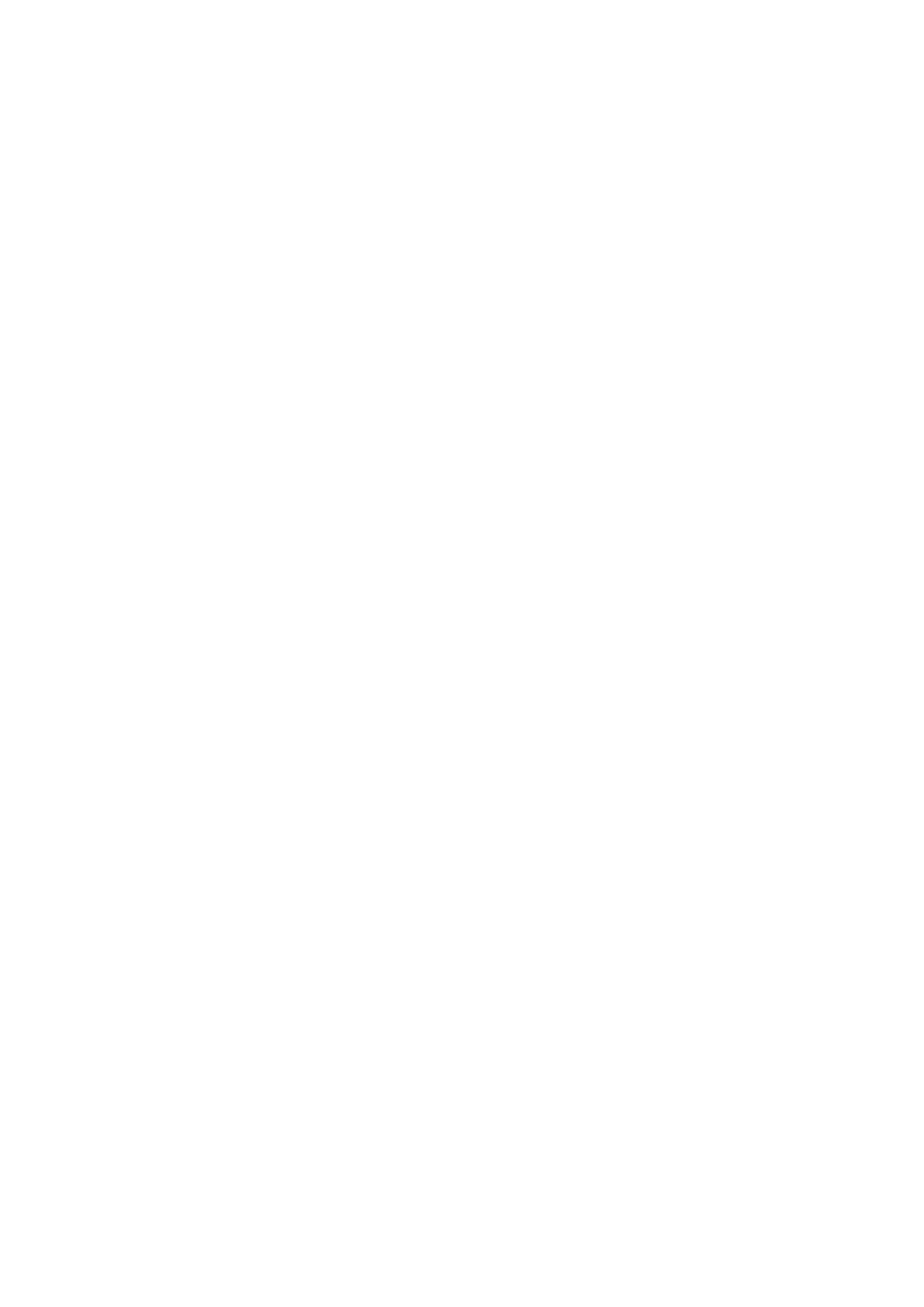# **Chapter 2: Regulatory context**

The main legislative tools governing the management of Tauranga Harbour are the Resource Management Act 1991 and the Local Government Act 2002, administered by both the Regional and District Councils. A number of other agencies operate under a range of statutes.

## 2.1 **Resource Management Act 1991 (RMA)**

The main environmental management mechanism is the RMA. Upon its commencement in 1991, the RMA replaced 78 statutes and regulations and amended numerous others. At the time of its passing it was considered to reform the management of environmental issues into one integrated statute. While the RMA provides a vastly more integrated structure for environmental management, there are a number of exceptions, most notably the area of Fisheries Management (discussed later in this report).

As there are several agencies carrying out functions under the RMA there are inevitably issues with functional boundaries and with jurisdictional boundaries, discussed later in the report. These boundaries make integrated management more challenging and the RMA places an obligation on the relevant organisations to efficiently and effectively deal with them.

#### 2.1.1 **Statutory RMA policy documents affecting the management of Tauranga Harbour**

In addition to the Part II matters set out in the RMA 1991, the two high order documents that govern the regulatory framework are the New Zealand Coastal Policy Statement (NZCPS) and the Regional Policy Statement (RPS).

These are given effect to via the following regional and district plans by way of policies and rules:

- Regional Coastal Environment Plan;
- **Onsite Effluent Treatment Regional Plan;**
- Proposed Regional Water and Land Plan;
- Regional Land Management Plan;
- Regional Air Plan;
- Western Bay of Plenty District Plan; and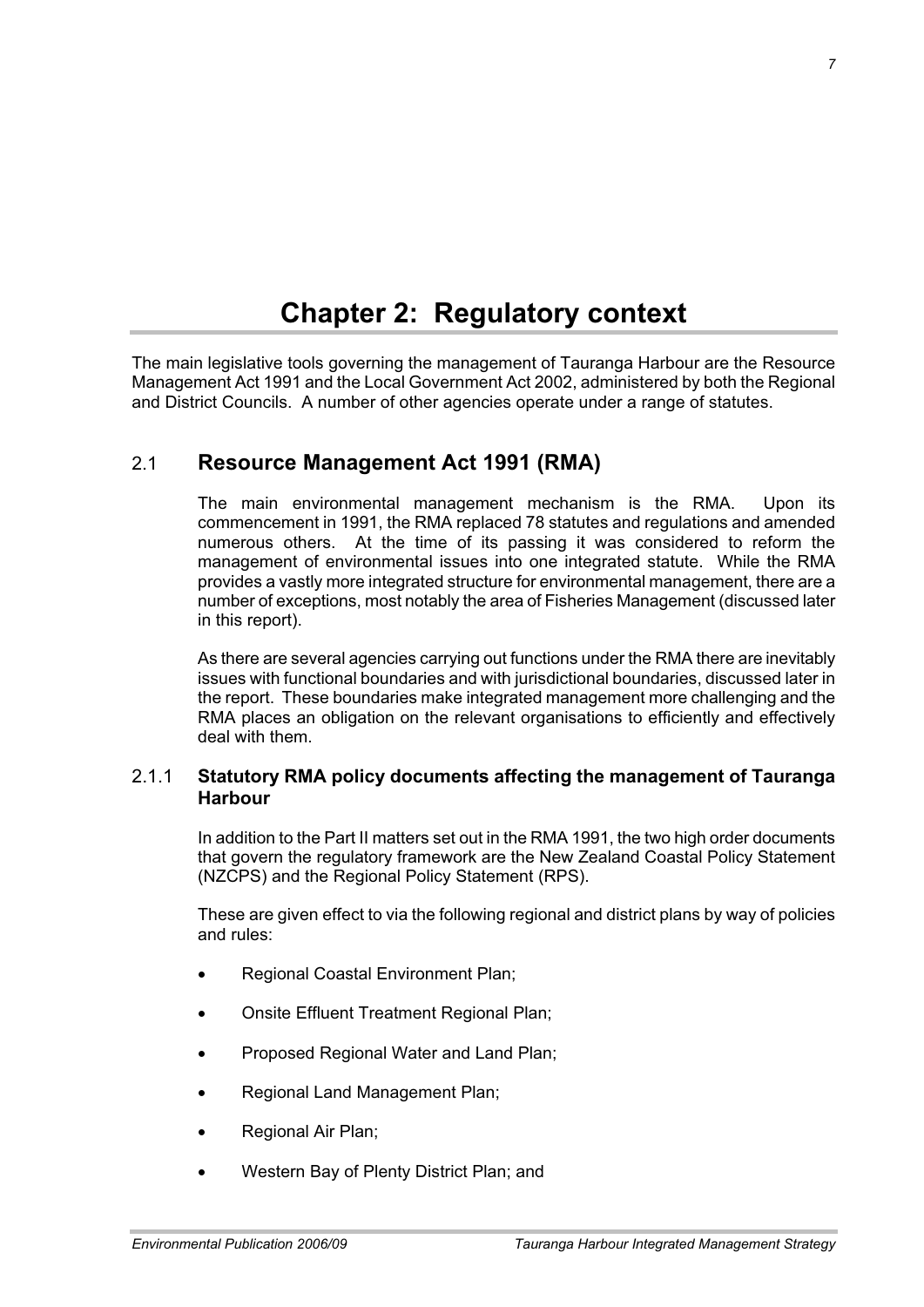Tauranga City District Plan.

A number of guidelines also exist as well as non-statutory strategies.

Iwi management plans are also of importance and there are several with relevance to Tauranga Harbour. Others are in development and processes are being put in place to formalise the use of those documents.



*Figure 2 Simplified overview of Resource Management Framework* 

#### 2.1.2 **Progression of Resource Management Planning**

The last 15 years have seen the progressive development of a planning framework shown in the diagram below. In 1991 the RMA set up the regulatory environment but operation was very much in transitional mode until new plans were developed. Over time the district and regional plans were developed through a detailed process in consultation with the community. Both districts now have operative plans and, with the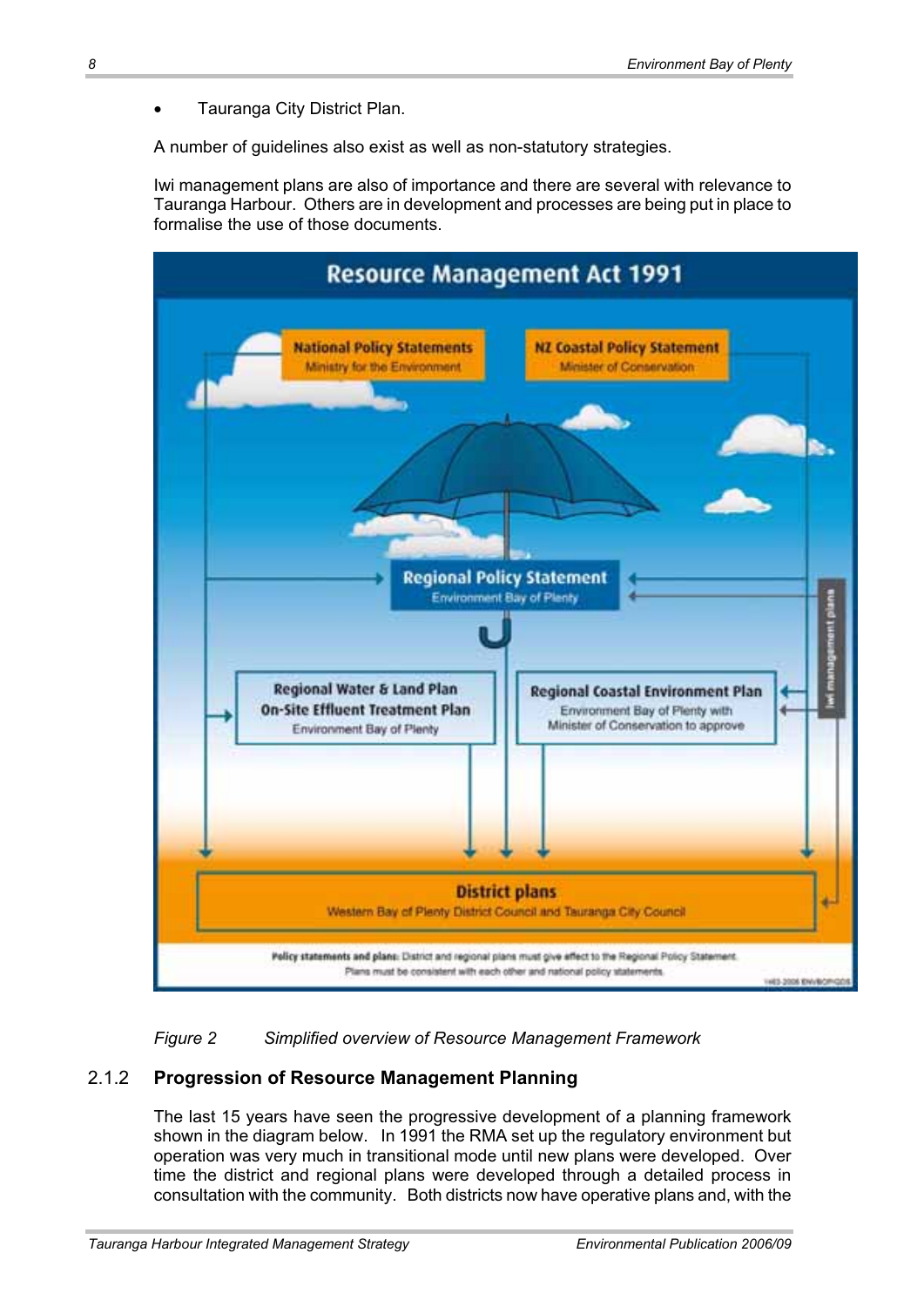exception of the Proposed Water and Land Plan, all the regional planning documents have been made operative. Now that the planning framework is in place focus is turning to implementation matters. It is often when implementing provisions that difficulties are detected and as a result a number of district plan changes have been made after provisions have been found to be inappropriate. New issues also arise and plan changes have also been made for those reasons.



#### 2.1.3 **Plan monitoring and review**

Section 35(2)(b) of the RMA requires every local authority to monitor the effectiveness of the provisions in its plans and each 5 years it must make the results available to the public. So far there has been little central government guidance on how this is to be achieved or made consistent between agencies or throughout New Zealand.

Every 10 years the relevant authority must review its plan (s.79(1) and (2)). Full plan reviews or plan changes can be initiated at any time or by request.

#### 2.1.4 **Other agency roles**

A number of other agencies have roles under the RMA.

The Minister of Conservation is responsible for making New Zealand Coastal Policy Statements, approving Regional Coastal Plans and any changes as well as for approving applications for resource consents for Restricted Coastal Activities. These roles allow the Minister to give effect to the Crowns interests in the coastal marine area.

MFE are responsible for drafting national standards, non-coastal national policy statements, and can direct councils to make plan changes.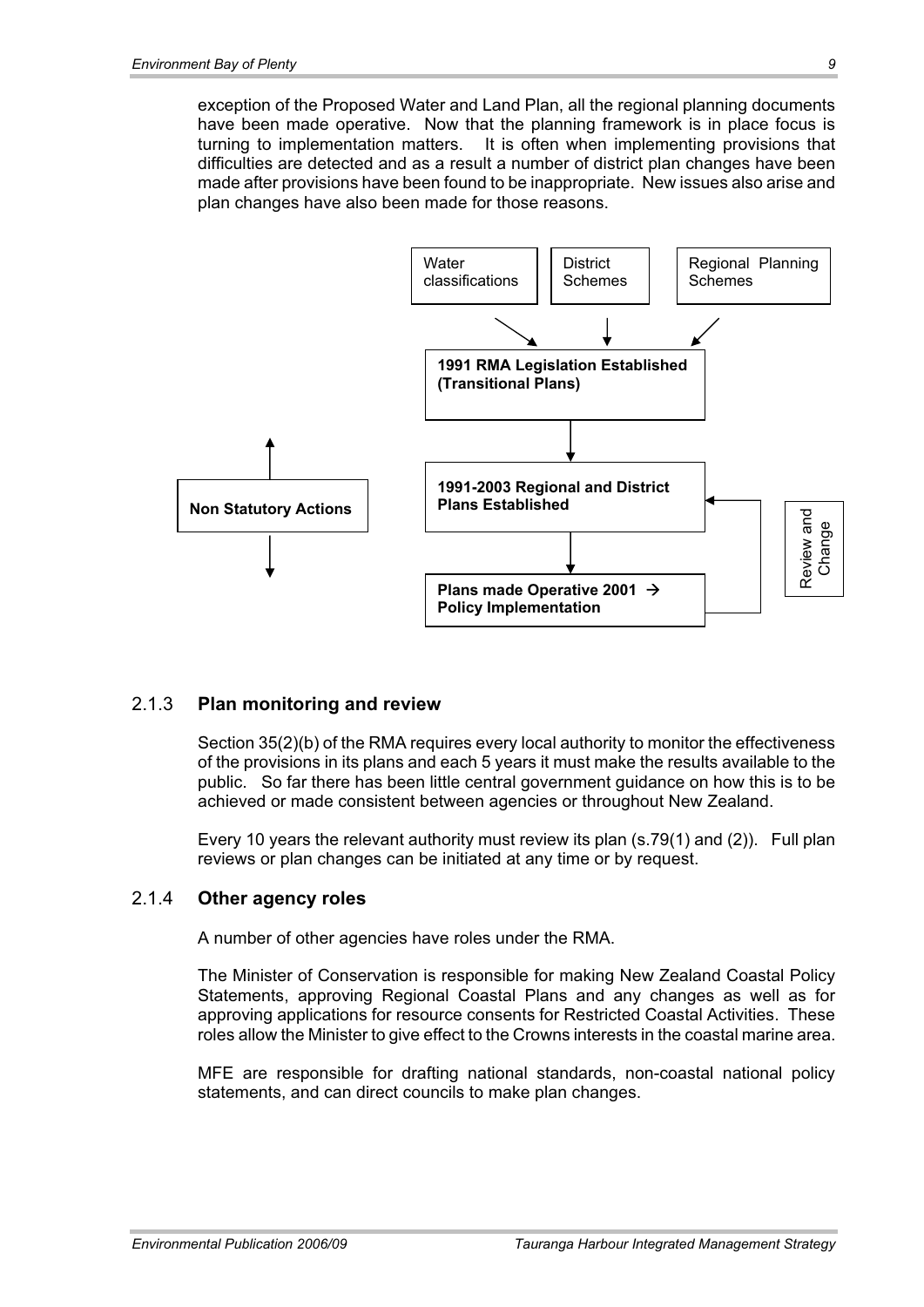# 2.2 **Local Government Act 2002 (LGA)**

The purpose of the Local Government Act 2002 is "to provide for democratic and effective local government". The act provides a framework for the operation of Local Government and provides for councils to create and administer bylaws.

#### 2.2.1 **Navigation and Safety Bylaws**

An important regulatory tool for Tauranga Harbour is the Navigation and Safety Bylaws administered by Environment Bay of Plenty under the LGA. As well as general navigation controls, the bylaws have specific provisions for Tauranga Harbour.

#### 2.2.2 **Bylaws**

Both the Tauranga City Council and the Western Bay of Plenty District Council have bylaws that govern the use of the foreshore and the adjacent coastal environment. The bylaws control many uses for the purposes of:

- Protecting the public from nuisance:
- Protecting, promoting and maintaining public health and safety; and
- Minimising the potential for offensive behaviour in public places.

# 2.3 **Spatial jurisdictions**

Under the RMA, the district councils have jurisdiction down to mean high water springs (the coastal marine area boundary).

Under the LGA both the Tauranga City Council and Western Bay of Plenty District Council have jurisdiction for:

- $\bullet$  the entire harbour area to the entrances; and
- on the open coast their districts extend down to mean low water springs, having extended their boundaries in the mid to late 1990's (refer Figure 2.3).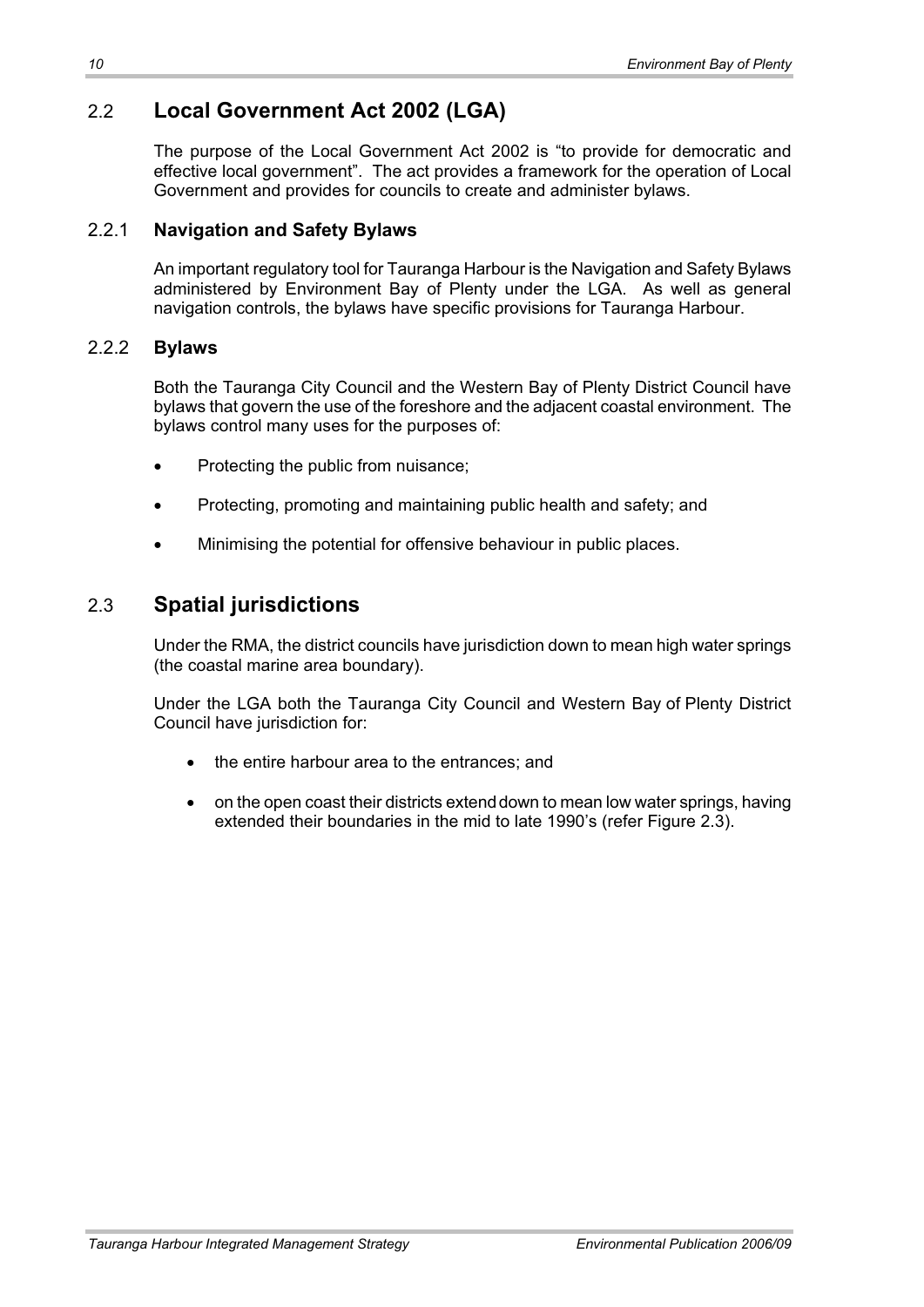

*Figure 3 Spatial jurisdictions of the main regulatory and policy instruments in Tauranga Harbour. The inland boundary is known as the inland coastal environment boundary. It is not a fixed boundary and varies from location to location. For further discussion on this line refer to Section 8.2.4.*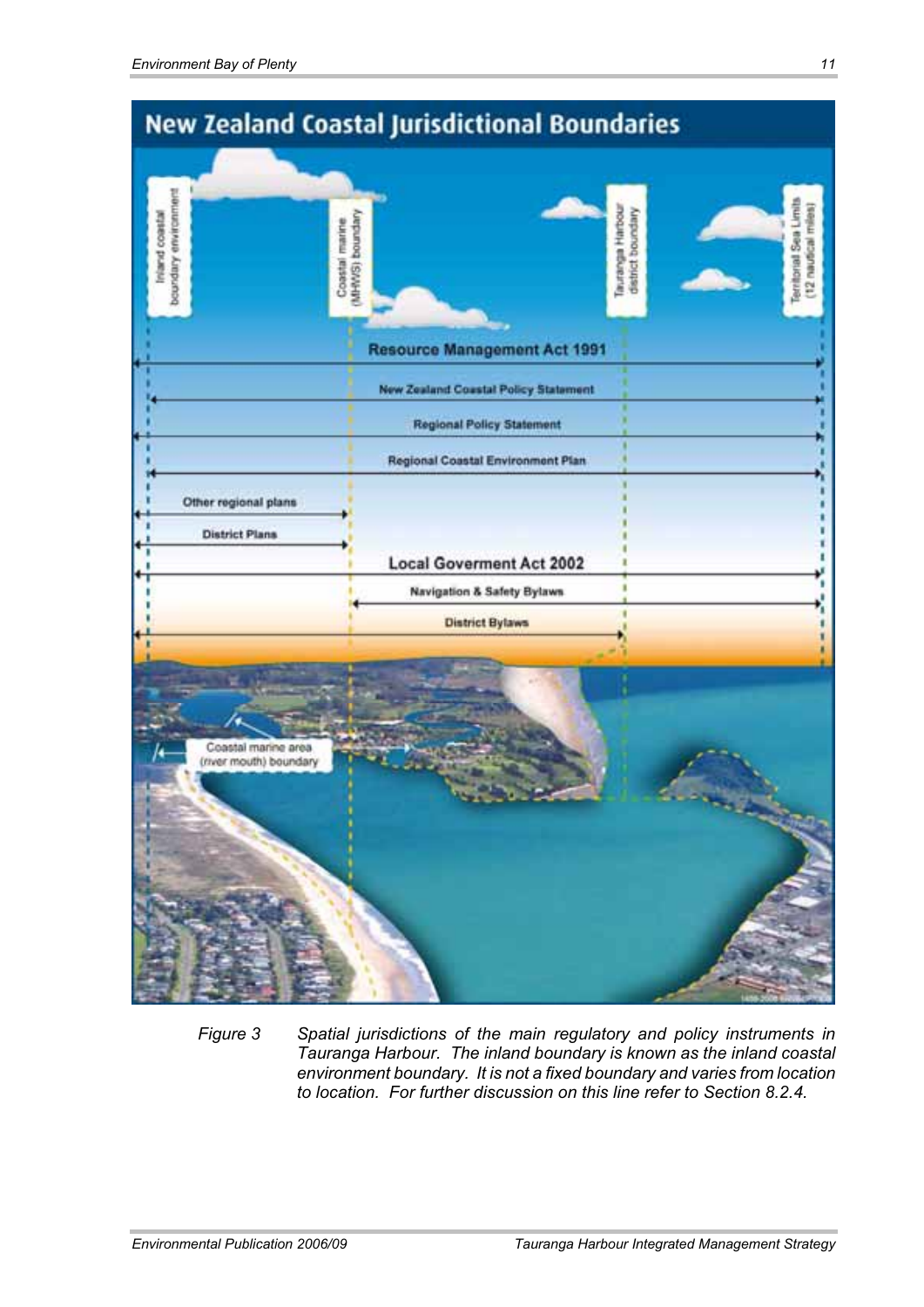# 2.4 **Other management mechanisms**

There are a number of other mechanisms that directly regulate the coastal environment of Tauranga Harbour. Some of these mechanisms have quite different purposes and principles to the RMA, making integration challenging.

| Act                                                   | <b>Administration</b>                                                                                                                        | <b>Purpose</b>                                                                                                                                                                                                                                                        |
|-------------------------------------------------------|----------------------------------------------------------------------------------------------------------------------------------------------|-----------------------------------------------------------------------------------------------------------------------------------------------------------------------------------------------------------------------------------------------------------------------|
| Fisheries Act 1996                                    | Ministry of Fisheries                                                                                                                        | To manage the sustainability of fisheries<br>resources through allocation of quota as well<br>managing the activity of fishing.                                                                                                                                       |
| Reserves Act 1977                                     | Department of<br>Conservation and<br><b>Territorial</b><br>Authorities                                                                       | acquisition,<br>management,<br>The<br>control,<br>maintenance, preservation (including the<br>protection of the natural environment),<br>development, and use of public reserves, and<br>to make provision for public access to the<br>coastline and the countryside. |
| <b>Conservation Act</b><br>1987                       | Department of<br>Conservation, Fish<br>and Game New<br>Zealand                                                                               | To promote the conservation of New Zealand's<br>natural and historic resources.                                                                                                                                                                                       |
| Wildlife Act 1953                                     | Department of<br>Conservation, Fish<br>and Game New<br>Zealand                                                                               | The protection and management of wildlife<br>especially native bird species and the<br>management of game.                                                                                                                                                            |
| <b>Biosecurity Act 1993</b>                           | <b>Biosecurity New</b><br>Zealand, DOC,<br>Ministry of<br>Fisheries, Ministry<br>of Health, regional<br>councils, territorial<br>authorities | Preventing the introduction of unwanted<br>organisms not yet established in New Zealand.<br>Managing unwanted organisms and pests<br>already established in New Zealand.                                                                                              |
| Health Act 1956                                       | Local Authorities,<br>Ministry of Health,                                                                                                    | Improving, promoting, and protecting public<br>health.                                                                                                                                                                                                                |
| Hazardous<br>Substances and New<br>Organisms Act 1996 | <b>Environmental Risk</b><br>Management<br>Authority                                                                                         | To protect the environment, and the health<br>and safety of people and communities, by<br>preventing or managing the adverse effects of<br>hazardous substances and new organisms.                                                                                    |
| Building Act 2004                                     | Local Authorities,<br>Ministry of Health,                                                                                                    | Regulation of building work to provide for<br>sustainable development and health and<br>safety.                                                                                                                                                                       |
| Foreshore and<br>Seabed Act 2004                      | Local Authorities,<br>Minister of<br>Conservation                                                                                            | To vest the foreshore and seabed in the<br>Crown, to provide for recognition and<br>protection of customary rights, and to provide<br>for general rights of access and navigation.                                                                                    |

# 2.5 **History of management initiatives in Tauranga Harbour by Local and Central Government**

- 1989 Local Government Re-organisation
- Pre 1991 District Schemes and Harbours Act 1950 covered harbour
- 1990 Tauranga Harbour Committee established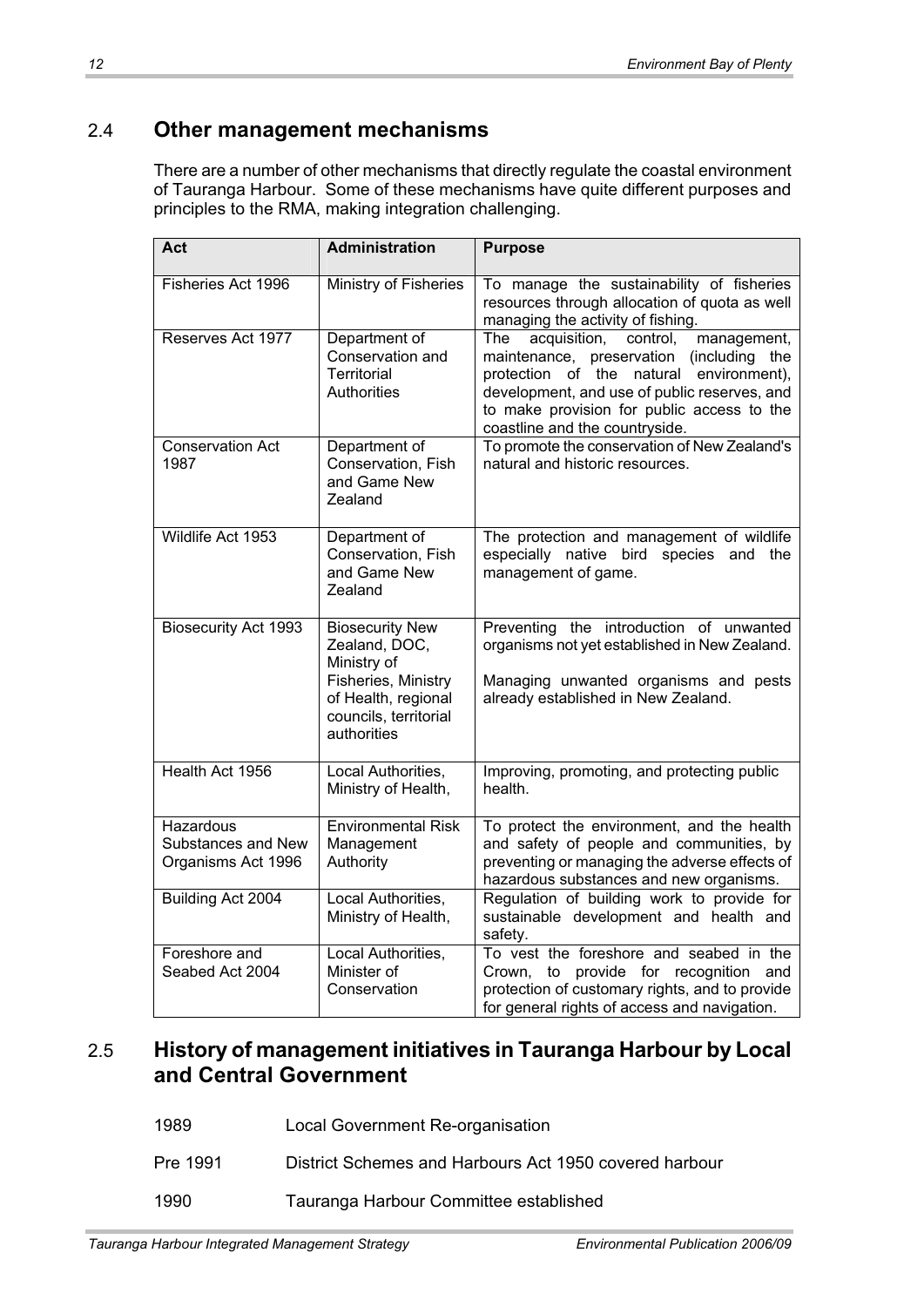| 1991      | Resource Management Law reform culminated in passing of the<br><b>RMA 1991</b>  |
|-----------|---------------------------------------------------------------------------------|
| 1990-1994 | Scientific Baseline Information established: Resource Inventory                 |
| 1994      | NZCPS gazetted                                                                  |
| 1994      | Western Bay of Plenty District Plan notified                                    |
| 1995      | Proposed Regional Coastal Environment Plan notified                             |
| 1996      | Proposed Regional Policy Statement notified                                     |
| 1997      | Tauranga Harbour Forum established- two public information<br>booklets produced |
| 1998      | <b>Fisheries (Kaimoana Customary Fishing) Regulations</b>                       |
| 1999      | Regional Policy Statement became operative                                      |
| 2002      | Western Bay of Plenty District Plan became operative                            |
| 2003      | Regional Coastal Environment Plan became operative                              |
| 2004      | Tauranga District Plan became operative                                         |
| 2004      | Review of effectiveness of NZCPS released                                       |
| 2006      | Draft review of NZCPS released (DOC)                                            |

# 2.6 **Future initiatives that may affect Tauranga Harbour**

There are a number of initiatives that are likely to affect the management of Tauranga Harbour:

| 2006         | Draft Tauranga City Council Tauranga Harbour Reserves<br>Management Plan released (TCC)                              |
|--------------|----------------------------------------------------------------------------------------------------------------------|
| 2006         | Tauranga Port and Harbour Safety Code                                                                                |
| 2006-2007    | Regional Coastal Environment Plan changes (Environment<br>Bay of Plenty)                                             |
| 2006-?       | Oceans Policy Development (Ministry for the Environment)                                                             |
| $2006 -$     | <b>Treaty of Waitangi Settlements</b>                                                                                |
| $2006 -$     | Foreshore and Seabed – customary claims                                                                              |
| 2007         | Aquaculture Management Areas plan change (Environment<br>Bay of Plenty)                                              |
| 2007         | Department of Conservation to implement Marine Protected Areas<br>policy - Bay of Plenty (DOC/Ministry of Fisheries) |
| 2008         | <b>Regional Policy Statement Review</b>                                                                              |
| 2008         | Recreation study (SmartGrowth action)                                                                                |
| 2012 onwards | Mandatory 10 year reviews of each of the District and Regional<br>Plans.                                             |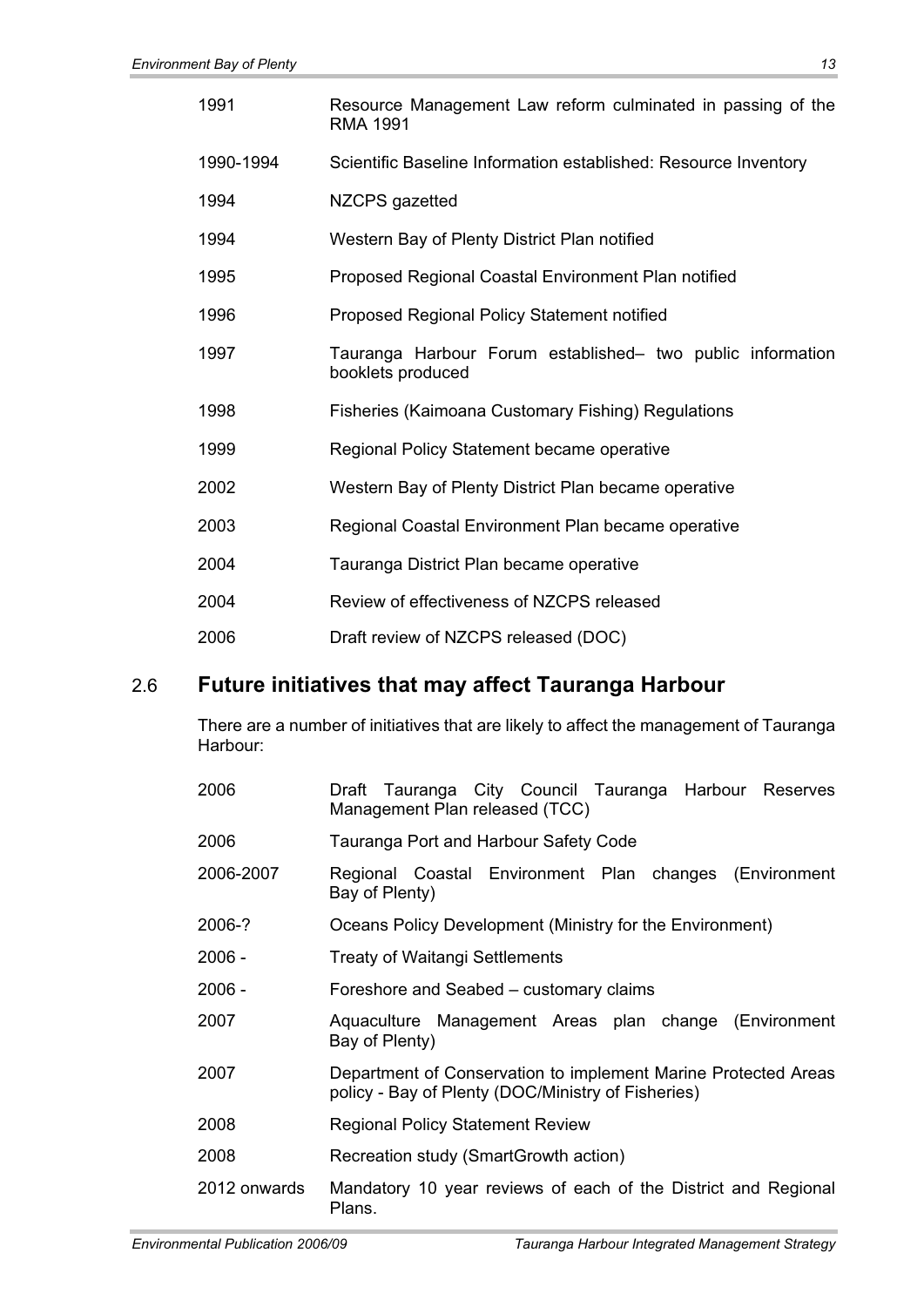# 2.7 **Environmental change and the Natural Environment Regional Monitoring Network (NERMN)**

There have been significant environmental changes in and around Tauranga Harbour. Over the last 500 years since the first settlement and development occurred, land clearance, changing land uses, port development and the effects of urbanisation around much of the harbour have been significant and are ongoing. Monitoring those changes was not given much attention until the RMA placed resource management obligations on authorities. As a consequence there is little detailed data available for the period in which major development took place, except to the extent that it can be gained from resources such as historic aerial photography and other historic documents.

In 1991 the RMA placed an obligation on councils to monitor the state of the environment (Section 35) to measure the effectiveness of its planning framework. Environment Bay of Plenty put in place a Natural Environment Monitoring Network (NERMN). The monitoring network has been expanded and improved over time. A number of Environment Bay of Plenty projects have also attempted to incorporate an understanding of pre 1991 change through the use of aerial photography. The NERMN is summarised in Appendix 1.

In addition to the NERMN, Environment Bay of Plenty carries out scientific projects on specific issues.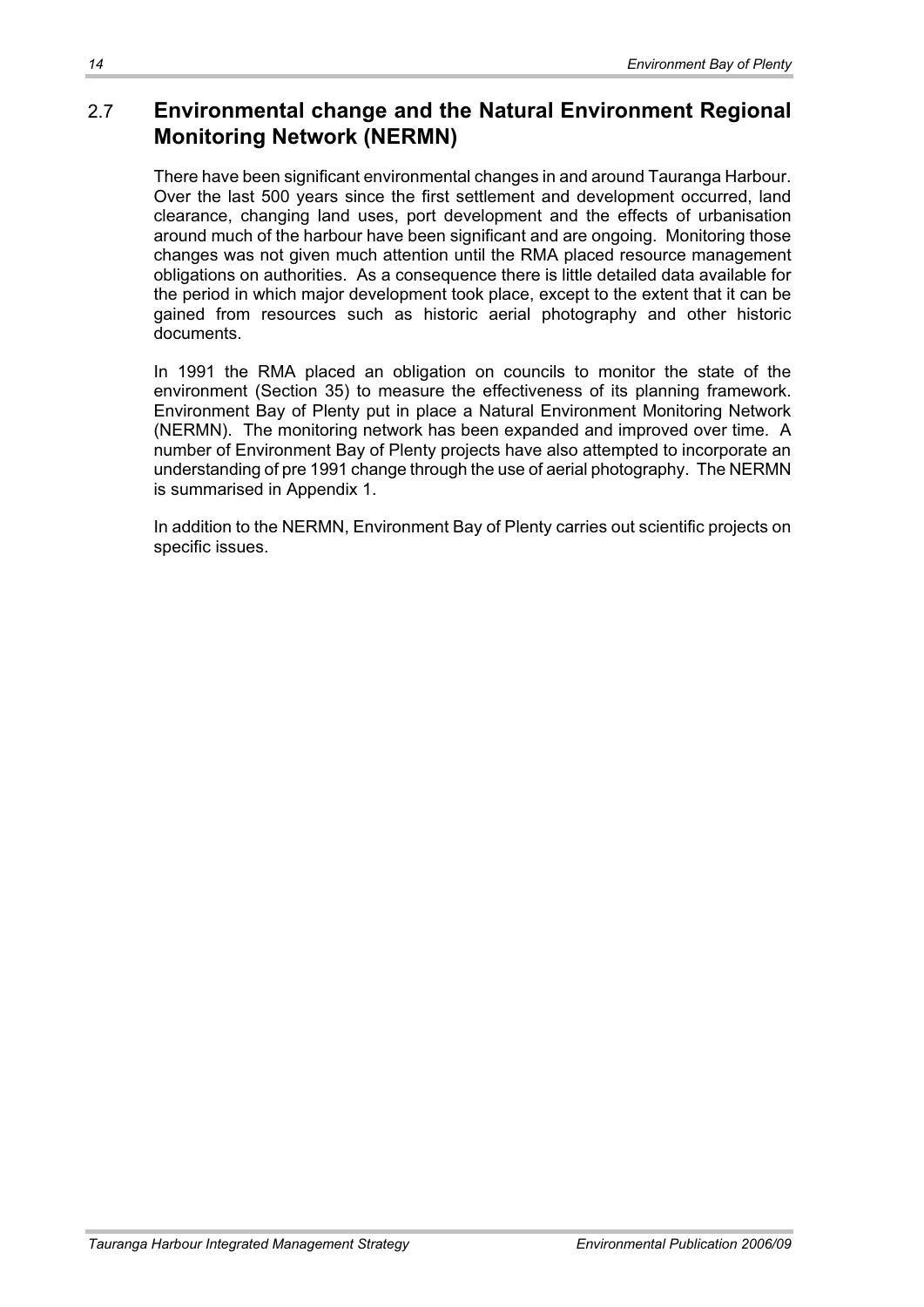#### 3.1 **Issues**

#### 3.1.1 **General**

The Tauranga Tomorrow process showed that good water quality was one of the most frequently sought environmental outcomes. "Keep the Harbour Clean" was a statement that appeared many times.

Water quality is influenced by discharges of various sorts and in turn influences other aspects of the harbour. Ecological effects due to water quality are dealt with in the flora and fauna section.

#### 3.1.2 **Point source discharges**

With increased development comes an increase in impermeable surfaces that in turn leads to increased runoff. Areas available for natural soakage are therefore decreased, as is the absorption and soil treatment of contaminants.

In the Tauranga City area, particularly around the port industrial area, there are a number of discharges of stormwater from Industrial sites. One group considered that the fertiliser works at Mount Maunganui was inappropriately sited. The iwi forum commented that a discharge in Waipu Bay from a drain adjacent to the fertiliser works affects shellfish from time to time.

There was considerable concern about urban stormwater generally; cumulative effects, lack of permitted activity monitoring, lack of treatment devices, heavy metals and hydrocarbons were of concern. One group considered that there was insufficient understanding about the effects of all the discharges: "the science is not there to understand the effect in the larger picture".

It was noted that plans for whole-of-catchment stormwater management were advancing very slowly if at all. In the past the focus has been on quantity control rather than on quality. The older catchments are noted as having only very basic treatment devices and need to be "retro fitted" with treatment devices. There was concern that non-Council controlled systems do not have sufficient controls in place.

Increases in storm water runoff also have a physical impact on streams and waterways leading to the harbour. Peak hydraulic loadings impact the fish and invertebrate communities of streams. One group noted that over-design events seemed to be becoming more frequent and suggested that treatment systems were not designed well enough.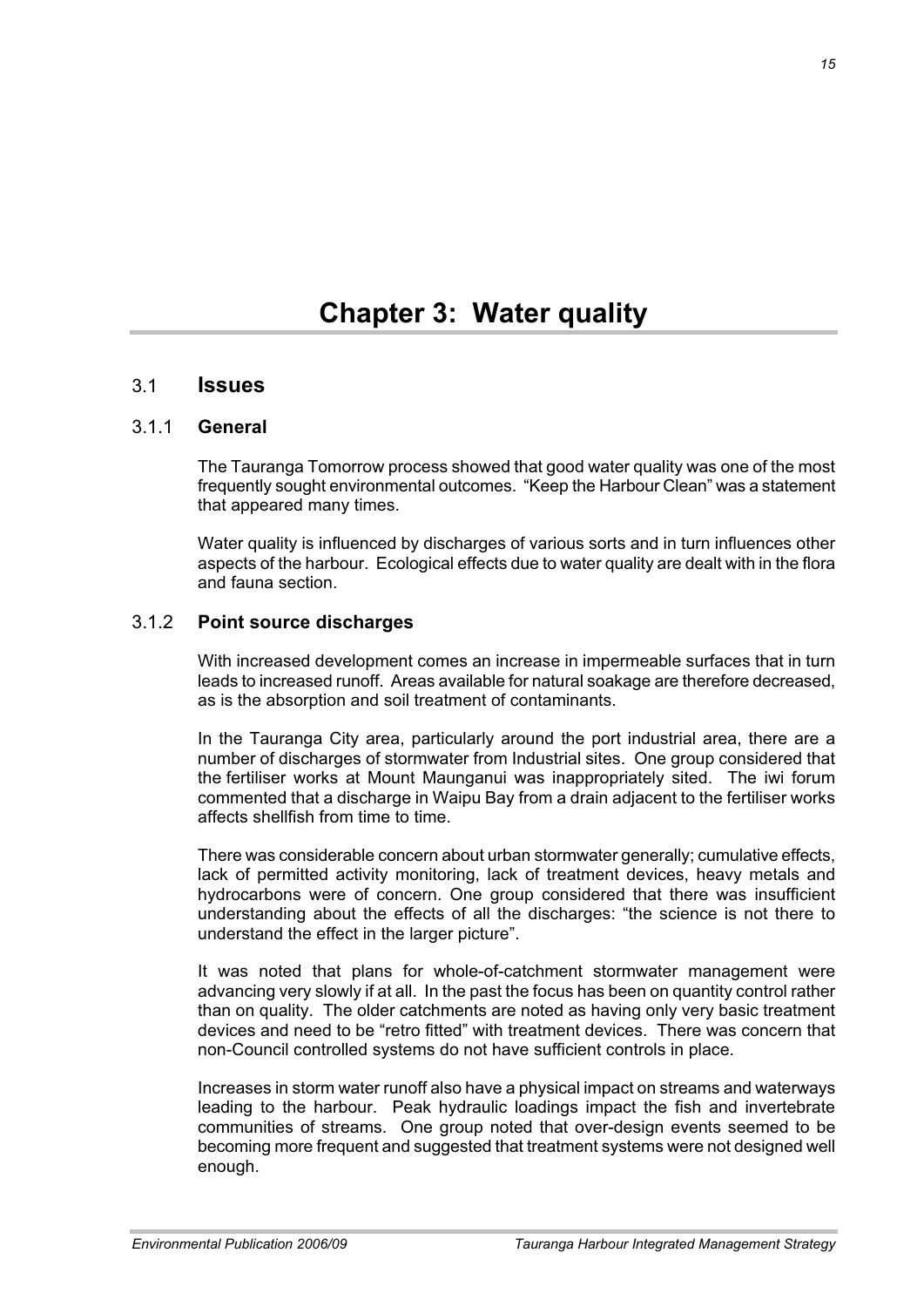#### 3.1.3 **Non-point source discharges**

Concern was identified with discharges resulting from:

- x Onsite effluent treatment systems leading to microbiological and nutrient contamination of the harbour.
- Fertilisers, fungicides and other general farming discharges. Several groups noted their concern that Tauranga Harbour should not be allowed to become another Lake Rotorua. Unsustainable farming practices were noted as an issue.
- Dredging.
- Wood preserving agents.
- x Vessel antifouling commercial and recreational (slip ways/maintenance areas). It is noted that TBT in particular can cause considerable damage to the benthic ecology.

#### 3.1.4 **Large game birds**

Black swans and Canadian geese appear to be an issue in most of the harbour. was suggested that in large numbers these birds can increase the nutrient loading and the microbiological contamination of the water body. Concerns were raised by the public and in particular iwi groups about contamination of swimming and kaimoana places. There are also concerns from adjacent farmers of overgrazing of pasture by both species.

Fish and Game New Zealand advised that there is more conflict between people and Pukekos as a result of increased development around the harbour. With an increase in development around the harbour margins comes a reduction in the area available for hunting due to the legal restrictions on the use of firearms in urban areas. The Pukeko population is therefore more difficult to control and numbers have increased.

### 3.2 **Evaluation – water quality**

#### 3.2.1 **General**

McIntosh (2003) reporting on estuarine water quality states that "Generally the estuaries of the Bay of Plenty are of high to good quality." He notes that this is most likely assisted by estuarine and harbour waters being diluted with coastal waters. Tauranga Harbour is shown to consistently comply with the bacteriological limits for contact recreation set in the Regional Coastal Environment Plan.

Scholes (2005) applies the Suitability for Recreation Grade (SRG) based on both risk and bacteria counts. Some marine sites within Tauranga Harbour are not scored well by this system, despite having reasonably good measured water quality. This is attributed to the weighting given to risk factors, such as proximity to outfalls etc. More data is required for this grading system to be effective for the marine sites.

Rivers and streams entering Tauranga Harbour did not score well in the SRG test due to poor water quality. The report notes that *"Contamination at these sites can be a combination of factors, however the most common element is runoff from intensive and semi-intensive livestock based agriculture. Other elements such as urban stormwater and industrial discharges can also be a factor at certain sites. Finding the land uses directly responsible for contamination or apportioning contamination to different land*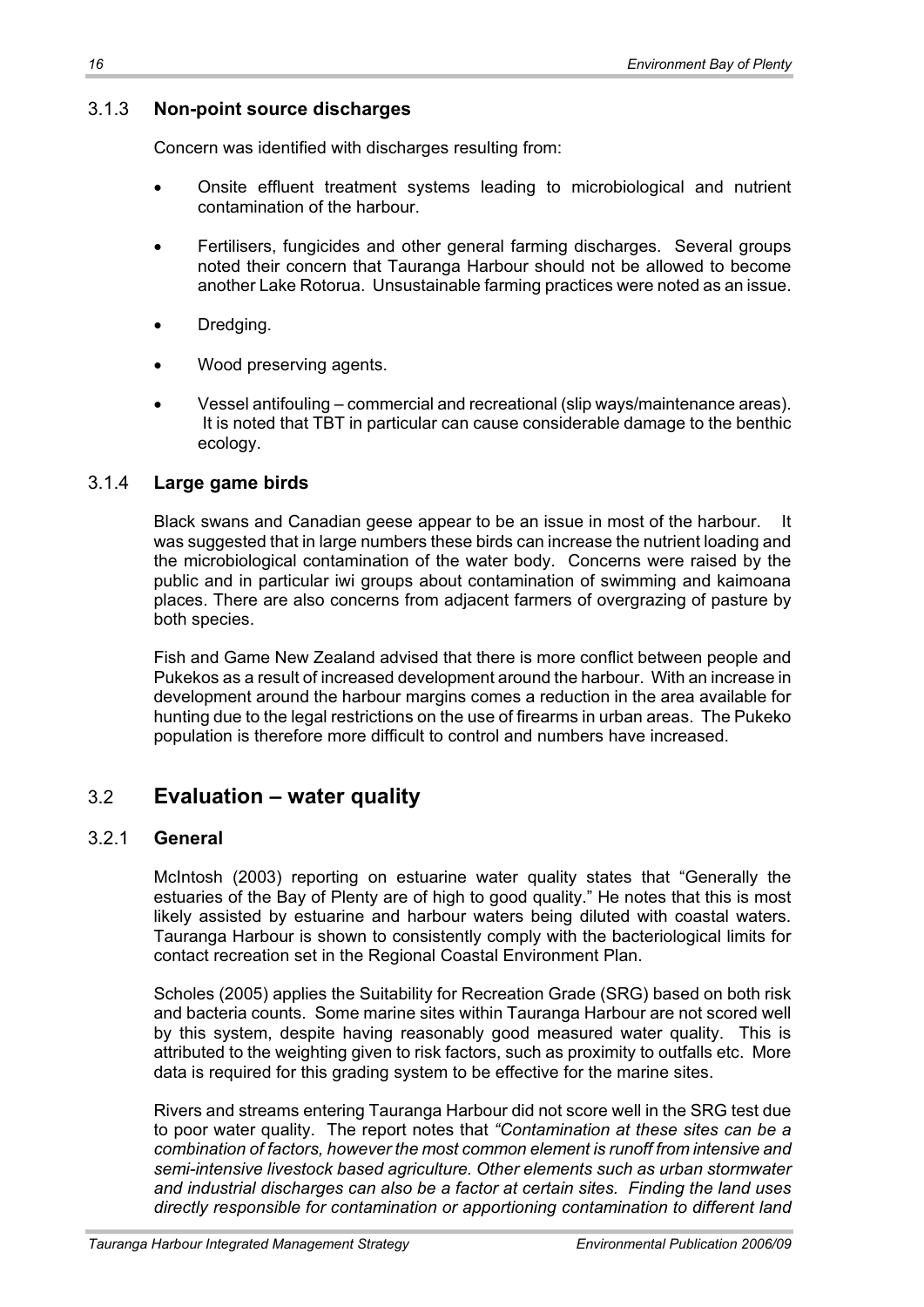*uses requires well planned, intensive monitoring. The recreational water quality monitoring and catchment surveys performed for this study will not necessarily determine the exact source of any contamination, but rather implicate land use(s) by association and proximity to the site in question".* Further work is proposed, including intensive monitoring of high risk sites.

Reporting on four major shellfish assessments carried out between 1991 and 1999, McIntosh (1999) found that *"there is an indication that the quality of shellfish in the Bay of Plenty is improving with respect to bacterial quality".* Shellfish from representative sites were also tested for PAH, Metals, TBT and pesticides with no results of concern (contaminants were either non detect or met water quality standards). TBT was detected in low levels in shellfish from the Port and channel areas. The report notes that there is some suggestion that levels are decreasing.

A report on harbour water quality over the last 14 years is currently in preparation (Scholes 2005) that shows a slight trend of increasing levels of microbiological contamination and suspended solids. Microbial contamination is still well within water quality classification levels set in the Regional Coastal Environment Plan. The causes of the increases are yet to be investigated but possible sources of microbial contamination are:

- Intensive livestock agriculture. Pickles (2005) shows a decrease in compliance levels with dairy operations in the Western Bay of Plenty;
- x Cumulative effects of discharges from onsite effluent treatment systems; or
- Weather conditions at the time of sampling.

Latest sediment monitoring (Park 2003) shows a generally low level of contaminants in sediments throughout most of Tauranga Harbour but did note some elevated levels in the most highly urbanised areas. The report recommends ongoing monitoring and further investigation of localised effects from stormwater outfalls.

Water quality data from 1989-2000 from 10 river sites within the Tauranga Harbour catchment was analysed in Taylor and Park (2001). The results of a grading system show good to excellent water quality. The report covers all Environment Bay of Plenty's river monitoring sites and there is some suggestion that the rivers are showing the effects of climatic cycles. Specific to Tauranga Harbour catchment there was some suggestions that the Omanawa and the Waitao were declining in quality however the authors noted a level of uncertainty. There is a considerable amount of data for each of these streams and more detailed analysis of the data should be considered to relate the data to specific activities.

#### 3.2.2 **Point source discharges**

#### *Urban stormwater*

A stormwater treatment device is currently being tested in the port industrial zone (Hewletts Road/Tasman Quay) but is showing mixed results when it comes to removing dissolved metals. Inputs of dissolved copper and zinc to the treatment device show that stormwater discharges in the catchment have been exceeding ANZECC water quality guidelines (Taylor *et al*, 2004). This would suggest that localised contamination is likely. It is noted that suspended solids levels also tended to be high however a proportion would normally be addressed by street cleaning and catch pit maintenance.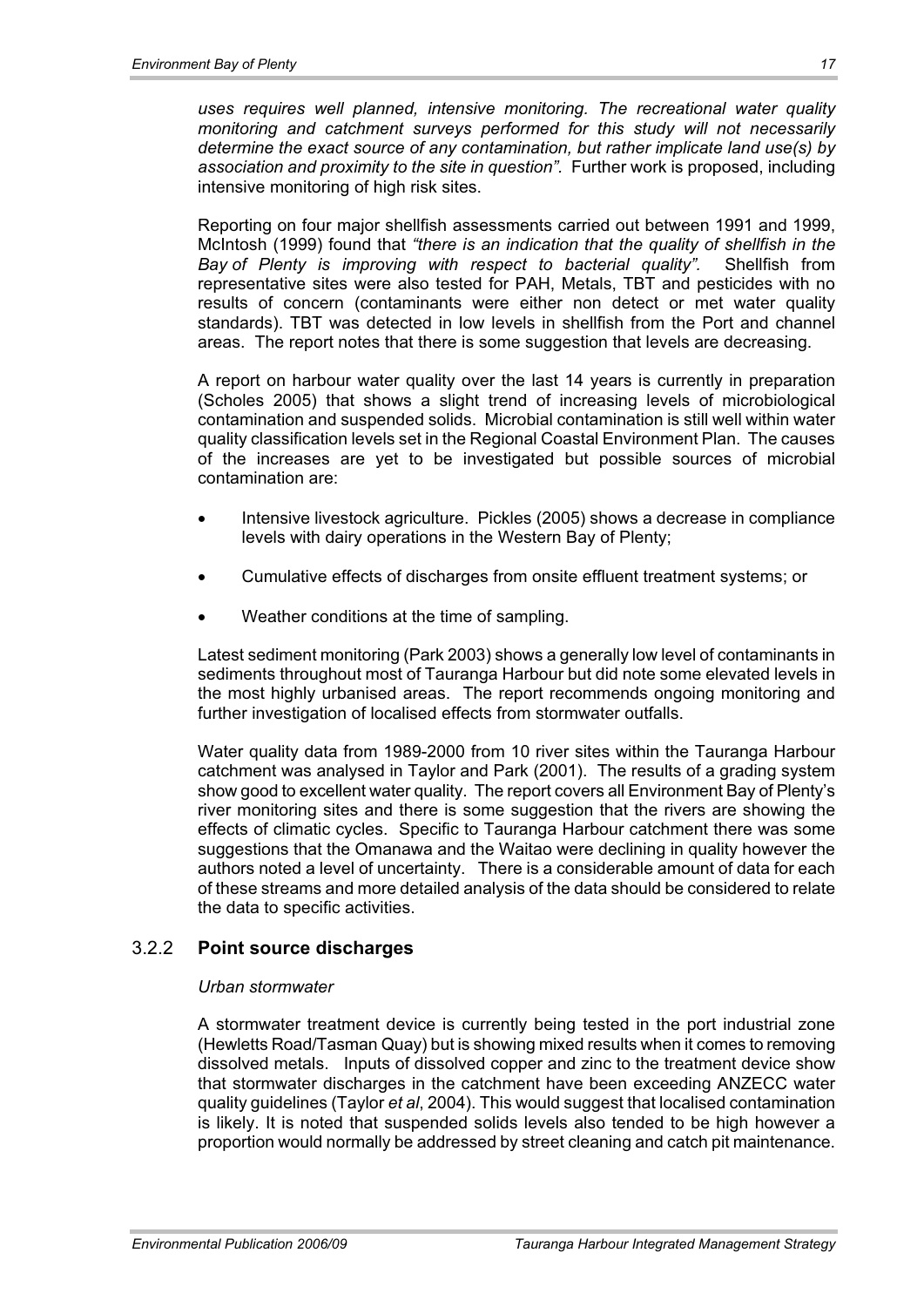Recent water quality monitoring (Scholes and McIntosh 2004) shows no detectable adverse impacts on water quality from the Port of Tauranga and the Balance Agri-Nutrients industrial sites from stormwater discharges into Tauranga Harbour.

#### 3.2.3 **Non-point source discharges**

Some evidence of localised contamination from onsite effluent treatment systems has been detected at Omokoroa, Ongare Point, Te Puna and Tanners Point (Futter 2003, Gibbons-Davies 2002, McIntosh et. al. 2001, Gunn 2001). These sites pose a risk to bathers.

Some exceedences of bathing water quality has been detected in rivers and streams entering Tauranga Harbour. Dwane (2001) reported exceedences in the Waimapu River that were attributed to dairy sheds.

Although sedimentation is clearly the driving factor for the spread of mangroves (discussed in more detail in Section 4), Schwarz (2002) suggests that the spread of mangroves may have a link to the increase in runoff of Nitrogen.

#### 3.2.4 **Large game birds**

There is little information available on the water quality effect of large game birds in Tauranga Harbour. Some work carried out by Bioresearches (2002) in the Rotorua lakes, shows that Canadian geese and black swans can contribute a significant amount of waste, the majority of which ends up in the water body. Both Canadian geese and black swans are estimated to produce 20-60 kg of excretion per year (Bioresearches 2002, Sagar et al. 1995). Depending on bird numbers increased bacterial loadings are possible in localised areas.

A recommendation of that report is that targeted surveys of water quality and bird numbers are needed to assess potential impacts. If birds remain in one area then nutrients are recycled and the issues are those of microbiological water contamination, changes to estuarine ecology and the potential of Salmonella and campylobacter. Generally bacterial water quality in the harbour is however good at popular recreational spots.

Fish and Game New Zealand have supplied their latest bird count data for Tauranga Harbour (McDougall 2005). The data shows a reasonably stable population of black swans in Tauranga Harbour and in fact Fish and Game management is directed at maintaining a stable population. The Department of Conservation report that Canadian geese number have risen.

It would appear that microbiological contamination as a result of swans is likely to be minimal and any effect localised. Clearly however large game birds pose concern to the community.

### 3.3 **What is being done – water quality?**

#### 3.3.1 **General**

Environment Bay of Plenty's Natural Environment Regional Monitoring Network (NERMN) programme monitors water quality across Tauranga Harbour and in the streams that feed into the estuary. More targeted monitoring and reporting is also included for major discharge sites.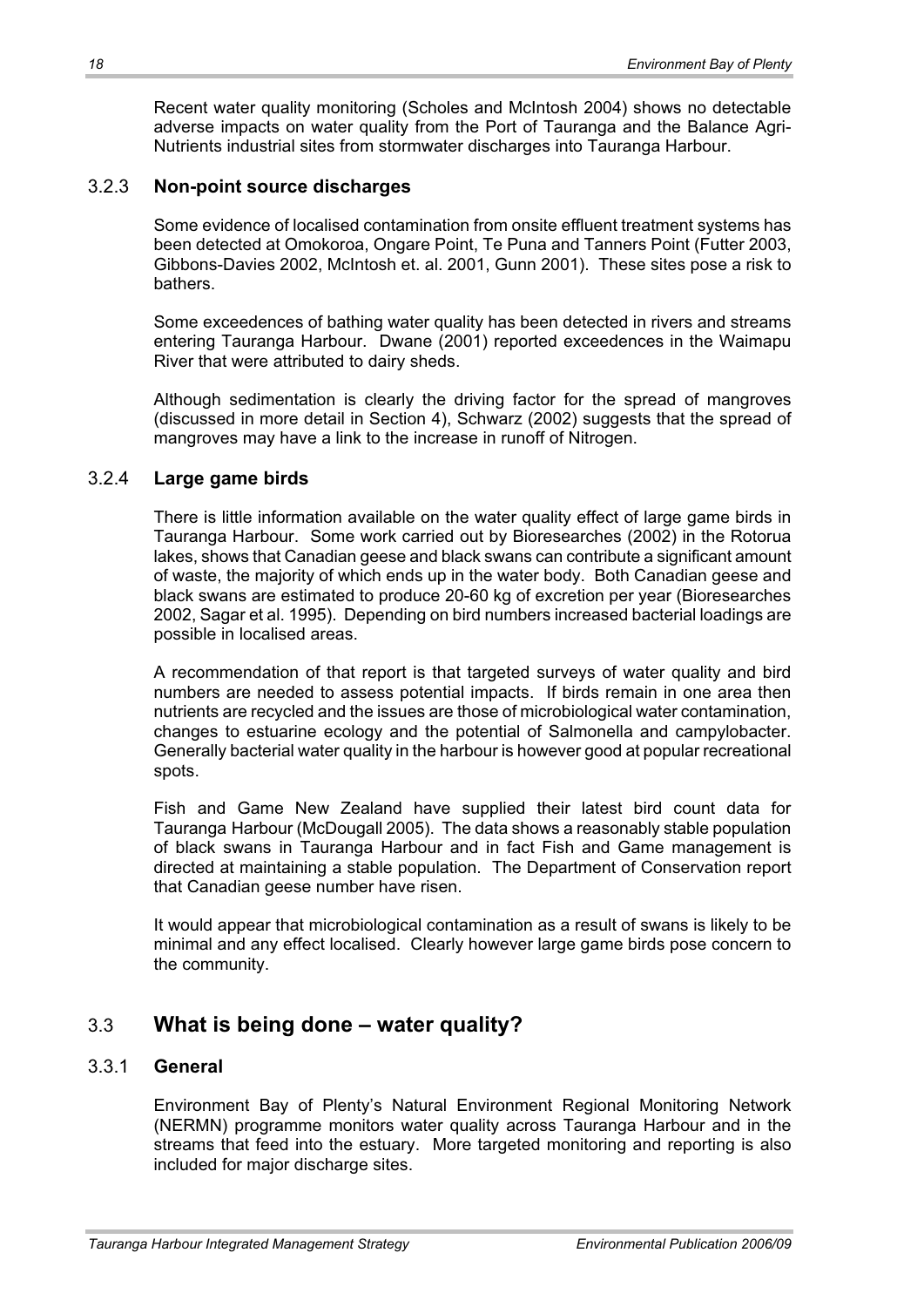NERMN Freshwater Module – Report on Invertebrate health as an indicator of stream health in preparation.

Process for public warnings of contamination in water or shellfish through Medical Officer of Health and signage by TA's.

Monitoring of marine biotoxins by NZ Food Safety Authority.

Territorial authorities exercise powers under Health Act 1956 and Building Act 2004 to ensure dwellings have adequate sanitary conveniences and appliances.

#### 3.3.2 **Point source discharges**

Both Tauranga City Council and Western Bay of Plenty District Council have trade wastes bylaws, governing the disposal of trade wastes.

District council operations of street sweeping, catch pit maintenance etc.

Dairy shed guidelines, compliance monitoring of discharges and regular reporting, enforcement actions as appropriate. Ongoing compliance/enforcement as well as random audits.

A comprehensive catchment consents strategy for long-term stormwater discharge has been prepared. The strategy (Environment Bay of Plenty 2005) dealing with these was presented to the Regulation & Monitoring Committee of Environment Bay of Plenty on 30 August 2005. One of the mechanisms used in the strategy is to rank each catchment for a number of factors, including environmental factors, to ensure that the highest risk catchments are dealt with as a priority.

Tauranga City Council has a full-time pollution prevention officer who monitors point source discharges to Council's stormwater system, including open drains and provides education to businesses and the general public.

The Regional Coastal Environment Plan has Water Quality Classifications for contact recreational and shellfish gathering. The objective of chapter 9 is "the maintenance and enhancement" of water quality and there are a number of policies, rules and methods to achieve this outcome.

Policy 9.2.3(d) of the Regional Coastal Environment Plan targets stormwater control.

The Marine Pollution Regulations 2002 (extended by Regional Coastal Environment Plan) prohibits the discharge of untreated sewage within the harbour and contains a list of approved treatment systems.

Proposed Regional Water and Land Plan Water Quality Classifications for rivers/streams that enter Tauranga Harbour.

Permitted activities for small-scale discharges, with mitigating conditions.

Environment Bay of Plenty undertakes compliance monitoring of every permit to discharge, including large industrial discharges, and regular reporting. Some permits are subject to self-monitoring requirements. The results are audited by Environment Bay of Plenty.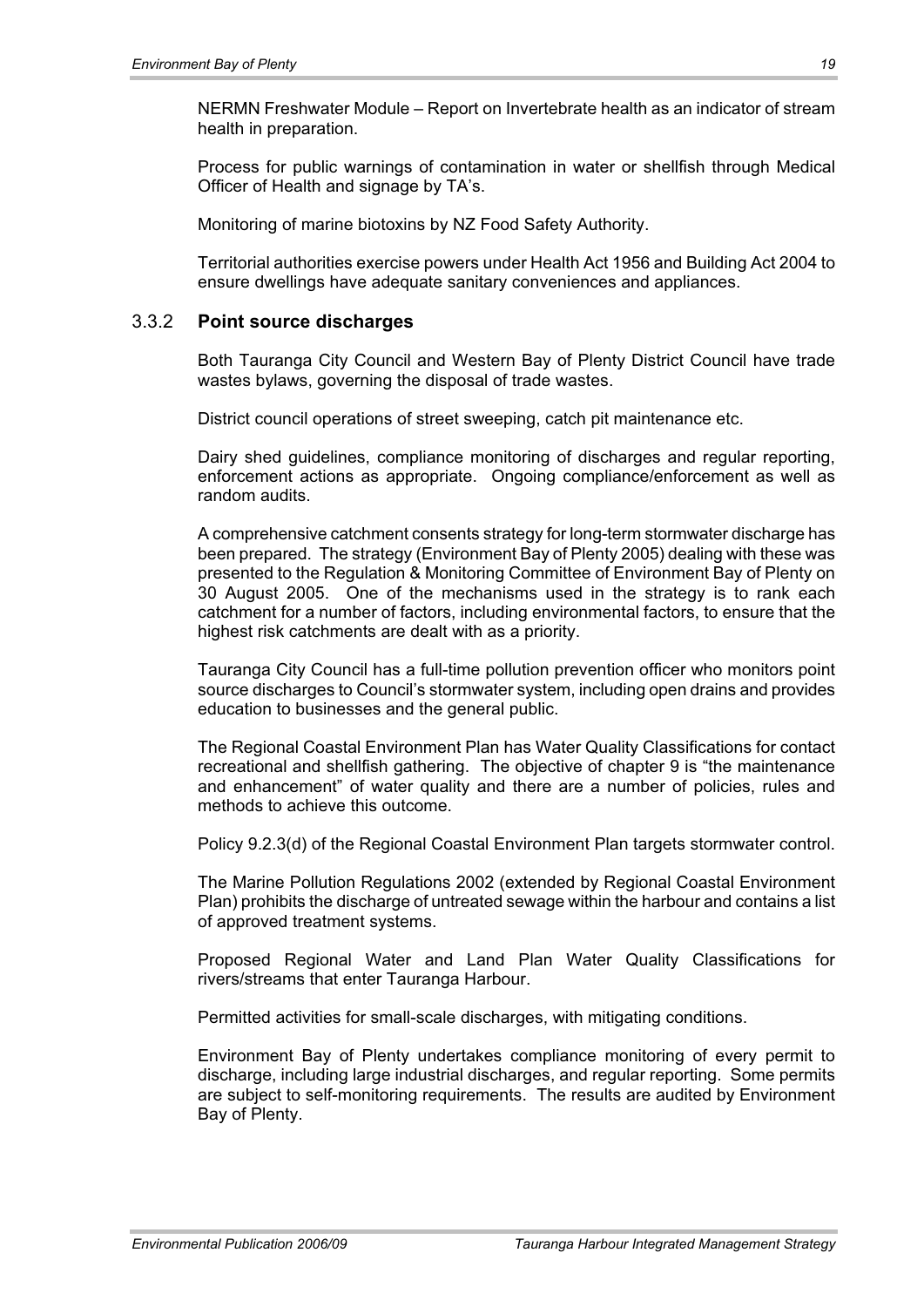#### 3.3.3 **Non-point source discharges**

The onsite effluent treatment monitoring programme currently requires that all onsite effluent treatment systems at Omokoroa and Tanners Point are part of an inspection and maintenance programme. The plan also requires that by December 2010 systems in those areas are to be upgraded to an advanced system or connected to a reticulated sewer system where available. The current review of the Onsite Effluent Treatment Regional Plan is proposing to add Te Puna (based on Futter 2003, and Gibbons-Davies 2002) and Ongare Point (based on McIntosh *et al.* 2001) to the inspection and maintenance programme and impose the same rules as for Omokoroa and Tanners Point. Currently there are compliance issues as a result of inadequate on site systems and unfavourable environmental conditions (cumulative effects, shallow ground water etc). These are causing localised effects around the identified settlements but to date these are not translating into broad scale water quality effects. Environment Bay of Plenty actively targets monitoring at sites where there is potential for contamination. Any detection of contamination triggers the public health process described in Section 3.3.1.

Environment Bay of Plenty Sewage Scheme Funding Assistance Policy.

The use of TBT for anti fouling is not allowed on New Zealand vessels under section 173 (1)(b) and (d) of the Hazardous Substances and New Organisms Act 1996 and section 4 of the Pesticides (organotin antifouling paints) Regulations 1993. New Zealand's international obligations mean that there is no ability to control TBT hull anti fouling on foreign vessels. The International Maritime Organisation is however attempting to phase out the use of TBT by 2008 (PCE 2003) through an International Convention on the Control of Harmful Anti Fouling Systems on Ships.

#### 3.3.4 **Large game birds**

Fish and Game monitoring and management of black swan and Canadian geese populations.

Territorial authorities have a responsibility to secure the abatement of removal of any nuisance or condition likely to be injurious to health (Section 23 of the Health Act 1956). This would include any widespread deaths of wildfowl from diseases.

### 3.4 **What needs to be done – water quality?**

#### 3.4.1 **General**

Ongoing NERMN monitoring and reporting.

#### 3.4.2 **Point source discharges**

*Urban stormwater* 

- Further scientific investigation of effects of stormwater on sediment near and around stormwater outfalls.
- Need to investigate trends in contaminant levels with repeat surveys every 5 years (programmed to be done).
- Sediment control initiatives– see sediment section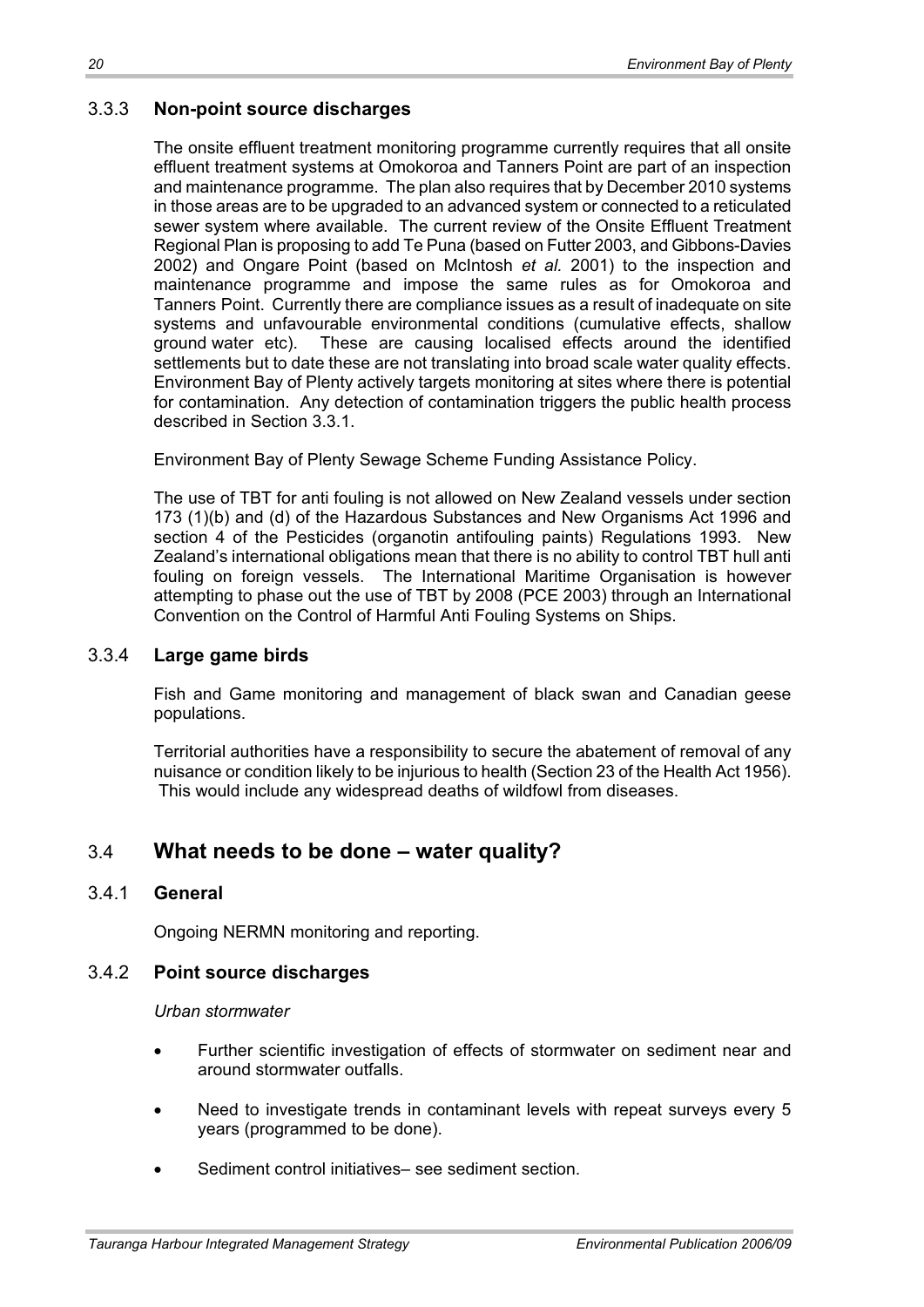- Implementation of Stormwater Strategy.
- More extensive event monitoring.

#### 3.4.3 **Non-point source discharges**

Assessment of agricultural input/additions to harbour (particularly indicator bacteria).

Further industry based monitoring – PAHs, metals, chemicals.

Ongoing and increased support for Estuary and Streamcare and Community groups to restore and revegetate catchment stream margins.

NERMN report on stream water quality incorporating the last 6 years of data.

#### 3.4.4 **Birds**

Investigate water quality effects of black swans and Canadian geese in conjunction with monitoring their effects on Flora and Fauna.

#### 3.5 **References**

- Bay of Plenty Regional Council, 1992. Technical Publication Number 6 *Investigation of Septic Tank Effluent Disposal in the Bay of Plenty*.
- Bioresearches (2002). First Order Estimates of the Nutrient and Bacterial Input from Aquatic Birds to Twelve Rotorua Lakes.
- Bioresearches (2003). Best Management Practices for On-Site Wastewater Treatment Systems.
- Bruere, A. & Pickles, S. (2003). Dairy Shed Effluent Treatment and Disposal Guidelines. Environment Bay of Plenty Guideline 2003/01.
- Dwane, T. (2001) Sobbing Waters Has the Waimapu Rover got something to cry about. Report produced in conjunction with the Bay of Plenty Polytechnic Marine Studies Department.
- Environment Bay of Plenty (2005) Stormwater Strategy for the Bay of Plenty Region. Environmental Publication 2005/20.
- Futter, P. (2003) Impact of Septic Tank Contamination at Te Puna. Environment Bay of Plenty Environmental Publication 2003/10.
- Gibbons-Davies, J. (2002) Impact of Septic Tank Contamination at Te Puna. Environment Bay of Plenty Environmental Publication 2002/07.
- Gunn I., 2001. Environment Bay of Plenty, Whakatane, Review of On-Site Effluent Treatment and Disposal for Specific Communities. Auckland UniServices Limited.
- McDougall (2005) Project 1116 2005 Trend Counts. Paradise Shelduck, Black Swan and Canada Goose Counts for the Hawkes Bay and Eastern Fish and Game Regions.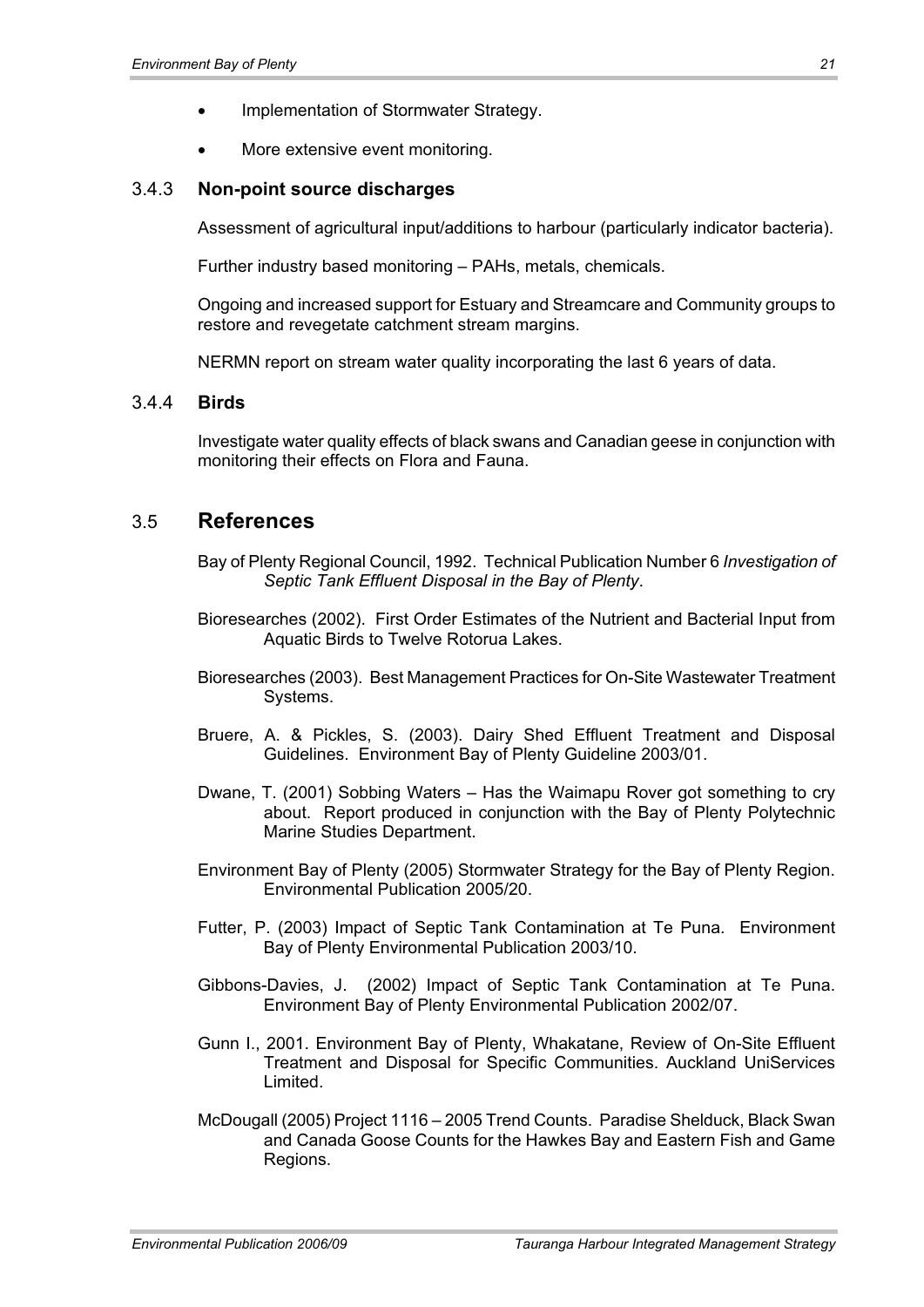- McIntosh, J. Futter, P. Gibbons-Davies, J. (2001) Monitoring of the On-Site Effluent Treatment Regional Plan. Environment Bay of Plenty Environmental Report 2001/24.
- McIntosh, J. (2003):NERMN Estuarine Water Quality. Environment Bay of Plenty Environment Publication 2003/09.
- Park, S.G. (2003) Marine Sediment and Contaminants Survey (2001-03) of Tauranga Harbour. Environment Bay of Plenty Environmental Publication 2003/20.
- Parliamentary Commission for the Environment (2003) Just Cruising. Environmental Effects of Cruise Ships.
- Pickles (2005) Report to Regulation and Monitoring Committee June 2005.
- Sagar P M, Schwarz A-M, Howard-Williams C (1995). Review of the Ecological Role of Black Swan (Cygnus atratus). NIWA Science and technology Series No 25.
- Scholes, P and McIntosh, J (2004). Effluent Discharge Receiving Water Impact Report, Environment Bay of Plenty Environmental Publication 2004/07.
- Scholes, P (2005) NERMN Estuarine Water Quality 2005. Environment Bay of Plenty Environmental publication 2005/19
- Schwarz, A. (2002) The Role of Nutrients in Contributing to Mangrove Expansion. NIWA Client Report HAM 2002/051.
- Taylor, J.R. and Park, S.G. (2001) Natural Environment Monitoring Network: Bay of Plenty Rivers' Water Quality (1989-2000). Environment Bay of Plenty Environmental Publication 2001/12.
- Western Bay of Plenty District Council 1989, Effects of Urban Settlement and Discharges on Water Quality Tauranga Harbour and Little Waihi.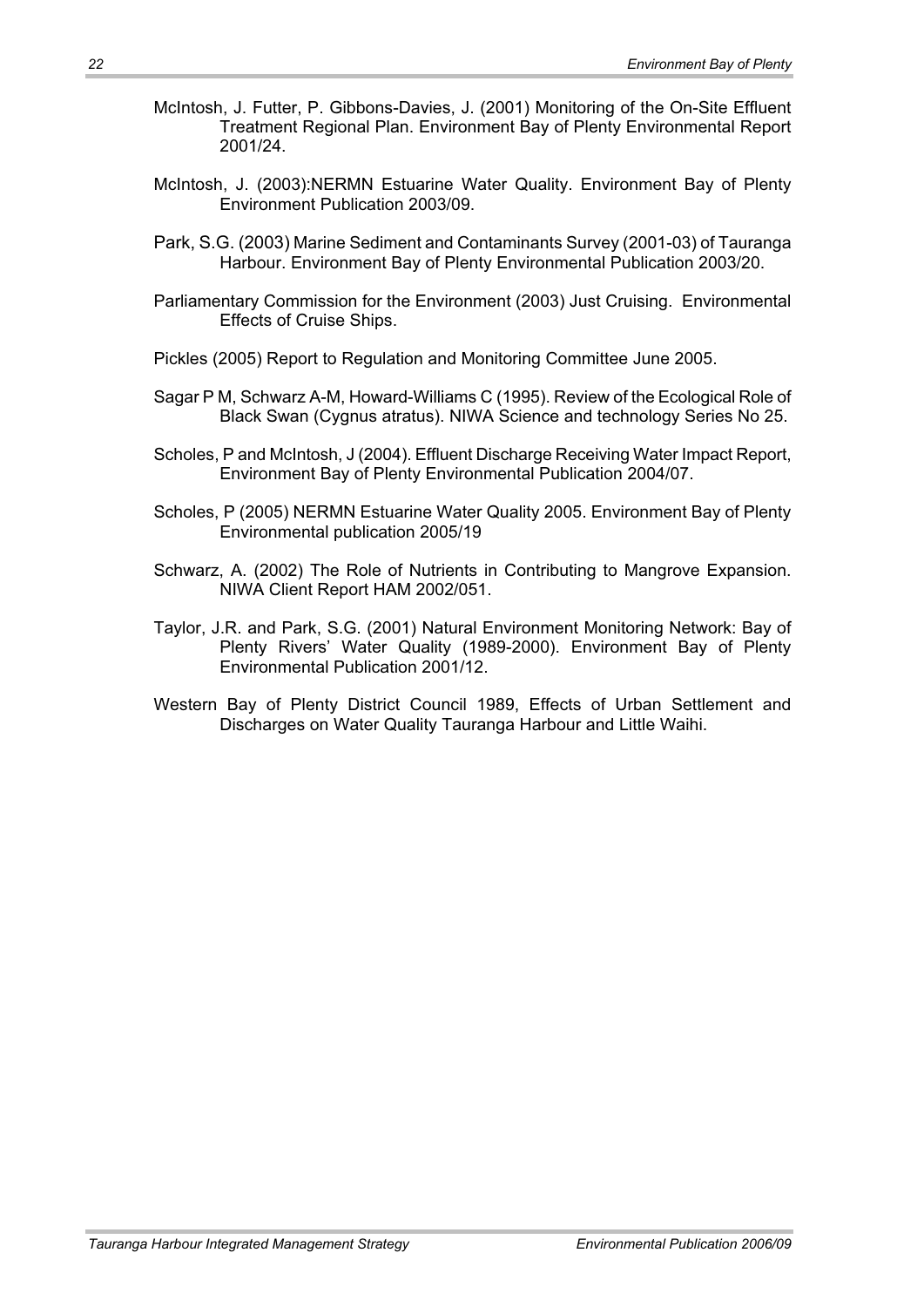#### 4.1 **Issues**

#### 4.1.1 **General**

Loss of biodiversity was a concern to many of the people involved with this project as well as being an issue in the Tauranga Tomorrow process. Most of the losses were directly attributed to development. Some comments were made about the lack of legal protection for ecologically significant areas.

#### 4.1.2 **Mangroves**

Mangroves are clearly a major concern to many residents around Tauranga Harbour. The public feedback processes reviewed gave a fairly consistent message to "get rid of the mangroves". There was a small minority that sought the opposite. There appears to be a polarisation of views on the issue and this is illustrated by HarbourWatch who advised that they have been unable to come to a consensus on the issue. Care groups are reportedly evolving from initial concerns with mangroves to having wider concerns about catchment management issues.

Infilling as a result of impoundments was raised as an issue particularly for the Waimapu and the perception that the lack of outflow and hydrodynamic effects are exacerbating the spread of mangroves in the upper estuary.

Care groups are indicating a desire to reverse the mangrove spread and are unsatisfied with the "hold the line" approach taken in the past. Groups also have indicated their concern at their lack of labour resources and the inability to use mechanical assistance for clearance.

#### 4.1.3 **Sea lettuce (Ulva)**

Sea lettuce also had a high profile among submitters to Council processes as well as with many of the groups spoken to. Complaints relate mainly to visual and odour effects.

The Ministry of Fisheries report that sea lettuce had been deterring the gill netters. This in turn has led to an increase in the population of flounder. The issue of sea lettuce clogging set nets was also raised by the SmartGrowth Iwi forum.

Rotted sea lettuce was observed to add to siltation as it sinks and decomposes in channels, smothering benthic communities.

It is apparent from the submissions that there is public confusion about who is responsible for cleaning up sea lettuce (if anybody).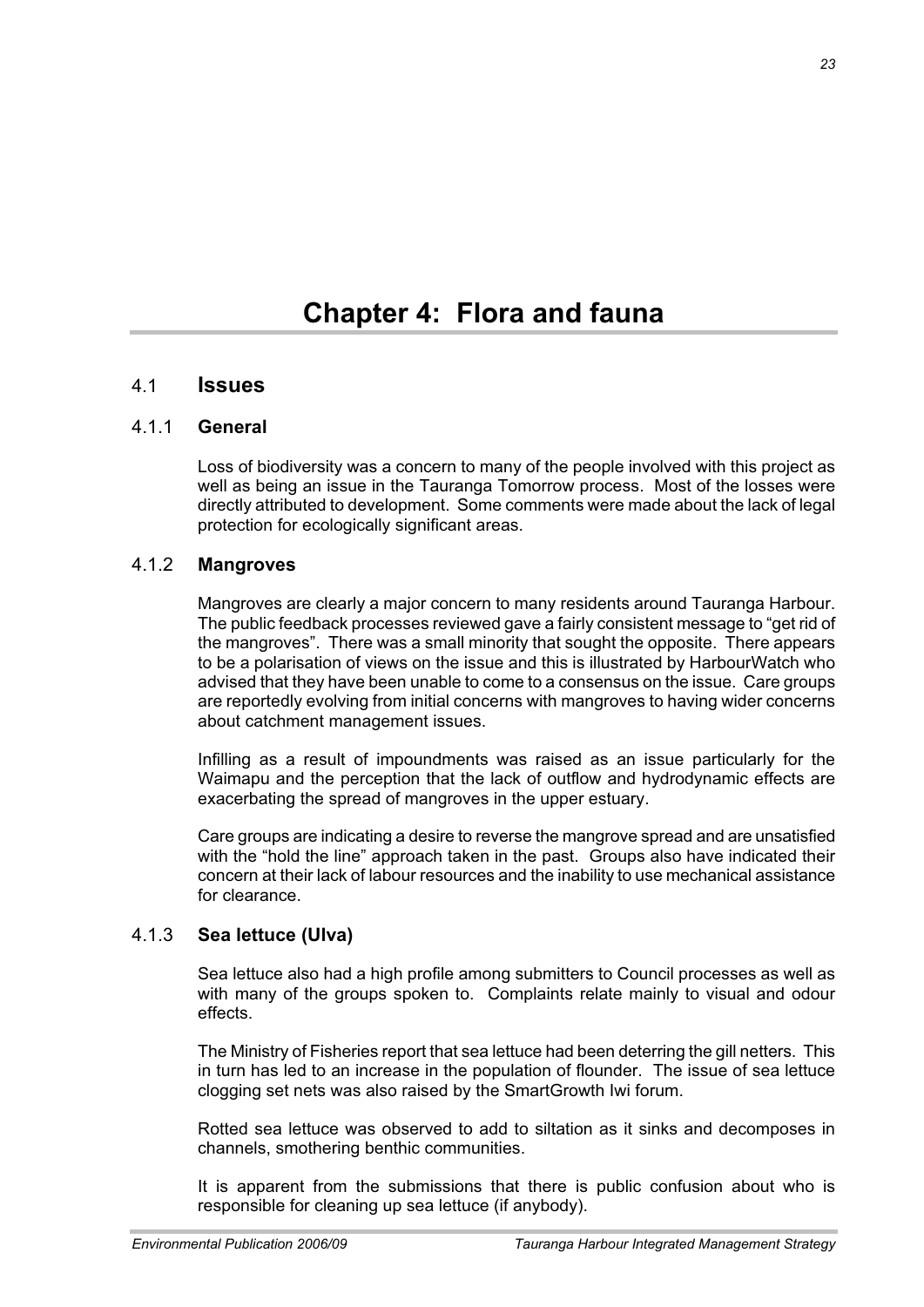The Port of Tauranga report several incidents with vessel cooling water intakes becoming blocked with sea lettuce. As a result the vessels have been forced to shut down their engines putting them at risk of going ashore.

Environment Bay of Plenty maritime manager has noted that moorings weighted with sea lettuce tend to be pulled under.

#### 4.1.4 **Wetlands**

Cumulative and incremental losses of marginal wetlands has been raised as an issue. The loss of wetlands as a result of sea level rise is of concern, particularly in areas where there is little space between urban development and the harbour. These wetlands are likely to be "squeezed" further.

Loss from infilling around harbour margins.

Loss from drainage – from both the direct drainage and drying, and from the interception and diversion of ground water flows leading to increased salinity and die back.

Degradation/loss of condition associated with weed invasion along spoil mounds from drainage activities.

#### 4.1.5 **Sea grass (Zostera marina)**

Concerns were apparent about the loss of zostera or sea grass beds and the resulting decrease in available habitat for shellfish and invertebrates as well as wader feeding areas. Some suggestion was made that swan grazing exacerbates the problem.

#### 4.1.6 **Pest species and biosecurity**

Invasive weeds were raised by a number of groups – particular concern was noted about morning glory, pampas and iceplant in fringe wetlands.

The Department of Conservation had a concern that the spraying of Spartina requires consent under the Regional Coastal Environment Plan when it is a total control plant in the Pest Management Strategy. They held a consent that has now expired and they needed a replacement in order to carry out very minor work.

Animals currently identified in the Bay of Plenty Regional Pest Management Strategy are possums, cats and rats. Other species that the community are concerned are affecting the harbour environment are Canadian geese, black swans , dogs and mice.

Recently the Asian Date Mussel has been identified in Tauranga Harbour and the presence of Undaria is also confirmed. The arrival of other foreign organisms such as the Sea Squirt is likely and is also of concern. The spread of Sea Squirt is a major concern to the aquaculture industry, particularly for mussel farming.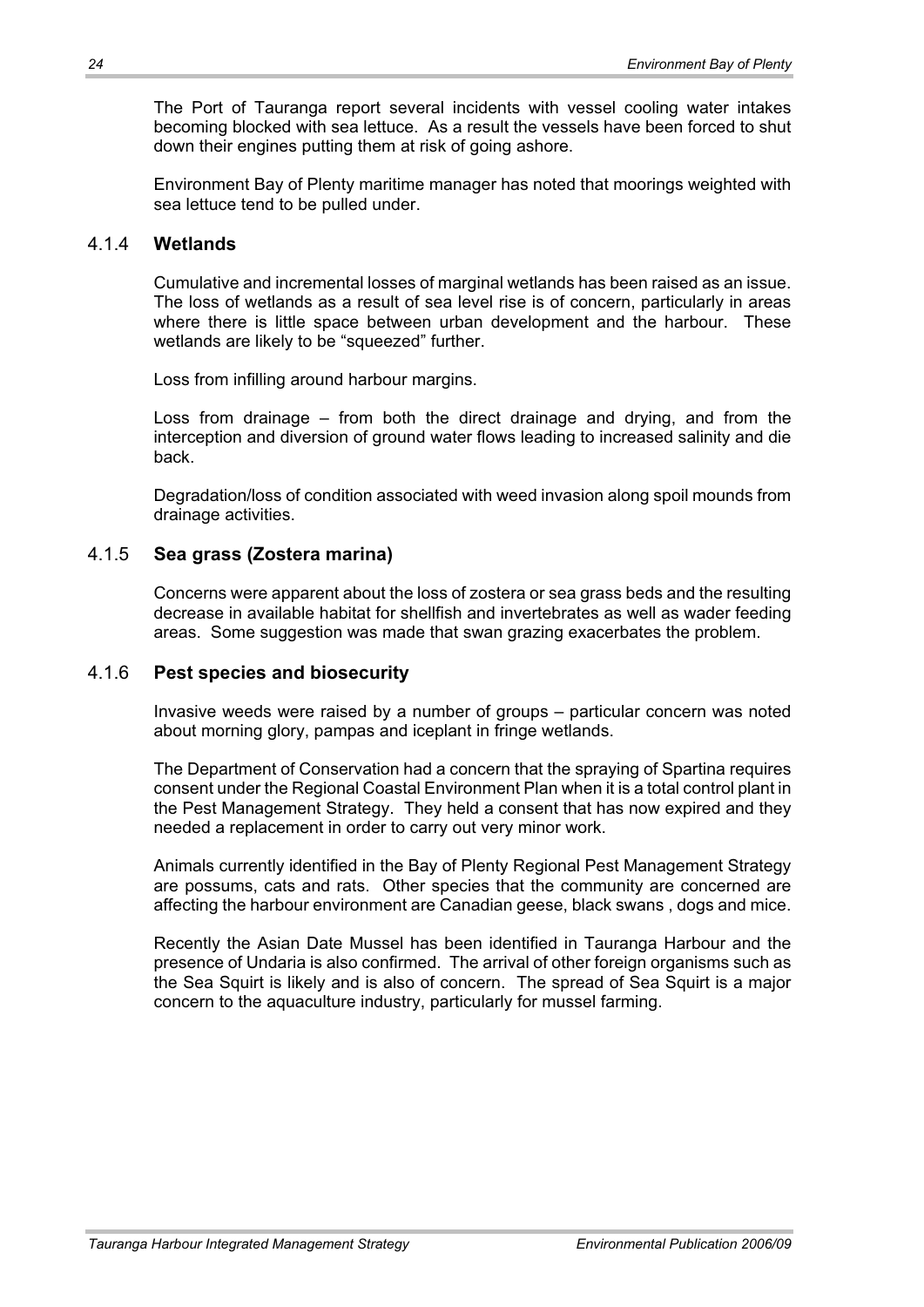#### 4.1.7 **Bird species**

The Department of Conservation (DOC) identified a number of issues with birds around the Tauranga Harbour:

- The direct loss of high tide roosts for waders through development.
- The intrusion of recreational users to nesting and roosting areas particularly at Panepane Point.
- The increase in the numbers of cats and dogs in urban areas adjacent to important bird areas, particularly wetland/saltmarsh habitat.
- The imminent loss of a key nesting area at Sulphur Point (sand mining area).
- Birds displaced from Sulphur Point reclamation now nesting and roosting at inappropriate sites e.g. Port of Tauranga industrial land and Tauranga airport.
- Displaced birds being shot at Tauranga airport to avoid bird strikes.
- x Walkways giving pests access to sensitive saltmarsh sites that harbour threatened bird species.

#### 4.1.8 **Fisheries**

A number of fisheries related concerns were raised:

- Commercial fishers depleting stocks in harbour and the apparent conflict between recreation and commercial fishing. Environment Bay of Plenty files show that this issue has been of concern since the Regional Council was formed.
- Recreational harvesting pressure depleting shellfish stocks and exerting a selective pressure that results in smaller shellfish.
- Effects of increased suspended sediment on shellfish size.
- Effects on the benthic habitat and species assemblages from scallop dredging.

#### 4.2 **Evaluation – flora and fauna**

#### 4.2.1 **General**

Shaw & Taylor (2003) carried out aerial monitoring of coastal indigenous forest in the Bay of Plenty. Canopy conditions were assessed for damage from a number of possible sources, put principally possum browsing. In contrast to other parts of the region, no sites of concern were identified on the margins or adjacent to Tauranga Harbour.

Park (2000) assessed environmental data on benthic macrofauna collected between 1990 and 2000 and found that *"Results … show very little consistent change that may present a deterioration of habitat quality. Species richness, which is an important indicator of ecological health of the benthic communities, has remained at a stable level throughout the period of monitoring".*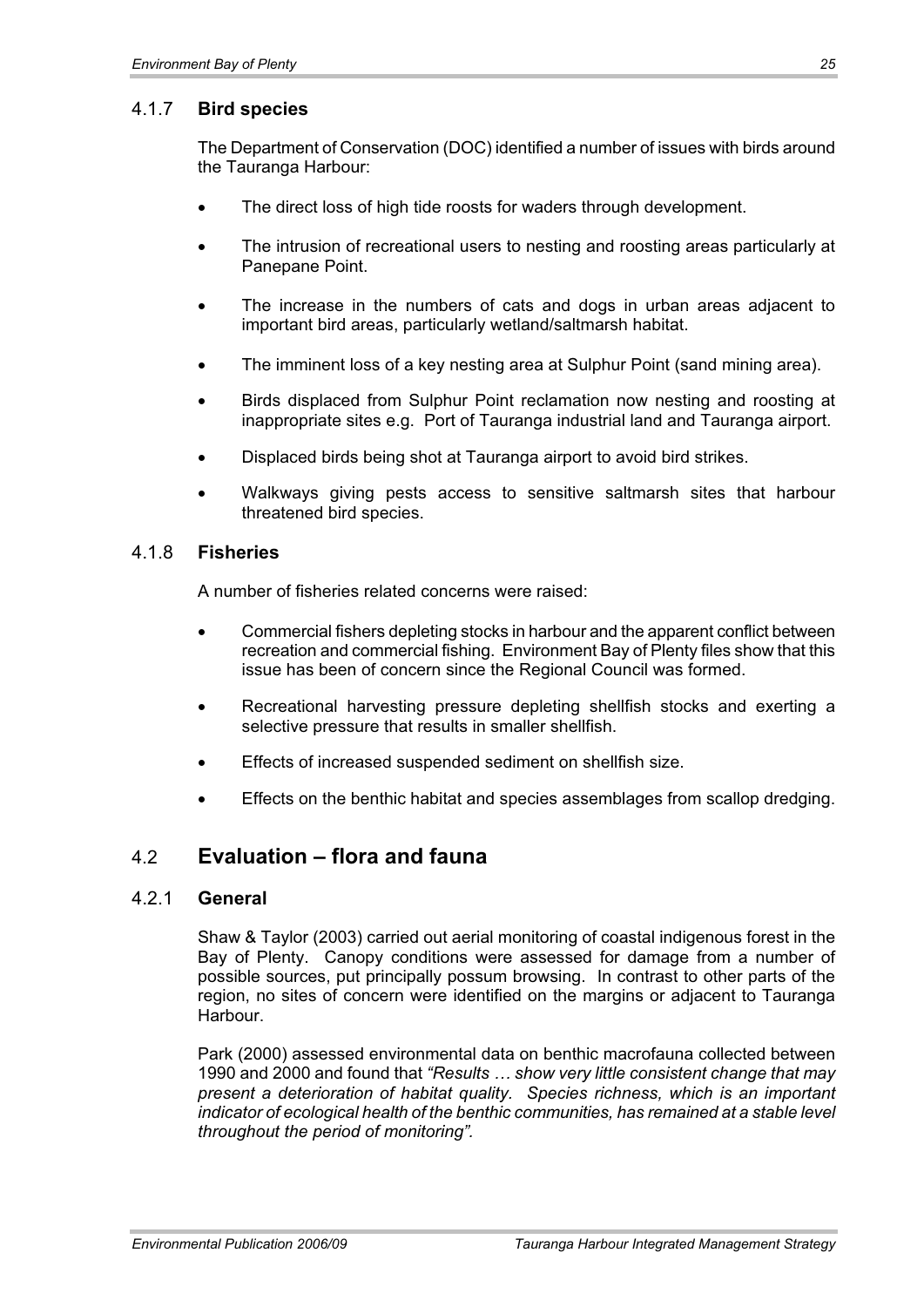#### 4.2.2 **Mangroves**

The spread of mangroves has been well documented as being exponential (Park 2004).



*Figure 4 Waikareao Estuary (photos Stephen Park) mangroves (*Avicennia marina *var.* australasica).

An assessment of the change in mangrove canopy cover over time is provided in Figure 3 below (Park, pers com 2005).



#### *Figure 5 Increase in mangrove cover 1943-2003.*

There is a strong correlation between the average mud content and mangrove cover. The issue of sedimentation is dealt with in Section 5.

Park (2004) notes that sedimentation is not the only environmental factor to influence extent and *"Other factors such as nutrient inputs and global warming may also play a part".* The study *"supports the need to ensure that sediment runoff from the harbour catchment is carefully controlled to maintain the natural harbour environment".*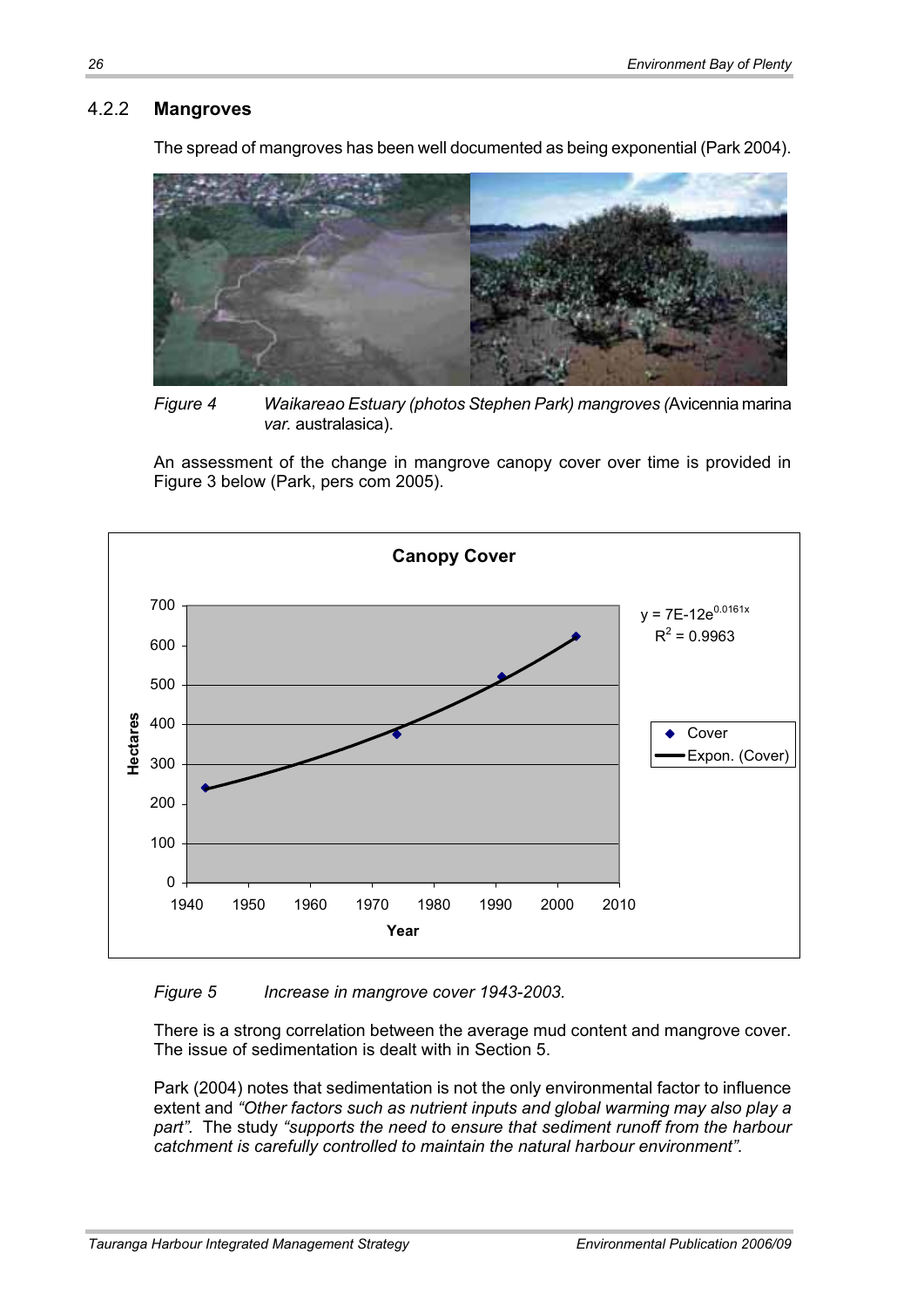So far there appears to be little mangrove incursion into saltmarsh areas however more detailed monitoring has been recommended in Park 2004. It is also noted that expected sea level rise could exacerbate the incursion of mangroves into saltmarsh.

One of the perceived difficulties with mangrove management is policy 1.1.2(c) of the New Zealand Coastal Policy Statement. This policy provides for the protection of coastal ecosystems including mangroves. The NZCPS has recently been reviewed for effectiveness (Rosier 2004) and the issue of mangroves raised by a number of groups in the northern part of the north island. A draft revised NZCPS should be ready for consultation in March 2006 (June 2005 Cabinet paper) and the recommendation of the report is to provide for "protection and management". It is noted that some management of mangroves would not be inappropriate provided there are concurrent strategies to deal with sediment inflow.

#### 4.2.3 **Sea lettuce (Ulva)**

Park, 1996 & 2000 states *"the sea lettuce blooms in Tauranga Harbour are known to be correlated with El Nino conditions, when persistent westerly winds tend to drive coastal water offshore. In these conditions the deeper oceanic water up-wells to replace the coastal water bringing with it nutrient rich water which then enters the estuaries. It is considered that this additional nutrient input is the primary factor triggering the sea lettuce blooms".*

There appears to be a mixed understanding about the causes of sea lettuce. Some groups such as the Port of Tauranga and HarbourWatch had a good understanding of the science but others were either unsure or attributed it to nutrient runoff from various land uses. The iwi forum was interested in obtaining better information about sea lettuce and to have warning of where and when it may become a problem. Likewise the Port is interested in having warning so that they can alert operators.

There appears to be more of an issue with the organisational responses to sea lettuce. It is apparent that many members of the public believe that someone should be responsible for cleaning it up. Environment Bay of Plenty research shows that sea lettuce blooms are a natural event and therefore in legislation there is no obligation on any party to carry out such clean up works. Any organisation or individual could decide that they wish to carry out works on behalf of the community provided the right approvals are gained.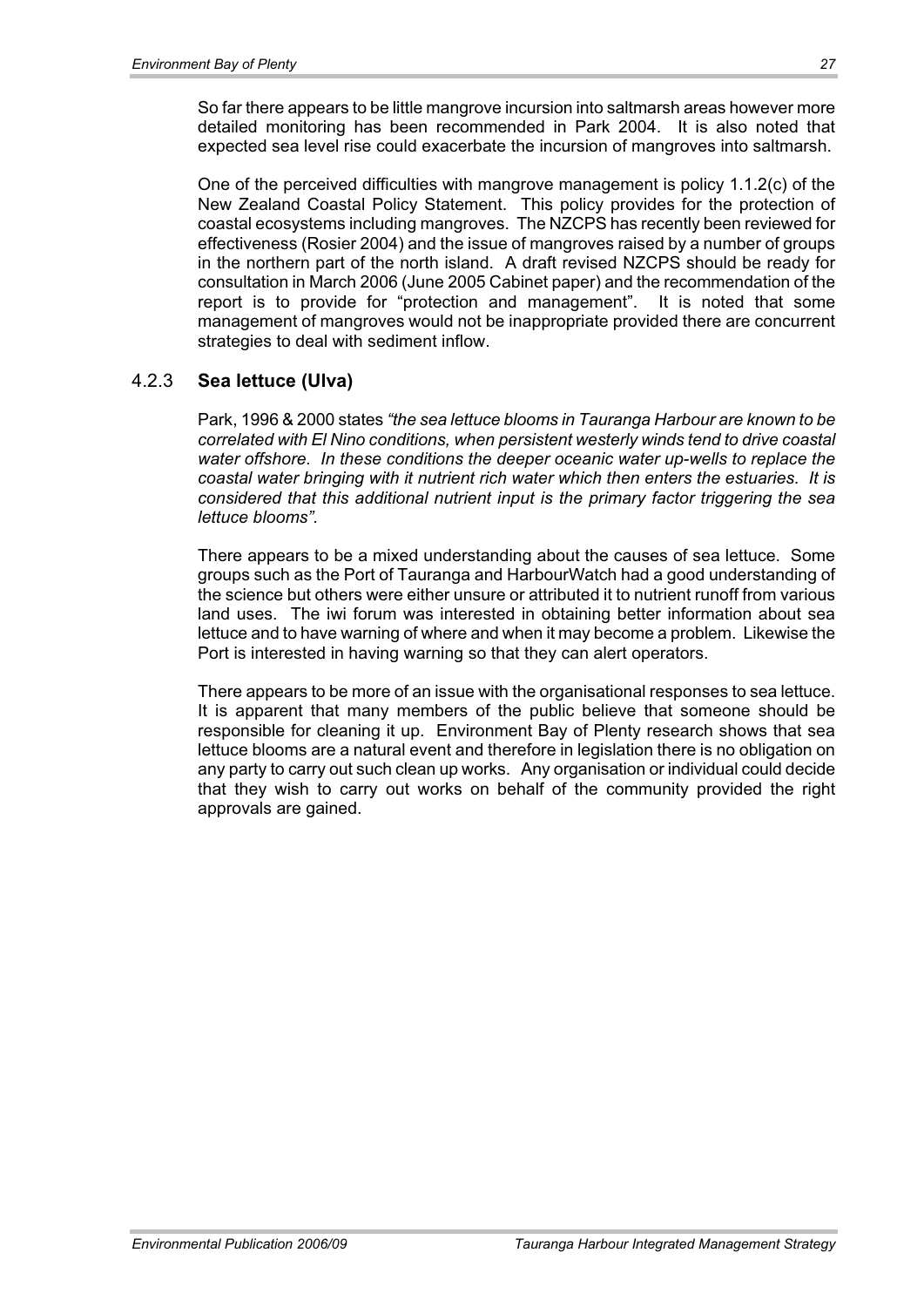

*Figure 6 Sea lettuce at Ongare Point in 1992 (photo Stephen Park).* 

If sea lettuce becomes a nuisance as defined by the Health Act 1956, TCC and WBOPDC have responsibility within their district to take action to deal with the nuisance.

## 4.2.4 **Wetlands**

Environment Bay of Plenty has good data on the extent and state of wetlands around Tauranga Harbour as they were in the early 1990's. However they are not routinely monitored as part of Environment Bay of Plenty's NERMN programme. Without more recent survey information it is not possible to assess changes in extent or state over the intervening years.

Between 1991 and 1993 the wetlands of Tauranga Harbour were assessed (Beadel 1994) for inclusion in the Regional Coastal Environment Plan. While this information was sufficient for the planning purpose for which it was intended there are deficiencies in its use for monitoring purposes.

A report prepared by Hunt (2003) examined the many ways that Environment Bay of Plenty deals with wetlands. The report also made a number of recommendations, some that are yet to be implemented.

A maritime wetlands database was created, however Park (2000/21) notes that the "current quality assessment is poor and needs to be more rigorous and repeatable with well defined criteria". Clearly more work is needed on coastal wetlands, in particular changes in extent and condition over time.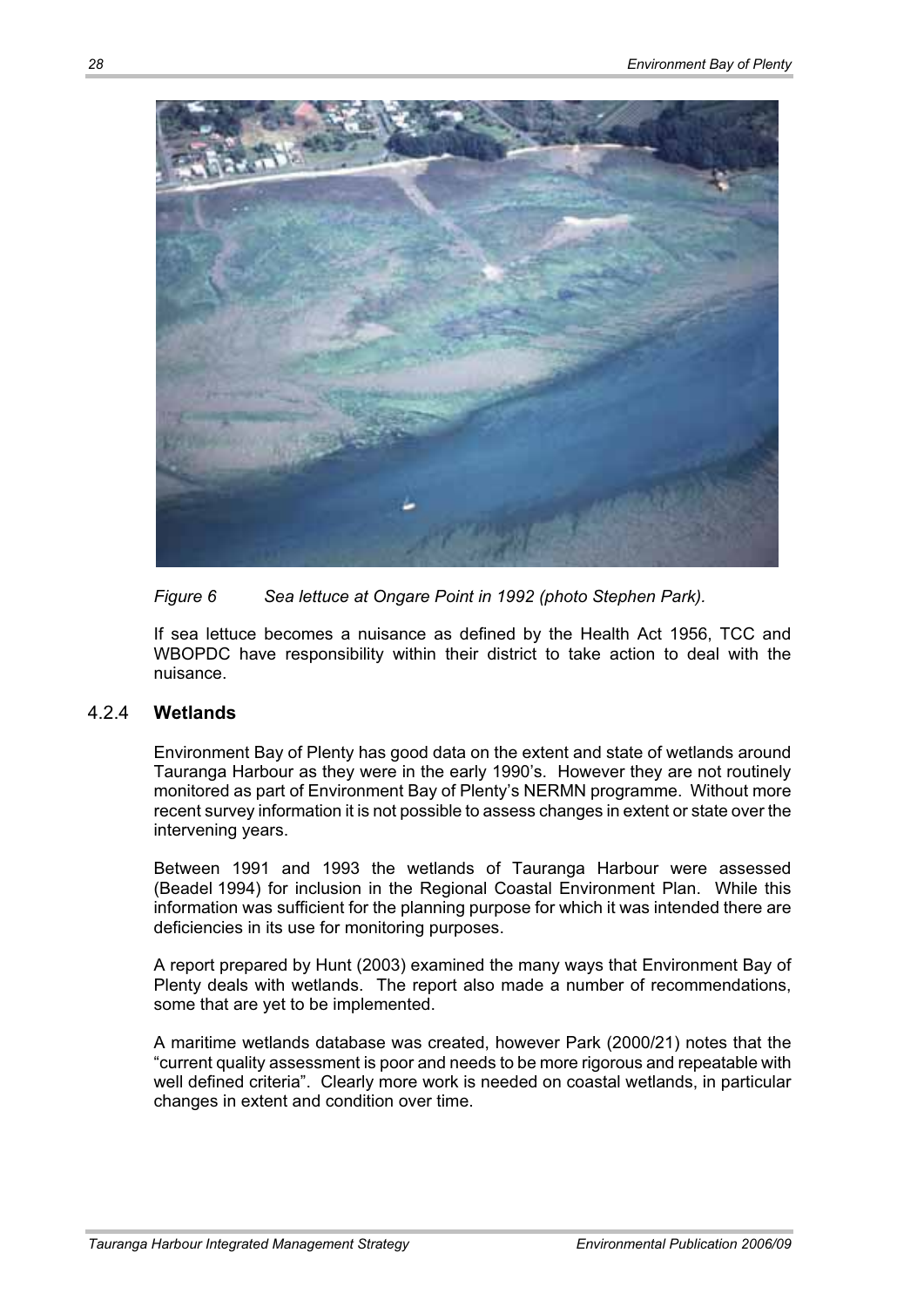## 4.2.5 **Sea grass (Zostera marina)**

Park (1999) considered the changes in the abundance of sea grass in Tauranga Harbour. Significant losses were identified due to changes in water clarity. It is noted that there is no sea grass present when the mud content of the sediment exceeds 13%. Increased suspended sediment and nutrient runoff (promoting algal growth and blocking light) were identified as the main causes. Serious losses were observed in the upper harbours where sediments have become far muddier as a result of developmentcaused sedimentation.

Sagar et al (1995) identified a knowledge gap about the effect of swans grazing on sea grass beds. They describe the potential for overgrazing and Environment Bay of Plenty scientists also suspect damage to sea grass from overgrazing at some sites. This may add to the serious decreases measured over the last 50 years that has been attributed to earlier water clarity and sedimentation changes. Sagar (1995) also considers that swans may graze on sea lettuce however it is apparent to Environment Bay of Plenty scientists that sea grass is the favoured diet with some suggestion that invertebrates are also part of a swan's diet. These beds are very important to waders as favoured feeding areas.



*Figure 7 Damage to sea grass beds from swan grazing (photos Stephen Park).* 

## 4.2.6 **Pest species and biosecurity**

It is desirable to have spartina removed from the harbour and the Regional Coastal Environment Plan and the Pest Management Strategy both advocate for its removal. There are difficulties with allowing spraying by permitted activity because many of the spartina sites are on the margins of the harbours and on private land. The discharge of herbicide in to the coastal marine area must also be carefully managed. This is currently noted as an issue to be addressed in the first coastal plan change.

There are currently reports of areas affected by the Asian Date Mussel with one area of up to 3 ha. More recently this species has been confirmed as being present in Welcome Bay. These mussels are known from a variety of locations in New Zealand, and consequently have not been listed as unwanted organisms under the Biosecurity Act. They are known, however, to have significant impacts to sea grass beds and associated fauna and flora by creating monocultures with thick mats. The rate or extent of likely spread in Tauranga Harbour is unknown but could be significant. Environment Bay of Plenty staff have raised the issue with Biosecurity New Zealand and it appears unlikely that any central government funding for control will be forthcoming.

Undaria is an exotic seaweed of concern but there appears to be little coordinated monitoring of its spread or planning for dealing with it. Undaria has recently been identified in Pilot Bay and although the affected areas have been cleared, it appears that the plant has been through a breeding cycle and therefore likely to re-appear.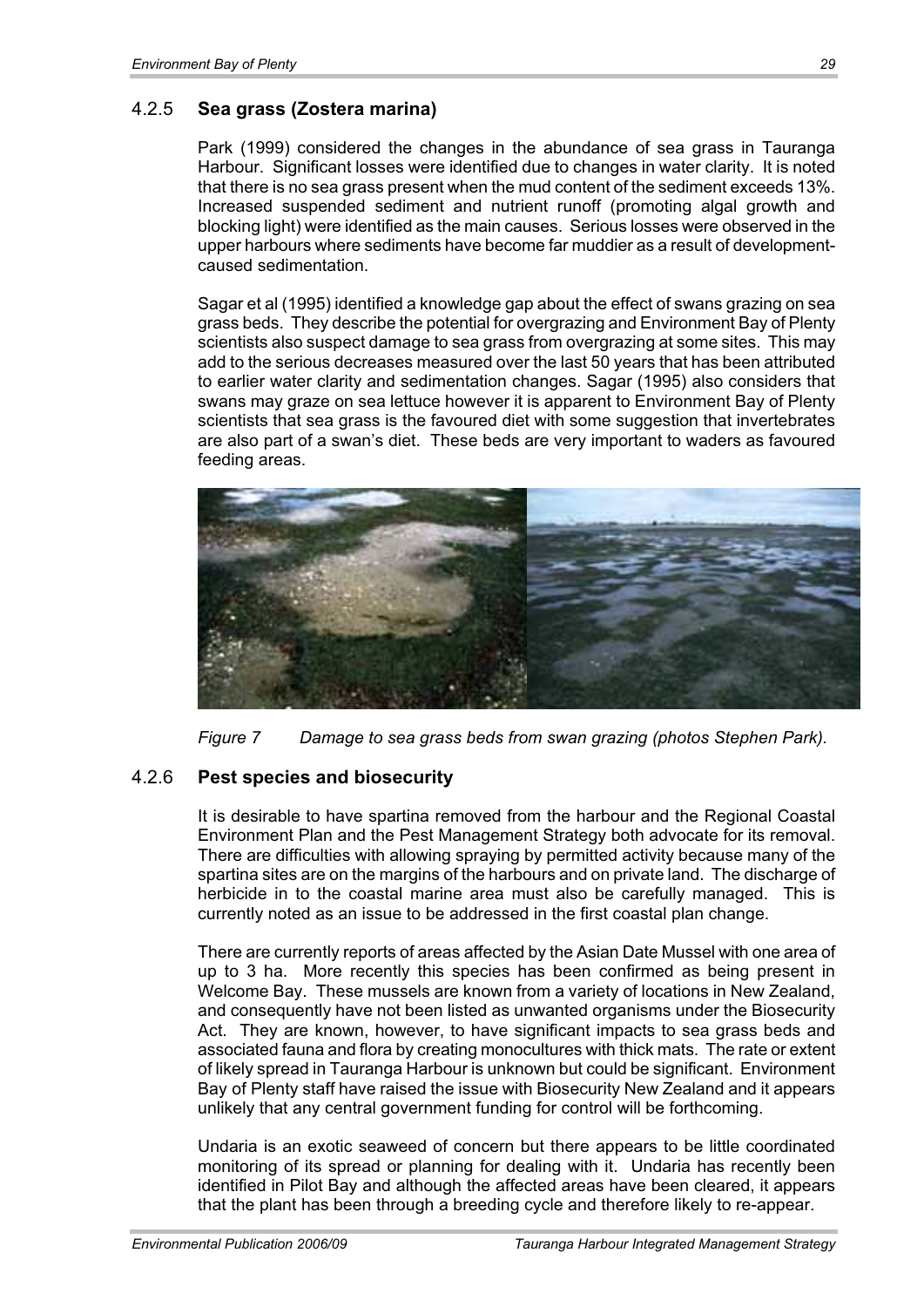The Biosecurity Strategic Unit has identified the roles and responsibilities of the respective agencies for the management of marine pests as:

- Biosecurity New Zealand has a key national leadership and coordination role in relation to both the management of specific pests like *Undaria*, and leading the development of marine pest management capability in general.
- Regional councils have clearly defined responsibilities for managing natural resources in the marine environment, which must be identified through coastal marine *(sic)* plans. Regional councils have recognised the need to involve all marine parts of their organisation in marine pest management, and to incorporate coastal plan obligations into the consenting and RPMS processes.

Sea Squirt is unlikely to cause widespread problems in Tauranga Harbour as it requires a hard substrate in shallow sub tidal areas and the there are few areas that meet its habitat requirements. Suitable areas could be infested and structure owners may have difficulties. If it establishes in Tauranga, however it will be likely to spread further in to the Bay of Plenty, threatening the viability of sub tidal marine farming.

Environment Bay of Plenty is currently increasing resourcing in the area of Marine Biosecurity and establishing appropriate links with national and local stakeholders. The draft 10 Year Plan notes a number of risks such as marine species escaping detection while at low levels making control difficult and costly and climate change.

## 4.2.7 **Bird species**

There is little monitoring information available about birds except for annual counts of wading birds by the local branch members of the Ornithological Society of New Zealand. Environment Bay of Plenty does not currently monitor birds except to the extent that habitat is monitored as part of State of the environment monitoring. The Department of Conservation have traditionally undertaken inventories of indigenous bird habitat and manage some key nesting sites under the Wildlife and Conservation Acts.

Fish and Game New Zealand undertake monitoring of game bird populations in Tauranga Harbour.

## 4.2.8 **Fisheries**

Clearly there are concerns about fishing matters in Tauranga Harbour, in terms of both the allocations and appropriateness or commercial fishing. Issues surrounding fishing and fisheries are difficult issues for district or regional councils to address. It is also difficult to evaluate with varying opinions about the extent of the issue.

Considerable concern was identified during the development of the Regional Coastal Environment Plan about fisheries matters. Research and investigation was undertaken and legal advice was sought.

Regional council functions extend only as far as control over habitat. Section 30(3) prevents regional councils from any control for the purpose of *"conserving, using, enhancing, or developing any fisheries resources controlled under the Fisheries Act 1996".* The 2004 aquaculture reforms allow the regional council to consider fisheries and fishing more closely but only in relation to proposed aquaculture activities.

The Regional Coastal Environment Plan recognises the lack of jurisdiction that the Council has over fisheries matters but in the interests of sustainable environmental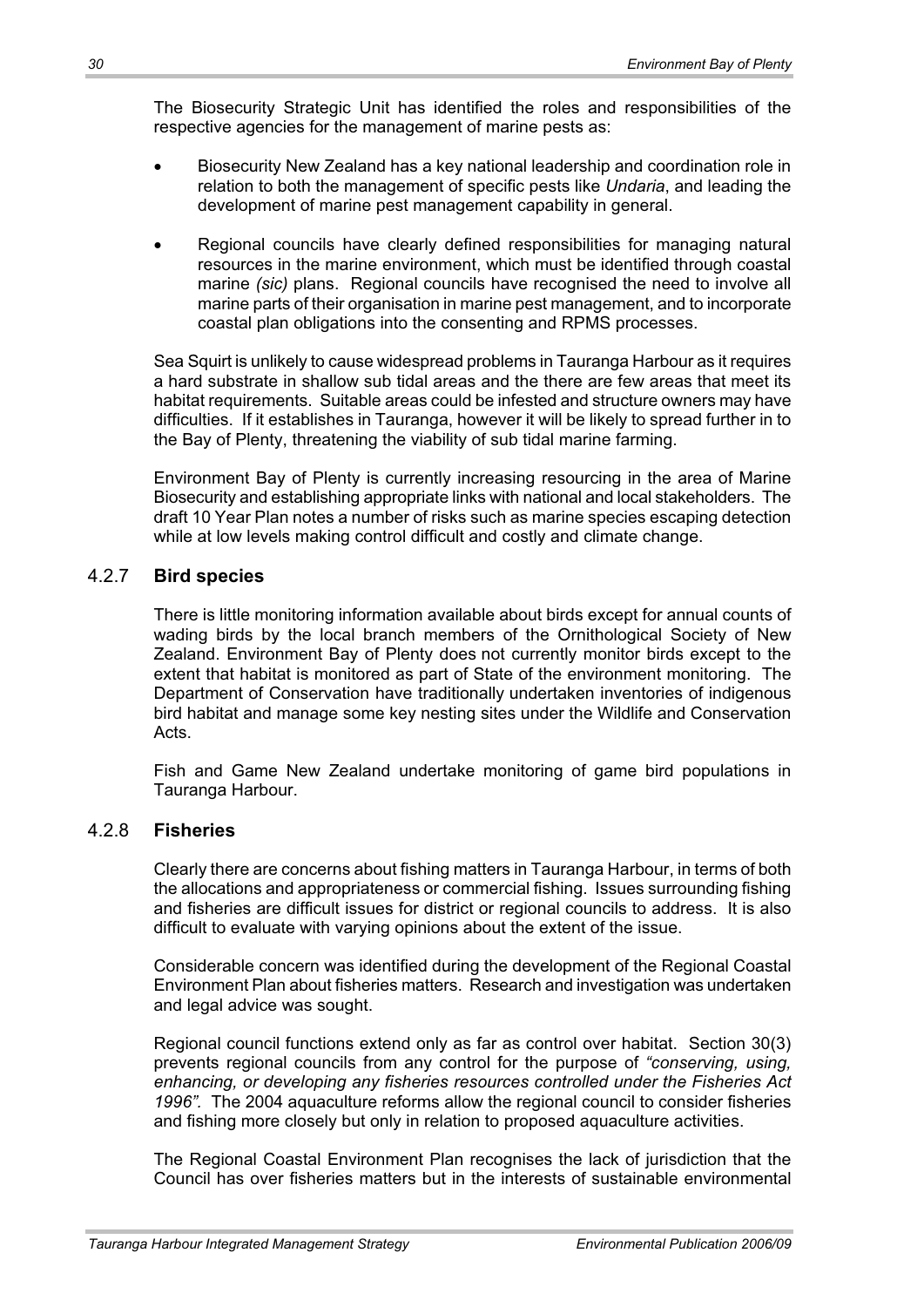management seeks improved fisheries management. The plan therefore contains an advocacy chapter.

The Ministry of Fisheries were contacted a number of times as part of the preparation of this report but very limited feedback was received. This feedback suggested that the last summer had been one of the best snapper fishing seasons and that there were very few issues with the management of Tauranga Harbour.

Apart from the aquaculture reforms, where Environment Bay of Plenty is establishing a reasonably good working relationship with the Ministry of Fisheries, it is apparent there is little other integration of management between the regional and district councils and the Ministry of Fisheries. This is concerning as section 11(2) of the Fisheries Act 1996 requires the Minister of Fisheries to have regard to *"any provisions of any regional policy statement, regional plan, or proposed regional plan under the Resource Management Act 1991"* before setting or varying any sustainability measures.

The Ministry of Fisheries (2005) have recently released a strategy for managing the environmental effects of fishing. The press release quotes the Minister of Fisheries stating that they need to do more in setting environmental limits.

It is apparent that the community see Tauranga Harbour as a recreational and customary resource rather than a commercial one.

# 4.3 **What is being done – flora and fauna?**

#### 4.3.1 **General**

Environment Bay of Plenty assists care groups and has produced a manual for group leaders.

Western Bay of Plenty District Council fund Landcare Trust to assist care groups.

There are a number of restoration projects in place around Tauranga Harbour being carried out by a range of organisations or individuals.

#### 4.3.2 **Mangroves**

Sediment control – refer to sedimentation section.

A coastal permit was recently approved for the management of mangroves in areas of Waimapu Estuary, Welcome Bay, Waikareao Estuary and Matua Estuary. This permit provides for a "hold the line" approach, based on the extent of mangroves in 2002. Tauranga City Council have recently appointed a coasts and harbours ranger to administer these consents and to engage with the local communities in partnership with Estuary Care.

A permit is also held by the Waikaraka Estuary Managers Incorporated for mangrove removal based on "hold the line" from extent in 1986. This consent was approved on a non notified basis, is yielding good monitoring information and provides a good model for future harbour groups. The group are committed to restoring the estuary and mangrove management is only one aspect of their work.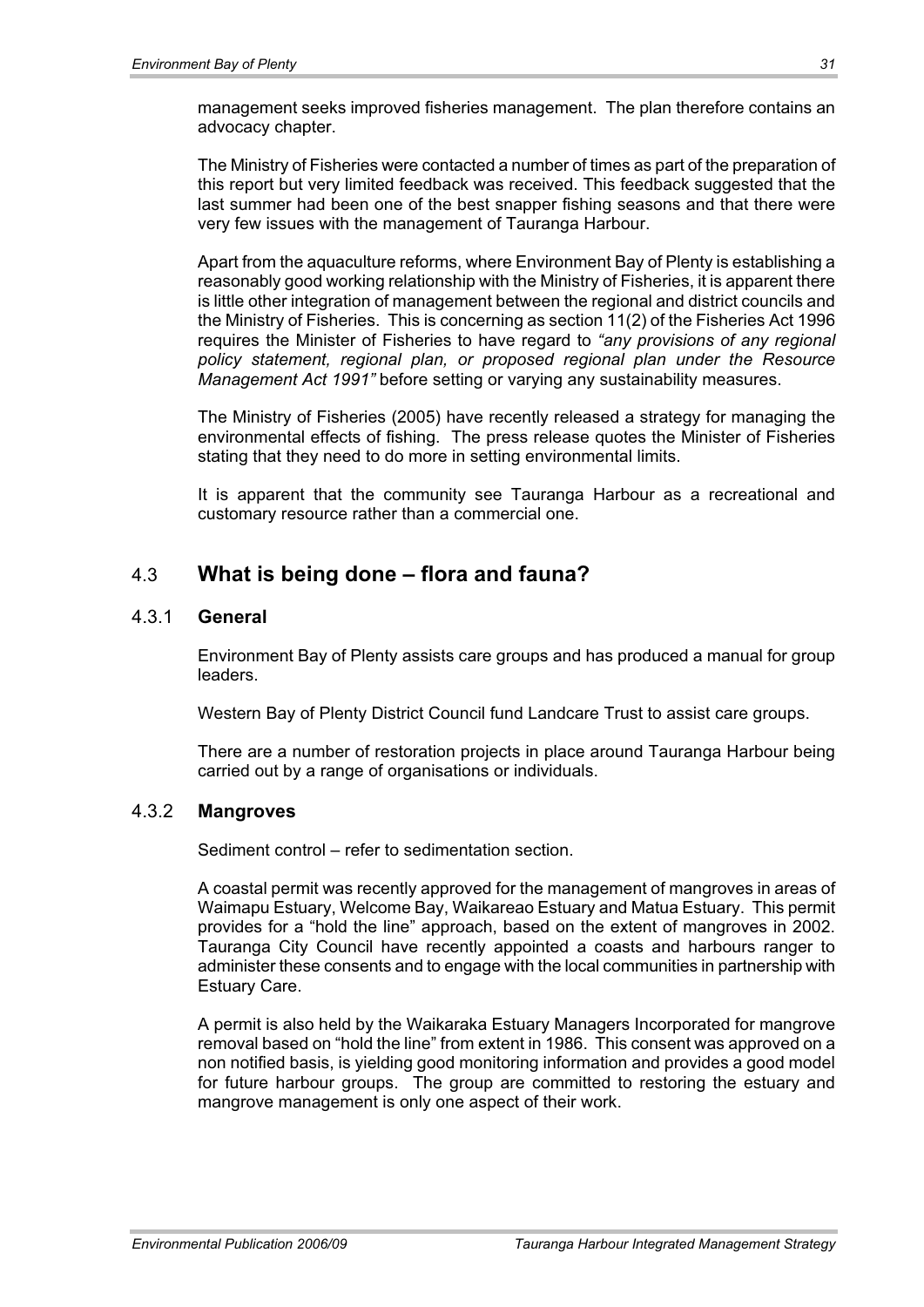

*Figure 8 Waikaraka Estuary following mangrove clearance. Photo John Whale.* 

It is understood that in other parts of the harbour, management/clearance is carried out informally, even though the coastal plan currently makes this a discretionary activity requiring a resource consent.

The Council have approved the commencement of initial work for a plan change to the Regional Coastal Environment Plan. Currently technical work is being carried out to reassess the areas of significant vegetation in accordance with the significance criteria in the Regional Policy Statement. Following completion of that work more enabling policy will put in place that will simplify the consent process. Environment Bay of Plenty is also in the process of establishing an Estuary Care concept in partnership with the territorial authorities, the Department of Conservation and tertiary research organisations. One of the roles of Estuary Care will be to assist care groups to articulate collective aspirations for their harbour margins and to assist with any planning required.

Review of NZCPS.

## 4.3.3 **Sea lettuce (Ulva)**

Ongoing monitoring of the abundance of sea lettuce is undertaken along with water quality and nutrient monitoring.

Tauranga City Council facilitate the collection by residents of sea lettuce on foreshore areas within their local authority area, and fund clean up works adjacent to harbour reserves.

Western Bay of Plenty District Council do not propose any action to deal with sea lettuce.

Environment Bay of Plenty have not cleaned up sea lettuce in the past.

Section 23 of the Health Act 1956 obligates territorial authorities to take action within their district "where any accumulation or deposit is in such a state or is so situated as to be offensive or likely to be injurious to health".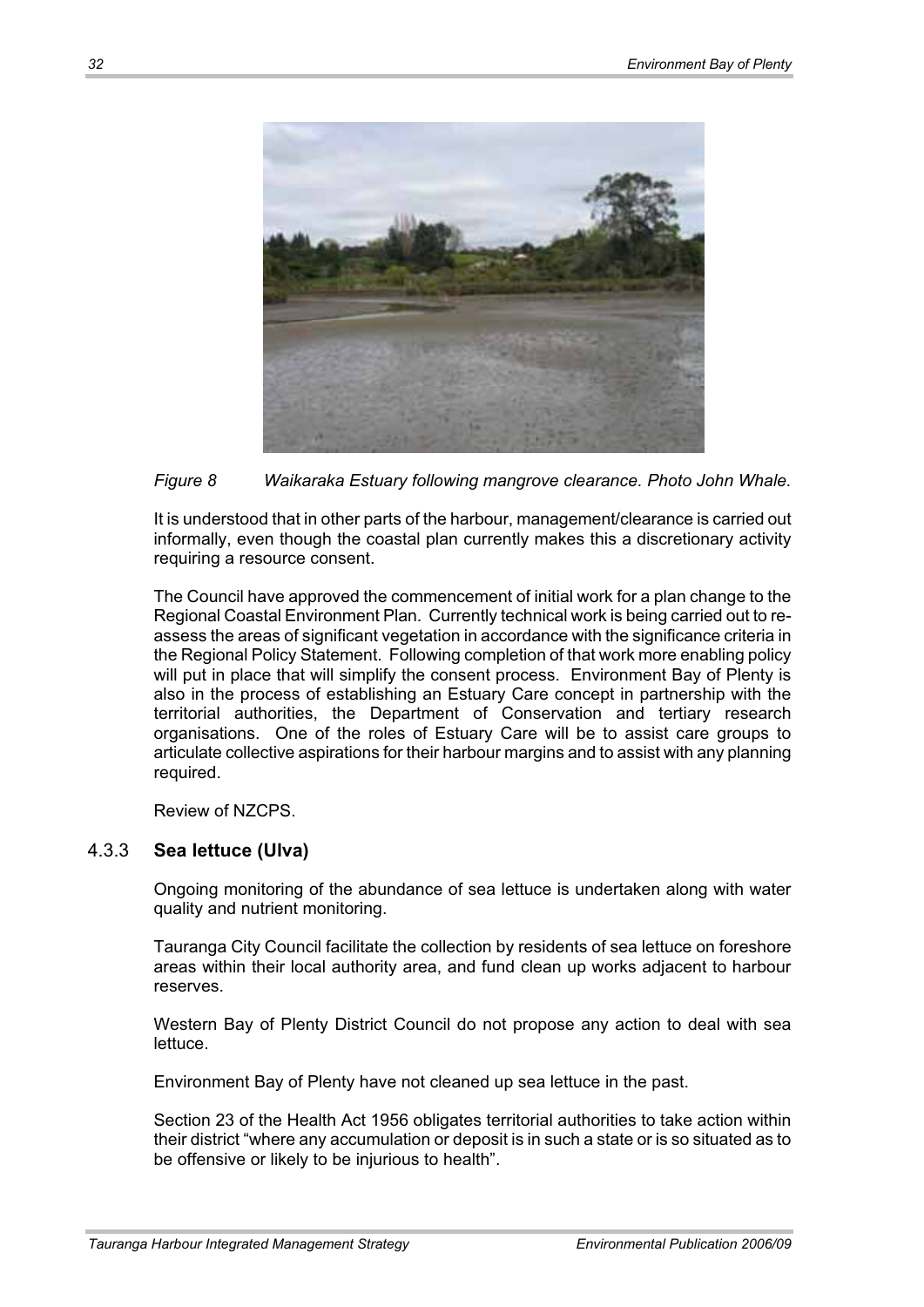## 4.3.4 **Wetlands**

Hunt (2002) reported that there was a considerable number of activities taking place in the protection and management of wetlands. It was noted that there was considerable confusion about the roles of various agencies and recommended improved coordination and communication. It was noted that additional policy was not needed but that focus was needed on implementation. A number of actions were recommended. As a result a technical wetlands forum has been set up administered by Environment Bay of Plenty including the Department of Conservation, Fish and Game New Zealand, Landcare Trust, QEII National Trust, Nga Whenua Rahui and District Councils. Overall it would appear that implementation of the recommendations in the report has been slow.

Environment Bay of Plenty currently operates Environmental Programmes (Shaw & Hall 2000) to provide for the protection and enhancement of indigenous biodiversity, soil and water conservation and removal of pest plants and pest animal. The Tauranga Harbour catchment is identified as a Regional Focus Areas, and is accorded priority in the Regional Water and Land Plan. Environment Bay of Plenty provides advice and financial contributions (Land Resources 2003).

Taylor and Beadel (2005) have prepared Interim lists of nationally and regionally significant wetlands in the Bay of Plenty so that councils have a trigger to require more information on particular sites or can target restoration efforts. Tauranga Harbour is listed as being of national importance.

There is currently a change to the Regional Coastal Environment Plan in preparation that will identify areas of significant indigenous vegetation in the coastal marine area and the adjacent coastal environment. The work will review the extent of the following where they are considered to be of significance $^1\!\! :$ 

- Marginal wetlands
- Zostera beds
- Mangrove forests
- Dune lands
- Marginal wetlands (not coastal marine area)
- x Coastal forests and shrublands

## 4.3.5 **Sea grass (Zostera marina)**

Annual black swan control is carried out by a gun club with around 300 to 1,000 birds being shot each year. The numbers of kills licensed depends on the numbers of birds present with the aim of maintaining a stable population.

Monitoring of changes in extent.

## 4.3.6 **Animal and plant pests and biosecurity**

The Bay of Plenty Regional Pest Management Strategy prepared under the Biosecurity Act 1993 includes the coastal marine area.

 $\overline{a}$ 

<sup>1</sup> Significance will be determined in accordance with the criteria set out in Change No.1 to the Regional Policy Statement.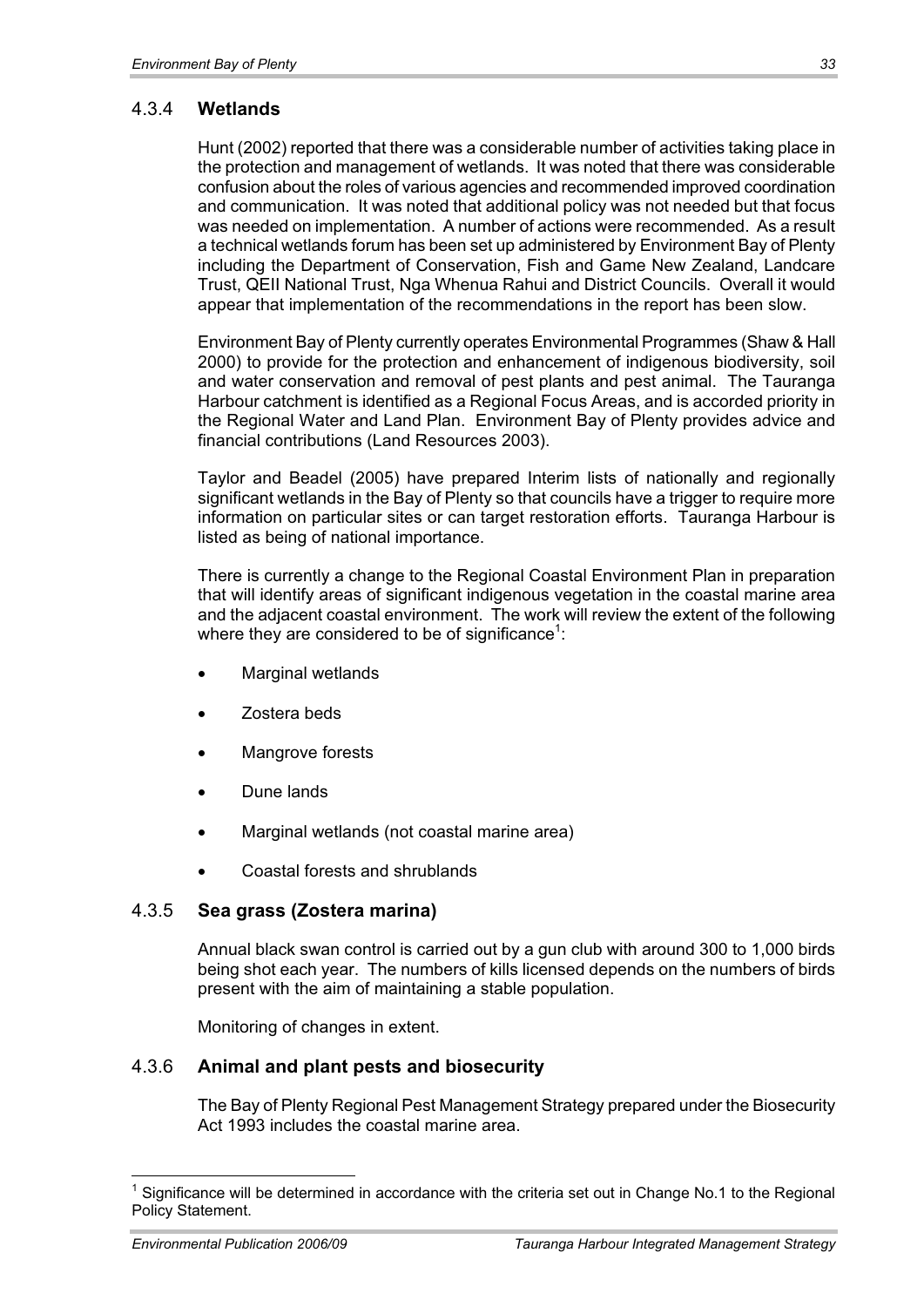Biosecurity New Zealand Central/Regional Biosecurity Coordination Group are considering ways of dealing with marine biosecurity issues.

The Ministry of Health monitor suitable habitat for exotic mosquitoes and surveillance is carried out in high risk areas, such as around the Port of Tauranga.

#### 4.3.7 **Bird species**

There is some information in the Regional Coastal Environment Plan about areas that are important for marsh bird habitat. The information is based on work undertaken between 1990 and 1992 (Owen 1993) and is therefore dated. The plan is deficient in the following areas:

- Lacks information about high tide roosts and feeding areas.
- Lacks policies or rules to protect those areas.
- There is no information on the coastal environment adjacent to either the harbour or the open coast.
- There is no identification of key nesting areas for wader and seabird species

There is currently a change to the Regional Coastal Environment Plan in preparation that will update the work of Owen (1993). This work will extend to include areas of importance to waders and seabird populations and the coastal environment. The input of the Department of Conservation and the Ornithological Society of New Zealand is being obtained.

Both the Western Bay of Plenty and Tauranga City District Plans protect significant areas of wetland habitat around the harbour margins. There is currently no protection for high-tide bird roosting and nesting sites outside of these specified ecologically important sites.

The Department of Conservation have recently announced their intention to review the level of protection for some New Zealand wildlife. The Canada Goose is listed as one of the species that may have an inappropriate level of protection.

## 4.3.8 **Fisheries**

Ministry of Fisheries monitoring of commercial catch volume.

#### 4.3.9 **Policy/Plans**

Coastal habitat preservation zones in the Regional Coastal Environment Plan prohibit most activities thereby protecting the wetland and bird habitat from direct human effects. The removal of indigenous vegetation, including mangroves, is discretionary.

Tauranga District Plan has special ecological areas and conservation zoning requiring discretionary resource consents for most activities.

Western Bay of Plenty District Council Plan has significant ecological features requiring discretionary resource consents for most activities and a number of activities are prohibited within the zones.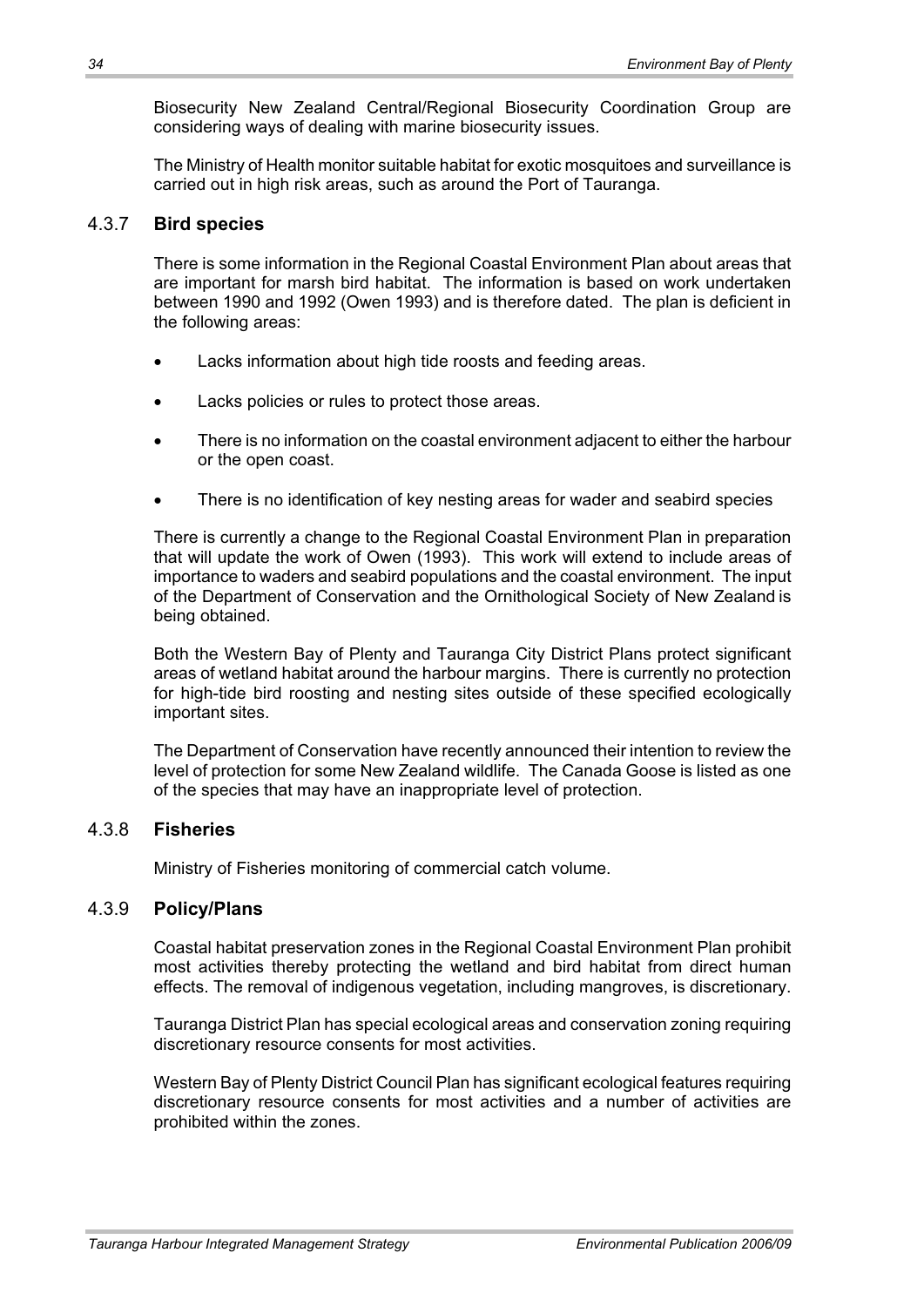A map was prepared showing the significant zones from the Regional Coastal Environment Plan and the two district plans. Most sites showed a reasonable consistency across mean high water springs however opportunity exists for better integration when plans are reviewed.

## 4.4 **What needs to be done?**

#### 4.4.1 **General**

Ongoing state of environment monitoring.

Monitoring of policy implementation of relevant planning documents.

Contribute to implementation of Governments Marine Protected Areas policy. This process provides an opportunity for the relevant resource managers to collectively make decisions about integrated management and is one avenue that the Council may be able to use to influence fisheries management. The development of this policy is currently being run by the Department of Conservation and the Ministry of Fisheries at a central government level. The draft policy provides for the process to commence in the Bay of Plenty in 2007 and it is likely that the process will be a priority to central government.

Submit on New Zealand Coastal Policy Statement. Continue monitoring the changes in extent.

#### 4.4.2 **Mangroves**

Reconsider Regional Coastal Environment Plan mangrove management rules and policies, after the draft revised NZCPS.

Environment Bay of Plenty Operations Group as part of Estuary Care to formally assist and support any groups to prepare appropriate management plans and seek required approvals.

Continue scientific monitoring of mangroves and assist with monitoring effects of management.

Investigate feasibility, costs and effects of mangrove management, including mechanical removal.

## 4.4.3 **Sea lettuce (Ulva)**

- Educate that sea lettuce results from natural occurrences.
- Sea lettuce alert notification list  $-$  include Port of Tauranga, iwi groups, harbourmaster, councils and residents.
- x Agreed understanding between councils about who does what (if anything) about sea lettuce.
- x Ensure that all agencies understand whatever is agreed about sea lettuce and that consistent advice is given when sea lettuce complaints are received.

An opportunity exists for the agencies to assist any willing community/care groups to undertake cleanup operations.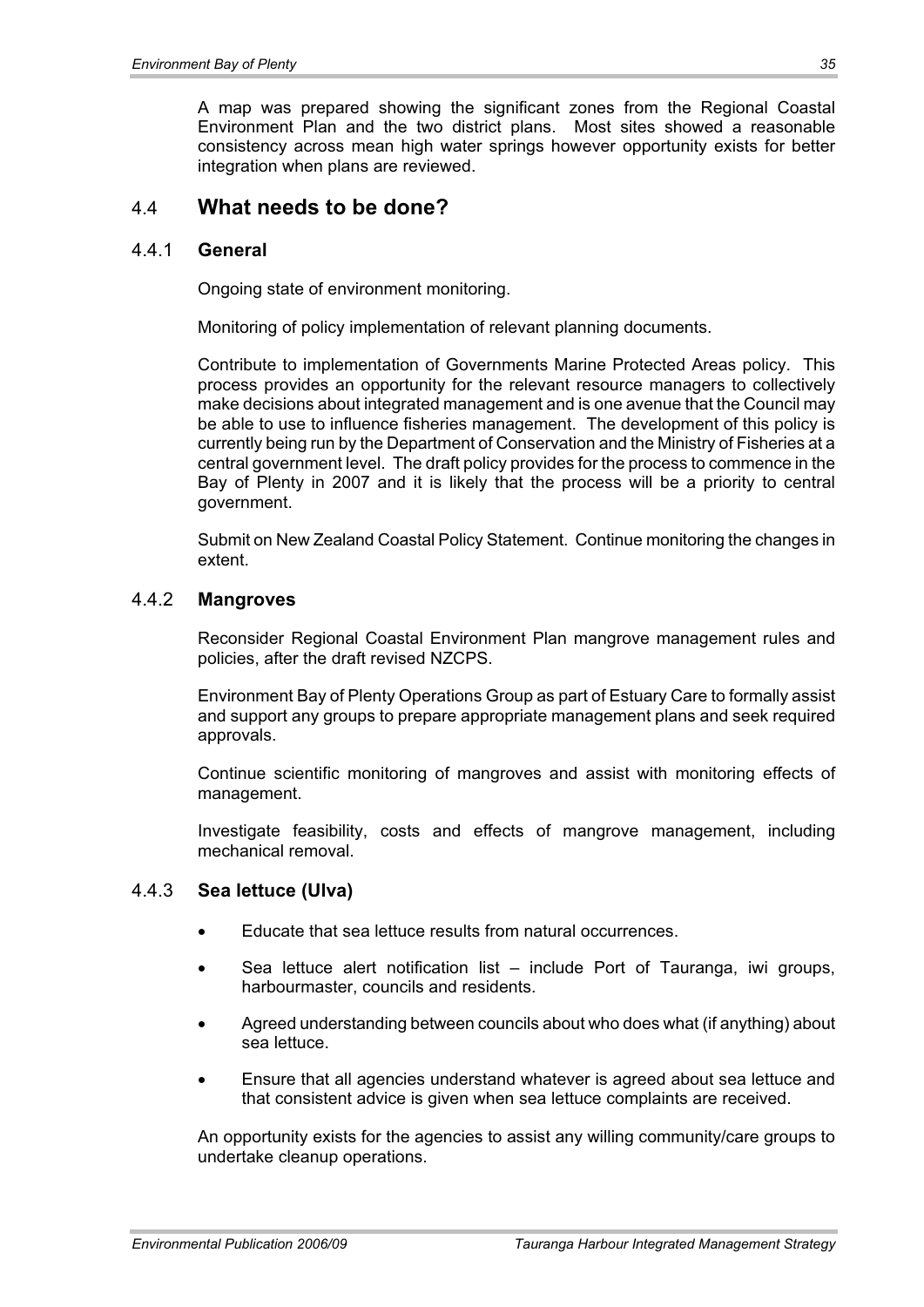## 4.4.4 **Wetlands**

Review implementation of actions recommended by the Hunt (2002) report.

Incorporate wetland extent and condition monitoring into the NERMN. This should ensure that there is sufficient information to update the Regional Coastal Environment Plan and district plans on their 10 yearly review from 2012 onwards.

Ensure consistency between the Regional Coastal Environment Plan and relevant district plans across the coastal marine area boundary.

Providing in district plans for sea level rise and harbour margin features moving inland – NZCPS policy.

Reserves management plans and district plans policies of TA's need to balance public access against coastal ecological aspects particularly across MHWS.

Provide management and protection of key wetland sites. This may include predator proof fencing being put in place as development occurs in the area.

#### 4.4.5 **Sea grass (Zostera marina)**

Further investigation of effects of swans on sea grass and invertebrates. Continue monitoring changes in extent.

Monitor effects of sedimentation.

#### 4.4.6 **Pest species and biosecurity**

Ongoing participation in Biosecurity New Zealand initiatives and liaise with other regions.

Further monitoring of pest species, such as Asian Date Mussel, Undaria (both identified in the Bay of Plenty) and Sea Squirt.

Promote a better understanding and integration of biosecurity issues across the Councils functions. District councils may also need to be involved due to their role as facility providers.

Education and involvement of marine stakeholders – as a start a workshop of interested parties is planned for the next few months.

Establish a management plan for marine biosecurity in the Bay of Plenty region including a protocol for response to marine incursions with the region.

Review of the Pest Management Strategy in the 2006-2007 financial year with the likely inclusion of marine species.

#### 4.4.7 **Bird species**

Environment Bay of Plenty invite the Department of Conservation to provide input to, and peer review, work currently being undertaking for the Coastal Plan change to include areas of significance to birds (roosting, feeding) as well as additional information on the adjacent coastal environment. This work will draw on data collected by the Ornithological Society of New Zealand.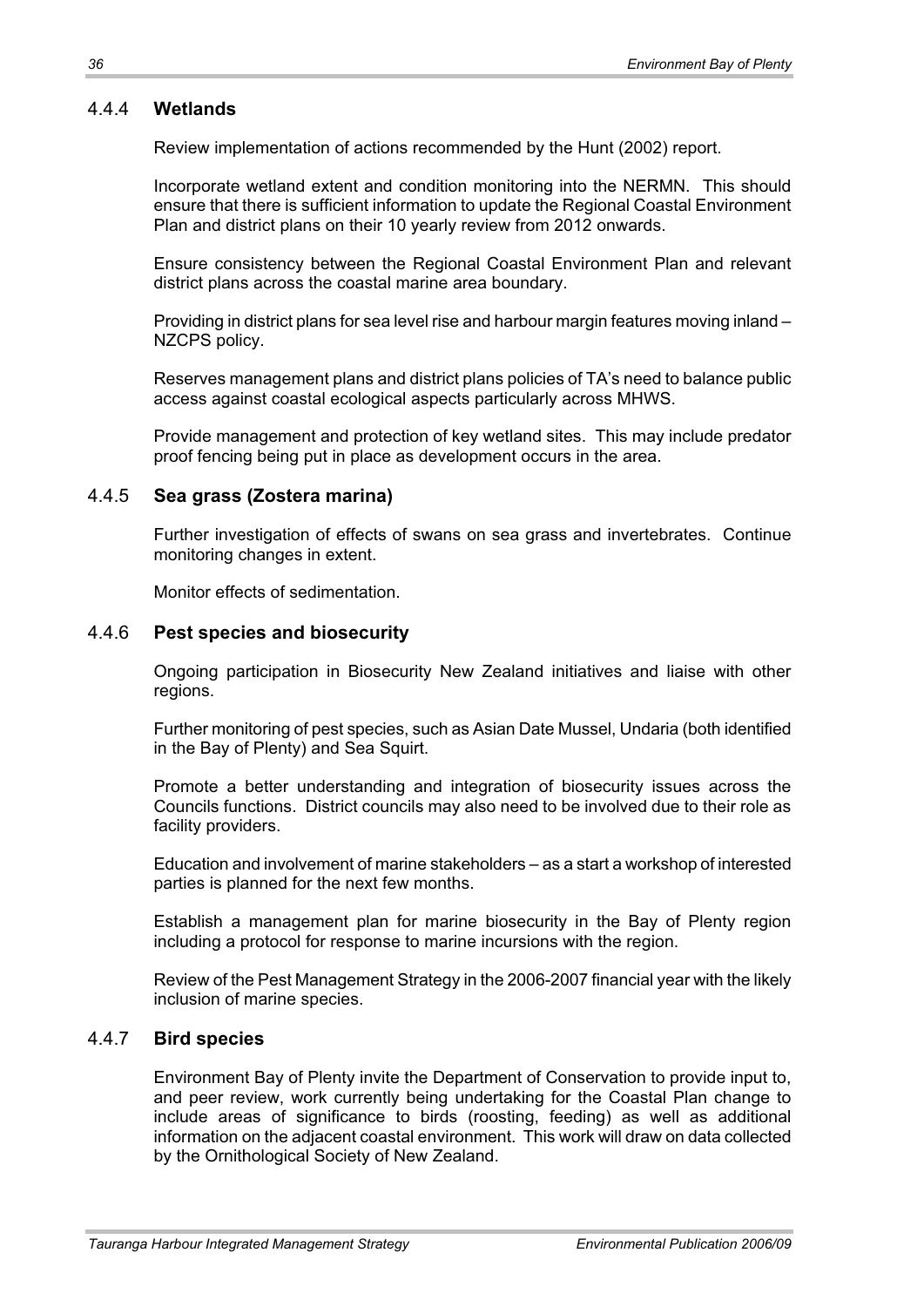#### 4.4.8 **Fisheries**

Refer to recreation section.

## 4.5 **References**

- Environment Bay of Plenty (2003). Bay of Plenty Regional Pest Management Strategy Operative 2003-2008, Environment Bay of Plenty Operations Report 2003/10.
- Environment Bay of Plenty (2005). Environment Bay of Plenty Care Groups Manual for Care Group Leaders.
- Beadel (1994) Significant Indigenous Vegetation of the Bay of Plenty Coastal Zone, report prepared for the Bay of Plenty Regional Council by Wildland Consultants in the preparation of the Regional Coastal Environment Plan.
- Hunt, A. (2003) Wetland Protection and Management. An Assessment of Environment Bay of Plenty Activities. Resource Policy Report 2002/02.
- Land Resources Section (2003) Environmental Programmes Policy. A summary for Staff. Environment Bay of Plenty Internal Report 2003/05.
- Marine Protected Areas Policy (2004) Policy Statement and Implementation Plan. Department of Conservation and Ministry of Fisheries.
- McIntosh (1999) Shellfish Quality Assessment. Environment Bay of Plenty Environmental Report 99/08.
- Ministry of Fisheries (2005) Strategy for Managing the Environmental Effects of Fishing.
- Owen (1993) Protection and Restoration of Marsh bird Habitat in Tauranga Harbour. Department of Conservation, Technical Report Series No 17.
- Park, S. G. (1996): Sea lettuce monitoring in the Bay of Plenty changes in abundance, nutrients and environmental influences for the period July 1992 – June 1996. Environment Bay of Plenty Environmental Report 96/23.
- Park (1999) Changes in abundance of Sea grass (Zostera marina) in Southern Tauranga Harbour. Environment Bay of Plenty Environmental Report 99/12
- Park (1999) Changes in abundance of Sea grass (Zostera marina) in Tauranga Harbour 1959-96. Environment Bay of Plenty Environmental Report 99/30.
- Park (2000) Benthic Macrofauna Monitoring. Environment Bay of Plenty Environmental Report 2000/15.
- Park (2000) Bay of Plenty Maritime Wetlands Database. Environment Bay of Plenty Environmental Report 2000/21.
- Park (2004) Aspects of Mangrove Distribution and Spread in Tauranga Harbour. Environment Bay of Plenty Environmental Report 2004/16.
- Rosier, J. (2004) Independent Review of the New Zealand Coastal Policy Statement.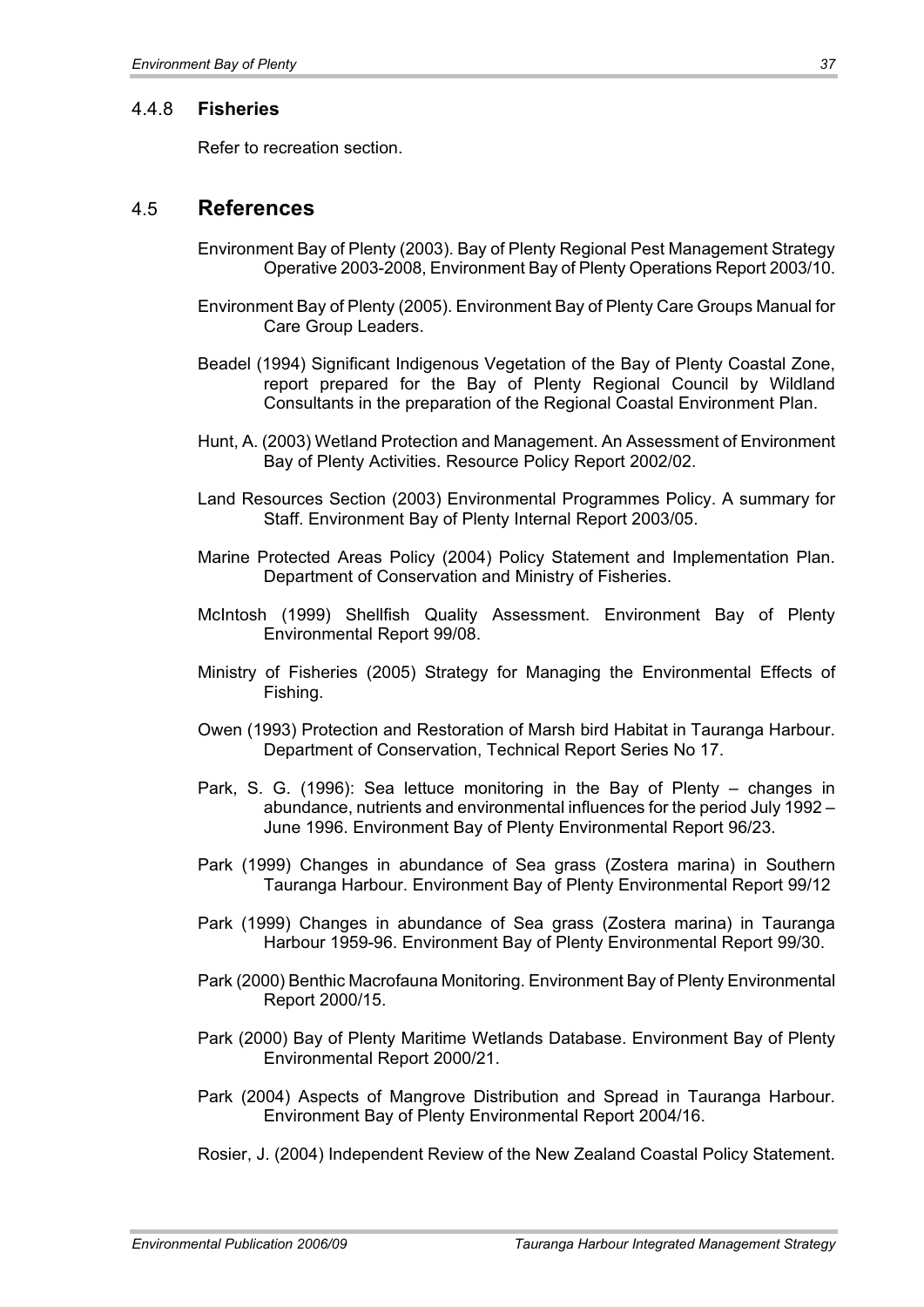- Sagar P M, Schwarz A-M, Howard-Williams C (1995). Review of the Ecological Role of Black Swan (Cygnus atratus). NIWA Science and technology Series No 25.
- Shaw, W. & Hall, A. (2000) Operational Policy for the Protection and Enhancement of Indigenous Biodiversity on Private Lands in the Bay of Plenty Region. Wildland Consultants Contract Report 317.
- Shaw, W.B. & Taylor J. (2003) Aerial Monitoring of Coastal Indigenous Forest in the Bay of Plenty Region 2003. Wildland Consultants Contract Report 687. Prepared for Environment Bay of Plenty.
- Schwarz, A. (2002) the Role of Nutrients in Contributing to Mangrove Expansion. NIWA Client Report HAM 2002/051.
- Taylor, J. & Beadel, S (2005) Interim Lists of Nationally and Regionally Significant Wetlands in the Bay of Plenty Region. Environment Bay of Plenty Environmental Publication 2005/09.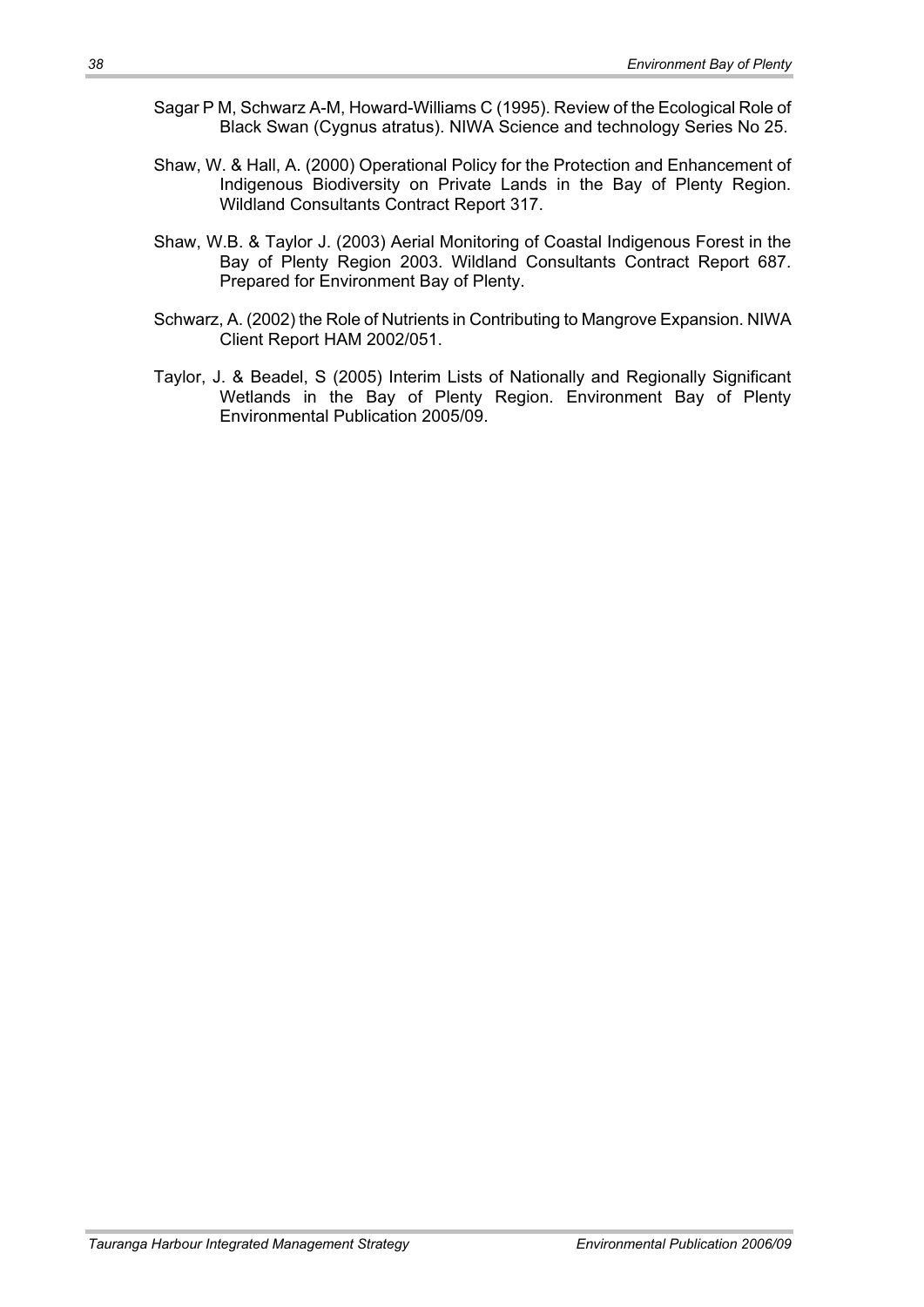## 5.1 **Issues**

Most groups or individuals spoken to raised sedimentation as the most serious issue facing Tauranga Harbour.

Through public submissions many people have voiced concerns about sedimentation and the associated spread of mangroves (discussed in Flora and Fauna section).

The Port of Tauranga Limited report that the port sitting basins (berth pockets) are being in filled with small sized sediment. This causes increased turbidity during construction activities, vessel movements and dredging operations. They advise that the infill of fine sediment has progressed northward along the wharf front over the last 5 to 10 years and that they are now dredging more fine sediment than in the past.

The Tauranga Bridge Marina report that sand sized sediment is being transported around the eastern abutment of the Tauranga Harbour Bridge and being deposited in the marina basin.

Environment Bay of Plenty's maritime manager reports that half of the navigation channels now have tide restrictions and the usable area of the harbour is shrinking. The adverse effects of decreased available recreation area is being exacerbated over time as boat numbers increase. An associated issue is the viability of launching areas. People report boats hitting the bottom in places where they never previously did, and a reduction in swimming areas.

Ecological effects reported as a result of siltation are:

- Loss of sea grass (Zostera) beds and decreased productivity.
- Mangrove spread loss of wetland vegetation, loss of recreation, access, views.
- Loss of some shellfish beds and decreased productivity in others.
- Loss of juvenile fish habitat.

The quantity of earthworks proposed to be permitted in the Regional Water and Land Plan was 10,000  $\text{m}^3$ , increased from 2,000  $\text{m}^3$ . The hearings decision has reduced that volume to 5,000  $m<sup>3</sup>$ . There was considerable concern that the increased volume will result in more earthworks sites not being monitored, as permitted activities are not usually monitored unless there has been a complaint.

Concerns were also raised about the cumulative effects of earthworks carried out for the construction of individual house platforms.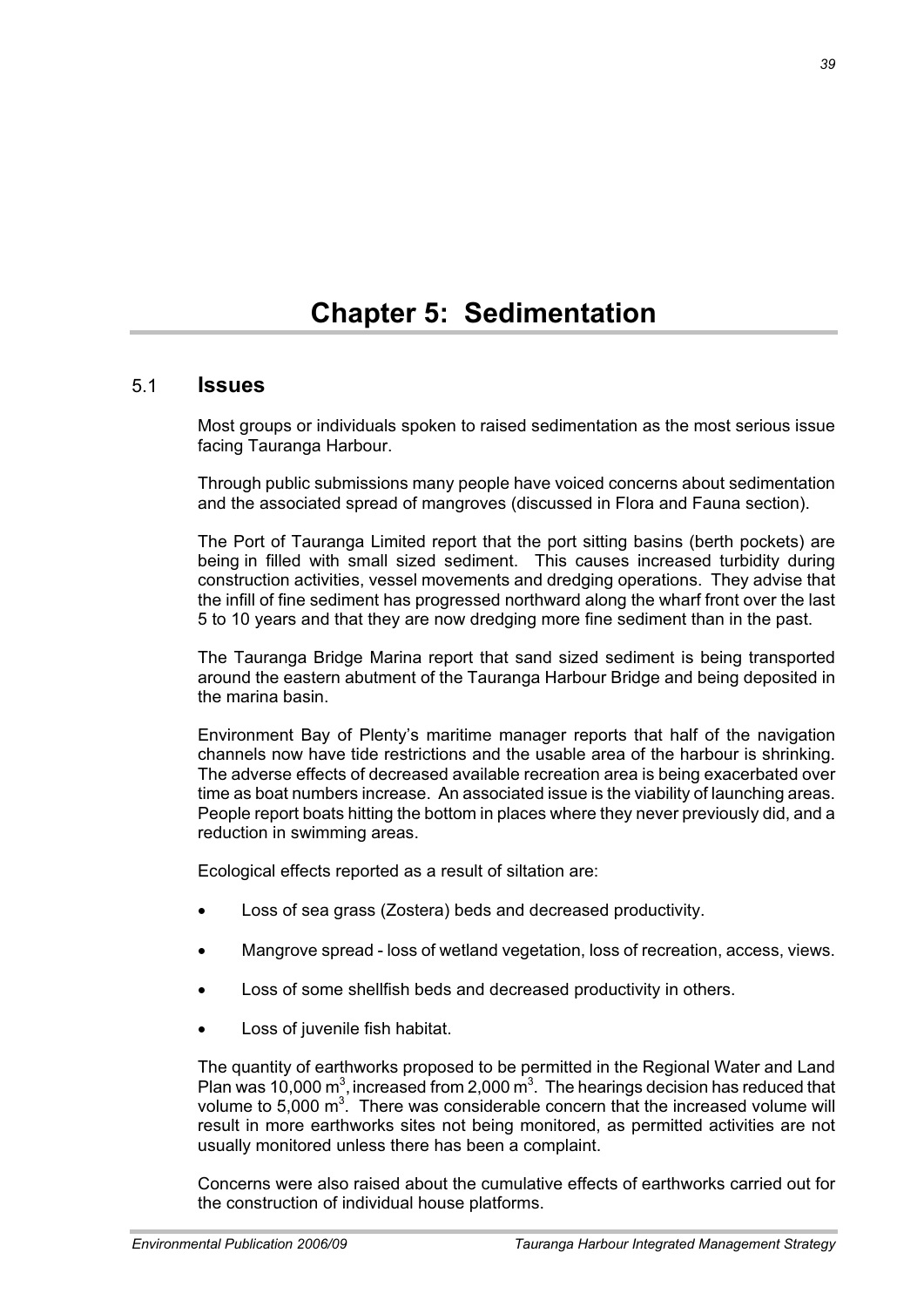# 5.2 **Evaluation – sedimentation**

The perception that sedimentation is the largest issue facing Tauranga Harbour is supported from a number of sources, both scientific and observational.

The observations of the Port of Tauranga should be able to be validated by data obtained in their dredging operations. Linking the effect to a cause may be more difficult as the port undertook major capital dredging in the early 1990's and have deepened the sitting basins and channels.

There appears to be little data on changes in navigation channels. Anecdotal evidence of shallowing in channels appears widespread with comments made in a number of public processes and supported by Environment Bay of Plenty's maritime manager. In addition, Welsh (2002) reported that there was widespread support for dredging of navigation channels and in appendix 4 to that report recorded a number of comments about recent rapid siltation at some sites around the harbour.

Recent work on the distribution of sediment size has shown reasonably large areas to be affected by siltation (Park 2003).

*Table 1 The average % mud content overall for each estuary*. *Before development in the catchments these sites were likely to have a mud content similar to the lower few sites in this table. From Park (2003).* 

| <b>Location</b>   | <b>Average % mud content</b> |  |
|-------------------|------------------------------|--|
| Apata Est.        | 70                           |  |
| Wainui Est.       | 55                           |  |
| Rereatukahia Est. | 37                           |  |
| Te Puna Est.      | 30                           |  |
| Katikati Est.     | 30                           |  |
| Aongatete Est.    | 23                           |  |
| Matahui Est.      | 22                           |  |
| Welcome Bay       | 22                           |  |
| Mangawhai Est.    | 21                           |  |
| Waimapu Est.      | 21                           |  |
| Waikaraka Est.    | 18                           |  |
| Waikareao Est.    | 12                           |  |
| Tuapiro Est.      | 12                           |  |
| Waiau Est.        | 7                            |  |
| Wairoa Est.       | 7                            |  |
| Waipu Bay         | 7                            |  |
| Rangataua Bay     | 7                            |  |
| Blue gum Bay      | 5                            |  |

The findings of Park (2003) have not been carried over into any policy documents or consent processing practice. In that report it notes that the findings can be used to "highlight which areas need the most attention to catchment management to avoid degradation of the marine receiving environment".

The increase in mangrove cover described under flora and fauna has arisen mainly due to a decrease in the sediment size found in the upper estuaries.

Baseline cross-section monitoring to survey the height of intertidal sand/mudflats was established in 2003-2004 with planned re-survey at five year intervals. The next resurvey is planned for 2007 and will be capable of showing sedimentation rates.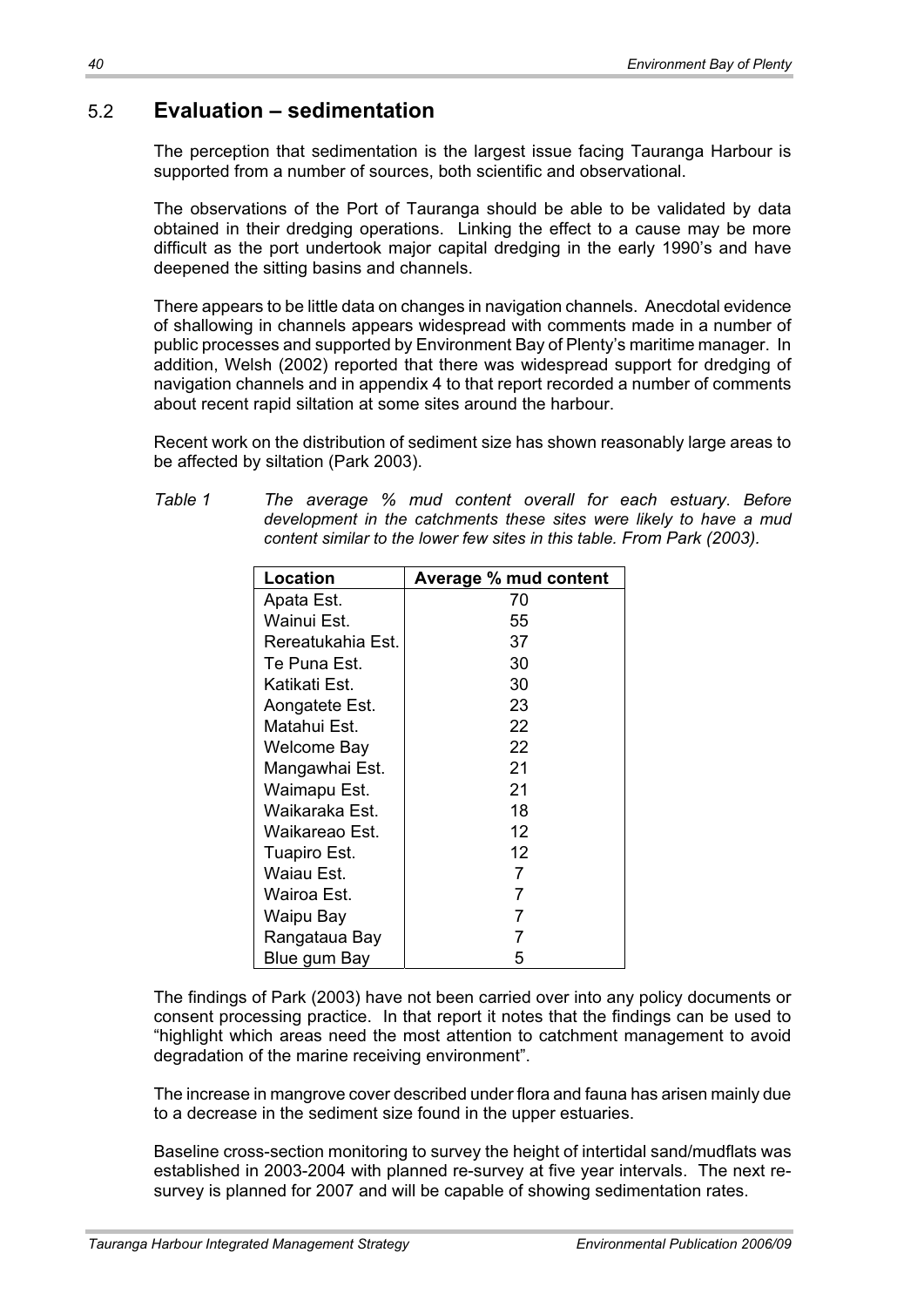Information on stream bank erosion as a contribution to Tauranga Harbour was provided by Surman (1999). Based on suspended sediment measurements made in 1990-1991 a total sediment contribution to Tauranga Harbour was estimated accurate to an "order of magnitude". The overall results are shown below.

*Table 2 Total and average sediment yields for Tauranga Harbour calculated in Surman (1999).* 

|              | Total Contributing Area   Total Yield for Tauranga Harbour   Average yield |              |
|--------------|----------------------------------------------------------------------------|--------------|
| $ 956$ (km2) | 118 020 (t/yr)                                                             | 124 t/km2/yr |

The figures ranged from 10-20 t/km<sup>2</sup>/yr for less developed catchments to 510 t/km<sup>2</sup>/yr for the Kopurererua. The report was based on field work carried out between 1995- 1998 and on data collected in 1990-1991. The report findings are therefore 7-15 years old. Since the data collection and field work there has been increased development, however it is noted that sediment control practices have significantly improved.

#### 5.2.1 **Current management**

Earthworks are controlled under the Regional Land Management Plan and usually are discretionary activities.

Generally, Environment Bay of Plenty operates under a best practicable option (or best management practice) approach to controlling earthworks. In this way any discharge is deemed to be acceptable provided consent conditions specifying the measures to be used on site are met. With this approach there is no specific limits on the quality of the discharge.

This approach accepts a level of risk that from time to time there are adverse environmental effects. In the winter (May to September) those risks become greater than considered acceptable and a performance standard approach is adopted. This means that consent applicants are required to provide a more detailed Assessment of Environmental Effects and (if approved) will be subject to performance standards.

The Environment Bay of Plenty Erosion and Sediment Control Guidelines were last reviewed in 2001 and provide good practical technical information on controlling sediment runoff from earthworks and provides the basis for assessing resource consents.

The guidelines are generic and apply across the Bay of Plenty with little provision for sensitive sites either at the location or downstream. Sensitive sites are also not identified in either the guidelines or the Regional Land Plan.

Compliance levels are reasonably good and enforcement action has been taken on a number of occasions. Compliance staff note that the number of earthworks sites have increased over the last few years.

While the current approach is working reasonably well many people, including Environment Bay of Plenty consents staff, noted their concerns about the ability to deal with cumulative effects in sensitive areas that are under heavy development.

#### 5.2.2 **Development process**

Recent population increase projections (University of Waikato 2005) predict a doubling of the population of the Western Bay of Plenty sub region between 2001 and 2051. Significant development pressures are likely to result.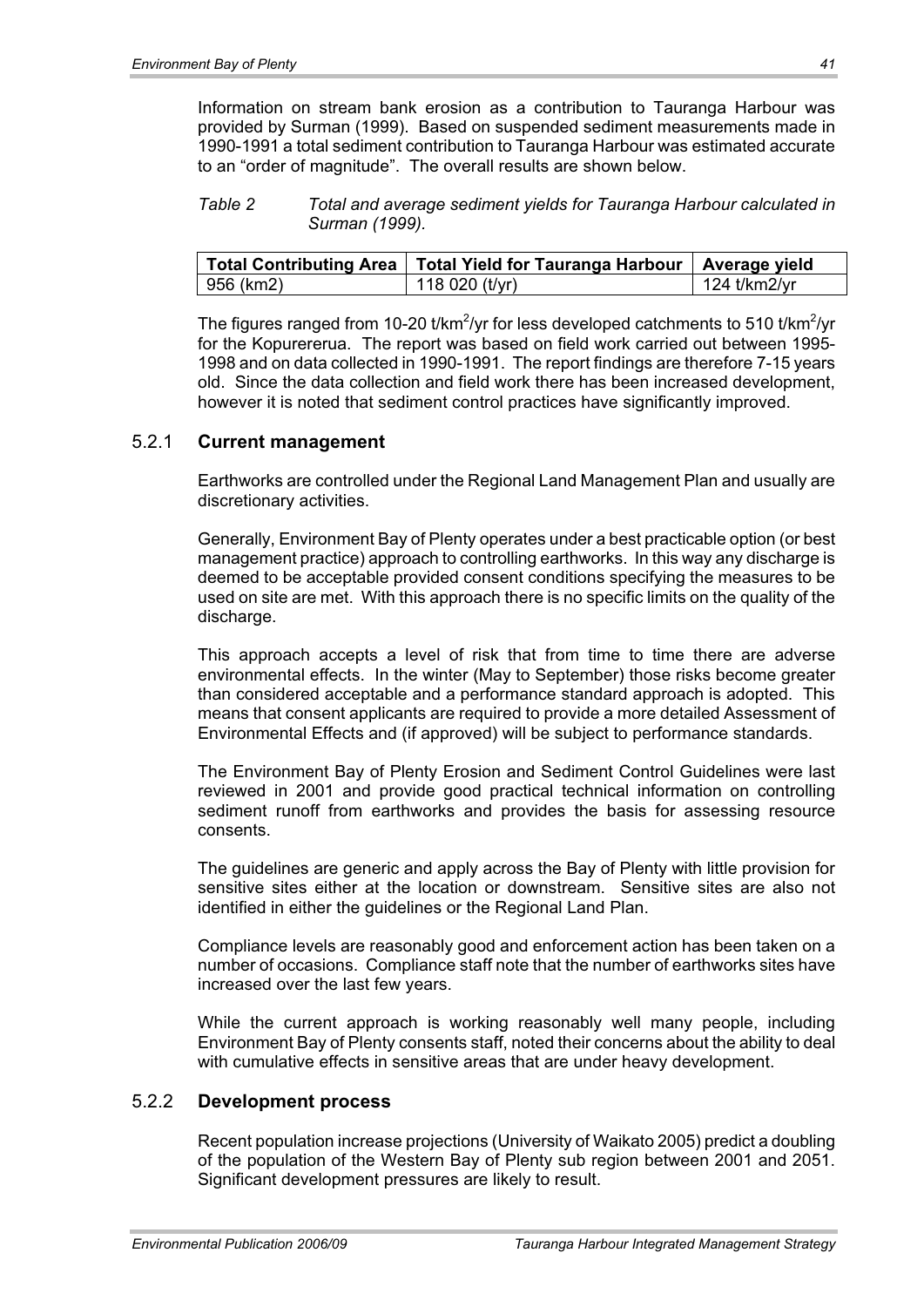It is not clear where the cumulative effects of sedimentation stemming from the expected increase in development should, or would, be dealt with.

Strategic planning for the Western Bay of Plenty sub region is currently proceeding on the basis that sedimentation will be adequately addressed in the current planning framework.

The SmartGrowth process of identifying where growth should occur has been driven by a need to better integrate land use and infrastructure. No investigation of sedimentation issues has been carried out. The approach of SmartGrowth to develop confined areas quickly is on the assumption that councils will put in place appropriate development controls. While there are valid strategic reasons for the planned development it may well conflict with the harbour's ability to assimilate effects.

The Regional Policy Statement change to provide for urban growth limits is proceeding without information on the potential effects from sedimentation. Once the urban limits are in place an expectation of development will be created, despite the policy that deals with the need to avoid, remedy or mitigate adverse effects. Determining the urban limits is the most appropriate and effective place for cumulative effects of development on the harbour to be considered in its entirety.

The district plan rezoning stage will be carried out by two district councils in a number of plan changes. The ability for addressing cumulative effects is reduced.

Following re-zoning the development process then becomes incremental through approval of individual subdivisions, all of which could result in minor effects when considered individually. Depending on the scale, the subdivision often precedes land use consent applications for earthworks where it is assumed that sedimentation effects will be dealt with.

The land use application is often seen as the last step and somewhat of a formality. The activity is generally discretionary, dealt with on a "best practice" basis guided by the Earthworks Guideline. Through the consent process each discharge is found to have minor effects and can therefore be non notified and approved subject to standard consent conditions. The restrictions in Section 107 are met.

None of the processes described currently address the cumulative effects of sedimentation.

## 5.2.3 **Monitoring of permitted activities**

Monitoring of permitted activities currently is not carried out by any of the authorities. Permitted activities are minor by definition so theoretically there should be no concerns with them being undertaken provided permitted activity conditions are met. The activities are monitored in response to complaints, where usually the activity is not meeting the permitted activity conditions. Any adverse cumulative effects of permitted activities may also be picked up in state of environment or plan monitoring processes.

A number of parties were concerned with focus on the large-scale earthworks not being continued into the construction of individual building sites. Once the bulk earthworks are completed and the site grassed down, the consent terminates and Environment Bay of Plenty ceases to monitor. Western Bay of Plenty District and Tauranga City Councils do not operate any controls on earthworks. The individual house sites are then constructed as permitted activities. It is not clear to what extent this is an issue however at this stage there is usually a reticulated stormwater system in place. Under the Stormwater Strategy currently in development it is likely that the holder of the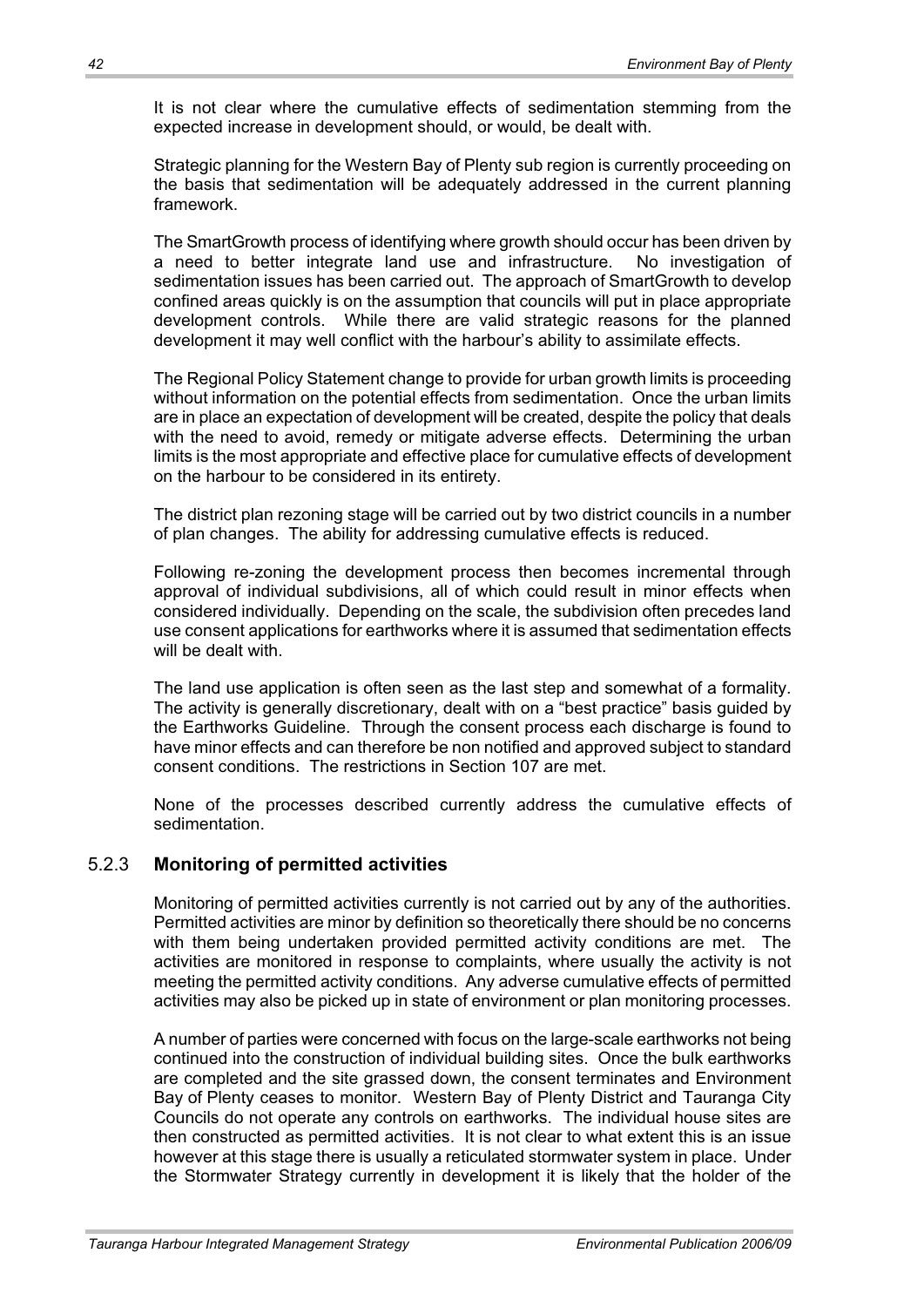stormwater discharge consent would become responsible for the discharge of sediment in stormwater arising from these activities.

Concern has been voiced about the increased thresholds in the Proposed Water and Land Plan for earthworks with the resulting increase in the number of earthworks activities that are un-monitored. Since 1 January 2000, there have been 257 consents granted in the Western Bay of Plenty/Tauranga district for earthworks. Of the 173 that have data the breakdown on volumes and area are as shown in Tables 3 and 4. This data suggests that 24 (14 %) of the earthworks would have been permitted, assuming they did not have point source discharges off the site. Given this permitted activity condition it would appear that the Water and Land Plan provisions are in fact more stringent than the previous Regional Land Plan provisions. It is noted however that compliance monitoring becomes important to ensure that any diffuse discharge meets the standards in the plan until such time as a 20% AEP is exceeded.

*Table 3 Number of earthworks consents approved for different volumes categories by Environment Bay of Plenty between 1 January 2000 and 1 August 2005.* 

| <b>Volume of Earthworks</b> | Number of Consents approved since 1 Jan 2000 |
|-----------------------------|----------------------------------------------|
| $<$ 2000 $\mathrm{m}^3$     | 11 consents                                  |
| $2000m^3 - 4999m^3$         | 24 consents                                  |
| $5000m^3 - 9999m^3$         | 40 consents                                  |
| 10 000 $\overline{m^{3}+}$  | 98 consents                                  |

*Table 4 Number of earthworks consents approved for different area categories by Environment Bay of Plenty between 1 January 2000 and 1 August 2005.* 

| ∣ Area of Earthworks∣  |              |
|------------------------|--------------|
| $\vert$ <1ha (10000m2) | 55 consents  |
| l >1ha (10000m2)       | 136 consents |

# 5.3 **What is happening – sedimentation?**

Ongoing compliance work and reporting.

The Integrated Stormwater Strategy was completed and presented to the Regional Council in August. The strategy provides for a progression to comprehensive consents for the whole of catchments. This will result in progressive incremental improvement. As part of the strategy, Tauranga City Council are carrying out upgrades to systems and retro fitting treatment devices to older developed areas of Tauranga.

Tauranga City Council has a full-time pollution prevention officer who monitors point source discharges to Council's stormwater system, including open drains and provides education to businesses and the general public.

## 5.3.1 **Regional Land Management Plan**

Large scale earthworks discretionary activity

## 5.3.2 **Proposed Regional Water and Land Plan**

The earthworks and discharge provisions in the proposed plan is currently under appeal. The provisions of the plan are not currently being given effect to as part of the consents process.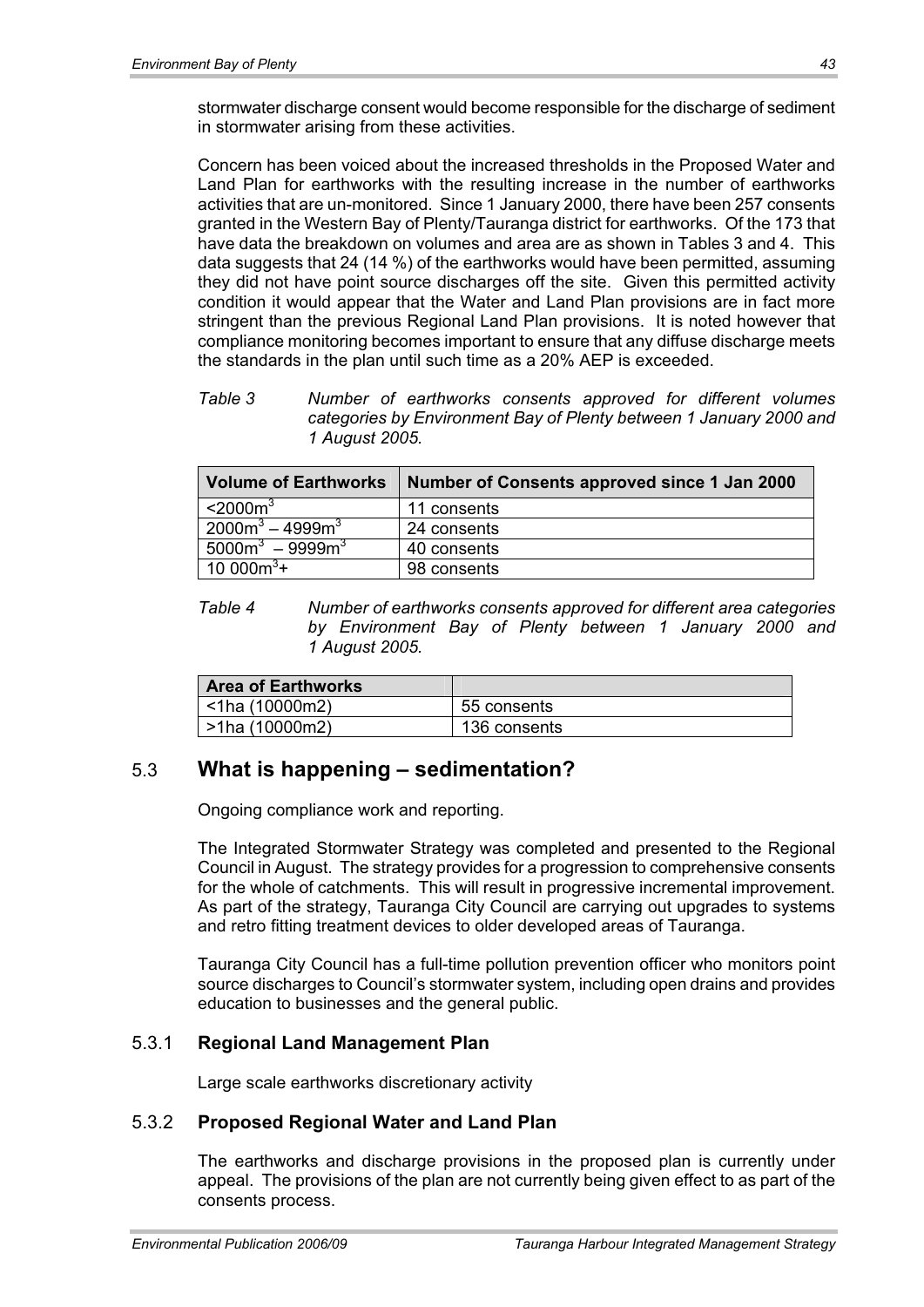The plan as agreed by consent order will raise the level of permitted earthworks from 2,000  $\text{m}^2$  to 5,000  $\text{m}^2$  however an area limit of 1 ha will apply to flat land with reductions in the permitted area as slope increases. These activities are also subject to relatively stringent water quality conditions to discharges to surface water.

# 5.4 **What needs to be done – sedimentation?**

It is important that any action is carried out at a strategic level. Sedimentation cannot be left to individual consent level as it is difficult, if not impossible, to deal with cumulative effects on a case-by-case basis as discussed above.

Review of Sedimentation from top of catchment to harbour addressing:

- Sediment yield analysis from all sources (Ruahihi, stream banks, coastal erosion, long term stormwater, individual earthworks sites etc);
- Carry out peak flow monitoring;
- Projection of sediment yields based on proposed RPS development scenarios;
- Assess likely effects on harbour (mangroves, shallowing, habitat, fish etc);
- Whether the current BPO approach is sufficient to effectively manage the cumulative environmental effects of development;
- Review options for managing cumulative effects; and
- Make recommendations on how best to address the findings, including identifying the most appropriate policy instrument(s).

Information needs to be available so that decision makers can understand the likely effects of development. It may be that a certain level of effect may be accepted but currently it is not understood.

Feed this information back into relevant processes e.g. SmartGrowth, Regional Policy Statement, Water and Land Plan, district plans, consent process.

Additional matters for consideration:

- Review permitted activity monitoring.
- Consider means of reversing effects e.g. dredging navigation channels, mangrove clearance etc subject to satisfactorily dealing with any adverse effects of the activity.
- Submission to the proposed Regional Policy Statement change for urban limits to ensure that there is ability to consider the outcomes of the review proposed above.

## 5.4.1 **Ongoing**

- Continued environmental monitoring.
- Continued compliance and enforcement actions.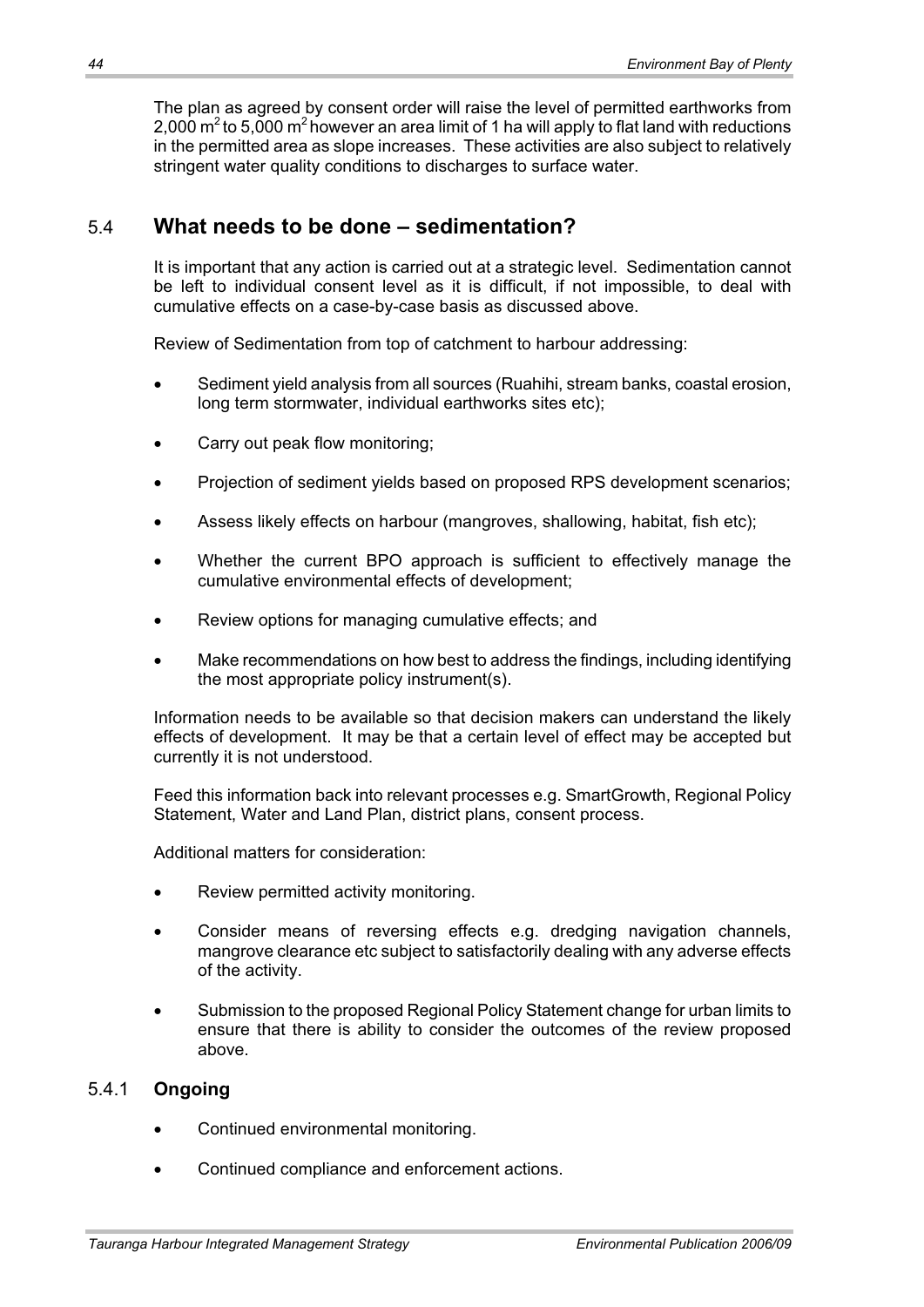## 5.5 **References**

- Environment Bay of Plenty (2001) Erosion and Sediment Control Guidelines for Land Disturbing Activities. Guideline 2001/03.
- Miller, Christine (2005) Integrated Management of a cleanfill In the Okura Catchment. Paper to the New Zealand Water and Waster Association, 4th South Pacific Stormwater Conference 2005.
- Park (2003) Marine Sediment and Contaminants Survey (2001-03) of Tauranga Harbour. Environment Bay of Plenty Environmental Publication 2003/20.
- Surman, M and Others (1999) Tauranga Harbour Sediment Source Survey. Environment Bay of Plenty Operations Report 98/13.
- University of Waikato (2005) Population Change in the Bay of Plenty, 1981-2051. TA and sub-regional perspectives. Presentation to Environment Bay of Plenty's Strategic Policy Committee by the Department of Geography and Population Studies Centre.
- Welsh, C. (2002) Dredging Recreation Channels in Tauranga Harbour. Cost Benefit Analysis. Report prepared for Environment Bay of Plenty by REM Consultants Limited.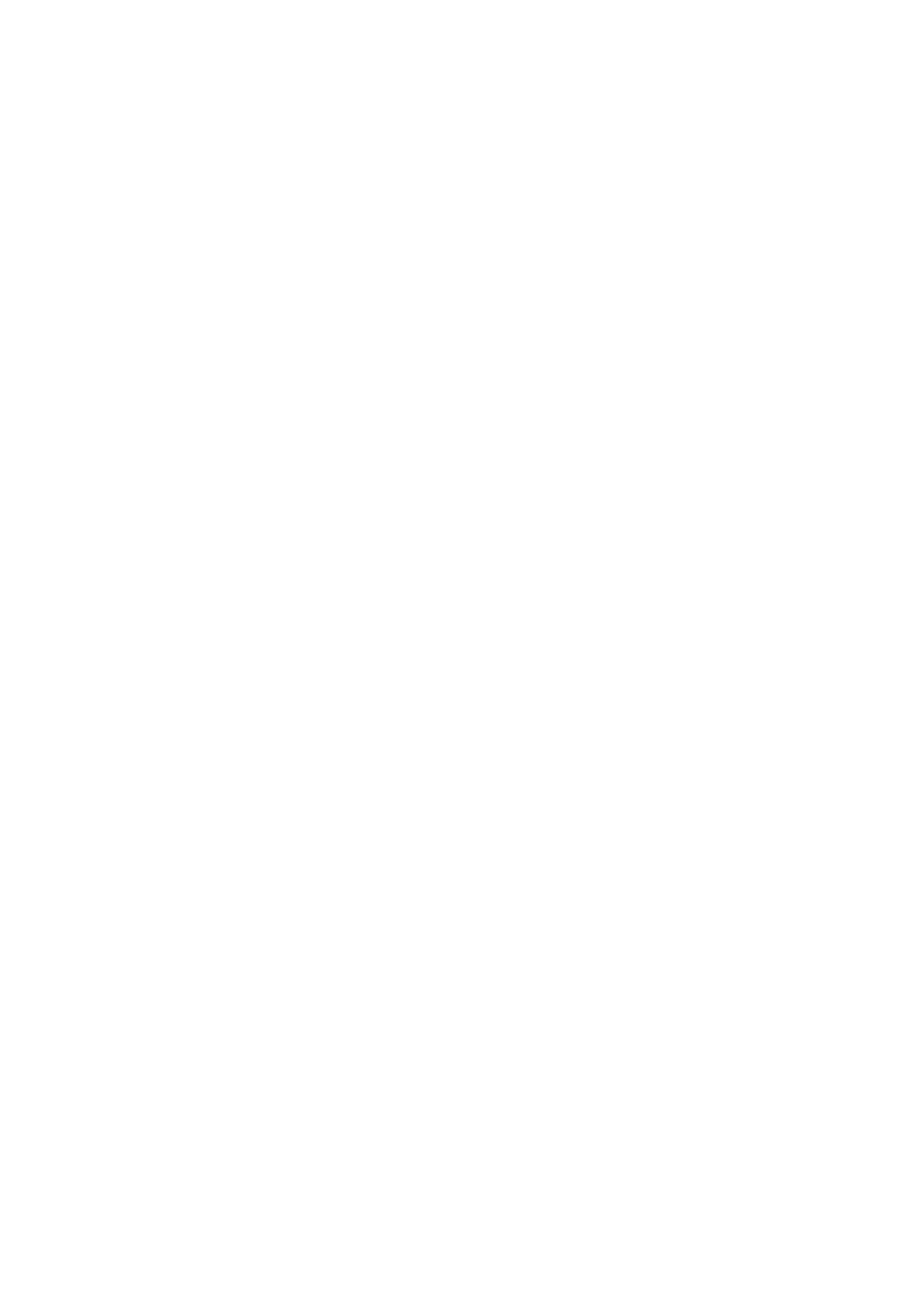# **Chapter 6: Natural character/landscape**

## 6.1 **Issues**

Natural character comprises many of the issues discussed elsewhere in this report and can be defined as having three components: natural processes, natural elements and natural patterns. Landscape is an overlapping concept that places the emphasis on the human perception of a group of natural resources. For further description refer to Peart (2005).

A number of concerns were raised in the public processes about the decline in the appearance of the estuarine areas caused by development in general. The losses are perceived to be incremental and cumulative and plans are not putting a cap on what is .<br>"acceptable" development. It was thought that while the Regional Coastal Environment Plan has some provisions, development is still tending to be *ad hoc*. It was suggested that within the coastal marine area the coastal plan needs to be more specific about what development can happen where within the harbour.

One submitter suggested that better landscape protection is needed at neighbourhood and site level. Another noted illegal earthworks and dumping as causing adverse effects.

A landscape professional suggested that national and regional policy on landscape was not being effectively being carried through into district plans and into consent decisions.

Intensification of use was raised as having adverse effects on landscape values. With the policy drive to infill, there is no consideration of natural character and landscape. Development can occur right to the permitted baseline.

Development of Matakana and the prospect of high-rise development and the resulting landscape effects is a concern to some.

## 6.2 **Evaluation – natural character**

There has been no regional monitoring of natural character carried out however it is apparent that there is ongoing loss of natural character and landscape values caused by development and other activities on the harbour margins. It is also apparent that this loss is cumulative and incremental.

At the same time there are obviously improvements in some areas as a result of restoration works.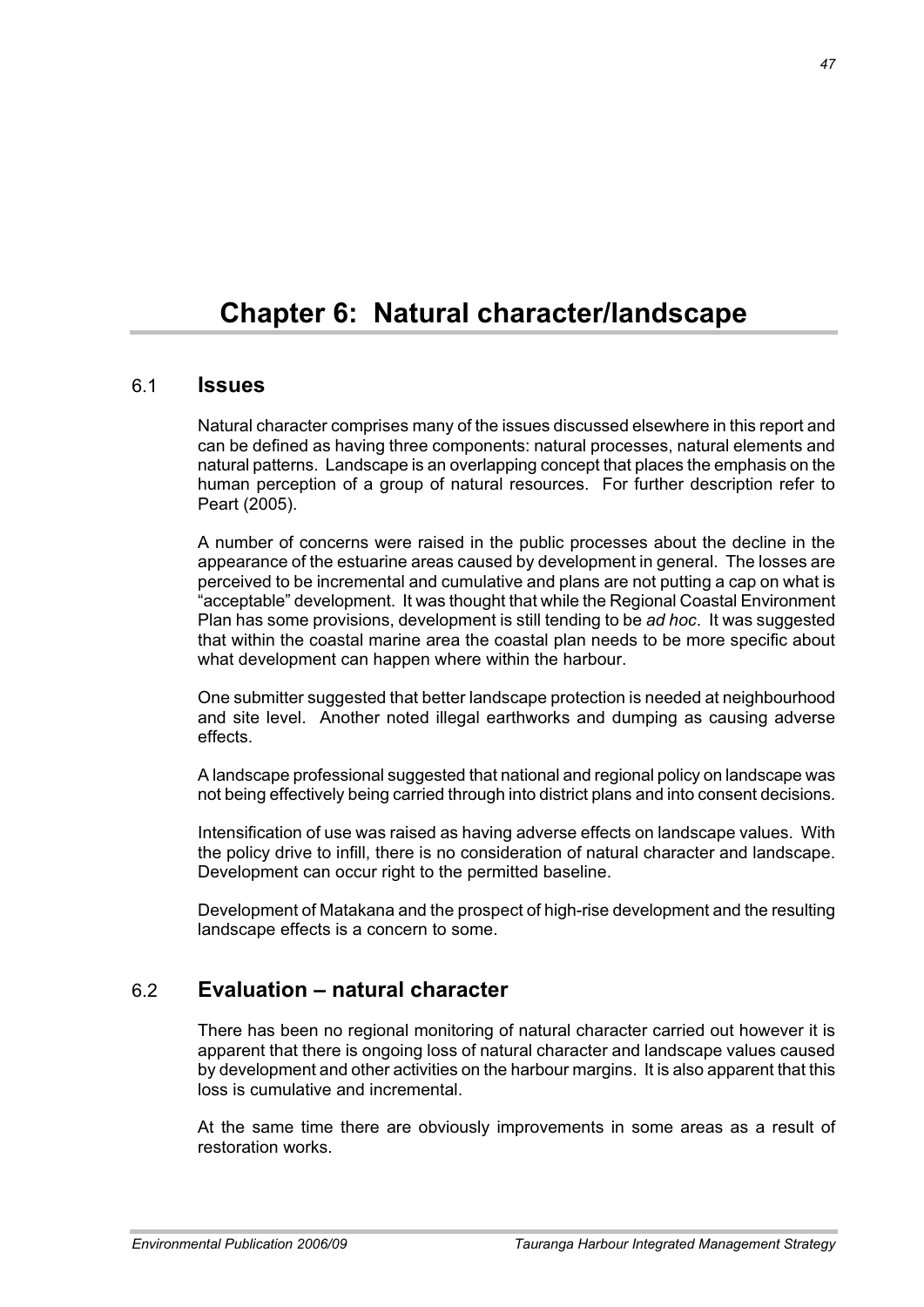The RMA is an effects based approach to resource management requiring sustainability. Within the planning framework uses are generally expected to stand or fall on their merits and that has been the approach taken by the coastal plan. The approach encounters difficulty when dealing with cumulative effects, particularly with the evolution of the permitted baseline. Small incremental effects hide the overall picture of sustainability.

One of the mechanisms for the protection of natural character is to concentrate development in areas that are already compromised (NZCPS 1.1.1) and direct it away from more pristine areas. The Regional Coastal Environment plan does this through "enabling" zoning around the Tauranga Central Business District and the Port of Tauranga and by having exclusions to development in those areas of significant conservation value. The most pristine areas are protected by way of prohibited rules in Coastal Habitat Preservation Zones. In this way provision is made for either end of the natural character spectrum.

While natural character is not one of the main drivers, the proposed change to the Regional Policy Statement to apply urban limits will also provide for the concentration of development and the consequential protection of sites not within the urban limits.

A review carried out for the Minister of Conservation (Rosier 2004) assessed the Regional Policy Statement, the Regional Coastal Environment Plan and both the district plans. The review notes that regional policy statements and coastal plans adequately provide for natural character but notes that councils have difficulty protecting areas of natural character via appropriate rules and performance standards once they are identified. The Western Bay of Plenty District Plan was found to partially satisfy NZCPS requirements for natural character protection and the Tauranga City Plan was found to be "not adequate".

Plans do not identify natural character on a site-by-site basis, only components of it, such as landscape or significant ecological sites. This again results in the sustainability picture being obscured by components and incremental effects.

The recent aquaculture reforms have provided opportunities for the Regional Council to decide what sort of activities should occupy which areas of the coastal marine area and to allow the Council to tender those sites for use. This provides a useful tool to deal with cumulative effects that is yet untested.

# 6.3 **What is being done – natural character?**

Boffa Miskell have been contracted by Environment Bay of Plenty to update the 1993 survey of landscapes and natural features for the coastal environment of the region. The report was completed in November 2005 and provides:

- Recommendations on changes to the Regional Coastal Environment Plan;
- Monitoring information of the change over the last decade; and
- Recommended indicators for State of the Environment monitoring.

Boffa Miskell also reviewed the natural features and landscapes work, undertaken in the mid-1990's for Tauranga and Western Bay of Plenty District Plan preparation, in 2002 as part of the constraints and opportunities research for SmartGrowth. This work produced maps of the natural character of the Western Bay of Plenty sub-region, including Tauranga Harbour.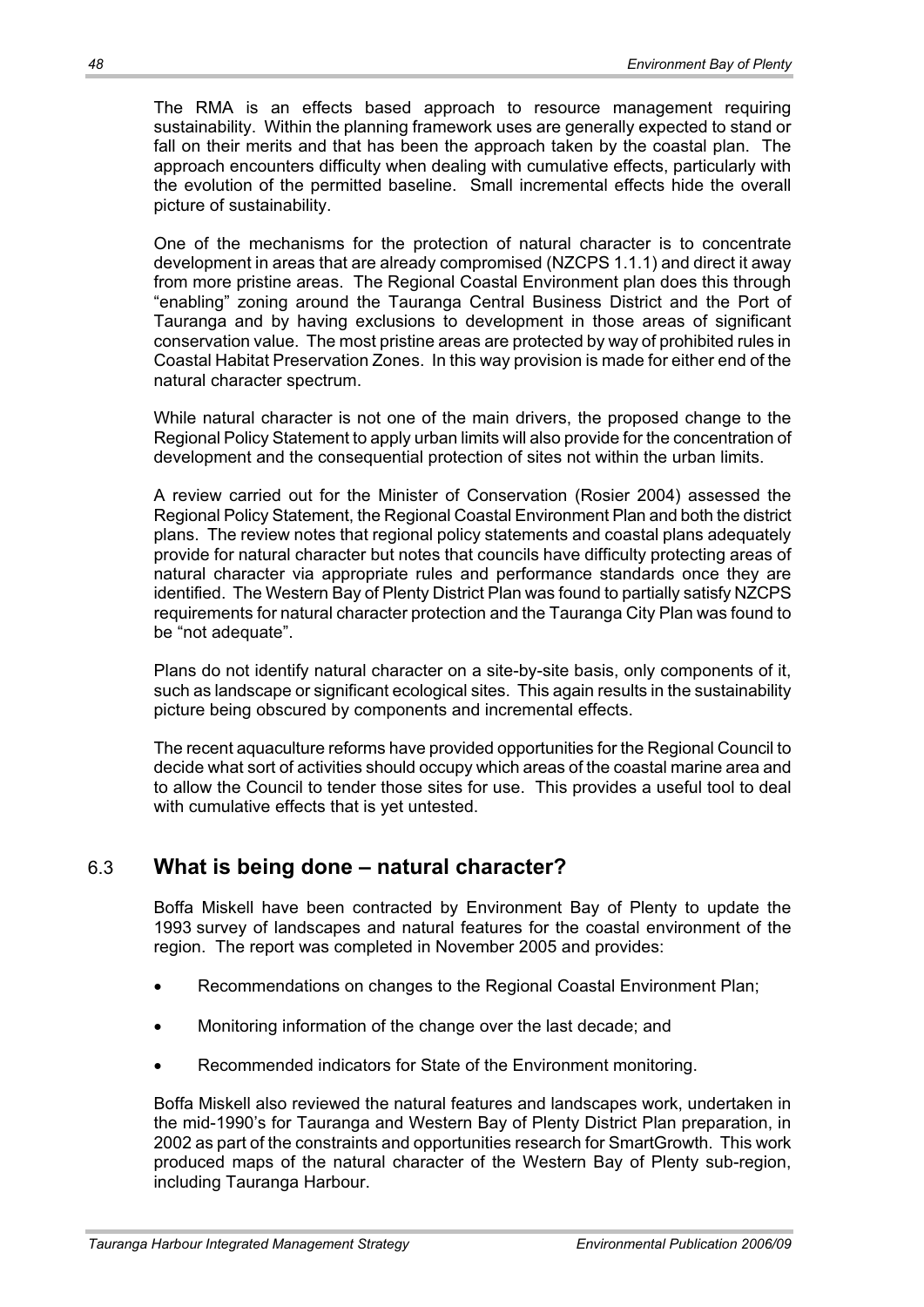Tauranga City Council are preparing a vegetation strategy, which will give outcomes and actions to enhancing Tauranga's ecological environment, including street tree and amenity planting.

Care group rehabilitation.

Other rehabilitations efforts carried out by councils and other organisations.

#### 6.3.1 **Policy/Plans**

Regional Policy Statement – Urban Limits Change to provide for intensive development.

#### *Regional Coastal Environment Plan*

- x Coastal Habitat Preservation Zones with activities mainly prohibited.
- Outstanding Natural Features and Landscapes with policy protection and 5<sup>th</sup> Schedule – Management Guidelines for Natural Features and Landscapes.
- Areas of District Significance with policy protection.
- Areas of Significant Conservation Value with policy protection.

An update to the Regional Coastal Environment Plan is likely in 2006-2007 to give effect to the Boffa Miskell report.

Policy 4.2.3(f) advocating no further urban development in the Western Bay of Plenty coastal environment.

#### *Tauranga District Plan*

- Identified Landscape Features mainly policy.
- Conservation Zone rules.
- Register of ecologically significant sites as part of the heritage register (Appendix 16A).
- x Coastal landscape protection areas (building setbacks) for Matapihi peninsula and Bethlehem sections of the harbour.

Planned review of purpose and rules of greenbelt

*Western Bay of Plenty District Plan* 

- 40 metre Tauranga Harbour Landward Edge protection vard.
- Schedule of Identified Landscape Features discretionary activities.
- Schedule of Identified Ecological Features mix of prohibited and discretionary activities.
- Schedule of Identified Heritage Features mainly discretionary activities.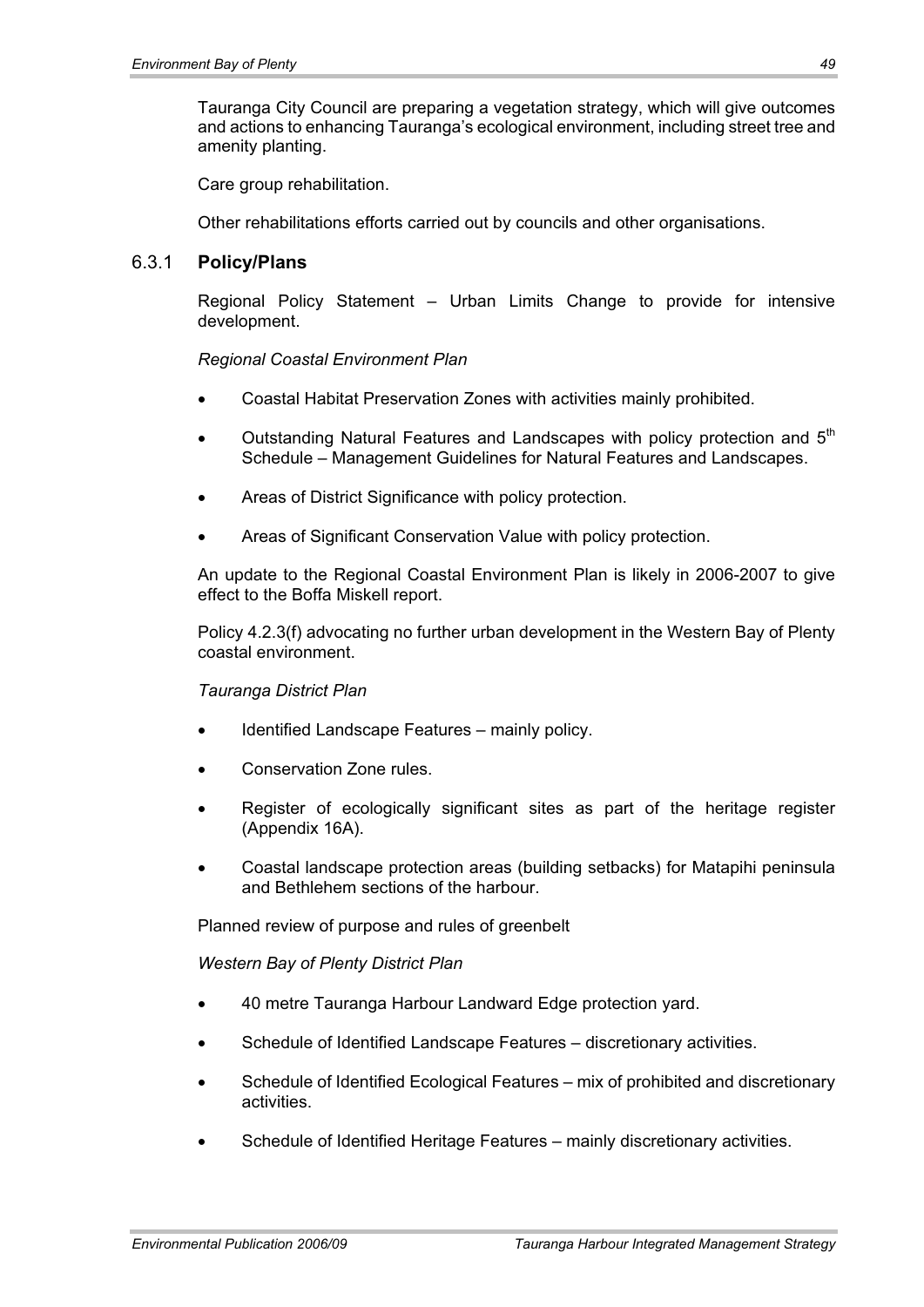# 6.4 **What needs to be done – natural character?**

Update Regional Coastal Environment Plan in accordance with Boffa Miskell report.

Provide for natural character zoning approach in 10 year coastal plan review in conjunction with district plan reviews.

Environment Bay of Plenty to consider using tendering provisions to tender prospective marina/development sites. This is a possible mechanism for allocating space within the waterfront development zone in the Tauranga Central Business District in conjunction with Tauranga City Council and at Omokoroa in conjunction with Western Bay of Plenty District Council.

Review Tauranga Harbour Landward Edge protection yard in the Western Bay of Plenty District Plan.

Establish monitoring and indicators in conjunction with district councils.

Review relevant regional plans and district plans to ensure consistency with Regional Policy Statement Change No 1 – Heritage Criteria.

# 6.5 **References**

- Boffa Miskell (1993) A Landscape Assessment of the Bay of Plenty Coastal Environment. Report prepared for the Bay of Plenty Regional Council.
- Boffa Miskell (2002) Landscapes and Natural Features. Report and maps prepared for SmartGrowth. August 2002.
- Peart, R. (2005) The Community Guide to Coastal Development Under the Resource Management Act 1991. Environment Defence Society publication.
- Rosier, J (2004) Independent Review of the New Zealand Coastal Policy Statement. A report Prepared for the Minister of Conservation.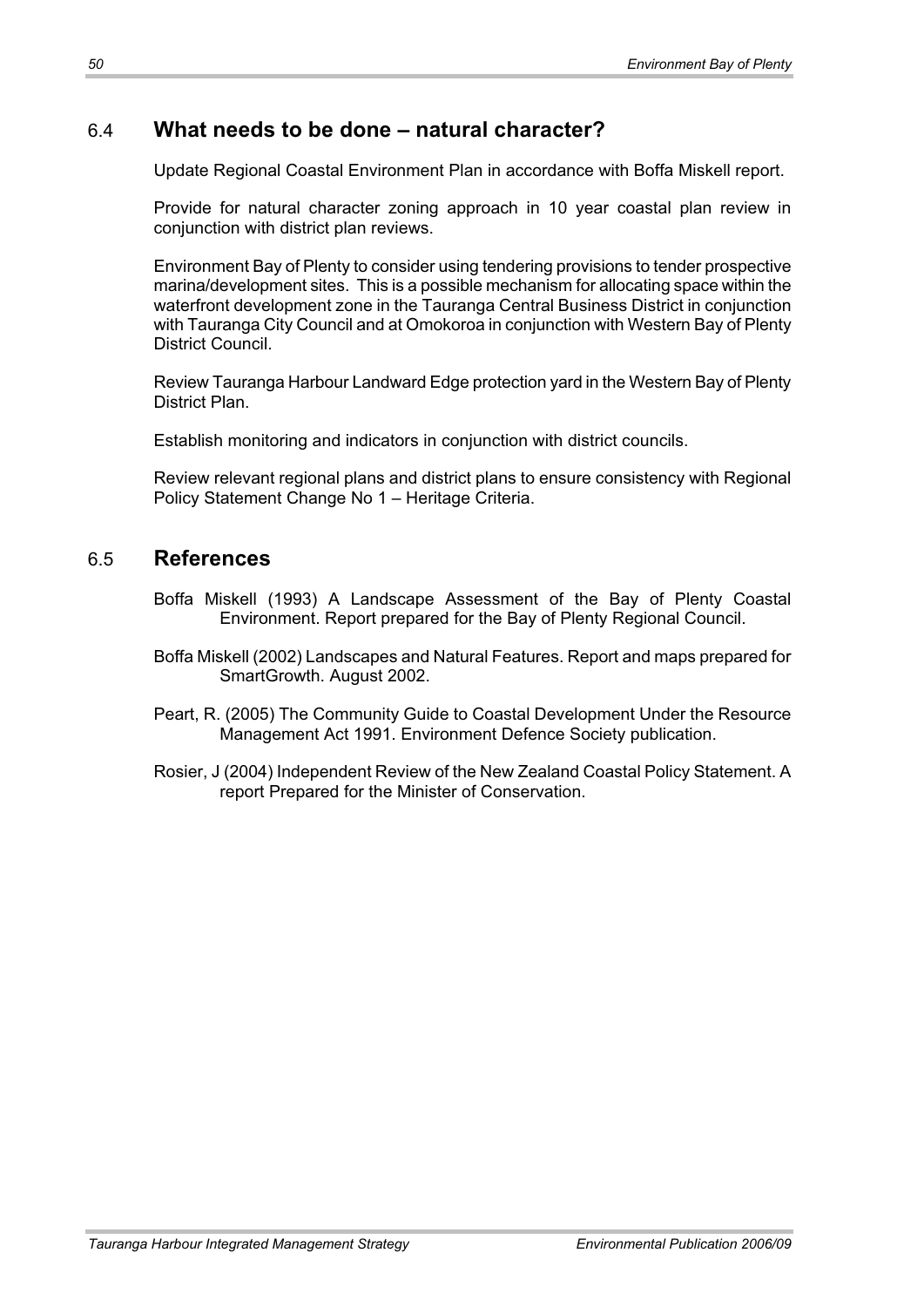# **Chapter 7: Recreation/Access**

## 7.1 **Issues**

#### 7.1.1 **Conflicting uses**

The Tauranga Tomorrow process shows that the community have a clear preference for maintaining Tauranga Harbour as:

- A recreational harbour.
- A recreational fishing resource.

The community have a number of concerns about conflicting uses and conflicting users:

- Port of Tauranga The Port advise that they have concerns about the conflict between recreation and port related vessels. In future it is expected that usage by both may well increase, leading to further conflict. Currently they have loose agreements with recreational groups that work reasonably well. Likewise other groups are concerned about the extent to which Port operations take priority over other uses.
- Over fishing by commercial fishers.
- Incompatible uses of facilities e.g. swimming and jumping off jetties v boat usage.
- The issue of sedimentation as a result of development is of concern because of the reduction of usable area and with shallowing of navigation channels and the loss of all tide access – refer to Sedimentation section.
- Effect of recreational users on indigenous bird nesting area at Panepane Point, Matakana Island and other coastal sites around the harbour.

## 7.1.2 **Facility provision**

Lighting is needed on navigation aids and boat ramps.

Some comments were made about the need for thoughtfully set out facilities at the Tauranga Central Business District to make the most of the harbour environment.

The coastal marine area boundary causes issues with integration – if an activity is in the coastal marine area, for example a clubhouse or floating restaurant, then sufficient services should be provided on land such as parking.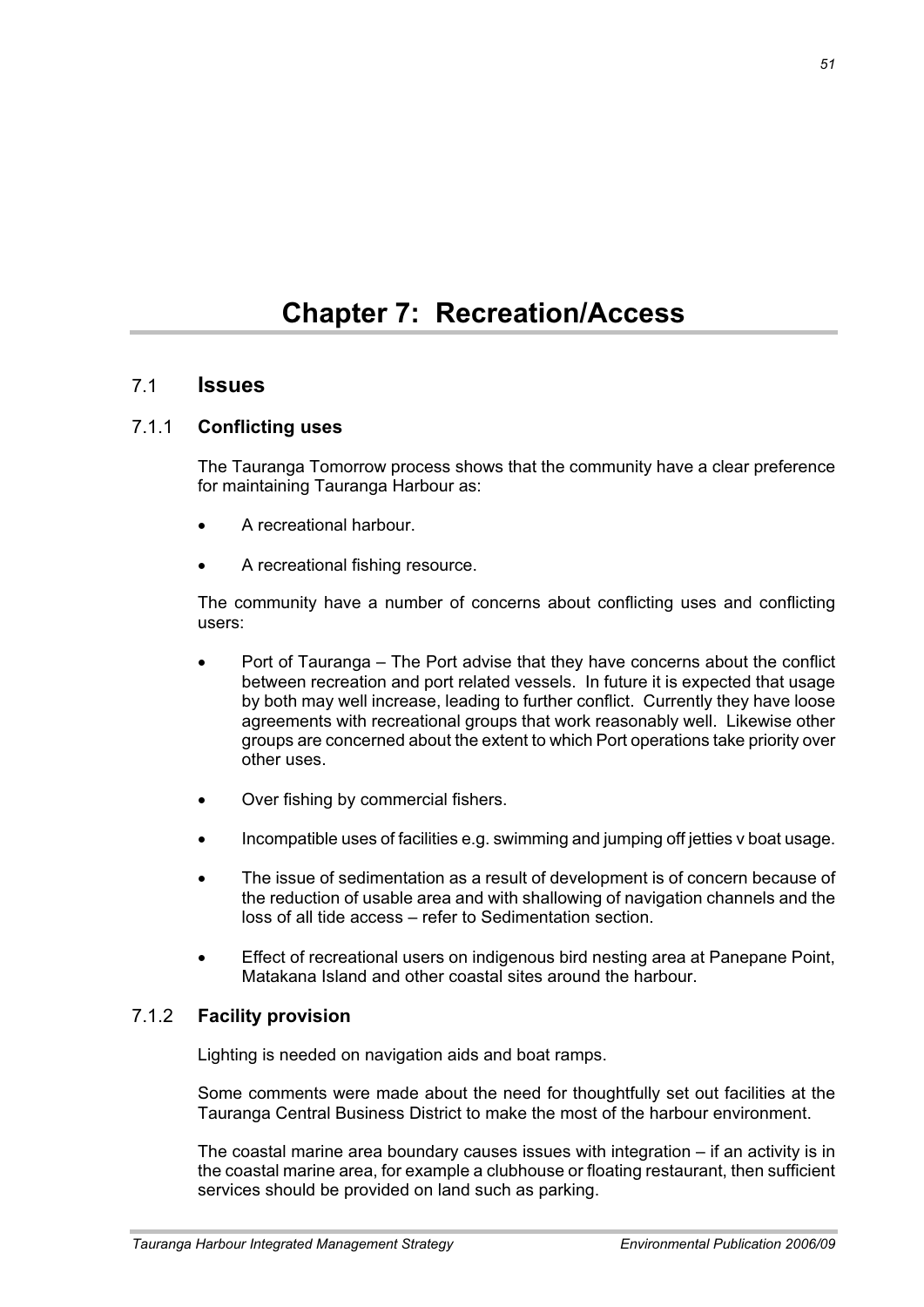Lack of attention from SmartGrowth on the "play" aspect. Little attention has been given to the need for additional facilities.

#### 7.1.3 **Conflict between users**

There is demand for new facilities in particular boat ramps and car parking and this will likely increase over time.

Commercial ferries need guaranteed access to berthage.

#### 7.1.4 **Access**

Access to and along the harbour is of importance to the community but there is a need to balance access with ecological effects:

- Walkways provide access for pests such as cats, dogs, rats and mice.
- Animals and people disturb nesting and roosting birds.

There is more demand for space in the harbour than there is space available. There is only 33% of water coverage at low tide.

There is a reported lack of consistency applying the esplanade reserves provisions.

Private encroachment onto public land is of concern.

Public encroachment onto private land (trespass) is also a concern, particularly on the Tauranga Harbour Islands.

## 7.1.5 **Integration issues**

Difficulty getting the Ministry of Fisheries to participate in Resource Management processes.

Lack of enforcement integration – the Department of Conservation, Ministry of Fisheries and Environment Bay of Plenty staff are out in boats monitoring for enforcement.

## 7.1.6 **Other**

Lack of licensing of commercial operators or recreational vessels.

Lack of knowledge about regulations.

# 7.2 **Evaluation – recreation/access**

## 7.2.1 **Recreation**

There is very little current quantitative information about usage of Tauranga Harbour.

A survey (Babbage 1988) undertaken between 26 December 1987 and 1 February 1988 showed a total of 5,000 boat launches in the Northern Harbour.

An Environment Court decision in 1993 found that the upper harbour is a major regional recreational resource and that the value will undoubtedly increase as the population increases.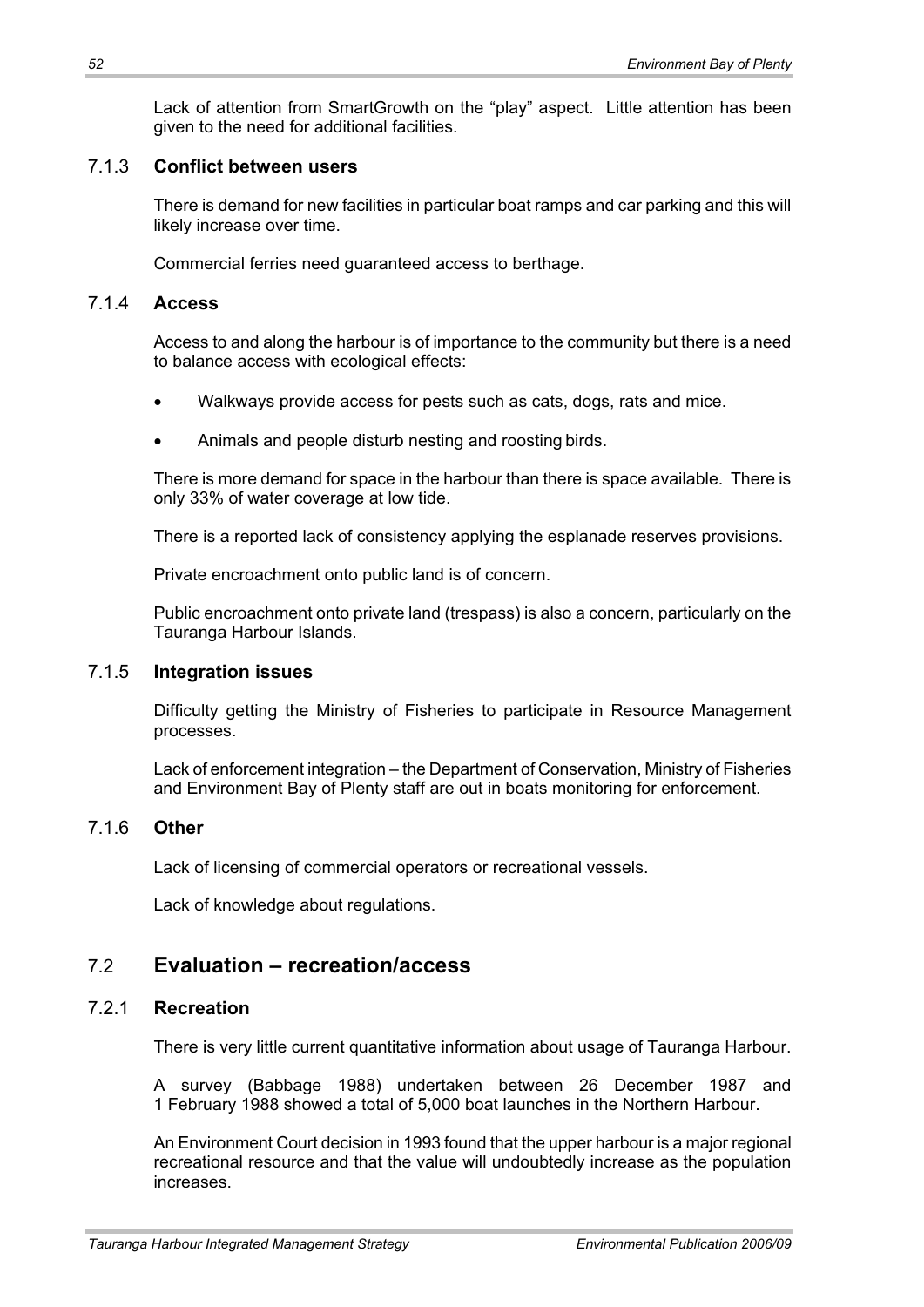More recently Tauranga City Council undertook a review of its boat ramps from an asset management perspective. The work showed over 200 boat launches per day (Bickers 1996) during March 1996. Currently Sulphur Point has reportedly 200-250 trailers on a busy day.

The Coastguard reported in 2002 that 7,000 vessels use the harbour regularly.

Statistics New Zealand<sup>2</sup> data shows that population of the Western Bay of Plenty sub region was 132 600 in 2001. Recent projections by the University of Waikato (2005) is for a doubling of the population by 2051.

Maritime New Zealand (1999) research shows that around 20% of households in the Tauranga area own a pleasure boat. Assuming that the 20% figure remains constant as the population increases this could result in a doubling of the boat number in Tauranga in the next 50 years.

*Table 5 Possible current and future boat numbers in the Western Bay of Plenty sub region.* 

|                                 | Population           | <b>Households</b>                                 | <b>Estimated Boat</b><br>numbers |
|---------------------------------|----------------------|---------------------------------------------------|----------------------------------|
| 2001 census data                | 132,600              | 48,771                                            | 9754                             |
| 2051                            | 278,800 (prediction) | 97,500<br>(est<br>by<br>doubling<br>2001<br>data) | 19500                            |
| Total Increase over<br>50 years | 146.200              |                                                   | 9476                             |

Demand for mooring space exceeds supply. Environment Bay of Plenty currently has 174 people on waiting lists for moorings. The Bridge marina, however advises they have further capacity.

A survey on harbour usage was undertaken in 2001 as part of the Coastal Plan appeals resolution process. That survey was sent to most known clubs or other users of the harbour with questions asking which areas of the harbour were used, how many vessels were owned by members and what changes there had been in member numbers. The results showed increasing usage, increasing memberships and also attracted a number of comments about harbour management. Of interest were the comments from the Tauranga Coastguard that there had been an increase in the number of incidents per year and that their membership had risen from 250 in 1991 to 1500 in 2001.

#### *Port of Tauranga*

The Regional Coastal Environment Plan, the Navigation and Safety Bylaws and the Ports occupation permit (S384A RMA) provide for port activities. The S384 permit provides for exclusive occupation for an area extending 30 to 60 metres from the wharves. The coastal plan defines a port zone extending from the bridge to the open ocean. One of the purposes for this zone is to *"Minimise potential conflict between port activities and other activities".* The Navigation and Safety Bylaws provide for a restricted anchorage in the entrance channel. Furthermore the maritime rules under the Maritime Transport Act provide for restricted anchorages throughout the piloted area (narrow channels) and that recreational craft must give way to any vessels in excess of 500 gross tonnes. All of these have been put in place by robust mechanisms

 $\overline{a}$ 

 $^2$  Statistics New Zealand 2005. The estimated resident population is based on the 2001 census usually resident population count, with adjustments for residents missed or counted by more than one by the census (net census undercount), and for residents temporarily overseas on census night.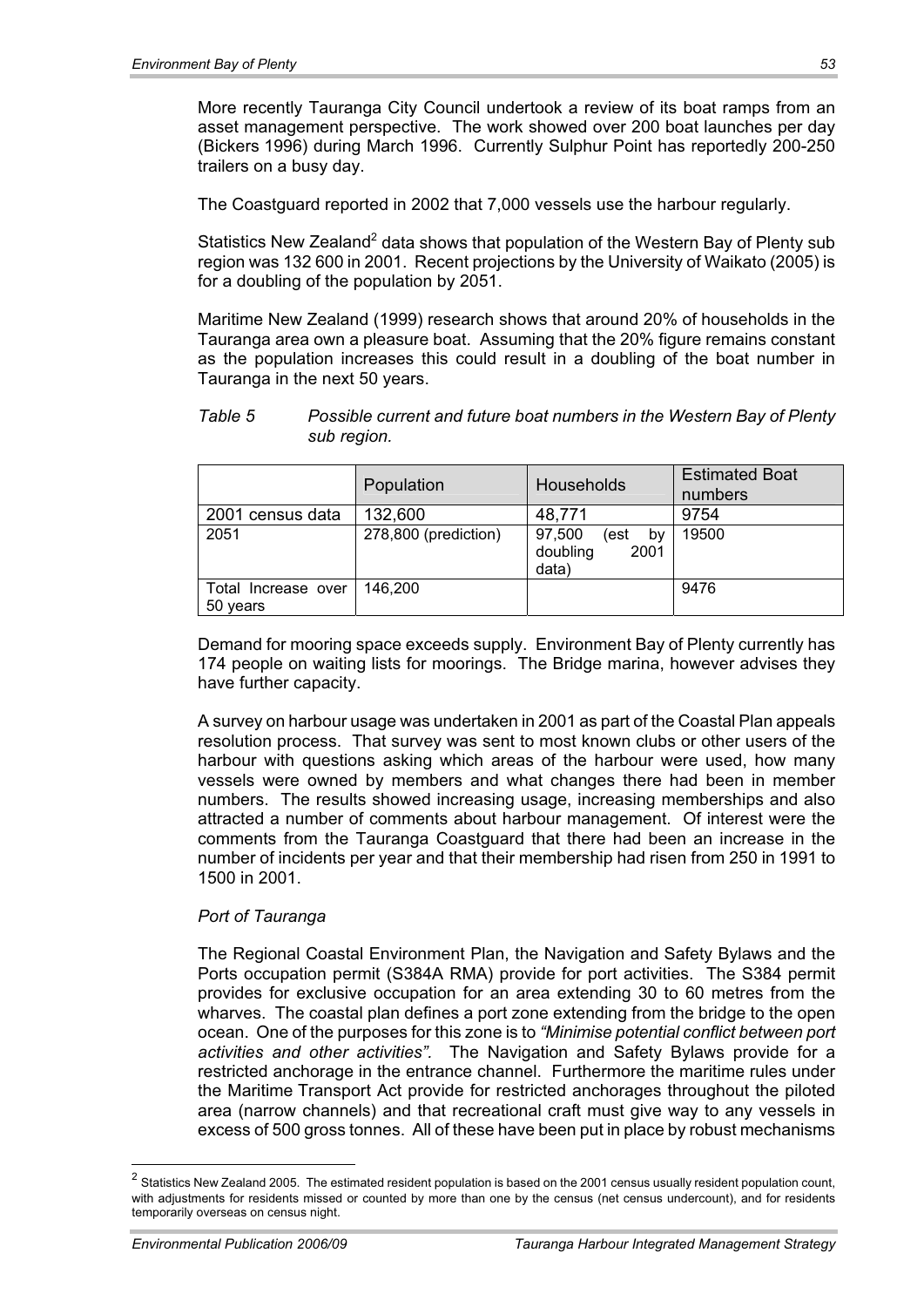and in the case of the coastal plan the process was subject to public consultation, submission and appeals. The issue appears to be not whether the Port has rights above the general public – the relevant policy documents say that the Port does, but that any management should focus on coordinating events to avoid conflict with the Port.

#### 7.2.2 **Access**

The maintenance and enhancement of access to and along the coastal marine area is a matter of national importance in the RMA. Both of the district councils provide for along shore access through their reserves functions and by the taking of reserves when property is subdivided. The Foreshore and Seabed Act 2004 has encompassed the principle of unrestricted access into law and has provided in sections 7 and 8 for public rights of access and navigation over the foreshore and seabed, unless restricted by another enactment.

As discussed in the Flora and Fauna there is a conflict between protecting significant sites and providing public access, recognised in policies in the NZCPS, the Regional Policy Statement and the Regional Coastal Environment Plan. The Regional Coastal Environment Plan contains a Method of Implementation stating the Environment Bay of Plenty will identify (in consultation) areas where public access may need to be restricted for a number of reasons. This method is yet to be implemented and is identified in the draft sustainable coastal chapter for the 10 Year Plan.

# 7.3 **What is being done – recreation/access?**

Tauranga City Council and Western Bay of Plenty District Council provide recreational facilities at the harbour-land interface such as boat ramps, car and boat trailer parking areas. Tauranga City Council has a draft level of service for boat ramps, which will see extensions to existing boat ramp areas to accommodate future population growth and the rationalisation of some ramps e.g. Pilot Bay.

Environment Bay of Plenty provides navigation aids, harbour guides (brochures), patrols, harbour wardens, patrols, oil spill response, 24 hour callout, mooring management, event management, commercial licensing, bylaw enforcement, education and safety management of commercial shipping.

The Port of Tauranga provides information about ship movements on their website at http://www.port-tauranga.co.nz/.

The Environment Bay of Plenty's Tauranga harbourmaster formally keeps track of events occurring in the harbour.

Tauranga City Council Harbour Reserves Management Plan is in preparation. A draft is expected in late 2006.

Tauranga City Council is continuing the re-development of the Central Business District-Waterfront area.

Investigation into the dredging of recreational channels has been carried out by Environment Bay of Plenty (Welsh 2002). A possible funding source is from coastal occupation charges.

Maritime New Zealand have recently published the New Zealand Port and Harbour Marine Safety Code requiring regional councils to undertake a risk assessment and develop management systems for the harbour. Environment Bay of Plenty's Regulation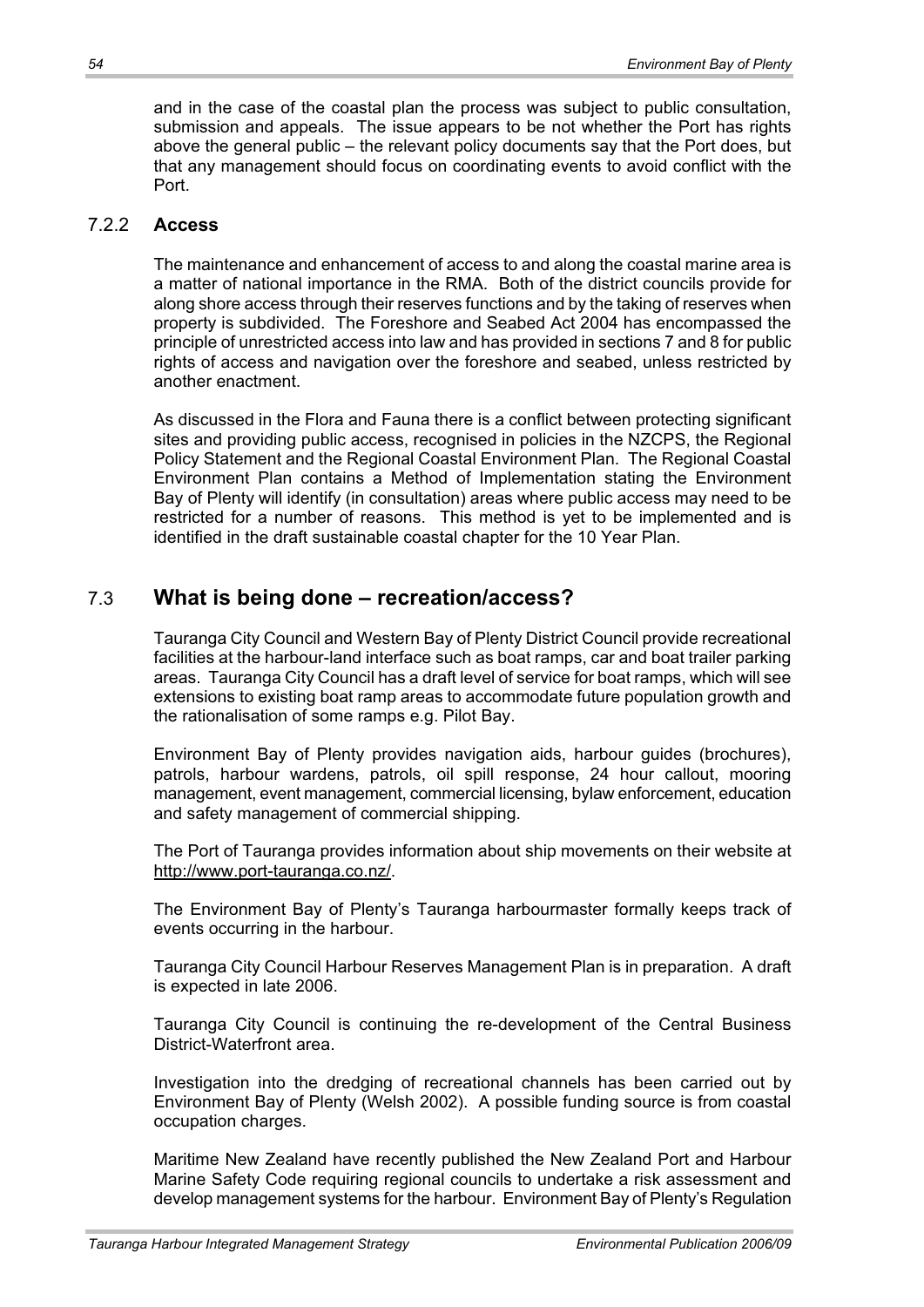and Monitoring Committee considered the draft risk assessment at its 30 August 2005 meeting.

The SmartGrowth Strategy contains an action (action 8 in SmartSpace) for a:

*"comprehensive study of recreation use of the Tauranga Harbour and waterways with trends on future use by type of craft and activities, frequency of intense use and effects on harbour".* 

The report suggests that Environment Bay of Plenty should lead the project starting in June 2008 with a cost suggestion of around \$200,000.

TCC have recently adopted an encroachment policy to deal with structures and activities that encroach on public reserves. The Council also has a draft policy defining the Council's position on ownership of structures on Council coastal reserves.

#### 7.3.1 **Policy/Plans**

The Regional Coastal Environment plan:

- Prohibits structures in navigation channels.
- Provides specific activity zones (port, waterski, jet ski etc).
- Has a recreation policy chapter a method of implementation is to manage water surface recreation by bylaws.

The Navigation and Safety Bylaws:

- Provide for the entrance channel as a restricted anchorage.
- Sets regulations to ensure navigation safety.
- Manage the interface between commercial shipping and recreation.

## 7.4 **What needs to be done – recreation/access?**

#### 7.4.1 **Coastal plan**

The coastal plan recognises recreational values in the entire Bay of Plenty as being of national significance but is not specific about the extent to which Tauranga is considered a recreational harbour. On first review amend the coastal plan and district plan policies to provide for Tauranga Harbour as:

- A recreational harbour.
- A recreational fishing resource (Advocacy Policy).

Any amendment to the coastal plan will be given regard to when decisions involving sustainability measures are made (s11 (2)(a) Fisheries Act 1996).

#### 7.4.2 **Recreation strategy**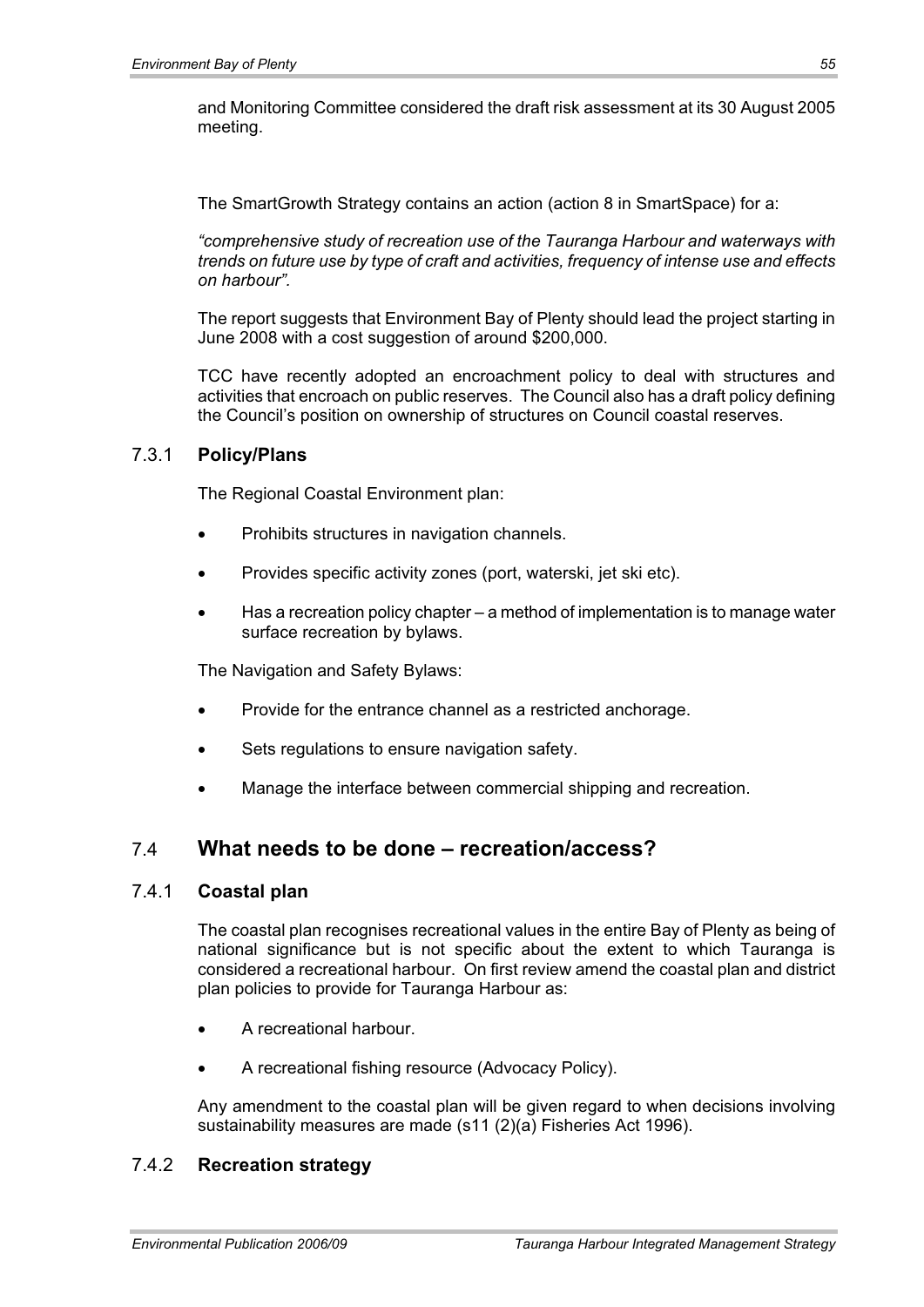It is difficult to manage recreation appropriately if it is not well understood. Integrated monitoring processes need to be established to gain better data on harbour usage and planning needs to be undertaken for future demands. As well as assisting with managing recreation, the information will also be of assistance to other council planning processes such as planning for aquaculture and a better understanding of the effects of any coastal proposals. Information gathering has commenced as part of Environment Bay of Plenty's Tauranga Harbour Integrated Management Strategy project.

It is suggested that a recreation strategy integrate planning between:

- Facility operators (mainly TA's boat ramps, car parking, public jetties).
- Commercial operators (Port and others).
- Reserves managers.
- Navigation and safety functions.
- Transport planning functions.
- RMA functions to ensure recreation does not adversely affect natural values.
- x Fisheries functions.
- Wildlife functions (birds, marine mammals etc).
- Biosecurity New Zealand functions.

A strategy should deal with the following matters:

- Compile existing information sources and establish monitoring of usage of harbour.
- Consider adequacy of current facilities for users of the harbour.
- Review need for additional facilities ahead of expected population growth (e.g. Omokoroa) and ensure an integrated approach to making provisions; for example plan changes.
- Assess need for other facilities such as lighting of navigation aids and boat ramps, additional markers etc.
- Consider ways of introducing environmental protection e.g. deterring visitors to Panepane point in nesting season.
- Investigate the dredging of recreational channels.
- Consider separation of incompatible harbour uses.

The following agencies should be invited to take part: Department of Conservation, district councils and the Ministry of Fisheries. Large facility operators such as the two marinas and the Port of Tauranga may also have an interest in some aspects.

## 7.4.3 **Moorings**

Investigate a reorganisation of moorings for efficiency. It may be possible to provide for up to 100 additional moorings within the same mooring zones.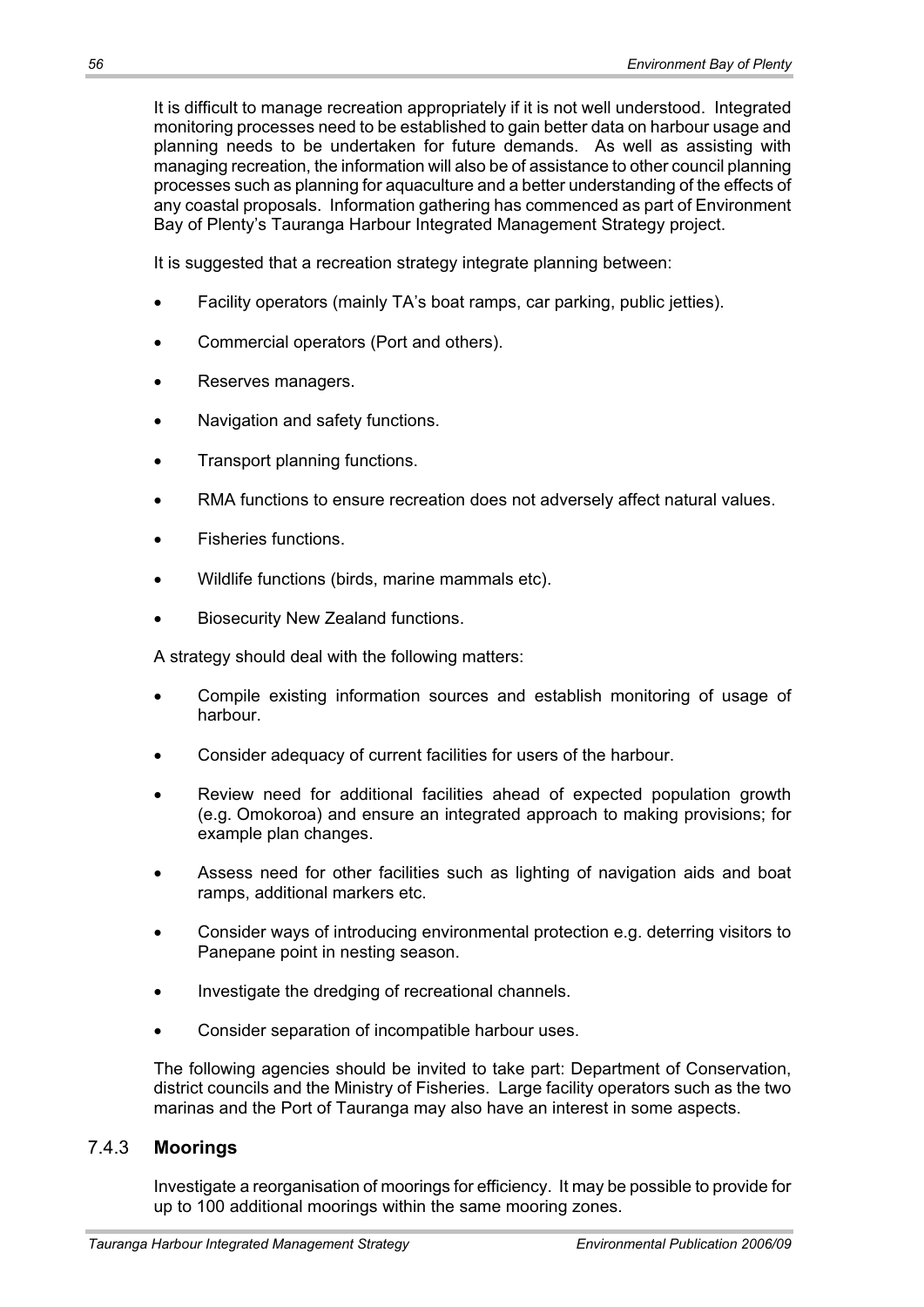## 7.4.4 **Port and Harbour Safety Plan**

A port and harbour safety management plan for Tauranga is under preparation.

#### 7.4.5 **Access**

Provide for Regional Coastal Environment Plan Implementation Method 7.2.4(a) as part of a wider access strategy. Consideration should be given to whether this includes other harbours and open coast in the Bay of Plenty.

The issue of encroachment should be considered in this strategy.

## 7.5 **References**

Babbage (1988) Survey of Usage Tauranga Harbour. Report prepared for the Tauranga County Council and Bay of Plenty Harbour Board.

- Bickers, A. (1996) Tauranga District Council Boat Ramps Review. Report and Inventory.
- Environment Bay of Plenty (2004) Bay of Plenty Regional Navigation and Safety Bylaws 2004.
- Maritime Safety Authority (1999): Please Boat Advisory Group. Final Report.
- University of Waikato (2005) Population Change in the Bay of Plenty, 1981-2051. TA and sub-regional perspectives. Presentation to Environment Bay of Plenty's Strategic Policy Committee by the Department of Geography and Population Studies Centre.
- Welsh, C. (2002) Dredging Recreation Channels in Tauranga Harbour. Cost Benefit Analysis.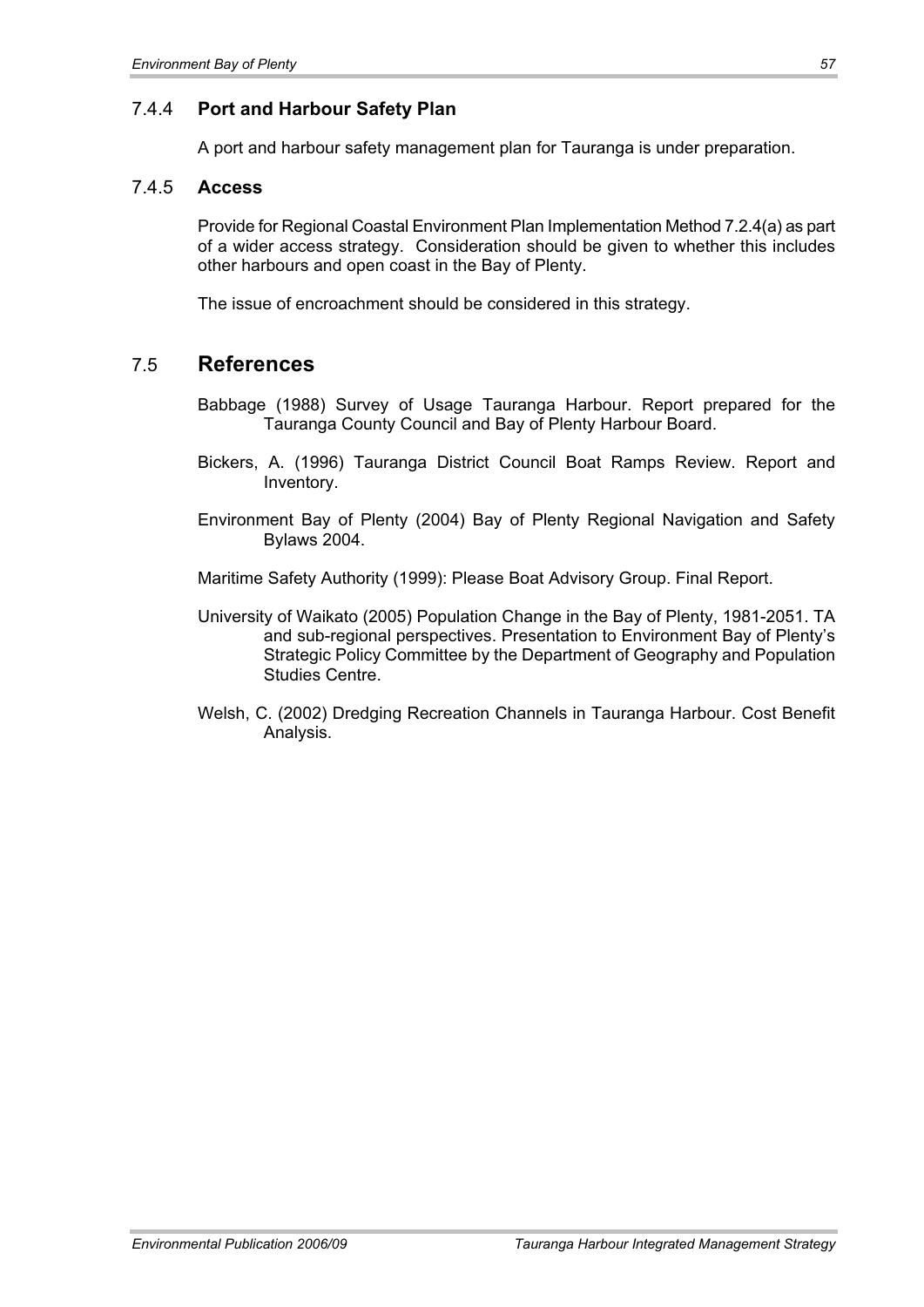# **Chapter 8: Miscellaneous and institutional matters**

## 8.1 **Issues**

A number of issues arose that were more related to the way that the respective councils operate than environmental matters.

When discussing environmental issues with many parties it was apparent that there was a lack of knowledge and some misinformation about the planning framework already in place. In particular there was a lack of knowledge about the Regional Policy Statement and the landward policies of the Regional Coastal Environment Plan.

## 8.1.1 **Science**

It is apparent that the community has a lot of "science" questions about Tauranga Harbour. Furthermore it is clear that a number of district council and regional council staff are not aware of the work that has been carried out.

A number of groups report a lack of access to science and consider there are deficiencies in the way the councils promote information or education material about the harbour.

Several groups noted that the information from the authorities is not pitched at the right level in that it is either highly technical or is superficial. It was suggested that when science is provided to the community there needed to be some explanation of its meaning.

The quality of the science being carried out was questioned, particularly the lack of event monitoring and whether council scientists are staying "current".

#### 8.1.2 **Interest/Care groups**

Care groups or interest groups note a number of barriers:

- Lack of support/guidance they considered there was too much reliance on personalities and personal contact rather than institutional support.
- Difficulty of gaining credibility or recognition.
- Inability to motivate people.
- Burden falling on a few.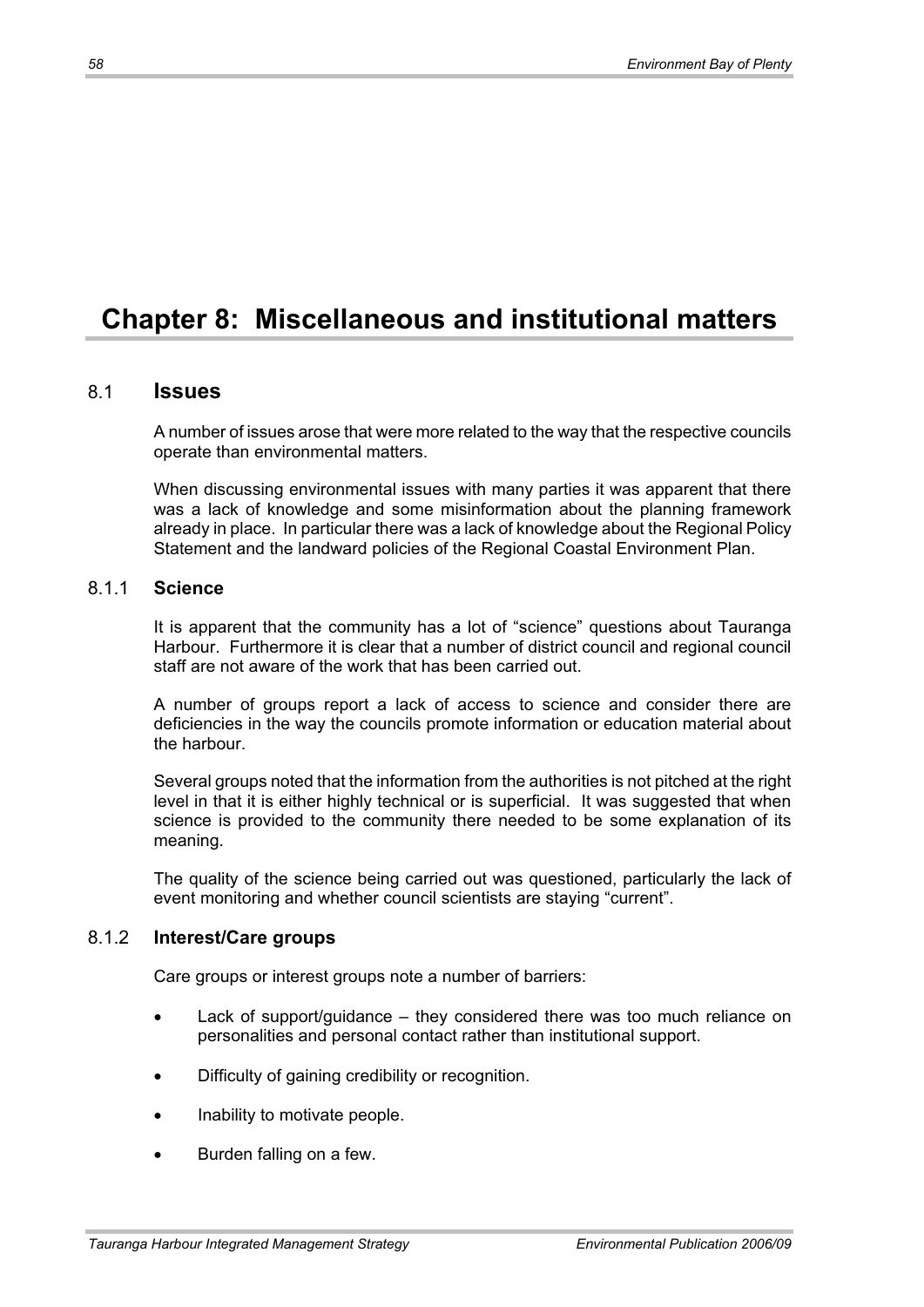Lack of "voice" at a strategic level e.g. SmartGrowth, RPS changes etc. There is a perception that there is enough policy and action is needed.

Several parties were keen to see the Coast Care model applied to the harbour.

#### 8.1.3 **Boundary issues**

There were a number of issues raised about the coastal marine area boundary and the administrative difficulties that arise:

- Need for two permits from two authorities for one activity where it crosses the coastal marine area boundary.
- Inconsistent provisions across the coastal marine area boundary.
- Difficulty with precise location of the boundary.
- Effects across a boundary activities that require a coastal permit in the coastal marine area can have significant effects across the boundary. Often these effects can be outside the function of the Regional Council. Examples are the Kestrel floating restaurant, the Tauranga Bridge Marina, the Mount Maunganui Artificial Surfing Reef and the Omokoroa Boat Club. The coastal marine area location means that no permits are required from the district council. For example a floating restaurant has no requirement for car parking to be provided like it would if it were land based.
- x Zoning issues when land emerges from the coastal marine area district plan zone boundaries are generally fixed. This causes issues if land accretes or is reclaimed.
- Additions to bridges that form the coastal marine area boundary (downstream they require a coastal permit whereas the bridge holds a landuse permit).

Other boundary issues noted were:

- River mouths lateral boundaries undefined.
- Lack of definition of coastal environment.

## 8.1.4 **Coastal erosion**

Coastal erosion has been raised as a matter of concern with losses of land around most of the harbour but notably Maungatapu, Motuhoa, Te Puna, Rangiwaea and Matakana Island. Communities attribute the erosion to rising sea levels.

Erosion and land slippage has also been suggested as a source of harbour sedimentation.

## 8.2 **Evaluation – institutional matters**

#### 8.2.1 **General**

It is not surprising that there is little public knowledge about the content of plans and the Regional Policy Statement. Even professionals who deal with plans on a daily basis become specialised and tend to know particular areas well but are not familiar with other areas. The nature of the planning process also adds to this by allowing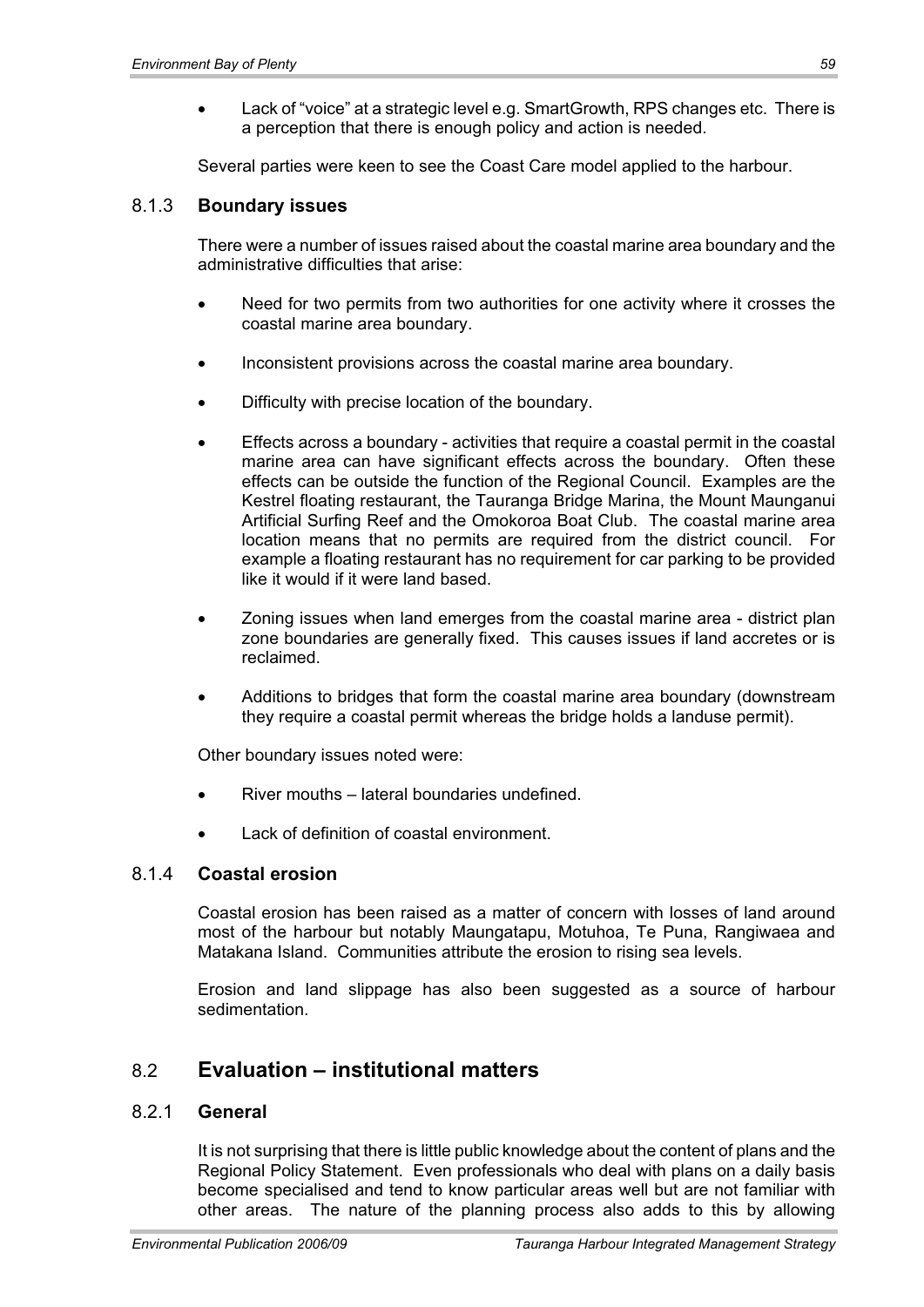significant changes throughout the planning process so that the document that is made operative can be quite different from the one that was publicly notified.

First generation plans and policy statements have tended to be wordy and use indirect language, partly because of legislative requirements and partly because of lack of central government direction. Legislative changes, case law and lessons learnt should ensure that improvements are made in the second generation of regional plans and policy statements. The recently proposed RPS change has seen a change in style that should be continued as the policy statement is further changes/reviewed.

#### 8.2.2 **Science**

The science that Environment Bay of Plenty carries out is of great importance. The Water Quality and Flora and Fauna sections detail some of the science that Environment Bay of Plenty has done recently in and around Tauranga Harbour. It is apparent that there is little community knowledge or understanding of what is done and why. There are a number of factors that may contribute:

- By nature the reports are highly technical.
- Reports are presented to the Council but generally nowhere else.
- They are not readily available.

Several of the groups expressed interest in gaining further information and being involved before the science works starts, particularly when work is being done in their area.

It is essential that policy is able to quickly respond to science (PCE 2004) and therefore that policy makers are able to quickly receive and understand the information.

The investigations carried out for this report suggests that the science is being presented at council level but there is no formalised process for the knowledge to be transferred to the planning and consents staff of Environment Bay of Plenty or the Territorial Authorities.

## 8.2.3 **Care groups**

Interest or care groups that are better supported can:

- Achieve significant environmental objectives; and
- Give more effective and more informed input into decision-making processes.

The groups indicated a wish to be more involved, to assist with projects, and importantly to see outcomes.

## 8.2.4 **Boundary issues**

The line of mean high water springs causes the most operational issues with coastal management. All the issues identified are valid issues however they are legal or statute issues and are not able to be "fixed" by either the regional or district councils. Jurisdictional boundaries are inevitable and there are ways that the councils can manage the issues that arise to promote integration. Section 67(1)(h) places an obligation on regional councils to specify in regional coastal plans the processes that will address cross boundary issues. Section 75 does not have an equivalent section for district plans (except between districts), however there is a requirement to be not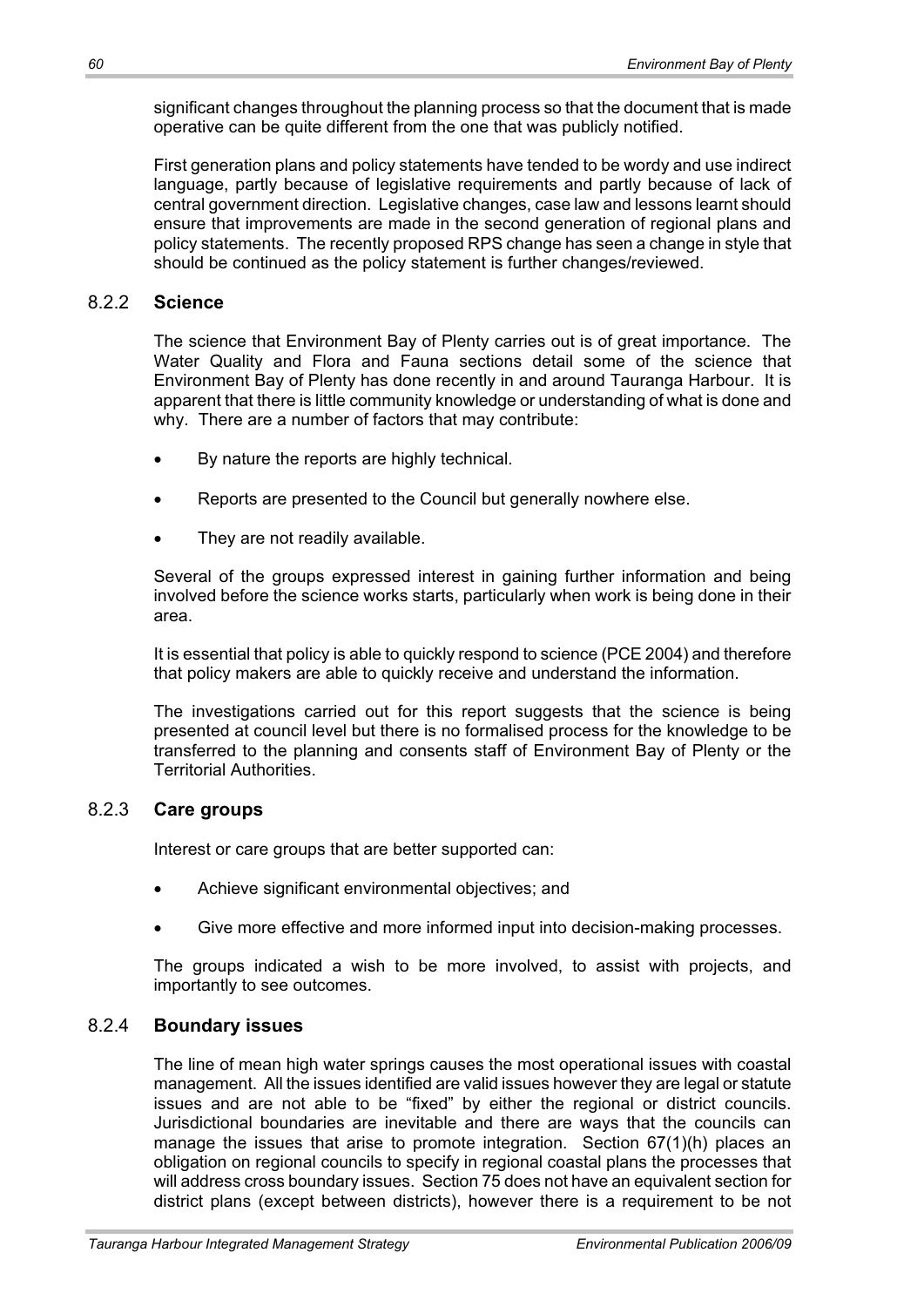inconsistent with any regional plan. It is noted that section 80(5) requires councils to consider preparing joint plans when they consider that there are significant cross boundary issues.

Effects across the boundary. There is debate about the extent to which a regional council can address any effects both legally and effectively. It is apparent that the law intends regional councils to consider every actual or potential effect (unless the activity is controlled or limited discretionary) but mitigating conditions are impossible where these impinge in the "doing" functions of district councils, such as car parking.

While this seems to be a "gap" in the law there are ways this issue can be managed. This is a national issue not confined to Tauranga Harbour.

Difficulties in precisely locating the boundary. There is case law guidance about locating the coastal marine area boundary but in practice it can be difficult and needs to be done on a case-by-case basis. There is often a misconception, even among professionals, that the boundary is the most seaward survey line (usually the edge of the esplanade reserve). This is not the case. The coastal marine area boundary is not related in any way to underlying ownership or whether or not a certificate of title exists.

Boundary at river mouths - lateral boundaries are undefined. This is a legal problem that needs to be managed and possibly legally tested some stage.

The coastal environment was purposely left undefined by the NZCPS to enable it to be considered on a case-by-case basis. The board of enquiry into the NZCPS pointed to the considerable case law that had already developed on the subject (Department of Conservation 1994). It is understood that the Department of Conservation are reconsidering the definition as part of the NZCPS review. The boundary can be important in determining which policies and objectives apply to particular activities. The Regional Coastal Environment Plan has a number of important zonings outside the coastal marine area within the coastal environment. It is important that these are understood by consultants and consents processing staff.

## 8.2.5 **Coastal erosion**

It is likely that coastal erosion has been occurring in Tauranga Harbour since sea level stabilised from the last glacial period around 6000 years ago. Gibb (1996) estimates just under half of the entire harbour coast line is in a state of erosion. In this preliminary report, Gibb attributes the erosion to lithology (nature of the sediment), exposure (particularly the north west facing coasts and water depth (rising sea level). Land slippage is also a factor caused by interactions between lithology, toe erosion, vegetation and groundwater.

Coastal erosion is a natural process that is of little concern until such time as assets are threatened. In many instances around the world development has simply occurred to close to the coast and in the case of Tauranga Harbour too close to unstable slopes. This is a historical problem that needs to be managed. Both district councils have now carried out work on floodable areas and have established floodable areas in their district plans. Sites subjects to coastal erosion have however not been identified due to the prohibitive costs of accurately determining erosion rates and the fact that there are a number of management actions than successfully deal with the issue.

Once coastal erosion occurs there are generally two concerns:

- 1 What action is appropriate; and
- 2 Who should pay?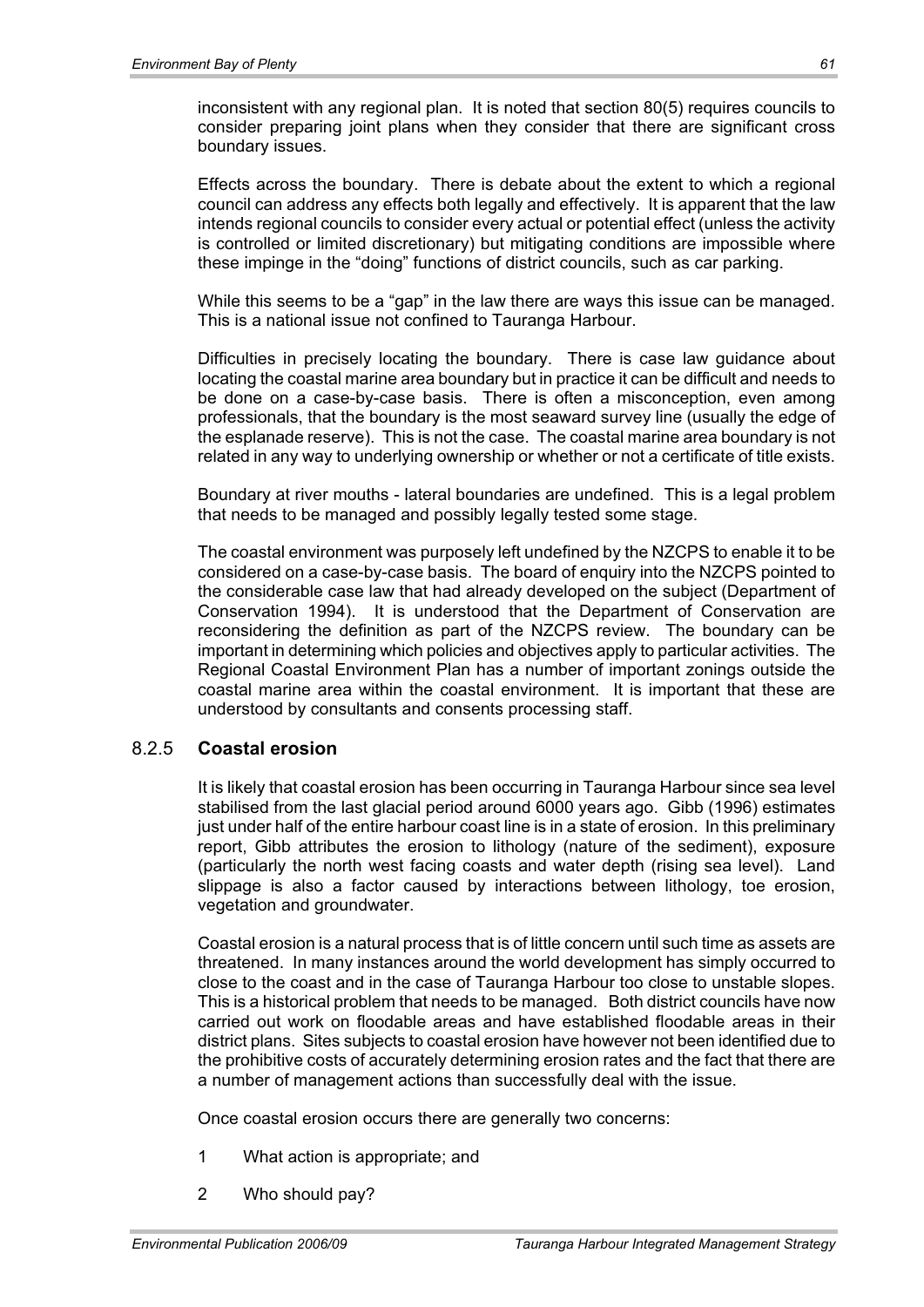In 1999 Environment Bay of Plenty commissioned reports:

- Assessing the physical effects of protection works on the environment (Coastal Consultants 2000).
- Assessing the effects of coastal protection works on landscape values, amenity values and public access (Isthmus Group 2000).
- Providing for standard engineering designs (Tonkin & Taylor 2001).
- Investigating non structural (planting etc) options for erosion protection (Opus 2001).

From those reports the councils jointly developed the Erosion Protection Works - Guidelines for Tauranga Harbour (Herbst, Schuler and Lawrie 2002). These provide guidance on how to select the best option for dealing with harbour erosion. Standardised designs are provided to minimise the need (and cost) for specialist advice and some ideas of costings are given (for different materials and designs).

Who should pay for any protection works appears to be more of an issue, particularly where land owners would have difficulty paying themselves. There is some legal guidance from a court case in Manukau strongly suggesting that district councils do not have any obligation to provide erosion protection works. Where there are public assets at risk councils may however choose to assist. Generally where erosion protection works are to protect private land then the cost falls on the owner gaining the benefit from the protection. It is noted that the scale of erosion in Tauranga is so large (in terms of length of coast urbanised and eroding) as to be unaffordable to local government to take on the responsibility.

# 8.3 **What is happening – institutional matters?**

#### 8.3.1 **Science**

Science reports are presented to Environment Bay of Plenty's committees as appropriate.

Press releases are made and often reported in the media.

Regional Guardian and council newsletters.

Environment Bay of Plenty website contains information on swimming water suitability.

## 8.3.2 **Care, hapu and/or ratepayer, and environmental groups**

- x Environmental groups Environment Bay of Plenty Manual for Care Group Leaders;
- Environmental Enhancement Fund;
- Environment Bay of Plenty indigenous biodiversity advice administrator; and
- StreamCare/Coastcare.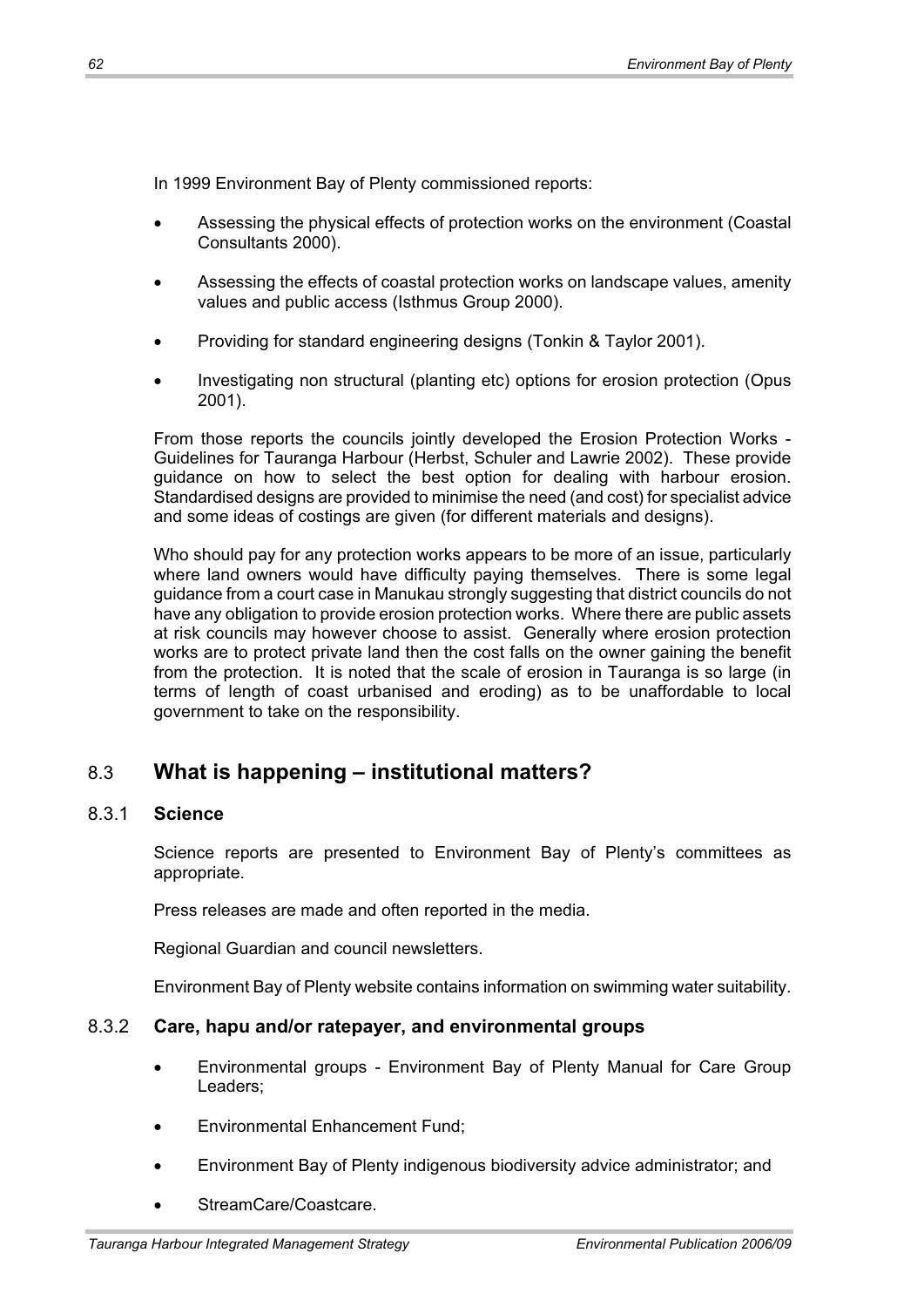#### 8.3.3 **Boundary issues**

Tauranga City Council have agreed in principle to transfer the powers for considering landuse consents for structures straddling the coastal marine area boundary to the Regional Council. Western Bay of Plenty District Council decided not to.

The Regional Coastal Environment Plan gives some guidance on the extent of the coastal environment.

#### 8.3.4 **Coastal Erosion**

Erosion Protection Works - Guidelines for Tauranga Harbour and introductory pamphlet.

TCC have a draft coastal structures policy (currently open for submissions):

- x To define where Council will accept responsibility for a coastal structure.
- To ensure the planned management and ownership of coastal structures in relation to Council-administered land on the margins of Tauranga Harbour.
- x To ensure that all coastal reserves are either accessible to the public or managed for conservation purposes.

Western Bay of Plenty District Council/Tauranga City Council district plan floodable areas.

Western Bay of Plenty District Council and Tauranga City Council have alongshore access policies at strategic locations.

The Regional Coastal Environment Plan contains policies to remove any abandoned, derelict or unsafe structures. This is budgeted in the compliance area of the Council.

## 8.4 **What needs to be done – institutional matters?**

#### 8.4.1 **General**

When plans/policy statements are changed or reviewed effort should be made to:

- Remove unnecessary text;
- Use more direct language;
- Coordinate reviews/changes where appropriate;
- Promote and educate about new/changed provisions; and
- Make plans accessible and understandable.

Update "Introducing Tauranga Moana" Booklet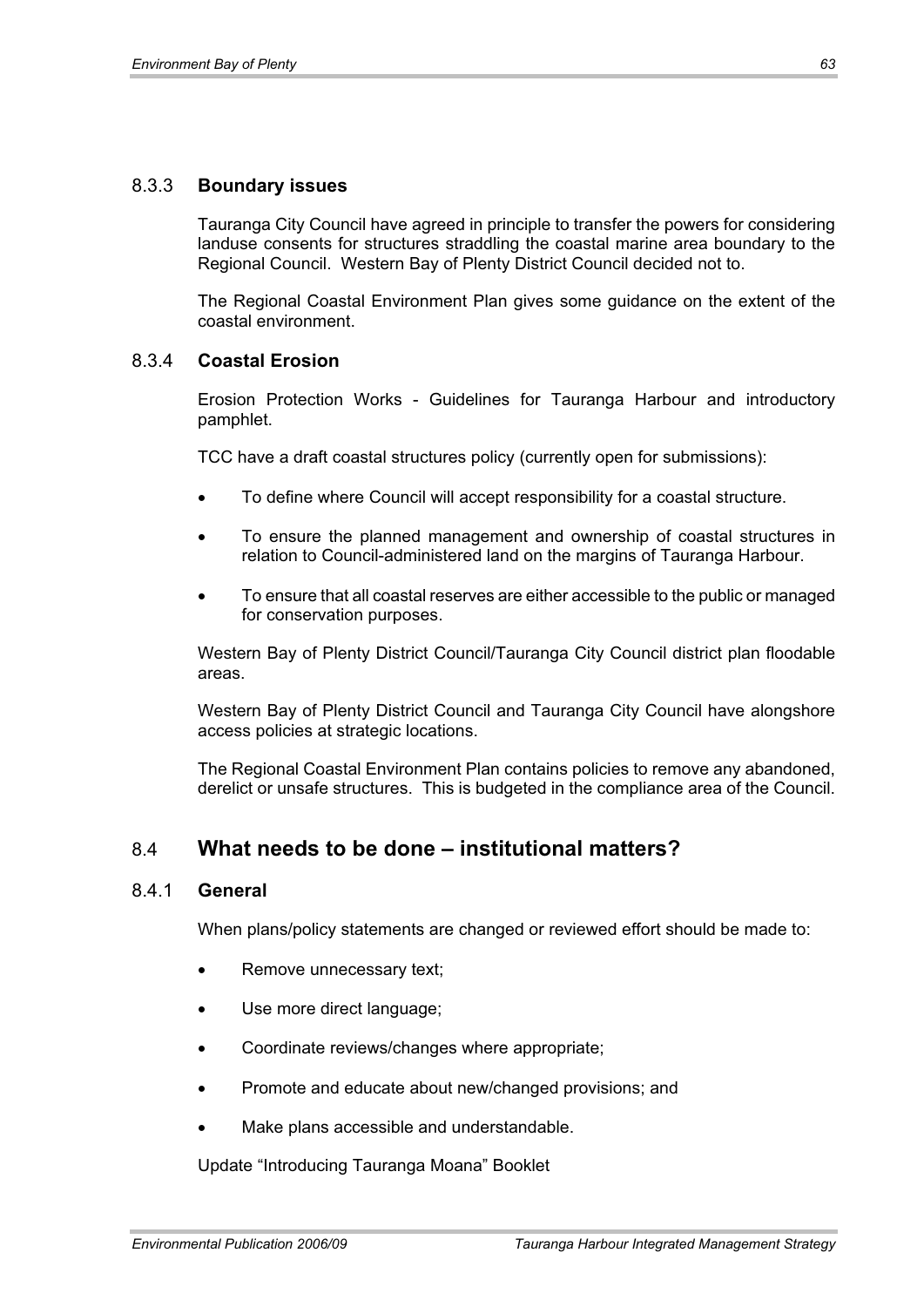#### 8.4.2 **Science**

Consideration of promoting understanding of the science and monitoring that Environment Bay of Plenty carries out:

- Enhanced website facilities with technical reports available. A reader friendly summary should also be provided in straightforward language avoiding jargon.
- Relationship management between interest groups and scientists.
- Ensure relevant staff of respective councils are kept informed (Consents, planning etc). Environment Bay of Plenty staff to do annual presentations to Western Bay of Plenty District Council, Tauranga City Council and Department of Conservation staff on the state of Tauranga Harbour.
- Targeted synopses of information one care group suggested using care group networks and newsletters to get the right information to interested people.
- Presentation to committee cannot be viewed as the end point for science delivery.
- A process needs to be established for ensuring those who need to know are informed in a timely manner (e.g. regional and district consents processing staff, care groups, Department of Conservation etc).
- Scope of investigations should be given more attention with input from users e.g. planners and consents staff. In some instances it may be worthwhile having a small project team so that the gap between science and management can be better dealt with.

## 8.4.3 **Care, Hapu and/or Ratepayer, and Environmental Groups**

Formalise Environment Bay of Plenty's approach to Estuary Care by signing of Memorandum of Understanding between partner agencies.

Investigate ways to better support interest and care groups through financial support where appropriate, and access to resources (including staff).

Better access to scientists/science information through facilitator.

#### 8.4.4 **Cross boundary issues**

Review the cross boundary chapter of the Regional Coastal Environment Plan.

Review the Regional Coastal Environment Plan and the Water and Land Plan for consistency once Water and Land Plan is operative.

Review plans for consistency across coastal marine area boundary. Well integrated plans can assist in making the precise location of MHWS less important.

Western Bay of Plenty District Council reconsider transfer of powers to Environment Bay of Plenty for structures in the estuary that straddle the coastal marine area boundary.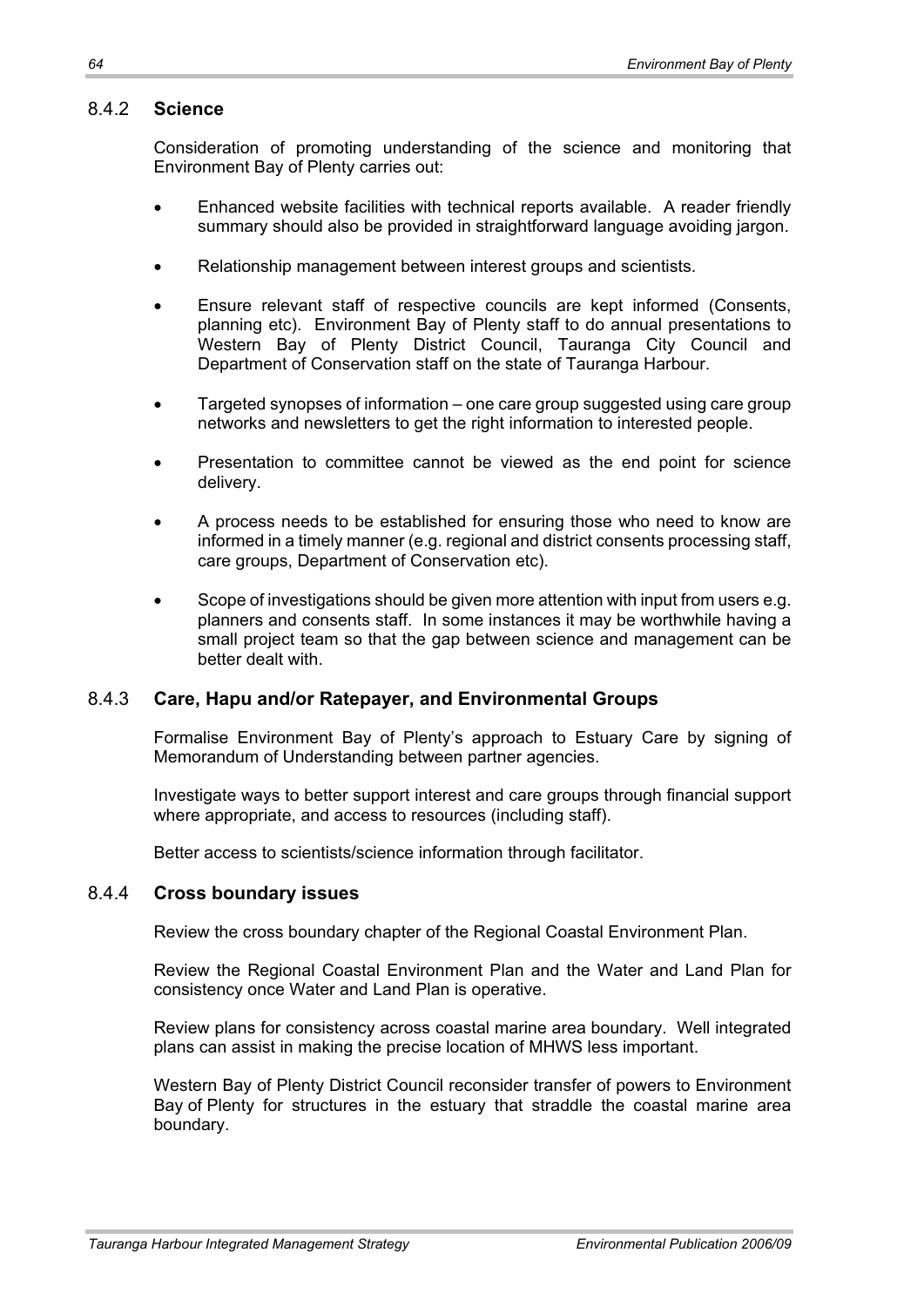Implement guidelines for erosion protection structures developed by all three councils for erosion protection to assist with consistency in design matters.

District councils to consider district plan provisions to "catch" activities that occur in the coastal marine area but have effects on land.

Territorial Authorities (TA's) need to consult Environment Bay of Plenty when planning activities adjacent to the water and Environment Bay of Plenty needs to consult TA's when considering activities in the coastal marine area. Both TA's and Environment Bay of Plenty then need to ensure that the whole of each organisation is consulted, not just individual sections. Should a major issue arise then it is likely that a legal advice/declaration will be necessary.

Be mindful of legal issues surrounding boundaries and seek solutions on a case-bycase basis.

Promote the coastal environment part of the Regional Coastal Environment Plan. Target consent processing procedures manuals, consents brochures, desktop GIS systems.

Investigate better integration of enforcement activities between the Department of Conservation, Environment Bay of Plenty and the Ministry of Fisheries. This could range from sharing knowledge to cross organisation warranting.

Tauranga City Council waterfront development needs consultation with Environment Bay of Plenty as Environment Bay of Plenty is the regulating authority in the coastal marine area. The RMA provides powers for Environment Bay of Plenty to tender the site.

Two yearly forums for organisations/interest groups to meet and discuss issues and receive presentations.

Prepare an interagency website containing information on Tauranga Harbour with links to monitoring data, relevant reports.

## 8.4.5 **Coastal erosion**

Tauranga City Council to finalise coastal structures policy.

Implement method 11.2.5(b) of the Regional Coastal Environment Plan to undertake research on the issue of harbour shore erosion. This work should be collaborative with the District Council's, as any landuse controls will need to be given effect through the district plans and should be targeted to priority areas. This is currently noted in the draft 10 Year plan for the period 2006-2009.

## 8.5 **References**

Coastal Consultants (2000) Assessment of the Effects of Tauranga Harbour Coastal Protection Works on Coastal Geomorphic Processes. Report prepared for Environment Bay of Plenty.

Department of Conservation (1994) Report and Recommendations of the Board of Inquiry into the New Zealand Coastal Policy Statement.

Environment Bay of Plenty (2005) Manual for Care Group Leaders.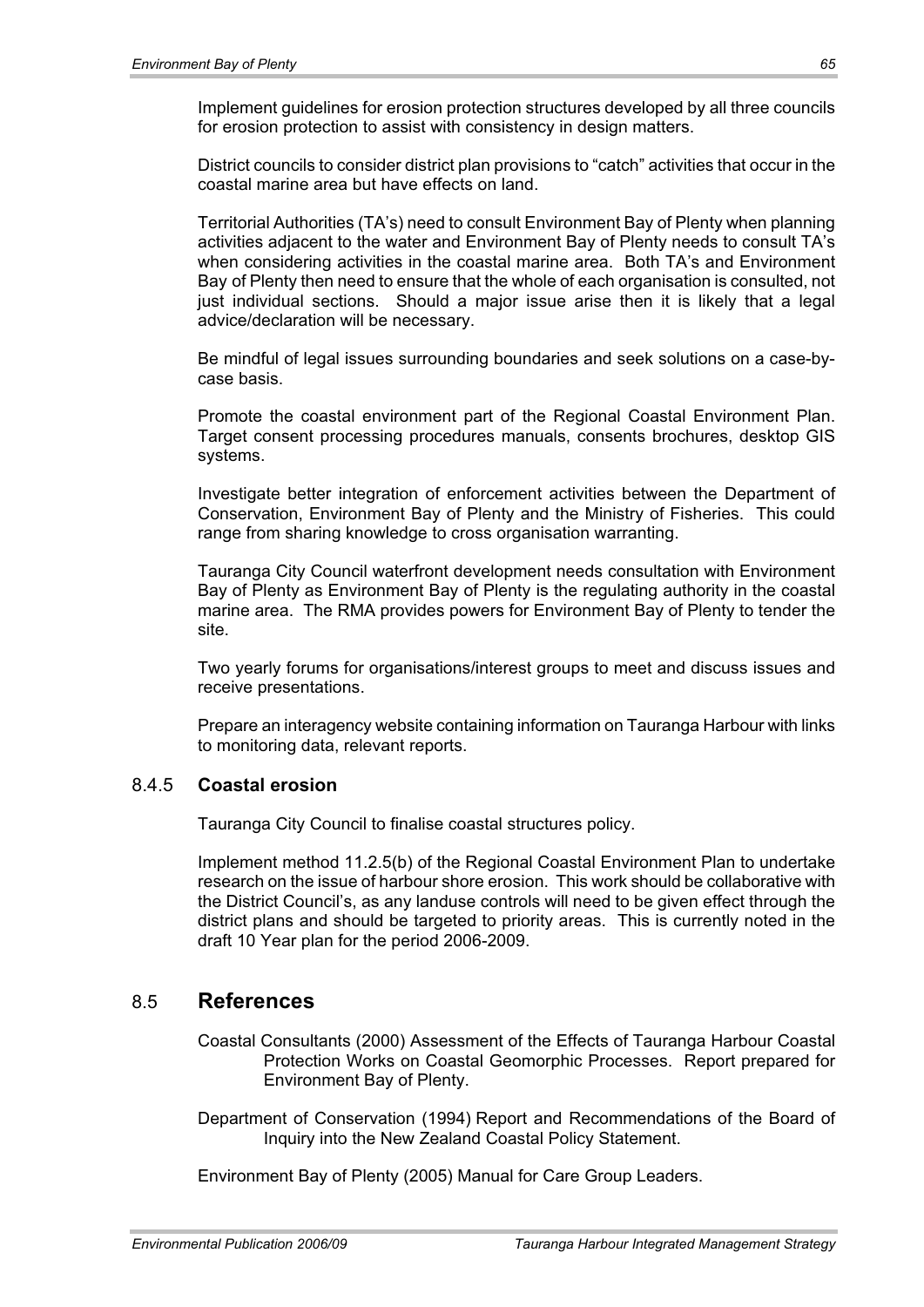- Gibb, J. (1996) Tauranga Harbour Coastal Hazards Scoping. Report prepared for the Bay of Plenty Regional Council.
- Herbst, Schuler and Lawrie (2002) Erosion Protection Works, Guidelines for Tauranga Harbour. Environment Bay of Plenty Guideline Number 2002/02
- Isthmus Group (2000) Assessment of Effect of Tauranga Harbour Coastal Protection Works on Landscape, Amenity Values and Public Access. Report prepared for Environment Bay of Plenty.
- Opus International Consultants (2001) "Soft options" for erosion protection in low energy environments, a literature review. Report prepared for Environment Bay of Plenty.
- Parliamentary Commissioner for the Environment (2004) Missing Links. Connecting Science With Environmental Policy.
- Tonkin & Taylor (2001) Harbour Margin Erosion Protection Works Guideline. Report prepared for Western Bay of Plenty District Council, Tauranga District Council and Environment Bay of Plenty.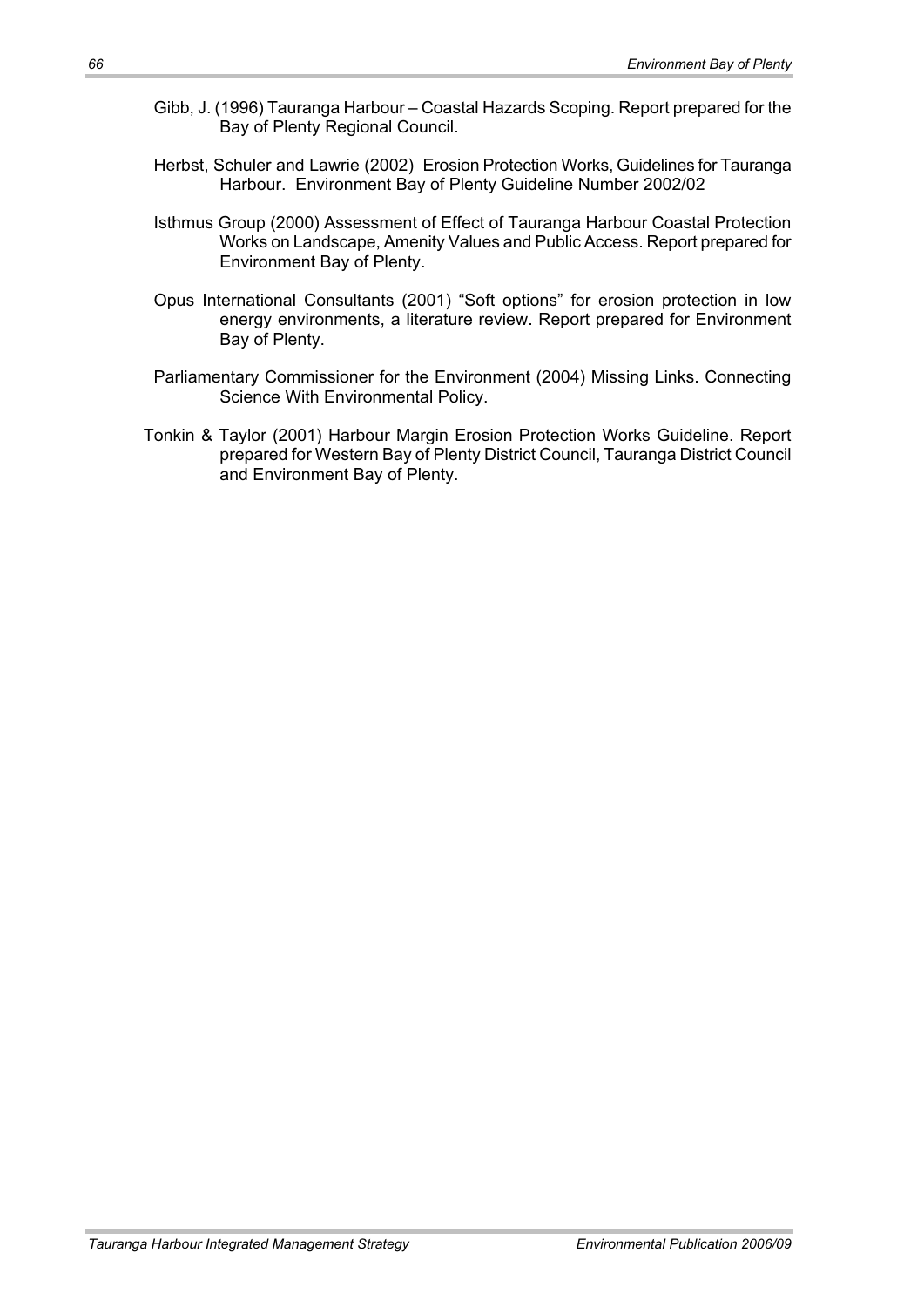## **Chapter 9: Summary and actions**

This report reviews the issues of concern in Tauranga Harbour and evaluates them against the available science and the statutory/planning framework in place.

The science suggests that at a harbour scale there has been no significant environmental degradation of the aspects monitored over the 15 years that the programme has been in place. In fact there is some suggestion of overall environmental improvement. This does not mean that here are not localised effects or concern around the harbour however and there are several important values that the NERMN is not adequately monitoring or has only recently commenced monitoring. In particular wetland (saltmarsh) extent and condition, and sedimentation monitoring.

There has been significant environmental degradation over the last 500 years of development of the Western Bay of Plenty sub region and there is scope for rehabilitation through both council and community initiatives.

There are a number of statutes that have effect in Tauranga Harbour that have different purposes and will lead inevitably to inconsistency and integration issues. The relevant organisations need to recognise these issues and work to manage potential problems.

The Resource Management planning framework is extensive and detailed to the point that it is difficult to understand the entire framework. Each planning document has its own review and monitoring processes and there are opportunities for the Councils to improve the provisions as more information is gathered on their effectiveness. Since the preparation of the plans there has been case law that has changed the way the plans are interpreted and legislative changes. Ongoing and coordinated reviews of policy effectiveness are essential as well as timely policy responses to environmental changes.

One area that is of concern is that of cumulative environmental effects. The RMA framework relies on an effects based approach with general rights to have activities considered on a caseby-case basis. Recent case law on the relevance of precedent effect and having enough knowledge to understand when cumulative effects reach an unacceptable threshold make management difficult. These issues are not confined to Tauranga Harbour.

While the two district councils and Environment Bay of Plenty have been extensively involved in the preparation of this report, there has been limited input from the Department of Conservation and the Ministry of Fisheries. The extent to which management of the harbour can be truly integrated depends on the extent to which other organisations are willing or able to participate.

## 9.1 **Main concerns**

Sedimentation – the science on sedimentation appears to be fragmented and management is on a case-by-case basis using a best practicable option approach.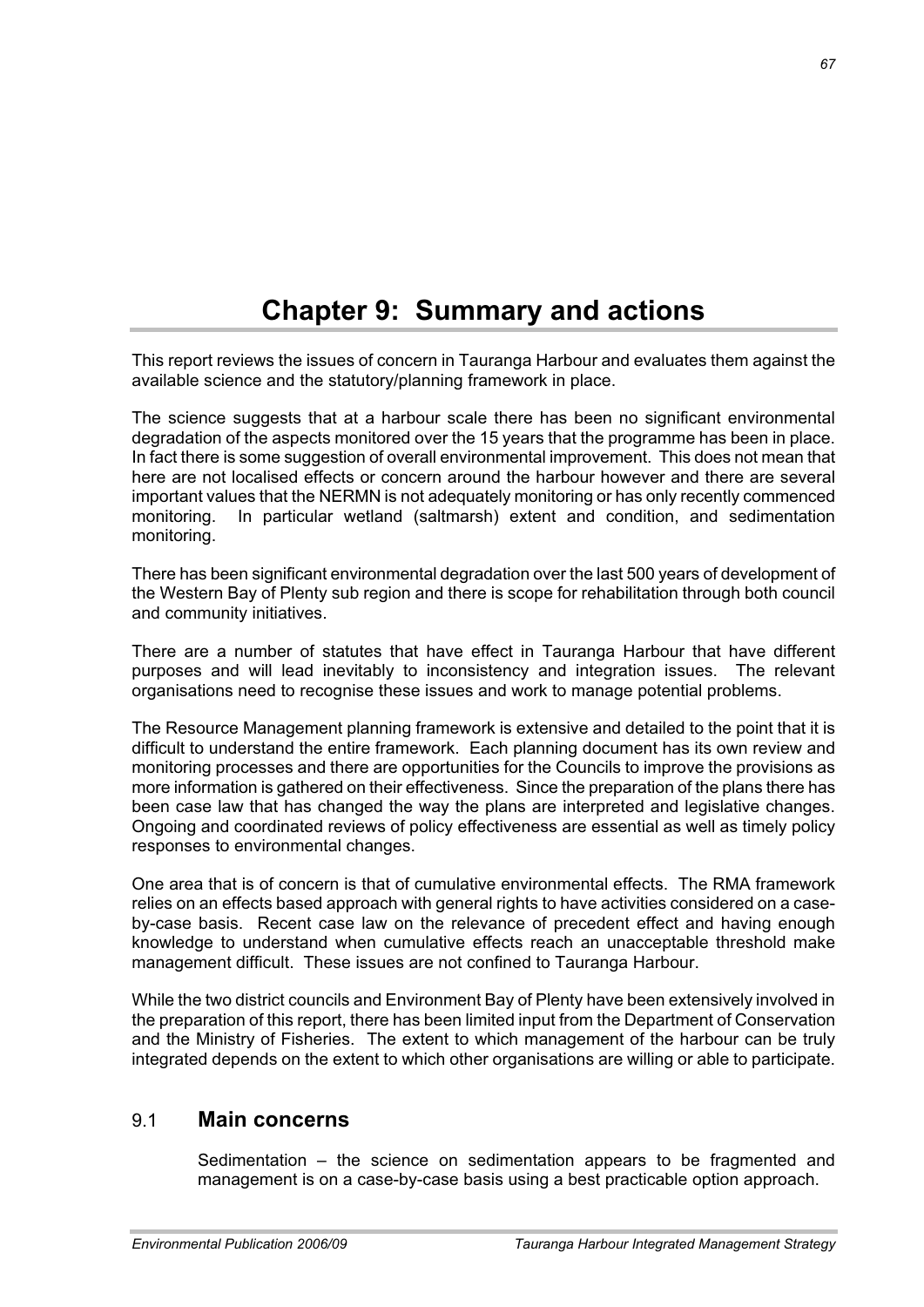Given predicted population growth and the possibility of a doubling of the population in the next 50 years, it would seem prudent that a whole of catchment approach is taken to better understand the issue and the likely effects of growth.

Recreation – expected population growth will bring an increase in the number of recreational users of Tauranga Harbour. During the preparation of this report it has been apparent that the pressures that currently exist for the harbour will only increase. Coupled with increasing navigation and safety responsibilities, it is appropriate that a recreation strategy be prepared taking account of the current and future demand for space and services.

Community relationships – There has been some criticism of the relationship that the Councils have with community groups through the process of preparing this report. A number of recommendations are made, particularly in relation to ensuring the community have access to technical expertise and information at an appropriate level of detail. A community desire has been identified to formalise and assist Harbour Care groups.

## 9.2 **Funding of actions**

Environment Bay of Plenty has provided for actions from this review with a budget of \$71,000 for the 2005-2006 financial year. It is recommended that the majority of that be allocated to the proposed recreation strategy and the sedimentation review.

A number of actions are able to be undertaken as part of normal council processes of plan or procedure review and will therefore be able to be undertaken within existing budgets.

## 9.3 **Review**

It is proposed that a review be carried out in two years time to assess and report on the implementation actions agreed.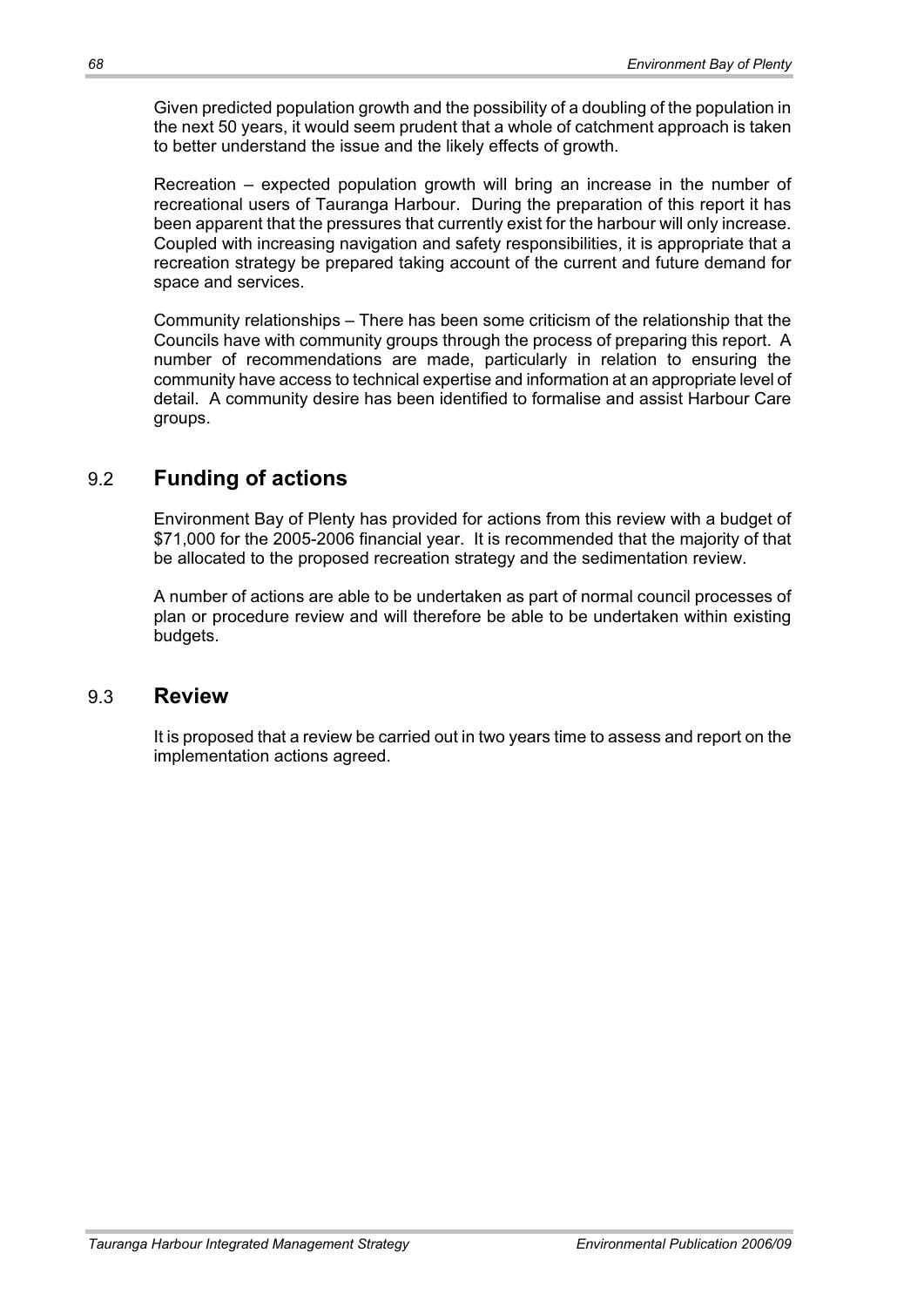|                | ï           |
|----------------|-------------|
|                | ١           |
| $\mathbf{I}$   |             |
|                | ۱           |
|                |             |
| $\overline{a}$ | I<br>I      |
|                |             |
|                | l<br>١      |
|                | ļ           |
|                |             |
|                | ׇׇ֦֝֬֓֕֓֡   |
|                | l<br>Į<br>j |
|                |             |

69

| Action |                                                                                                                                                  | Who                                                                                          | Who Else | Cost                                      |
|--------|--------------------------------------------------------------------------------------------------------------------------------------------------|----------------------------------------------------------------------------------------------|----------|-------------------------------------------|
| 3.4    | Water Quality                                                                                                                                    |                                                                                              |          |                                           |
|        | Ongoing State of Environment monitoring and reporting.                                                                                           | Environment Bay of Plenty<br>(EBOP)                                                          |          | Existing process required<br>by $S35$ RMA |
|        | sediment near and around stormwater outfalls. Repeat surveys<br>Further scientific investigation of effects of stormwater on<br>Urban Stormwater | EBOP                                                                                         |          | Part of existing<br>programme.            |
|        | Implementation of Stormwater Strategy.<br>every 5 years.                                                                                         | Council (TCC), Western<br>EBOP, Tauranga City<br>Bay of Plenty District<br>Council (VVBOPDC) |          | Existing processes.                       |
|        | More extensive event monitoring                                                                                                                  | EBOP                                                                                         |          |                                           |
|        | Assessment of agricultural input/additions to harbour (particularly<br>Non Point Source Discharges<br>indicator bacteria).                       | EBOP                                                                                         |          |                                           |
|        | Further industry based monitoring - PAHs, metals, chemicals.                                                                                     | Consent holders.                                                                             |          | Process matter.                           |
|        | Ongoing and increased support for estuary and streamcare and<br>community groups to restore and revegetate catchment stream<br>margins.          | EBOP, WBOPDC, TCC,<br>DOC,                                                                   |          | In process                                |
|        | NERMN report on stream water quality incorporating the last 6<br>years of data                                                                   |                                                                                              |          | Programmed NERMN<br>work                  |
|        | Investigate water quality effects of black swans and Canadian geese in<br>conjunction with monitoring their effects on flora and fauna.<br>Birds | EBOP, Toi Te Ora public<br>Health, Fish and Game<br>New Zealand                              |          |                                           |
| 4.     | Flora and Fauna                                                                                                                                  |                                                                                              |          |                                           |
|        | Ongoing State of Environment monitoring and reporting.                                                                                           |                                                                                              |          | required by S35 RMA<br>Existing processes |
|        | documents.<br>Monitoring of policy implementation of relevant planning                                                                           |                                                                                              |          | Process required by RMA<br>S35.           |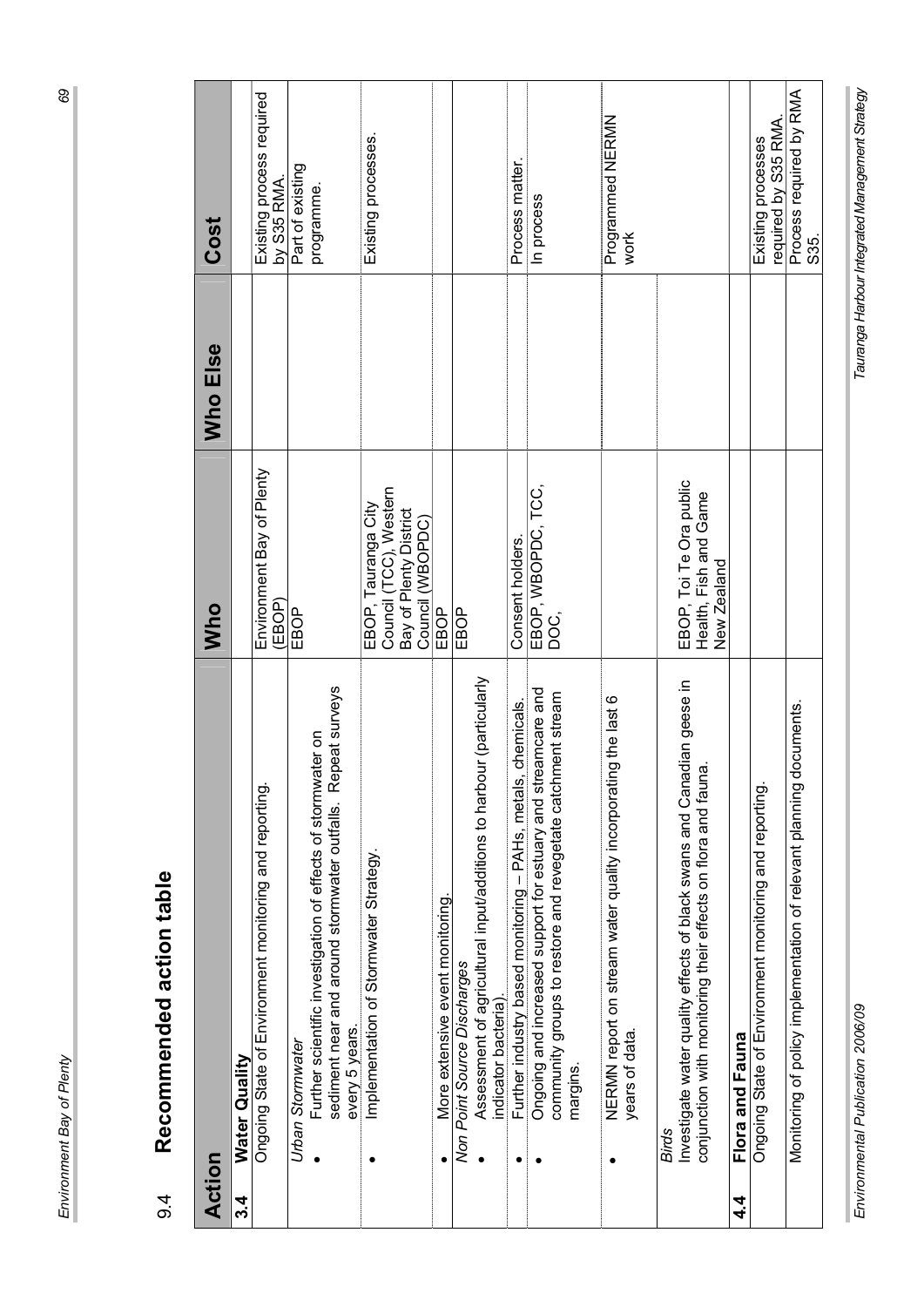| Action                                                                                                                                                                                    | Who                                 | Who Else                                        | Cost                                                                                                        |
|-------------------------------------------------------------------------------------------------------------------------------------------------------------------------------------------|-------------------------------------|-------------------------------------------------|-------------------------------------------------------------------------------------------------------------|
| Contribute to implementation of Government's Marine Protected Areas<br>Policy, likely 2007                                                                                                | Conservation (DOC)<br>Department of | WBOPDC and other<br>stakeholders.<br>EBOP, TCC, | DOC/Ministry of Fisheries<br>until policy formalised by<br>requirements unclear<br>Not budgeted,<br>Wfish). |
| Submit on New Zealand Coastal Policy Statement<br>Mangroves                                                                                                                               | EBOP, TCC, WBOPDC                   |                                                 | Existing process.                                                                                           |
| Reconsider Regional Coastal Environment Plan mangrove management<br>rules and policies, after the draft revised NZCPS.                                                                    |                                     |                                                 | Budgeted and approved.                                                                                      |
| estuary care to<br>formally assist and support any groups to prepare appropriate<br>Environment Bay of Plenty Operations Group as part of<br>management plans and seek required approvals | EBOP                                |                                                 | Identified in draft 10 Year<br>Plan                                                                         |
| Continue scientific monitoring of mangroves and assist with monitoring<br>effects of management.                                                                                          | EBOP                                |                                                 | Existing process.                                                                                           |
| Investigate feasibility, costs and effects of mangrove management,<br>including mechanical removal.                                                                                       | EBOP                                |                                                 | Part of Estuary Care and<br>Coastal Plan processes.                                                         |
| Educate that sea lettuce results from natural occurrences<br>Sea Lettuce                                                                                                                  | EBOP                                | TCC, WBOPDC                                     | Existing processes.                                                                                         |
| auranga, iwi<br>Sea lettuce alert notification list - include Port of<br>groups, harbourmaster, councils and residents                                                                    | EBOP                                |                                                 | Small cost                                                                                                  |
| Agreement about sea lettuce response.                                                                                                                                                     | EBOP, TCC, WBOPDC,<br>DOC           |                                                 | Small cost                                                                                                  |
| Consider assisting willing care groups to undertake cleanup<br>operations.                                                                                                                | EBOP, TCC, WBOPDC                   |                                                 | Uncertain.                                                                                                  |
| Review implementation of actions recommended by Hunt (2002).<br>Wetlands                                                                                                                  | EBOP                                |                                                 | Small cost                                                                                                  |
| Incorporate wetland extent and condition monitoring into NERMN                                                                                                                            | EBOP                                | DOC                                             | section for 10 Year Plan.<br>sustainable coastal<br>Identified in draft                                     |
| Ensure consistency between the Regional Coastal Environment Plan<br>and relevant district plans across the coastal marine area boundary.                                                  | EBOP, TCC, WBOPDC                   |                                                 | Existing processes                                                                                          |
| margin features<br>Providing in district plans for sea level rise and harbour<br>moving inland.                                                                                           | TCC, WBOPDC                         |                                                 | Territorial Authority (TA)                                                                                  |

Ì.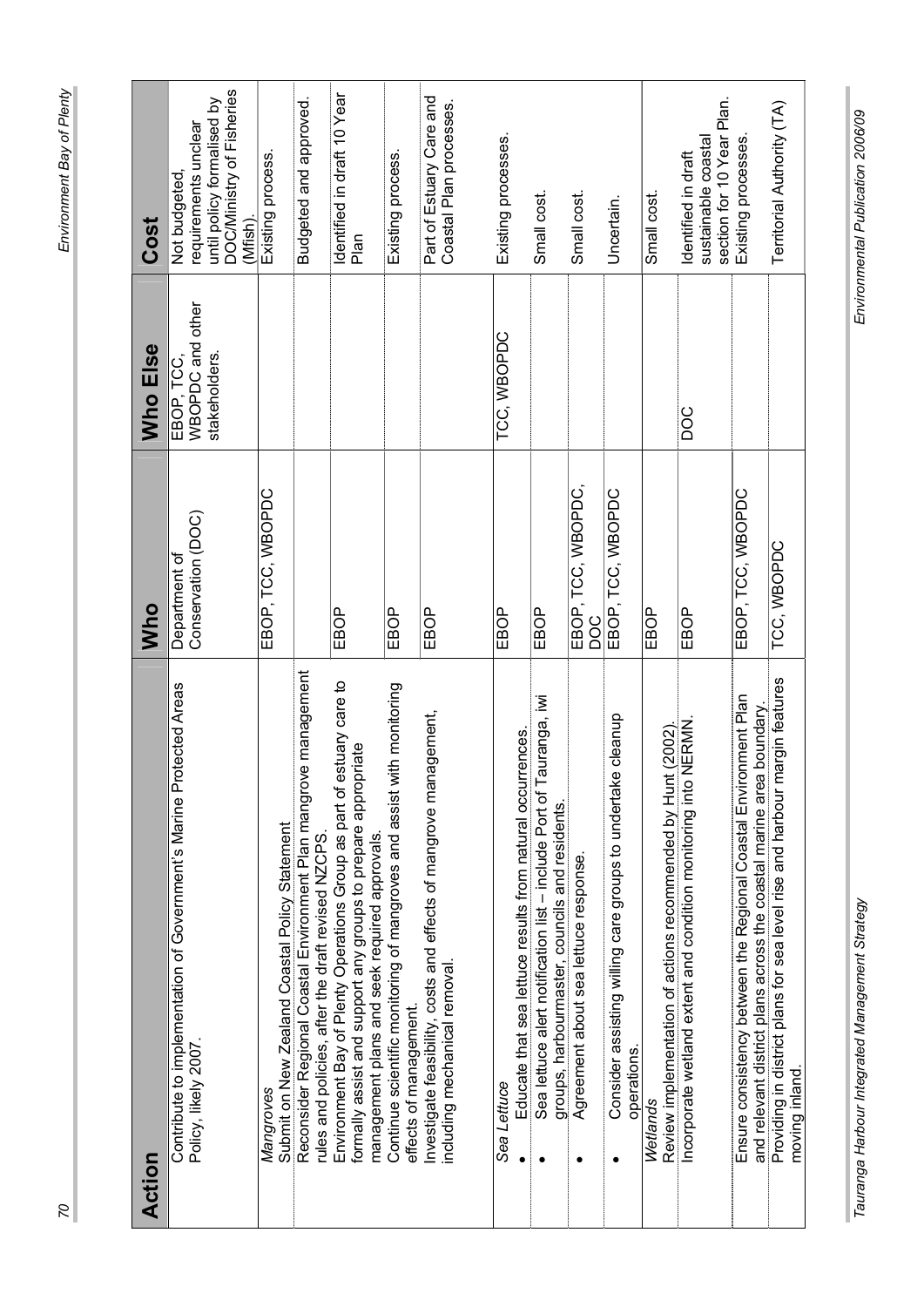|   | i                                                           |
|---|-------------------------------------------------------------|
|   | $\overline{\phantom{a}}$                                    |
|   |                                                             |
|   | í<br>֠                                                      |
| I | ֠<br>I                                                      |
|   | I<br>֚֘֝                                                    |
|   | ׇ֦֖֖֚֚֚֚֚֝֬ <u>֓</u><br>$\overline{\phantom{a}}$<br>ׇ֚֬֓֕֓֡ |
|   | ļ                                                           |
|   | I<br>l<br>l<br>j<br>֠                                       |

 $\overline{z}$ 

| Action  |                                                                                                                                                                                                    | <b>Who</b>      | Who Else                                                                    | Cost                                                     |
|---------|----------------------------------------------------------------------------------------------------------------------------------------------------------------------------------------------------|-----------------|-----------------------------------------------------------------------------|----------------------------------------------------------|
|         | invertebrates,<br>Further investigation - effects of swans on sea grass and<br>Sea grass (Zostera)                                                                                                 | EBOP            | Fish and Game                                                               |                                                          |
|         | Continue monitoring changes in extent                                                                                                                                                              | EBOP            |                                                                             |                                                          |
|         | Monitor effects of sedimentation on sea grass.                                                                                                                                                     | EBOP            | Care Groups                                                                 |                                                          |
|         | Ongoing participation in Biosecurity New Zealand initiatives and liaise<br>with other regions.<br>Pest Species                                                                                     | EBOP            |                                                                             | Ongoing                                                  |
|         | Further monitoring of pest species, such as Asian Date Mussel Undaria<br>(both identified in the Bay of Plenty) and Sea Squirt,                                                                    | EBOP            | Structures owners                                                           | Existing process.                                        |
|         | Promote a better understanding and integration of biosecurity issues<br>across the Councils' functions. District councils may also need to be<br>involved due to their role as facility providers. | EBOP            | BNZ, TAS                                                                    | Existing process.                                        |
|         | Education and involvement of marine stakeholders                                                                                                                                                   | EBOP, BNZ, NIWA | marinas, port, structure<br>owners, harbour users<br>Stakeholders eg<br>etc | Existing budget and<br>process                           |
|         | Establish a management plan for marine biosecurity in the Bay of Plenty<br>region including a protocol for response to marine incursions with the<br>region                                        | EBOP            | BNZ and local<br>stakeholders                                               | Uncertain.                                               |
|         | Review of the Pest Management Strategy in the 2006-2007 financial<br>year with the likely inclusion of marine species.                                                                             | EBOP            | BNZ, Stakeholders                                                           | Existing process.                                        |
| 5.4     | Update bird information in Coastal Plan.<br>Sedimentation<br>Birds                                                                                                                                 | DOC, EBOP       |                                                                             | DOC, existing budget<br>EBOP.                            |
|         | Sedimentation review.                                                                                                                                                                              | EBOP            | WBOPDC, TCC                                                                 | \$30,000 available 2005-<br>2006 financial year.         |
|         | Consider means of reversing effects e.g. dredging navigation channels,<br>mangrove clearance etc.                                                                                                  | EBOP            |                                                                             | Significant, long term<br>coastal occupation<br>charges. |
|         | urban limits to ensure that there is ability to consider the outcomes of the<br>Submission to the proposed Regional Policy Statement change for<br>review proposed above.                          | EBOP            |                                                                             | Existing process.                                        |
| ბ.<br>ბ | Landscapes/Natural Character                                                                                                                                                                       |                 |                                                                             |                                                          |
|         | Update Regional Coastal Environment Plan in accordance with Boffa<br>Miskell report                                                                                                                | EBOP            |                                                                             | Already budgeted in<br>Coastal Plan area                 |

ľ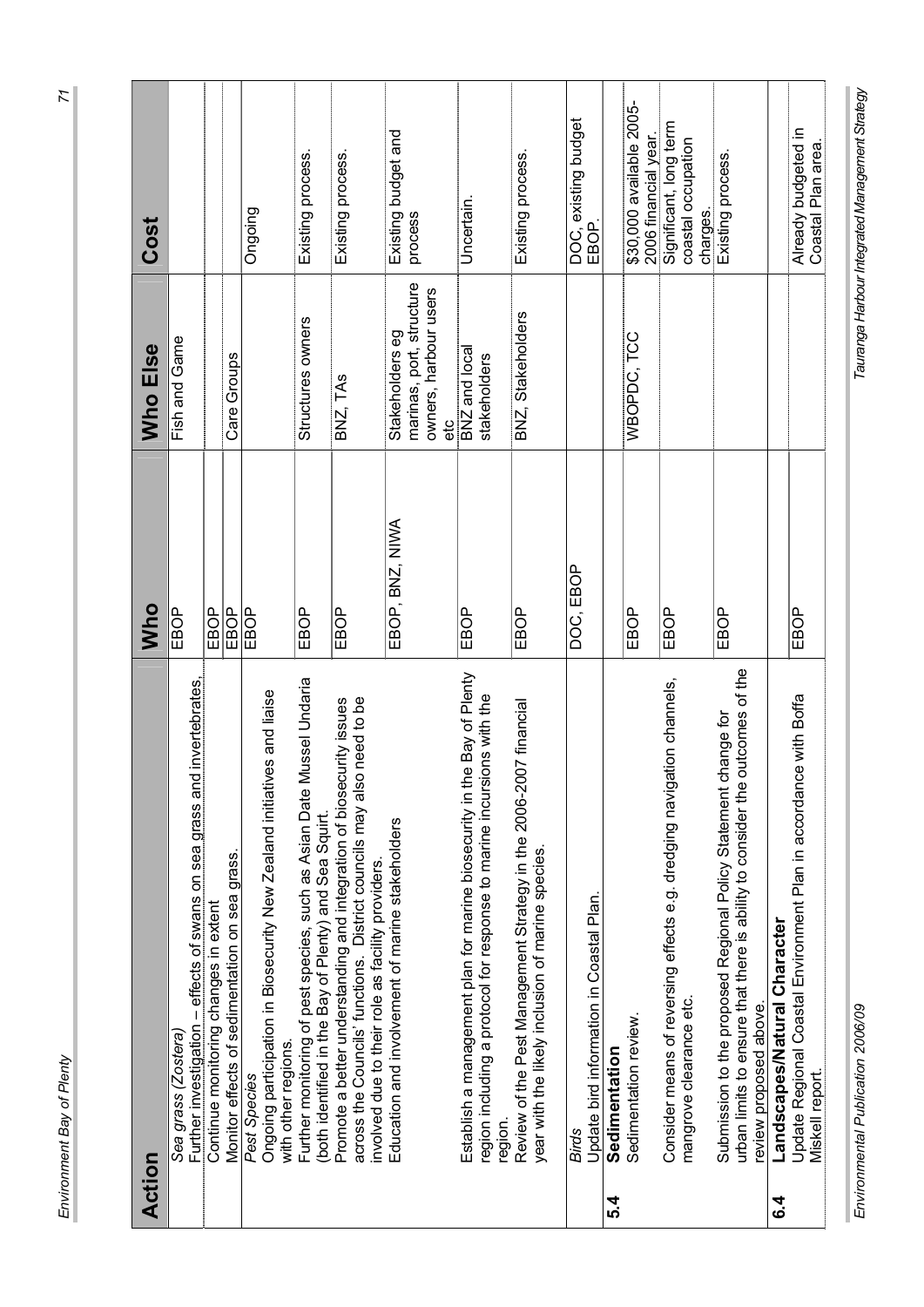| <b>Action</b> |                                                                                                                                               | Who               | Who Else                                | Cost                                                                                                   |
|---------------|-----------------------------------------------------------------------------------------------------------------------------------------------|-------------------|-----------------------------------------|--------------------------------------------------------------------------------------------------------|
|               | coastal plan<br>Provide for natural character zoning approach in 10 year<br>review in conjunction with district plan reviews.                 | EBOP, TCC, WBOPDC |                                         | 10 Year Plan Sustainable<br>identified in EBOP draft<br>Review is mandatory,<br>Coastal.               |
|               | larbour CMA.<br>Consider using tendering to allocate space in Tauranga H                                                                      | EBOP              |                                         | Not currently budgeted,<br>tendering can fund                                                          |
|               | Review Tauranga Harbour Landward Edge protection year in the<br>Western Bay of Plenty District Plan.                                          | WBOPDC            |                                         | F                                                                                                      |
|               | icators in<br>Establish landscape/natural character monitoring and ind<br>conjunction with district councils.                                 | EBOP              | WBOPDC, TCC                             | Partly funded and in<br>development                                                                    |
|               | e consistency<br>with Regional Policy Statement Change No.1 (Heritage Criteria)<br>Review relevant regional plans and district plans to ensur | EBOP, TAS         |                                         | RMA requirement.                                                                                       |
| 7.4           | Recreation/Access                                                                                                                             |                   |                                         |                                                                                                        |
|               | Amend Coastal Plan to identify Tauranga Harbour as a recreational<br>harbour                                                                  | EBOP              |                                         | Approved changes or<br>await review.                                                                   |
|               | Recreation Strategy                                                                                                                           | EBOP              | <b>WBOPDC, TCC, Port</b><br>of Tauranga | \$30,000 available 2005-<br>2006 financial year.                                                       |
|               | Reorganise moorings                                                                                                                           | EBOP              |                                         |                                                                                                        |
|               | Harbour and Port Safety Plan.                                                                                                                 | EBOP              | Port of Tauranga                        | Navigation and Safety<br>Currently budgeted in                                                         |
|               | Access Strategy                                                                                                                               | EBOP              | All coastal TAs                         | activity for 10 Year Plan.<br>Not currently budgeted<br>but identified in draft<br>sustainable coastal |
| $\frac{4}{3}$ | Institutional Matters                                                                                                                         |                   |                                         |                                                                                                        |
|               | Improve language in plans/policy statement                                                                                                    | EBOP, TAS         |                                         | change/reviews.<br>As part of plan                                                                     |
|               | Update Tauranga Moana Booklet                                                                                                                 | TA's<br>EBOP,     |                                         | Small cost                                                                                             |
|               | th science<br>Relationships and communications review, particularly wi                                                                        | EBOP              | WBOPDC, TCC, DOC                        | Not currently budgeted.                                                                                |
|               | Formalise Care Groups and improve support                                                                                                     | EBOP, TCC, WBOPDC | Landcare Trust                          | draft sustainable coastal<br>activity for 10 Year Plan.<br>Uncertain, identified in                    |
|               | Review Cross Boundary Chapter of RCEP                                                                                                         | EBOP              | All coastal TAs                         | change/reviews.<br>As part of plan                                                                     |
|               | and Land Plan<br>Review Regional Coastal Environmental Plan and Water<br>for consistency once Water and Land Plan is operative.               | EBOP              |                                         | Budgeted and approved.                                                                                 |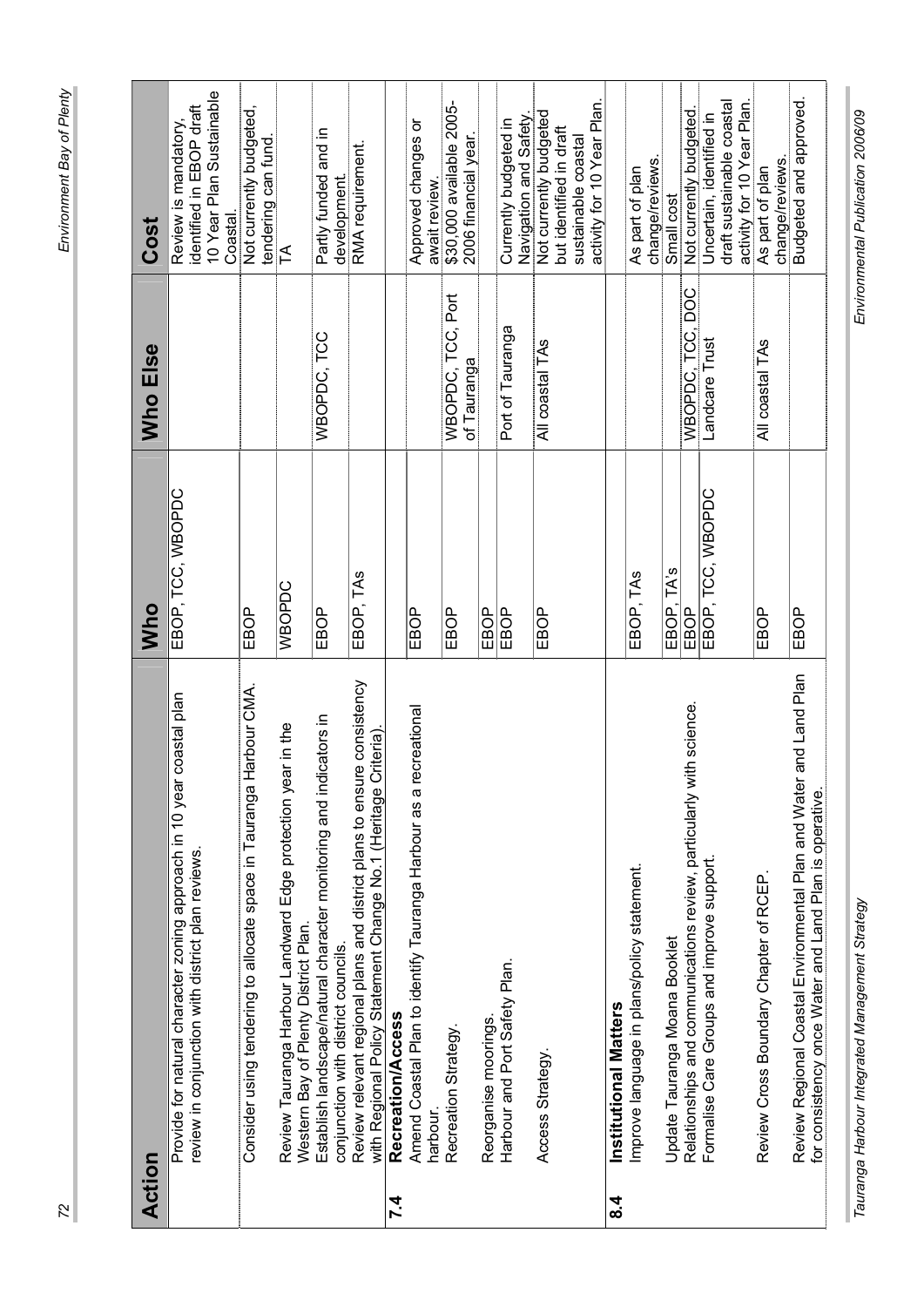|                | l<br>l                   |
|----------------|--------------------------|
|                |                          |
|                |                          |
|                |                          |
|                |                          |
|                |                          |
|                |                          |
|                |                          |
|                |                          |
|                |                          |
|                |                          |
|                |                          |
|                |                          |
|                |                          |
|                |                          |
|                |                          |
|                |                          |
|                |                          |
|                |                          |
|                |                          |
|                |                          |
|                |                          |
|                |                          |
|                |                          |
|                |                          |
|                |                          |
|                |                          |
|                |                          |
|                |                          |
|                |                          |
|                |                          |
|                |                          |
|                |                          |
|                |                          |
|                |                          |
|                |                          |
|                |                          |
|                |                          |
|                |                          |
|                |                          |
|                |                          |
|                |                          |
|                |                          |
|                |                          |
|                |                          |
|                |                          |
|                |                          |
|                |                          |
|                |                          |
|                |                          |
|                |                          |
|                |                          |
|                |                          |
|                |                          |
|                |                          |
|                |                          |
|                |                          |
|                |                          |
|                |                          |
|                |                          |
|                |                          |
|                |                          |
|                |                          |
|                |                          |
|                |                          |
|                |                          |
|                |                          |
|                |                          |
|                |                          |
|                |                          |
|                |                          |
|                |                          |
|                |                          |
|                |                          |
|                |                          |
|                |                          |
|                |                          |
|                |                          |
|                |                          |
|                |                          |
|                | ï                        |
|                | ١                        |
|                | $\overline{\phantom{a}}$ |
|                |                          |
|                |                          |
|                |                          |
| $\overline{a}$ | į<br>I                   |
|                |                          |
|                | ١                        |
|                |                          |
|                |                          |
|                | ׇׇ֦֝֬֓֕֓֡֡<br>I<br>į     |

 $\overline{73}$ 

| Action                                                                                                                                                                                                                                                                                           | Who               | Who Else    | Cost                                          |
|--------------------------------------------------------------------------------------------------------------------------------------------------------------------------------------------------------------------------------------------------------------------------------------------------|-------------------|-------------|-----------------------------------------------|
| boundary.<br>Review plans for consistency across coastal marine area                                                                                                                                                                                                                             | EBOP, TCC, WBOPDC |             | change/reviews<br>As part of plan             |
| Environment Bay of Plenty for structures in the estuary that straddle the<br>of powers to<br>Western Bay of Plenty District Council reconsider transfer<br>coastal marine area boundary.                                                                                                         | WBOPDC            |             | $\preceq$                                     |
| three councils for erosion protection to assist with consistency in design<br>Implement guidelines for erosion protection structures developed by all<br>matters.                                                                                                                                | WBOPDC, TCC, EBOP |             | Process matter.                               |
| District Councils to consider district plan provisions to "catch" activities<br>that occur in the coastal marine area but have effects on land.                                                                                                                                                  | WBOPDC, TCC       |             | F                                             |
| adjacent to the water and Environment Bay of Plenty needs to consult<br>ensure whole of organisation is consulted, not just individual sections<br>I. Need to<br>TAs to consult Environment Bay of Plenty when planning activities<br>TAs when considering activities in the coastal marine area | EBOP, TCC, WBOPDC |             | Process matter.                               |
| Environment Plan. Target consent processing procedures, manuals,<br>Promote the coastal environment part of the Regional Coastal<br>consent brochures, desktop GIS systems.                                                                                                                      | EBOP              | TCC, WBOPDC | Budgeted as part of two<br>existing projects. |
| Department of Conservation, Environment Bay of Plenty and Ministry of<br>Investigate better integration of enforcement activities between<br>Fisheries.                                                                                                                                          | EBOP              | DOC, MFish  | Process matter.                               |
| Tauranga City Council to consult Environment Bay of Plenty over<br>waterfront development.                                                                                                                                                                                                       | TCC               | EBOP        | Existing process.                             |
| Two yearly forums for organisations/interest groups to meet and discuss<br>issues and receive presentations.                                                                                                                                                                                     | EBOP, TAS         |             | Small cost.                                   |
| Prepare an interagency website containing information on Tauranga<br>Harbour with links to monitoring data, relevant reports.                                                                                                                                                                    | EBOP, TAS         |             | Small cost.                                   |
| Collaboratively with the district councils, implement method 11.2.5(b) of<br>the RCEP to undertake research on the issue of harbour shore erosion.                                                                                                                                               | EBOP, TA's        |             |                                               |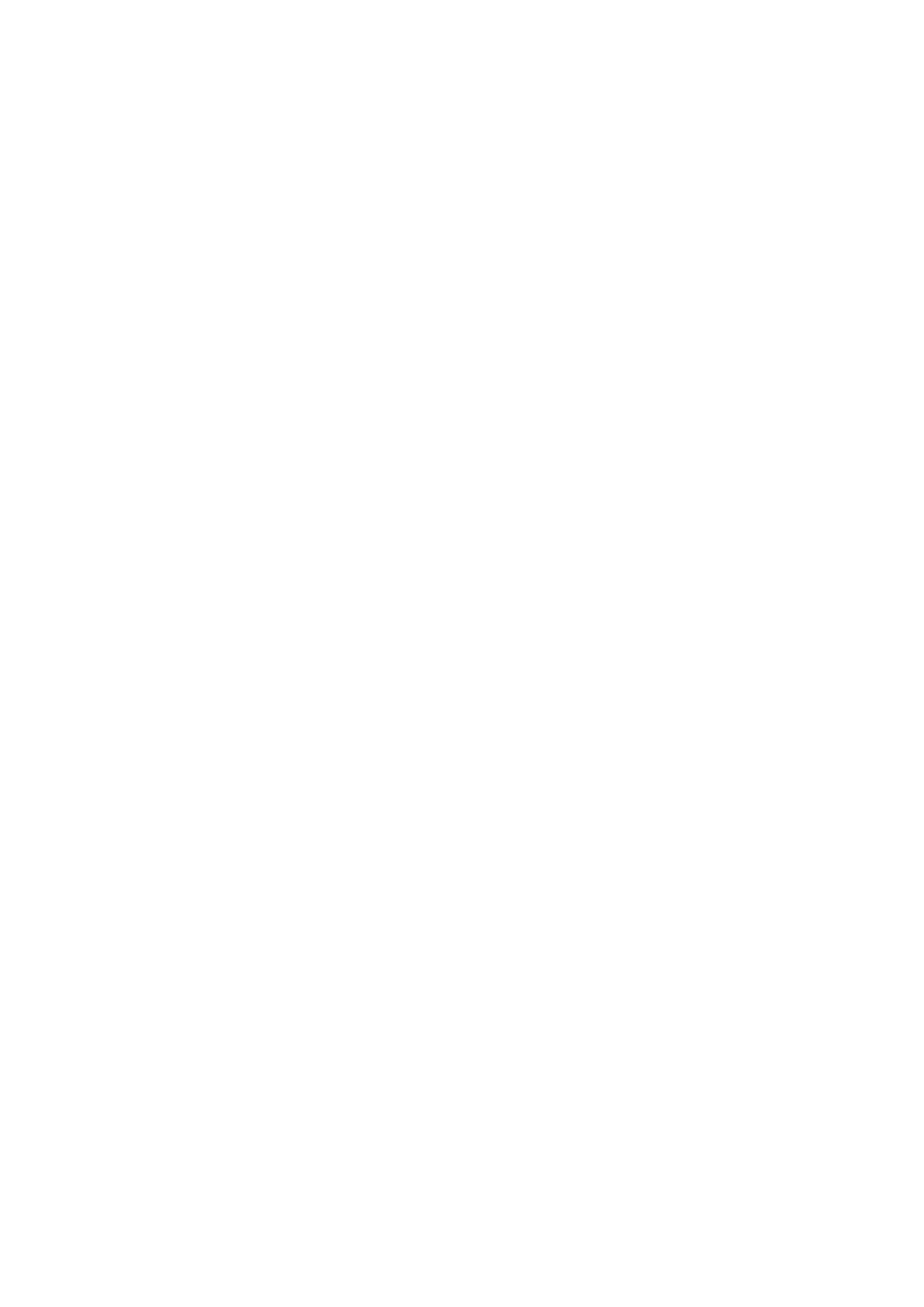# **Appendices**

**Appendix I Monitoring carried out by Environment Bay of Plenty in Tauranga Harbour**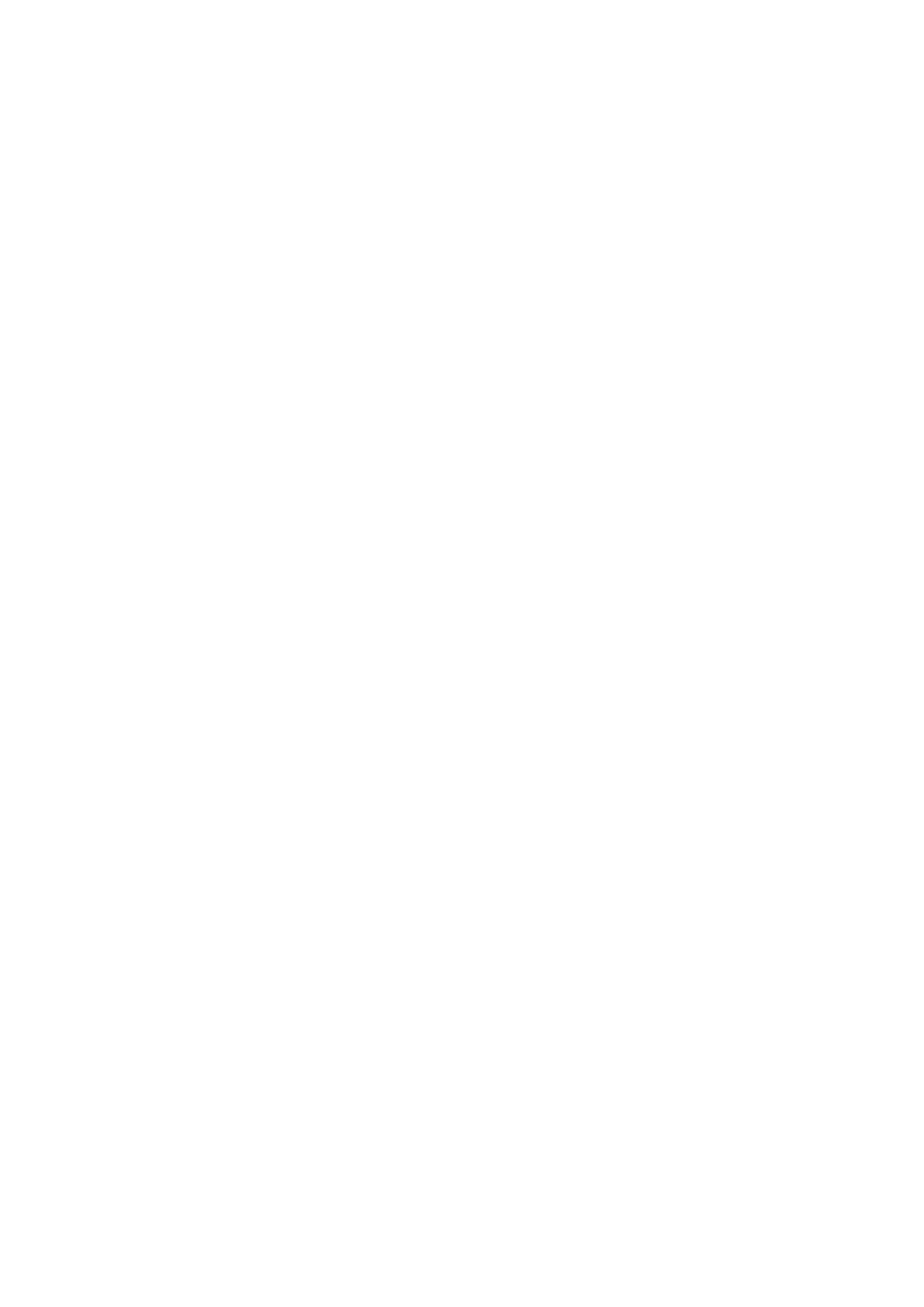## **Appendix I – Monitoring carried out by Environment Bay of Plenty in Tauranga Harbour**

#### **Water quality – coastal rivers and streams**

The river and stream sites below are monitored on a monthly, two-monthly or rotational basis.

| Site # | Water course         | Site name                    | NZMS260 grid<br>reference |
|--------|----------------------|------------------------------|---------------------------|
| 110032 | Waimapu Stream       | SH 29 bridge                 | 2787200 6380000           |
| 710008 | Kopurererua Stream   | SH 29 (rec. house)           | 2784200 6380600           |
| 110035 | Ngamuwahine Stream   | Ngamuwahine<br>Old<br>bridge | 2775600 6371700           |
| 110033 | Wairoa River         | Ruahihi bridge (SH 29)       | 2778900 6375600           |
| 110036 | Omanawa River        | SH 29 bridge                 | 2780800 6377800           |
| 110034 | Wairoa River         | SH 2 bridge                  | 2783100 6384600           |
| 110038 | Tuapiro Stream       | SH 2 bridge                  | 2769100 6407800           |
| 110037 | Waipapa River        | SH 2 bridge                  | 2775200 6389400           |
| 710022 | Te Mania Stream      | SH 2 bridge                  | 2767300 6397800           |
| 110031 | <b>Waitao Stream</b> | Welcome Bay bridge           | 2794800 6382000           |

The following parameters are measured at most of these sites;

- **Temperature**
- Clarity (black disc)
- **Colour Coefficient**
- Conductivity
- Suspended solids
- **Turbidity**
- pH
- Biochemical Oxygen Demand (BOD<sub>5</sub>)
- Dissolved oxygen
- Dissolved reactive phosphorus
- Total phosphorus
- Ammonium nitrogen
- Nitrate/nitrite nitrogen
- Total nitrogen
- $\bullet$  Flow
- Escherichia coli
- Enterococci
- Faecal coliforms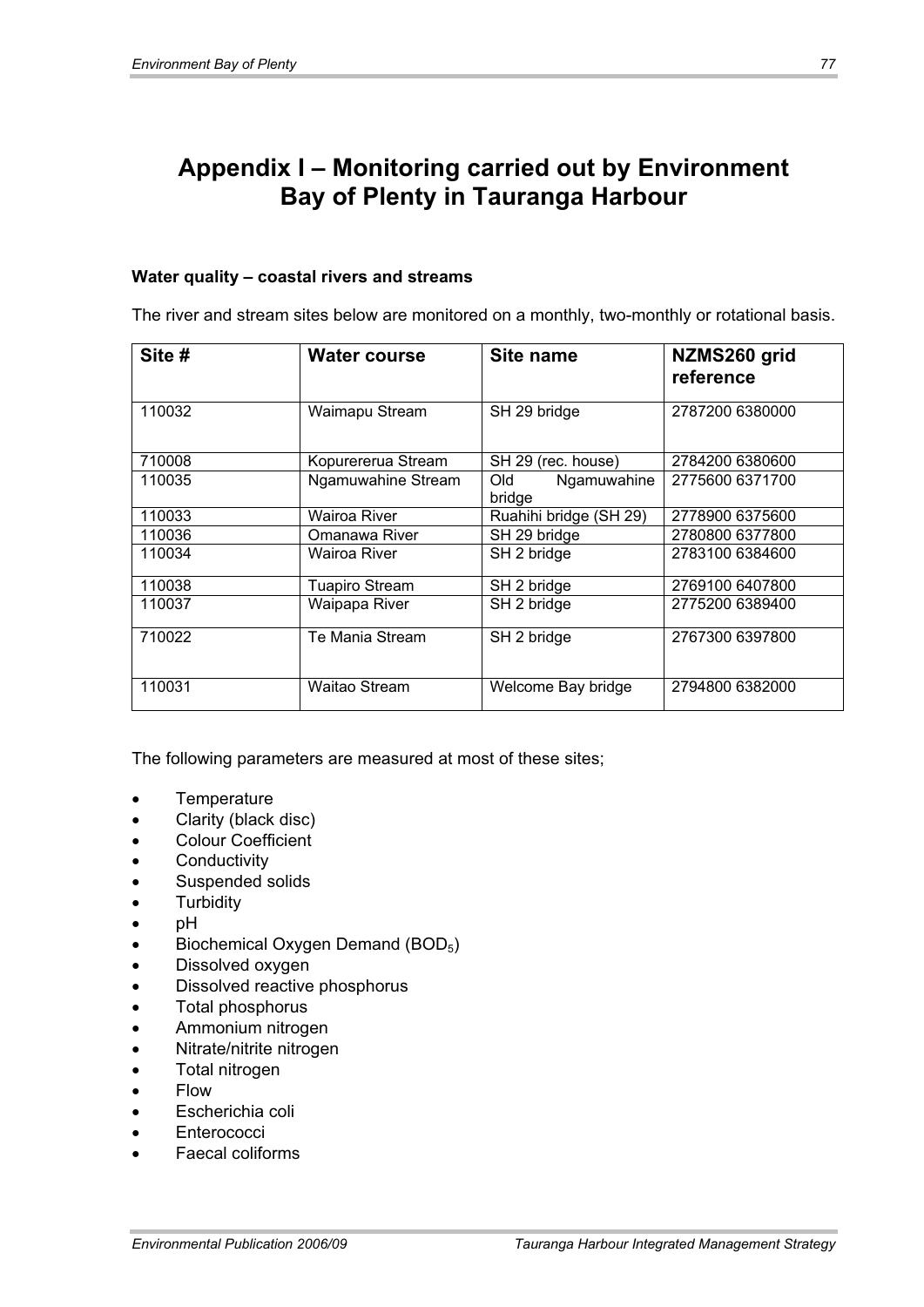#### **Water quality - Tauranga Harbour**

There are 18 sites in Tauranga Harbour at which water quality parameters have been monitored at some time. Currently there are ten sites monitored every two months at high tide and three at low tide. Measured parameters include;

- Dissolved oxygen
- Temperature
- Salinity/conductivity
- **Turbidity**
- Suspended solids
- $\bullet$  PH
- x Chlorophyll-*a*
- nitrate-nitrogen
- ammonium-nitrogen
- dissolved reactive phosphorus
- total phosphorus
- bacteria Faecal coliform, E.coli and enterococci

| Site No.  | <b>Site Description</b>      | NZMS 260 Map Ref | <b>Current</b> |
|-----------|------------------------------|------------------|----------------|
| BOP720004 | Kulim Ave. Otumoetai         | U14:8880-8870    | Y              |
| BOP720001 | <b>Grace Street</b>          | U14:8950-8390    | Y              |
| BOP150011 | Maungatapu Bridge            | U14:9140-8340    | Y              |
| BOP730024 | <b>Boat Ramp</b>             | U14:9080-8770    | Y              |
| BOP150021 | <b>Toll Bridge Marina</b>    | U14:9050-8750    | Y              |
| BOP150016 | Tauranga Yacht and Boat Club | U14:8970-8880    | N              |
| BOP150012 | Otumoetai, Beach Rd.         | U14:8732-8854    | Y              |
| BOP150013 | Te Puna Beach, Pitua Rd.     | U14:8230-8920    | Y              |
| BOP710105 | Matakana                     | U13:7400-0700    | N              |
| BOP150014 | Omokoroa, Wharf.             | U14:7980-9210    | Y              |
| BOP150026 | Pahoia Beach Rd              | U14:7515-9236    | Y              |
| BOP710107 | Mid Harbour                  | U14:7500-0000    | N              |
| BOP150009 | Katikati Boat Ramp           | T14:7150-0180    | N              |
| BOP150023 | Kauri Point Jetty            | U13:7328-0509    | Y              |
| BOP720025 | Ongare Point.                | U13:7290-0680    | Y              |
| BOP150027 | <b>Tanners Point Jetty</b>   | U13:7087-0930    | Y              |
| BOP150022 | Bowentown Boat Ramp          | U13:7320-1186    | Y              |
| BOP150015 | Bowentown, Entrance to Pio's | U13:7330-1050    | N              |

#### **Bathing beach water quality sites in Tauranga Harbour**

There are 16 sites in or near Tauranga Harbour at which monitoring (indicator bacteria) is conducted to assess suitability for contact recreation against Ministry of Health guidelines.

| Location   | Site # |         |                  |
|------------|--------|---------|------------------|
| Papamoa    | 160026 | 2802600 | 6383000          |
| Mount      | 900096 | 2793800 | 6388700          |
| Mount      | 160025 | 2790700 | 6391800          |
| Pilot Bay  | 160024 | 2791000 | 6390000          |
| Maungatapu | 160049 | 2791200 | 6386200          |
| Waimapu    | 160019 | 2789150 | 6382550          |
| Otumoetai  | 160021 | 2787450 | 6388480          |
|            |        |         | NZMS260 Grid ref |

*Tauranga Harbour Integrated Management Strategy Environmental Publication 2006/09*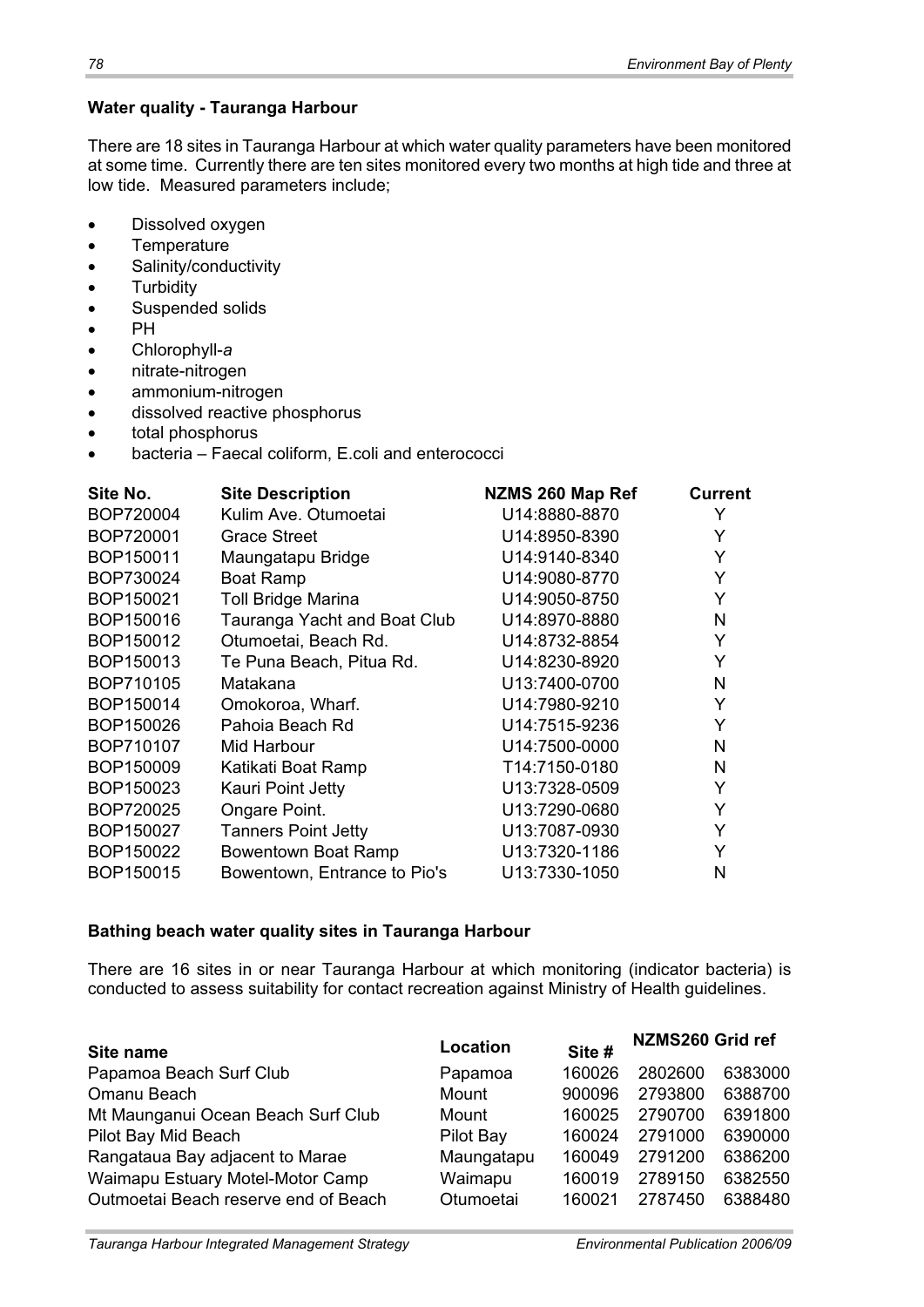| <b>Tilby Pt</b>   | 160020                                    | 2785900 | 6388900 |
|-------------------|-------------------------------------------|---------|---------|
| Omokoroa          | 160022                                    | 2779800 | 6392200 |
| Te Puna           | 800087                                    | 2779200 | 6389000 |
| Pahoia            | 160023                                    | 2774600 | 6392400 |
| Ongare Pt         | 160032                                    | 2772800 | 6406800 |
| <b>Tanners Pt</b> | 160031                                    | 2770800 | 6409100 |
| Anzac Bay         | 160028                                    | 2774230 | 6410700 |
| Athenree          | 160030                                    | 2772800 | 6412900 |
| Waihi Beach       | 160027                                    | 2770400 | 6418600 |
|                   | Fergusson Park, Tilby Point Reserve (Boat |         |         |

#### **Shellfish quality sites in Tauranga Harbour**

All the sites below in Tauranga Harbour have been tested at some time in the past for bacterial contamination and those sites indicated have also been tested for metals and organics.

| Location                 | Site # | shellfish | <b>Metals/organics</b> |
|--------------------------|--------|-----------|------------------------|
| Bowentown                | 900092 | mussel    |                        |
| Pio's Beach              | 900048 | cockle    |                        |
| Pio's Beach Yellow Point | 900020 | pipi      |                        |
| Central sand bar         | 900050 | cockle    |                        |
| Tuapiro Estuary          | 900022 | mussel    |                        |
| <b>Tanners Point</b>     | 900091 | pipi      |                        |
| Katikati                 | 900071 | mactra    |                        |
| Wainui Estuary-A         | 900001 | mactra    |                        |
| Wainui Estuary-C         | 900003 | mactra    |                        |
| Omokoroa Domain          | 900018 | pipi      |                        |
| Omokoroa                 | 900074 | pipi      |                        |
| Te Puna Estuary          | 900035 | oyster    |                        |
| Matakana Pt channel      | 900044 | scallop   |                        |
| <b>Wairoa River</b>      | 900046 | pipi      |                        |
| <b>Tilby Point</b>       | 900032 | pipi      |                        |
| <b>Bay Street</b>        | 900067 | cockle    |                        |
| Otumoetai                | 900030 | cockle    |                        |
| Waikareao Estuary        | 900025 | pipi      |                        |
| Rangiwaea Island         | 900031 | scallop   |                        |
| <b>Hunters Creek</b>     | 900029 | cockle    |                        |
| Matapihi                 | 900036 | cockle    |                        |
| Matapihi                 | 900095 | oyster    |                        |
| Port                     | 900045 | mussel    |                        |

#### **Sediment contamination**

The table below contains a list of sites in Tauranga Harbour for which various contaminants were tested in 2003 as indicated. Those sites with an \* indicate where ongoing monitoring is likely to take place in the future.

| Location          | Site # | <b>Metals</b><br>tot | <b>Metals</b><br>2M HCL | <b>Pesticides</b> | <b>TPH</b> | <b>PAH</b> | <b>PCB</b> |
|-------------------|--------|----------------------|-------------------------|-------------------|------------|------------|------------|
| Wairoa Estuary    | 154    |                      |                         |                   |            |            |            |
|                   | 266    |                      |                         |                   |            |            |            |
|                   | 268*   |                      |                         |                   |            |            |            |
| Waipu Bay         | 47*    |                      |                         |                   |            |            |            |
|                   | 49     |                      |                         |                   |            |            |            |
| Waikareao Estuary | 246    |                      |                         |                   |            |            |            |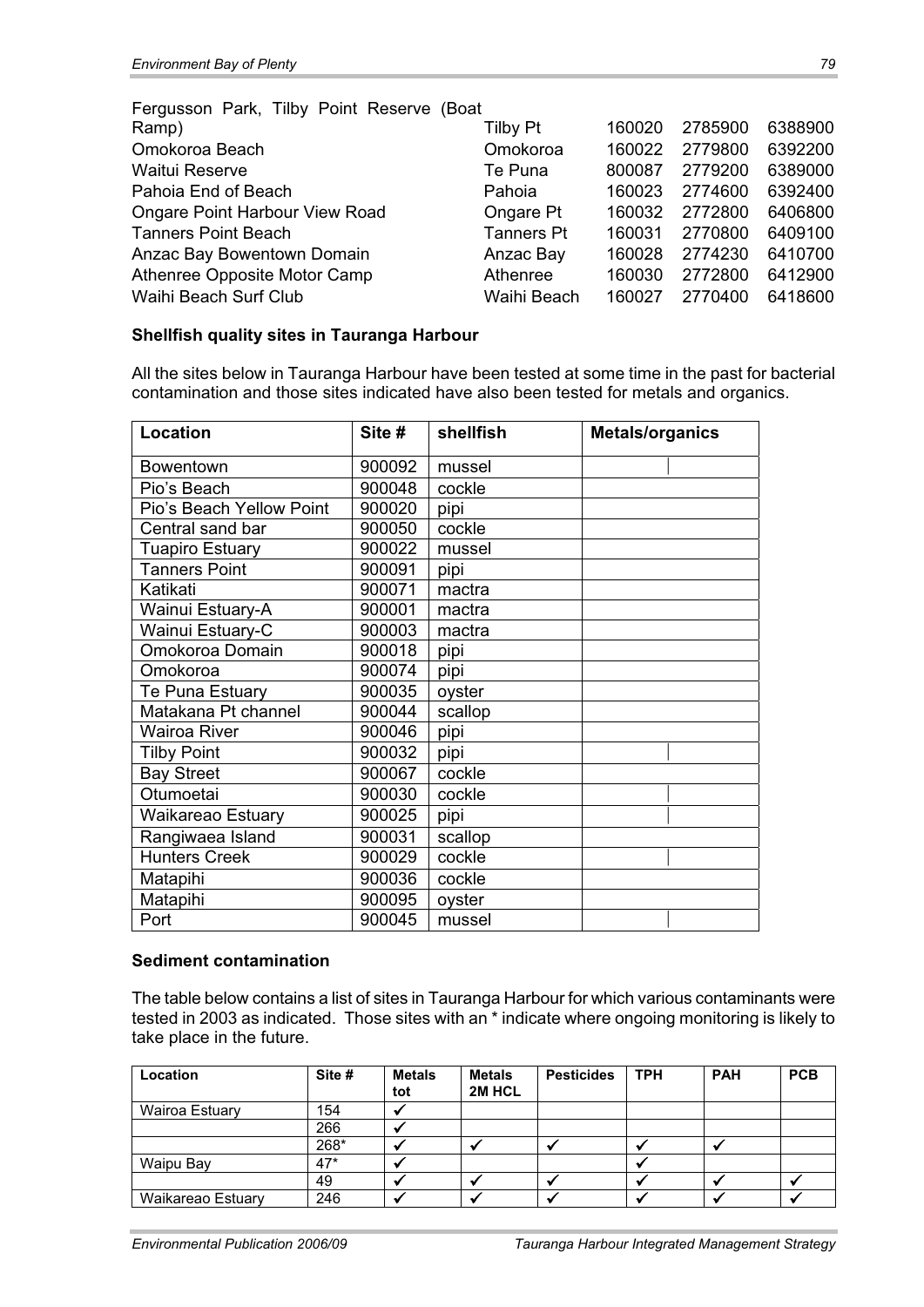|                        | 248*           | ✓                    |              |              | $\checkmark$       | ✓                    | ✓            |
|------------------------|----------------|----------------------|--------------|--------------|--------------------|----------------------|--------------|
|                        | $253*$         | $\checkmark$         |              |              | ✓                  | $\tilde{\mathbf{v}}$ | ✔            |
| Rangataua Bay          | $\overline{5}$ | $\checkmark$         | ✓            |              | ✓                  |                      |              |
|                        | 26             | $\checkmark$         | $\checkmark$ | $\checkmark$ | $\checkmark$       | ✓                    | ✓            |
| <b>Welcome Bay</b>     | $20*$          | ✓                    |              |              | ✓                  |                      |              |
|                        | $23^{*}$       | $\checkmark$         | $\checkmark$ | $\checkmark$ | $\checkmark$       | $\checkmark$         |              |
|                        | 36             | ✔                    |              |              | ✓                  |                      |              |
| Waimapu Estuary        | $172*$         | $\tilde{\mathbf{v}}$ | ✓            |              | ✓                  | ✓                    | $\checkmark$ |
|                        | 164            | $\checkmark$         | $\checkmark$ | ✓            | ✓                  | $\checkmark$         |              |
|                        | 176*           | $\checkmark$         |              |              | ✓                  | ✓                    | $\checkmark$ |
| Te Puna Estuary        | 335*           | $\checkmark$         | $\checkmark$ | ✓            | ✓                  | ✓                    |              |
| Mangawhai Estuary      | 196            | ✔                    |              | ✓            | ✓                  | ✓                    |              |
| Waipapa Estuary        | 295            | ✓                    |              | ✓            | ✓                  |                      |              |
| Apata Estuary          | 308            | $\checkmark$         | $\checkmark$ | ✓            | $\checkmark$       | ✓                    |              |
| Wainui Estuary         | 202            | $\checkmark$         | $\checkmark$ | $\checkmark$ | $\checkmark$       |                      |              |
|                        | 198            | $\checkmark$         |              |              |                    |                      |              |
| Aongatete Estuary      | 313            | ✓                    | $\checkmark$ | ✓            | $\checkmark$       | ✓                    |              |
| Matahui Estuary        | 281            | ✔                    |              | ✔            | ✓                  |                      |              |
| Rereatukahia Estuary   | 380*           | $\checkmark$         | ✓            | ✔            | ✓                  | ✓                    | ✓            |
|                        | 272            | $\checkmark$         |              |              | $\checkmark$       |                      |              |
|                        | 269*           | ✓                    | $\checkmark$ |              | $\checkmark$       | $\checkmark$         |              |
| Katikati Estuary       | $372*$         | ✓                    |              |              | ✓                  |                      |              |
|                        | 368            | ✓                    | $\checkmark$ | ✔            | ✓                  | ✓                    |              |
| <b>Tuapiro Estuary</b> | $214*$         | ✓                    |              | ✓            | ✓                  | $\checkmark$         |              |
| <b>Waiau Estuary</b>   | 379*           | ✓                    | $\checkmark$ | ✓            | $\hat{\mathbf{v}}$ |                      |              |
| <b>Blue Gum Bay</b>    | 348            | ✔                    | $\checkmark$ | ✓            | ✓                  | $\checkmark$         |              |

#### **Ecological monitoring in Tauranga Harbour**

#### *Benthic Macrofauna monitoring sites*

The following sites have quantitative core sampling of the macrofauna species present on and in the lower intertidal sandflats once a year.

| <b>Site location</b>              | Site # |
|-----------------------------------|--------|
| Pio's Beach                       | 720032 |
| Tuapiro Est Tanners Pt. boat ramp | 720067 |
| Matakana Is, north                | 720069 |
| Katikati Estuary entrance         | 720024 |
| Blue Gum Bay south                | 720038 |
| Blue Gum Bay north                | 720035 |
| <b>Hunters Creek</b>              | 720016 |
| Duck Bay                          | 720017 |
| Te Puna Estuary                   | 720020 |
| Otumoetai north, Tilby Point      | 720008 |
| Otumoetai south, Kulim Ave        | 720003 |
| Waikareao Estuary                 | 980031 |
| Grace Road                        | 720001 |
| Waimapu Estuary                   | 720002 |
| Welcome Bay                       | 720013 |

## **Sea lettuce (***Ulva***) monitoring sites**

The following sites are monitored every second month to track the abundance of sea lettuce. In addition to measuring the abundance of sea lettuce, tissue samples are collected and analysed for the total amount of carbon, nitrogen and phosphorus present in the plants.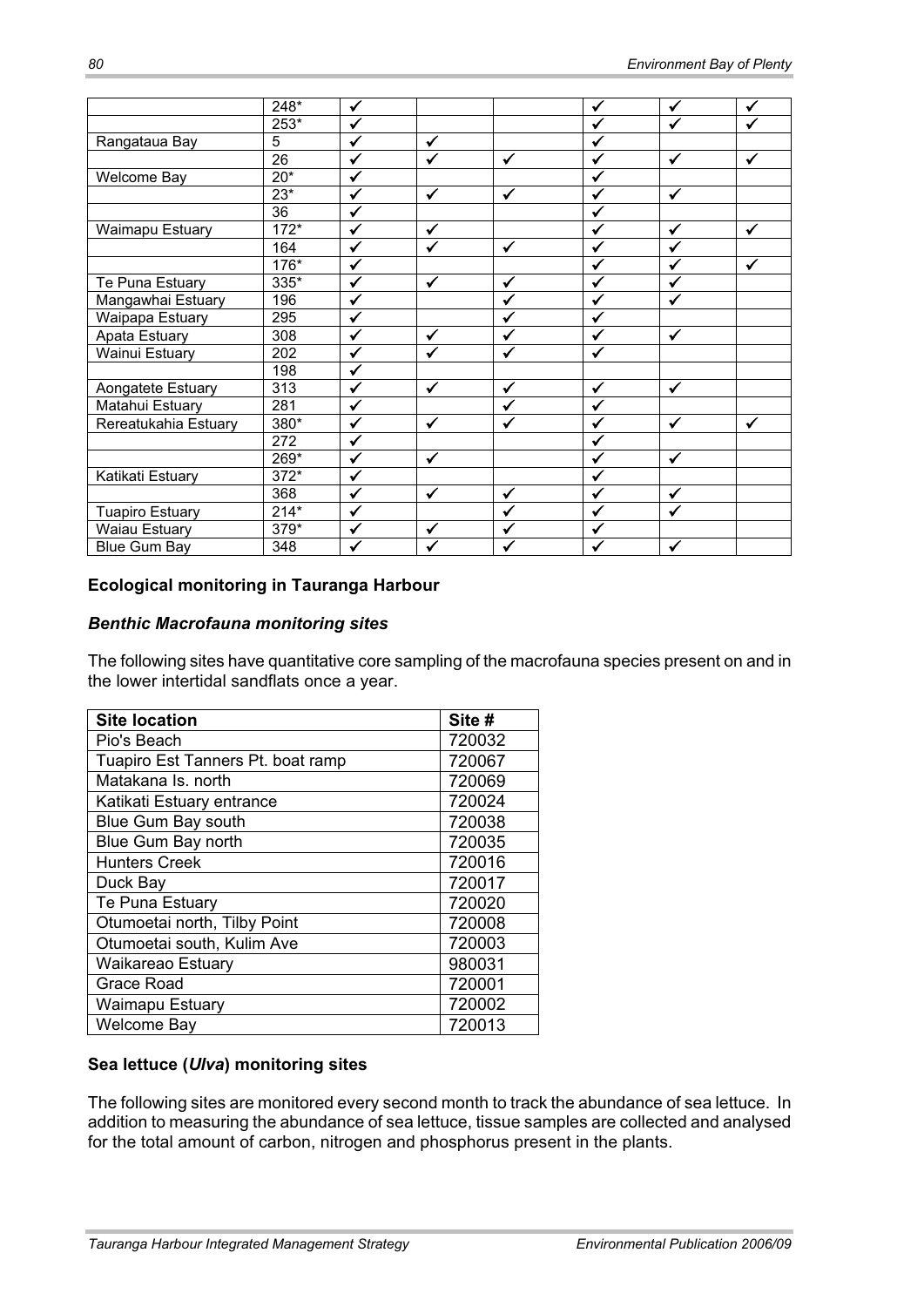| <b>Site location</b>  | Site # |
|-----------------------|--------|
| <b>Ongare Point</b>   | 720025 |
| Otumoetai - Kulim Ave | 720004 |
| Grace Road            | 720001 |

#### **Wetland plants**

The extent of sea grass beds and mangrove plants will be mapped at regular intervals (about 10 years or less) to track changes in distribution and total extent in Tauranga Harbour.

#### **Sedimentation monitoring sites**

The following locations in Tauranga Harbour have at least one survey cross-section over the intertidal flats along which sedimentation rates will be measured every five years.

- Waiau Estuary
- North of Tanners Pt.
- **Tuapiro Estuary**
- x Katikati Estuary
- x Rereatukahia Estuary
- Matahui Estuary
- x Aongatete Estuary
- Wainui Estuary
- Waipapa Estuary
- Hunters Creek
- Mangawhai Estuary
- Te Puna Estuary
- Wairoa Estuary
- x Waikareao Estuary
- Waimapu Estuary
- Welcome Bay
- x Rangataua Bay

#### **Sea level monitoring**

Tide gauge and barometric pressure at Omokoroa.

Hairini tide gauge (for Tauranga City Council).

Oruamatua tide gauge (for Tauranga City Council).

#### **Meteorological monitoring**

Otumoetai.

#### **Sea surface temperature**

Pilot Bay.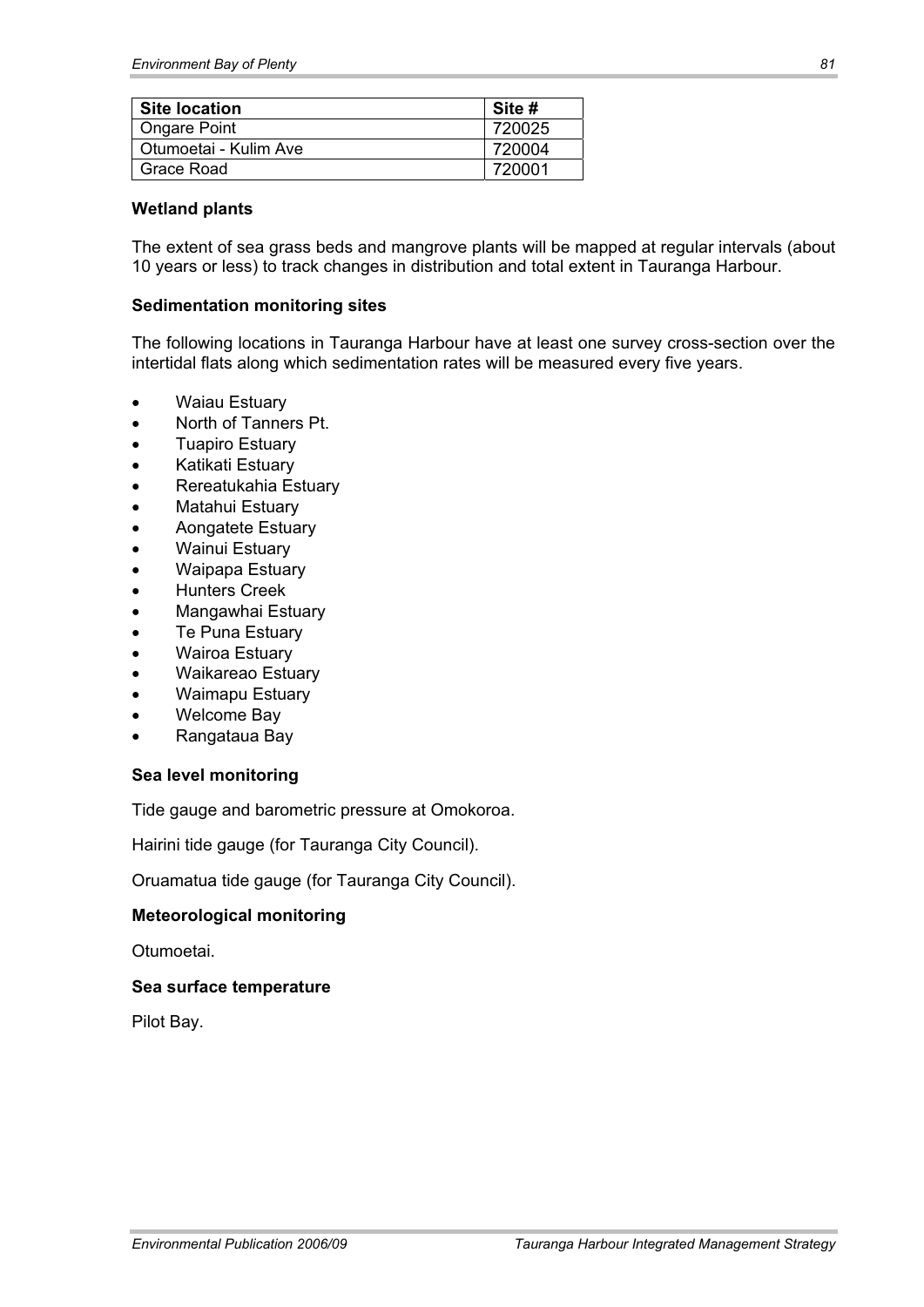## **Rainfall monitoring**

|                 |                              | <b>NZMG</b> |                        |
|-----------------|------------------------------|-------------|------------------------|
| Rain gauge      | Site number Easting Northing |             |                        |
| Ashby           |                              |             | 766201 2793760 6386420 |
| Cooke           |                              |             | 7672012797100 6384500  |
| Marshall        |                              |             | 755903 2769200 6405000 |
| Phoenix Heights |                              |             | 766205 2793500 6385600 |
| Tauranga City   |                              |             | 7661012789200 6387200  |
| Suckling        |                              |             | 754906 2770900 6409400 |
| Stannett        |                              |             | 7660022779281 6389204  |
| Tuapiro         |                              |             | 755811 2766138 6405900 |
| Waipapa         |                              |             | 757901 2773791 6382629 |

## **Onsite effluent monitoring sites**

| Site                 | Description                             | Source                              | MapRef        |
|----------------------|-----------------------------------------|-------------------------------------|---------------|
|                      | BOP800063 Memorial Park                 | Tauranga Stormwater                 | U14:8940-8440 |
|                      | BOP800071 Anchorage Grove. Maungatapu   | Tauranga Stormwater   U14:8980-8230 |               |
|                      | BOP800089 Athenree, Pohutukawa Drive    | Tauranga Stormwater   U13:7250-1330 |               |
| BOP800090 Grace Rd.  |                                         | Tauranga Stormwater  U14:8940-8380  |               |
|                      | BOP800190 Grace Road South              | Tauranga Stormwater                 | U14:8941-8380 |
|                      | BOP800054 Boat ramp drain               | <b>Tanners Point</b>                | U13:7080-0930 |
|                      | BOP800209 Drain by Toilets              | <b>Tanners Point</b>                | U13:7073-0907 |
|                      | BOP800209 Moana Drain                   | Tanners Point                       | U13:7170-0935 |
| BOP800216 Drain #2   |                                         | Tanners Point                       | U13:7075-0940 |
|                      | BOP800087 Waitui Reserve                | Te Puna                             | U14:7920-8900 |
|                      | BOP800088 Lindoch Ave.                  | Te Puna                             | U14:8060-8820 |
| BOP800195 Drain #4   |                                         | Te Puna                             | U14:7923-8887 |
| BOP800196 Drain #1   |                                         | Te Puna                             | U14:7921-8897 |
| BOP800197 Drain #2   |                                         | Te Puna                             | U14:7922-8894 |
| BOP800198 Drain #3   |                                         | Te Puna                             | U14:7922-8891 |
| BOP800199 Drain #5   |                                         | Te Puna                             | U14:7793-8907 |
|                      | BOP800200 Fairlie Grove Drain           | Te Puna                             | U14:7944-8909 |
| BOP800201 Drain #6   |                                         | Te Puna                             | U14:7931-8907 |
| BOP800202 Drain #7   |                                         | Te Puna                             | U14:7924-8885 |
| BOP800203 Drain #9   |                                         | Te Puna                             | U14:7919-8900 |
| BOP800204 Drain #8   |                                         | Te Puna                             | U14:7939-8910 |
| BOP800205 Seepage #1 |                                         | Te Puna                             | U14:7954-8909 |
| BOP800206 Drain #10  |                                         | Te Puna                             | U14:7988-8883 |
| BOP800207 Darin #11  |                                         | Te Puna                             | U14:7923-8886 |
| BOP800208 Drain # 12 |                                         | Te Puna                             | U14:7994-8882 |
|                      | BOP800210 Spring Drain                  | Te Puna                             | U14:7928-8888 |
| BOP800211 Drain #13  |                                         | Te Puna                             | U14:7929-8908 |
| BOP800212 Seepage #2 |                                         | Te Puna                             | U14:7947-8910 |
| BOP800213 Drain #14  |                                         | Te Puna                             | U14:7941-8910 |
| BOP800073 Golf Links |                                         | Omokoroa Seepage                    | U14:7730-9140 |
| BOP800074 Domain     |                                         | Omokoroa Seepage                    | U14:7960-9230 |
|                      | BOP800075 Bowling Club - West           | Omokoroa Seepage                    | U14:7860-9190 |
|                      | BOP800076 Between Bowling & Golf Clubs  | Omokoroa Seepage                    | U14:7830-9150 |
|                      | BOP800077 Beach Grove                   | Omokoroa Seepage                    | U14:7900-9160 |
|                      | BOP800078 Sand bank west of Beach Grove | Omokoroa Seepage                    | U14:7880-9120 |
|                      | BOP800079 West end of Esplanade         | Omokoroa Seepage                    | U14:7930-9190 |